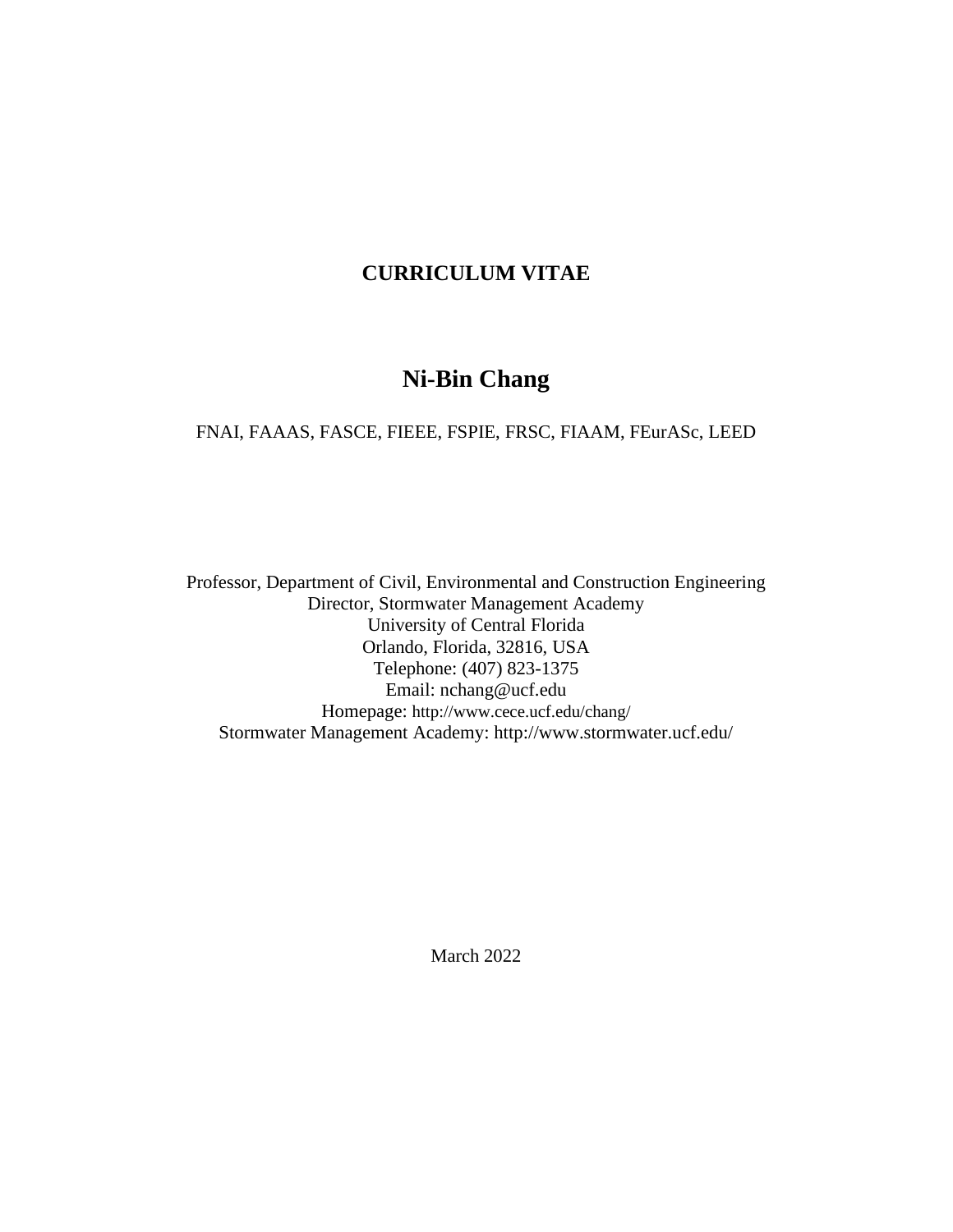# **TABLE OF CONTENTS**

| Stormwater and Wastewater Treatment Process Optimization for Nutrient Management 24 |  |
|-------------------------------------------------------------------------------------|--|
|                                                                                     |  |
|                                                                                     |  |
|                                                                                     |  |
|                                                                                     |  |
|                                                                                     |  |
|                                                                                     |  |
|                                                                                     |  |
|                                                                                     |  |
|                                                                                     |  |
|                                                                                     |  |
|                                                                                     |  |
|                                                                                     |  |
|                                                                                     |  |
|                                                                                     |  |
|                                                                                     |  |
|                                                                                     |  |
|                                                                                     |  |
|                                                                                     |  |
|                                                                                     |  |
|                                                                                     |  |
|                                                                                     |  |
|                                                                                     |  |
|                                                                                     |  |
|                                                                                     |  |
|                                                                                     |  |
|                                                                                     |  |
|                                                                                     |  |
|                                                                                     |  |
|                                                                                     |  |
|                                                                                     |  |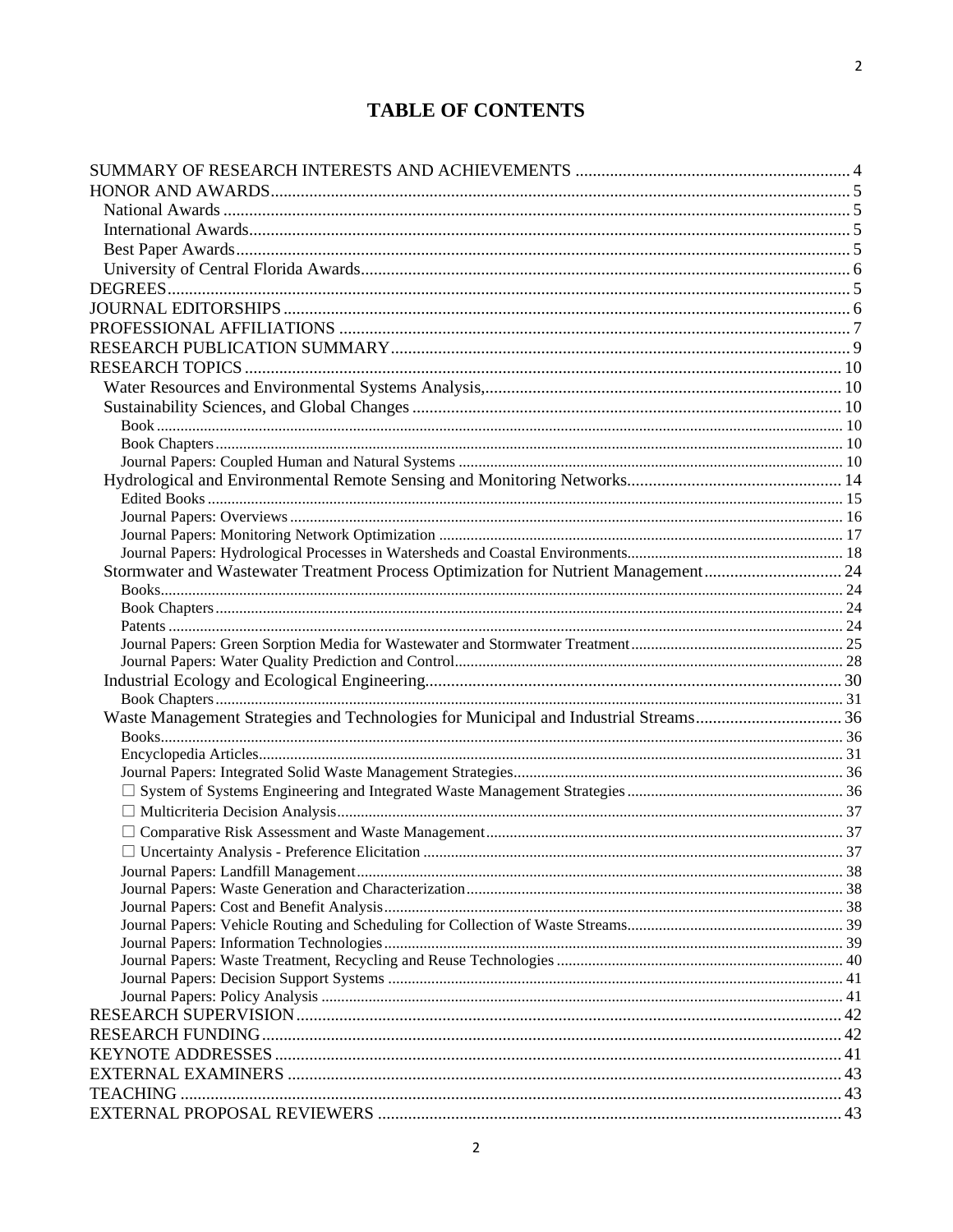| $\sim$ 3 |  |
|----------|--|
|          |  |
|          |  |
|          |  |
|          |  |
|          |  |
|          |  |
|          |  |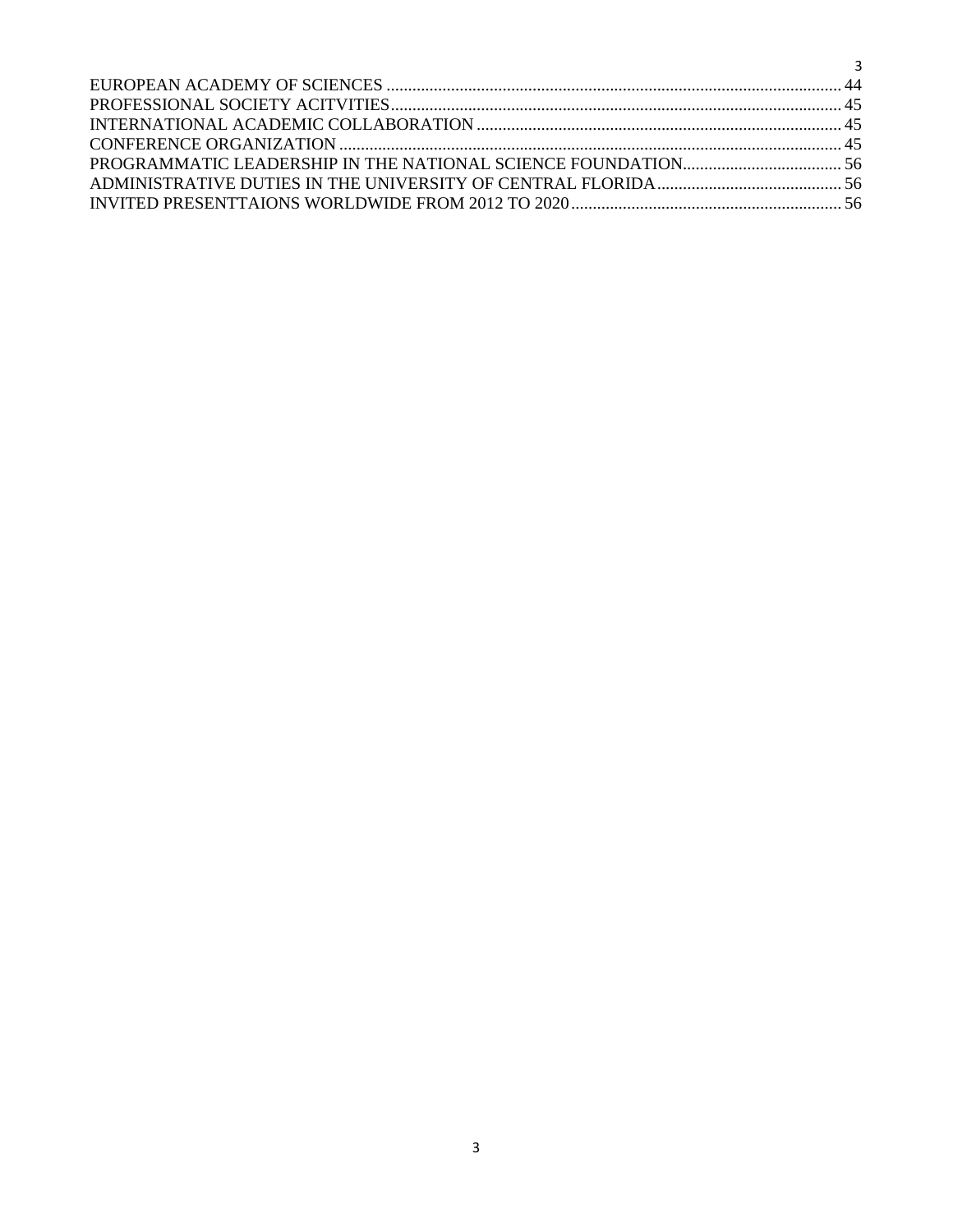#### **SUMMARY OF TEACHING/RESEARCH INTERESTS AND ACHIEVEMENTS**

<span id="page-3-0"></span>Dr. Ni-Bin Chang is Professor of Sustainable Engineering having held this post in the US since 2002. He is a Professional Engineer in the United States. Dr. Chang's research is highly interdisciplinary in nature and covers a broad spectrum of topics lying at the intersection of sustainable engineering and system engineering. In the past 30 years or so, he has worked on a wide range of research projects with researchers from several disciplines including artificial intelligence, energy engineering, ecological engineering, system engineering, remote sensing, spatial informatics, operation research, materials engineering, environmental health, as well as with chemists, geophysicists, mathematicians, computer scientists, and economists. He has been seeking for interdisciplinary sustainability solutions with synergistic knowledge rooted among intertwined issues of urban food-energy-water-waste infrastructure systems via convergence science and data science. He strived to explore a multitude of cross-linked issues of urban metabolisms, urban ecology, and earth system processes in coupled natural system and the built environment with the aid of mulit-scale and multi-agent modeling techniques. His inventions of green sorption media are cost-effective, scalable, adaptable, and sustainable for removal of nutrients, heavy metals, E. Coli, algal toxins, and fluorinated surfactants from stormwater runoff, agricultural discharge, groundwater, and wastewater effluent have led to 15 US patents of filtration media for various fit-for-purpose applications over 300 sites. His patents have been licensed to an industrial partner that affected sustainable engineering teaching, research, and public policies. He conducted both fundamental and applied research, combining theory and experimentation to work on these next-generation challenges aiming to minimize operational disruption of infrastructure due to human activities and natural disasters, fix disrupted nutrient cycle, conduct remote sensing for environmental monitoring, and implement ecological engineering principles. It led to provide risk-informed, forward-looking, cost-effective, and environmental benign solutions for sustainable development at varying scales. Chang has been invited for presentations worldwide, published nearly 300 peered review journal articles and 8 books, and provided journal leaderships as Editor-in-Chief, Associate Editors, and Board Members for over 20 journals relevant to sustainable development. He served as program director in the Hydrologic Sciences Program and the Cyber-Innovation Sustainability Science and Engineering Program at the National Science Foundation from Aug. 2012 to Aug. 2014. He has received 40 honor/awards since 1987, mainly including the Outstanding Achievement Award from the American Society of Civil Engineers in 2010, the Bridging the Gaps Award from the Engineering and Physical Sciences Research Council in the United Kingdom in 2012, the Distinguished Visiting Fellowship from the Royal Academy of Engineering in the United Kingdom in 2014, the Blaise Pascal Medal (the Fields Medal) from the European Academy of Sciences in 2016, and Fulbright Canada Research Chair Award in interdisciplinary sustainability solution in 2020. Up to now, he has involved in \$18.66 million of research projects. According to Google Scholar, as of March 2022, his research publications have been cited up to 14,400 times in which his h-index is 61 and i10-index is 238. At UCF, he has been directing the Stormwater Management Academy (http://stormwater.ucf.edu/) since Oct. 2011. He is Fellow of the National Academy of Inventors (FNAI), the American Society of Civil Engineers (FASCE), the Institute of Electrical and Electronics Engineers (FIEEE), the International Society of Optics and Photonics (FSPIE), the American Association for the Advancement of Science (FAAAS), the Royal Society of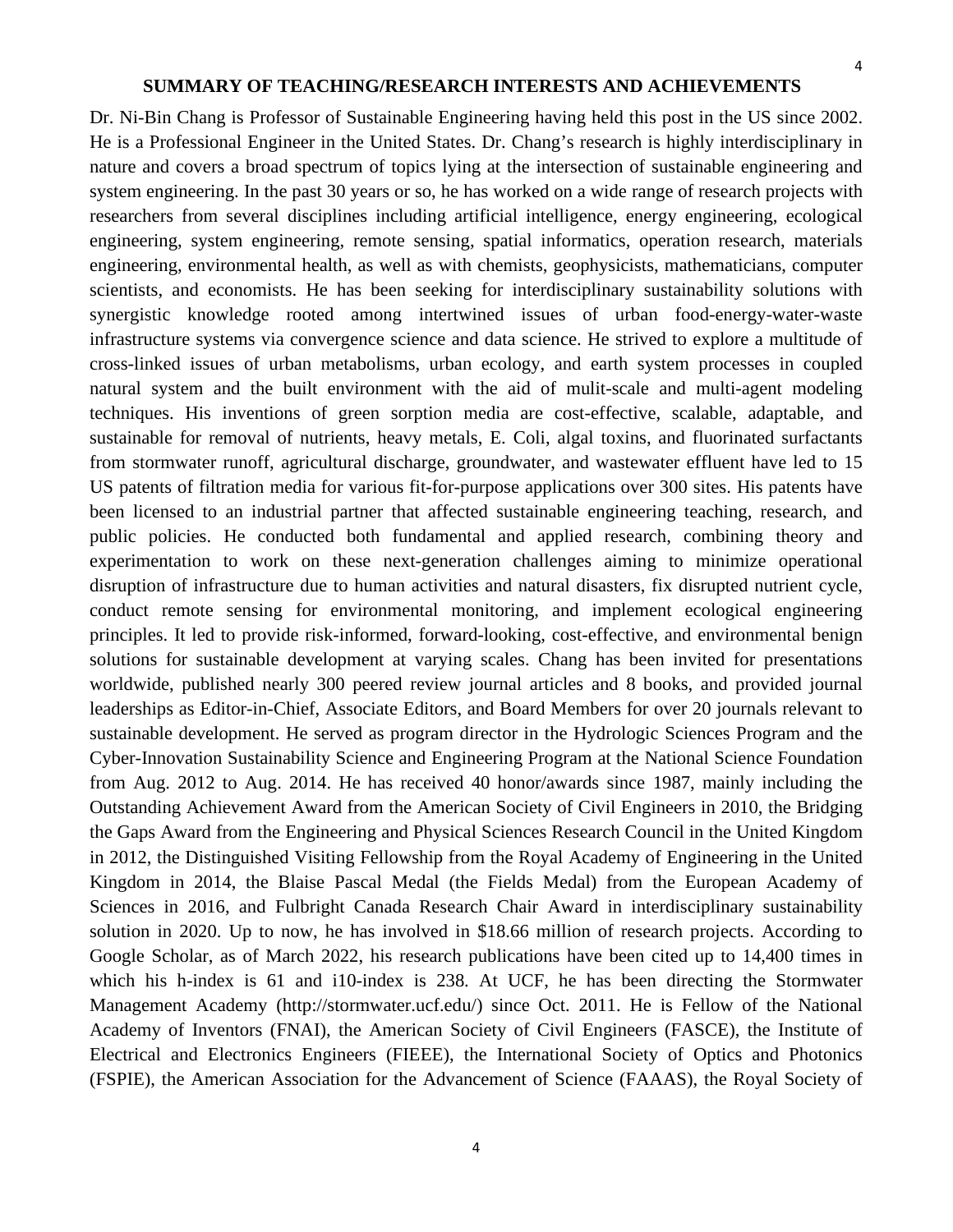Chemistry (FRSC) in the United Kingdom, the International Association of Advanced Materials (FIAAM), and the European Academy of Sciences (FEurASc) in European Union.

## **HONOR AND AWARDS**

## <span id="page-4-1"></span><span id="page-4-0"></span>**National Honor and Awards**

- 1. Fulbright Canada Research Chair in Interdisciplinary Sustainability Solutions, the Department of State in the US and the Fulbright Canada, May 2020 (Finalist).
- 2. Fellow, the National Academy of Inventors (NAI), Dec. 2018 (Citation: for his contributions to the field of nutrient monitoring, removal, and possible recovery in aquatic environment.)
- 3. Fulbright Specialist Award, Department of State in the United States and the German-American Fulbright Commission, July, 2012, hosted by the Institute of Bio and Geoscience (IBG) of the Forschungszentrum Jülich, Germany, Jülich, Germany.
- 4. Intergovernmental Personnel Award, National Science Foundation, USA, Aug., 2012 Aug. 2014. (program director in the Hydrologic Sciences Program and the Cyber-Innovation Sustainability Science and Engineering Program at the NSF for two years.)
- 5. Fellow, American Association for the Advancement of Science (AAAS), USA, Feb., 2012. (ID: 40295539) (Citation: "for contributions to the Integrated Sensing, Monitoring and Modeling for Decision Making".)
- 6. Outstanding Achievement Award, Environmental and Water Resources Institute (EWRI), ASCE, USA, May, 2010.
- 7. Fellow, the American Society of Civil Engineers (ASCE), USA, Feb., 2009 (ID: 285056).

## <span id="page-4-2"></span>**Best Paper Awards**

- 8. Best Paper Award in the 6<sup>th</sup> International Conference on Environmental Informatics, Bangkok, Thailand, Nov. 21-23, 2007.
- 9. Best Paper Award, Chinese Institute of Environmental Engineering, Taiwan, April, 1997.

## **International Honor and Awards**

- 10. He is one of the top 2 percent of the most-cited scientists that Stanford University had released in 2017 – 2021 (https://insights2techinfo.com/researchers-in-stanford-universitys-top-2-mostinfluential-scientists-career-impact-1960-2020-list/) and https://ecebm.com/2021/10/26/stanforduniversity-names-worlds-top-2-scientists-2021/.
- 11. Fellow, the International Association of Advanced Materials (IAAM) (Citation: "in recognition of his contribution to advancement of materials to global excellence"), Sept., 2020.
- 12. IEEE Distinguished Lecturer, the IEEE Systems Council, May, 2018.
- 13. Fellow, the Institute of Electrical and Electronics Engineers (IEEE), Nov., 2017. (ID: 90573668) (Citation: for contributions to computational techniques for the analysis of environmental sustainability".)
- 14. Fellow, the International Association of Grey System and Uncertainty Analysis (IAGSUA), Nov. 2016.
- 15. The Blaise Pascal Medal (the Fields Medal in Earth and Environmental Sciences), the European Academy of Sciences, Nov., 2016. (Citation: "for his contributions to the environmental sustainability, green engineering, and systems analysis").
- 16. Fellow, the Royal Society of Chemistry (RSC), the United Kingdom, June, 2015 (ID: 571142).
- 17. IEEE 2014 Meritorious Services Award, IEEE Systems, Man, and Cybernetics Society, Oct., 2014.
- 18. Fellow, the International Society of Optics and Photonics (SPIE), Dec., 2014. (ID: 882117) (Citation: "for contributions to remote sensing and modeling for earth observations").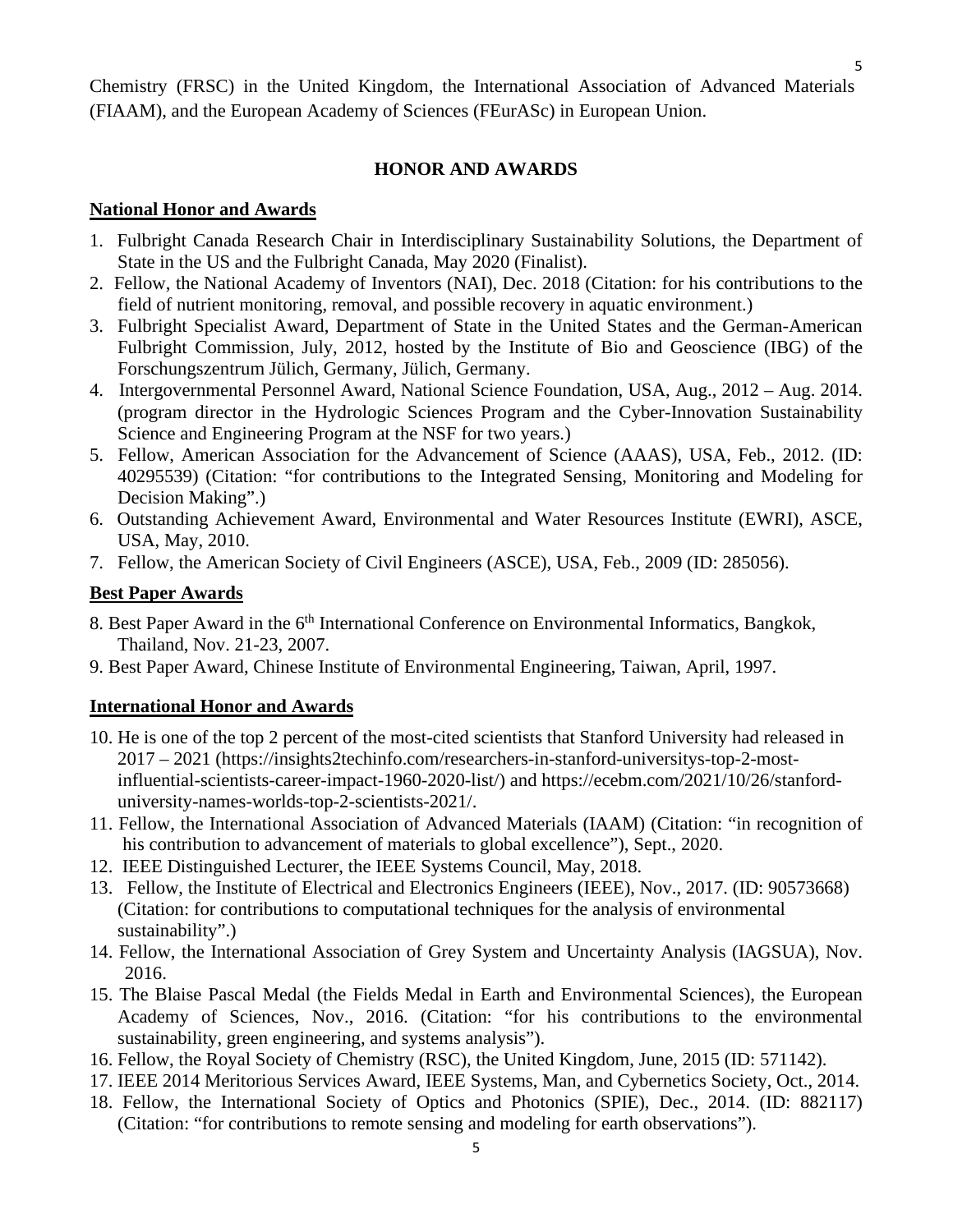- 19. Board Member, Earth Science and Environmental Science Division, the European Academy of Sciences, 2010-2016.
- 20. Distinguished Visiting Fellowship, Royal Academy of Engineering (RAE), the United Kingdom, Feb., 2014, hosted by the University of University of Bristol and Heriot-Watt University, United Kingdom.
- 21. Honorary Distinguished Chair Professor, Tunghai University, Taiwan, June, 2012.
- 22. Bridging the Gaps Award, Engineering and Physical Sciences Research Council (EPSRC), the United Kingdom, May, 2012, hotsed by University of Exeter, United Kingdo.
- 23. Distinguished Chair Professorship, National Science Council, Taiwan, June, 2010.
- 24. Honorary Visiting Professor, Chaoyang University of Technology, Taiwan, May, 2010.
- 25. Fellow (Foreign Member), European Academy of Sciences (http://www.eurasc.org), European Union, Oct., 2008.
- 26. International Fellowship Award for Visiting Europe, National Science Council, Taiwan, 2001.
- 27. International Fellowship Award for Visiting Europe, National Science Council, Taiwan, 2000.
- 28. Young Engineer Award, Chinese Institute of Engineers, Taiwan, 1999.
- 29. Research Excellence Award, National Science Council, Taiwan, 1999-2001.
- 30. Research Excellence Award, National Science Council, Taiwan, 1997-1999.
- 31. Russell Ackoff Award, 1994, International Conference of Solid Waste Technology and Management, Univ. of Penn., USA, Oct., 1994.
- 32. Annual Research Award, National Science Council, Taiwan, Feb., 1996.
- 33. Annual Research Award, National Science Council, Taiwan, Feb., 1995.
- 34. Annual Research Award, National Science Council, Taiwan, Feb., 1994.
- 35. National Scholarship Award for Overseas Graduate Study, Ministry of Education, Taiwan, Aug. 1987-July 1990.

#### <span id="page-5-0"></span>**Honor and Awards in Florida**

- 36. UCF Innovator Award, USA, Aug. 2012.
- 37. UCF Research Incentive Award, USA, March 2013.
- 38. UCF Chapter Member, the National Academy of Inventors (NAI), USA, Nov. 2017. (Citation: in recognition of his advanced technology development and innovation issued by the United States Patent and Trademarks Office.)
- 39. UCF Research Incentive Award, USA, March, 2018.
- 40. Excellence in Research Award, College of Engineering and Computer Science, UCF, USA, Jan. 2019.
- 41. University Excellence in Research & Teaching Award, UCF, Feb. 2019. (Citation: in recognition of his outstanding contributions in research and commitment to excellence in scholarly and creative activities)
- 42. Executive Board Member, Florida Climate Institute, Aug.  $2015 \sim$  present.

#### **DEGREES**

- Ph.D. Major in Environmental Systems Engineering, Cornell University, USA, Aug. 1991. Minors: Operation Research and Environmental Economics
- M.S. Environmental Systems Engineering, Cornell University, USA, Aug. 1989.
- <span id="page-5-1"></span>B.S. Civil Engineering, National Chiao-Tung University, Taiwan, June 1983.

#### **JOURNAL EDITORSHIP**

1. Advances in Water Resources (editorial board member) (retired)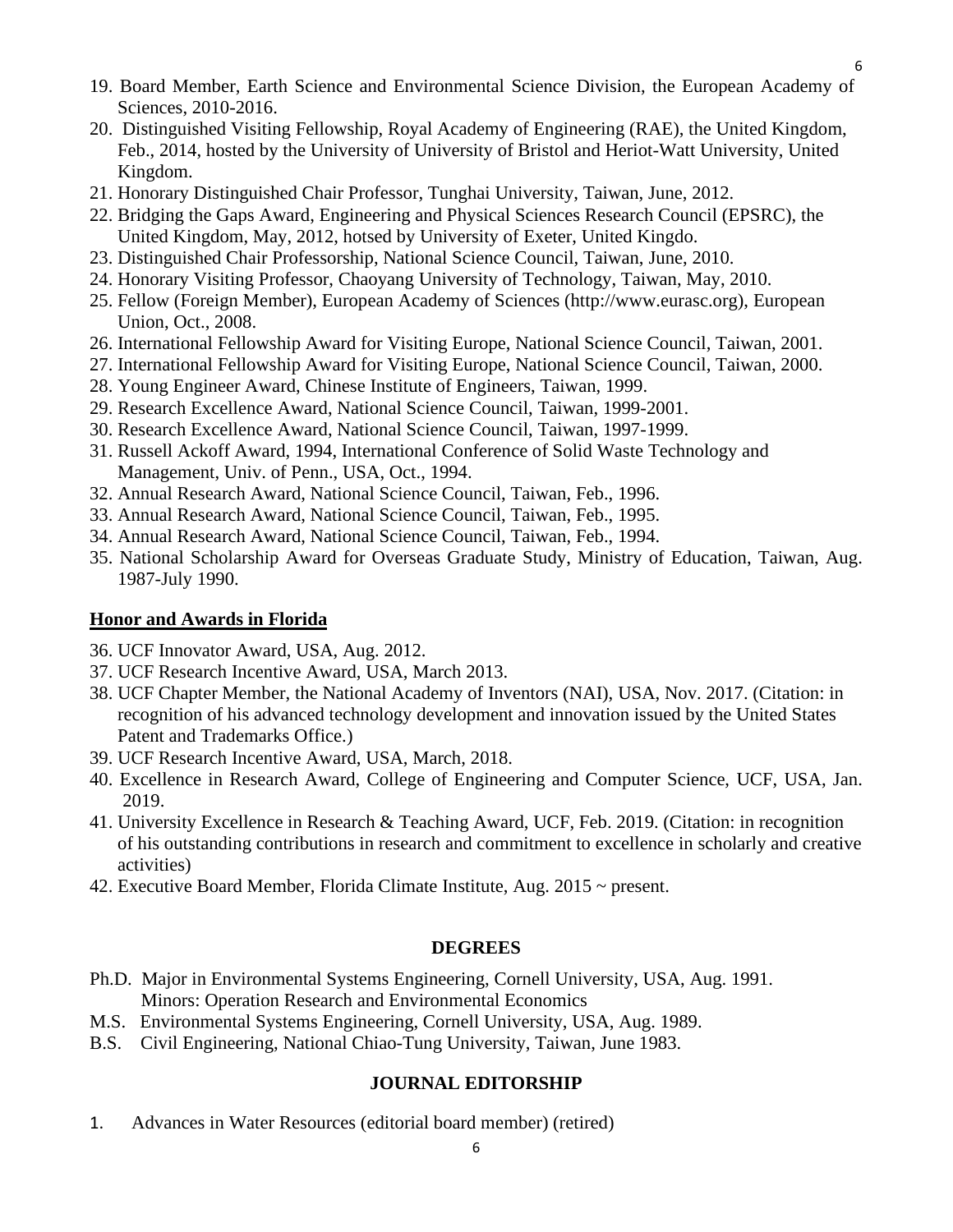- 2. SPIE Official Journal of Applied Remote Sensing (guest editor, associate editor) (editor-inchief, current)
- 3. Ecological Informatics (guest editor, editorial board member) (retired)
- 4. ISEIS Official Journal of Environmental Informatics (founding editor-in-chief, guest editor) (associate editor) (current)
- 5. IEEE Systems Journal (guest editor, associate editor) (retired)
- 6. Journal of Environmental Management (editorial board member) (retired)
- 7. Stochastic Environmental Research & Risk Assessment (guest editor, editorial board member) (current)
- 8. Journal of Environmental Modeling & Assessment (guest editor, editorial board member) (retired)
- 9. Frontiers of Earth Sciences (associate editor-in-chief) (current)
- 10. Journal of Exposure and Health (scientific advisory board member) (current)
- 11. International Journal of Environmental Science and Technology (associate editor) (current)
- 12. Journal of Hydroinformatics (editorial board member, editor-in-chief) (current)
- 13. Earth Science Informatics (editorial board member) (current)
- 14. Journal of Cleaner Production (editorial board member) (retired)
- 15. Journal of Civil Engineering and Environmental Systems (guest editor, editorial board member) (retired)
- 16. Journal of Bioprocessing & Biotechniques (editorial board member) (current)
- 17. Advances and Applications in Bioinformatics and Chemistry (editorial board member) (retired)
- 18. AGU Official Journal of Water Resources Research (associate editor) (retired)
- 19. ASCE Official Journal of Hazardous, Toxic, and Radioactive Waste Management, ASCE (guest editor, editorial board member) (retired)
- 20. ASCE Official Journal of Hydrological Engineering (guest editor, associate editor) (retired)
- 21. Journal of Recent Patents on Chemical Engineering (editorial board member) (retired)
- 22. Environnemental Management (editorial board member) (retired)
- <span id="page-6-0"></span>23. Environmental Impact Assessment Review (editorial board member) (retired)

## **PROFESSIONAL AFFILIATIONS**

- 1. International Association of Grey System and Uncertainty Analysis (IAGSUA) (Founder and Fellow)
- 2. American Society of Civil Engineers (ASCE) (Fellow)
- 3. Royal Society of Chemistry (RSC), the United Kingdom (Fellow)
- 4. American Association for the Advancement of Science (AAAS) (Fellow)
- 5. International Society of Optics and Photonics (SPIE) (Fellow)
- 6. Institute of Electronics and Electrical Engineers (IEEE) (Fellow)
- 7. International Association of Advanced Materials (IAAM) (Fellow)
- 8. European Academy of Sciences, European Union (Fellow)
- 9. CUAHSI (Consortium of Universities for the Advancement of Hydrologic Science, Inc.) Representative of University of Central Florida (Member)
- 10. International Water Association (IWA) (Member)
- 11. American Society of Mechanical Engineers (ASME) (Member)
- 12. Florida Climate Institute (FCI) (Executive Board Member)
- 13. American Geophysical Union (AGU) (Lifetime Member)
- 14. Member of the Professional Engineers of Texas
- 15. ISO14001 Environmental Management System Leader Auditor (Certificate)
- 16. Leadership in Energy and Environmental Design (LEED), U.S. Green Building Council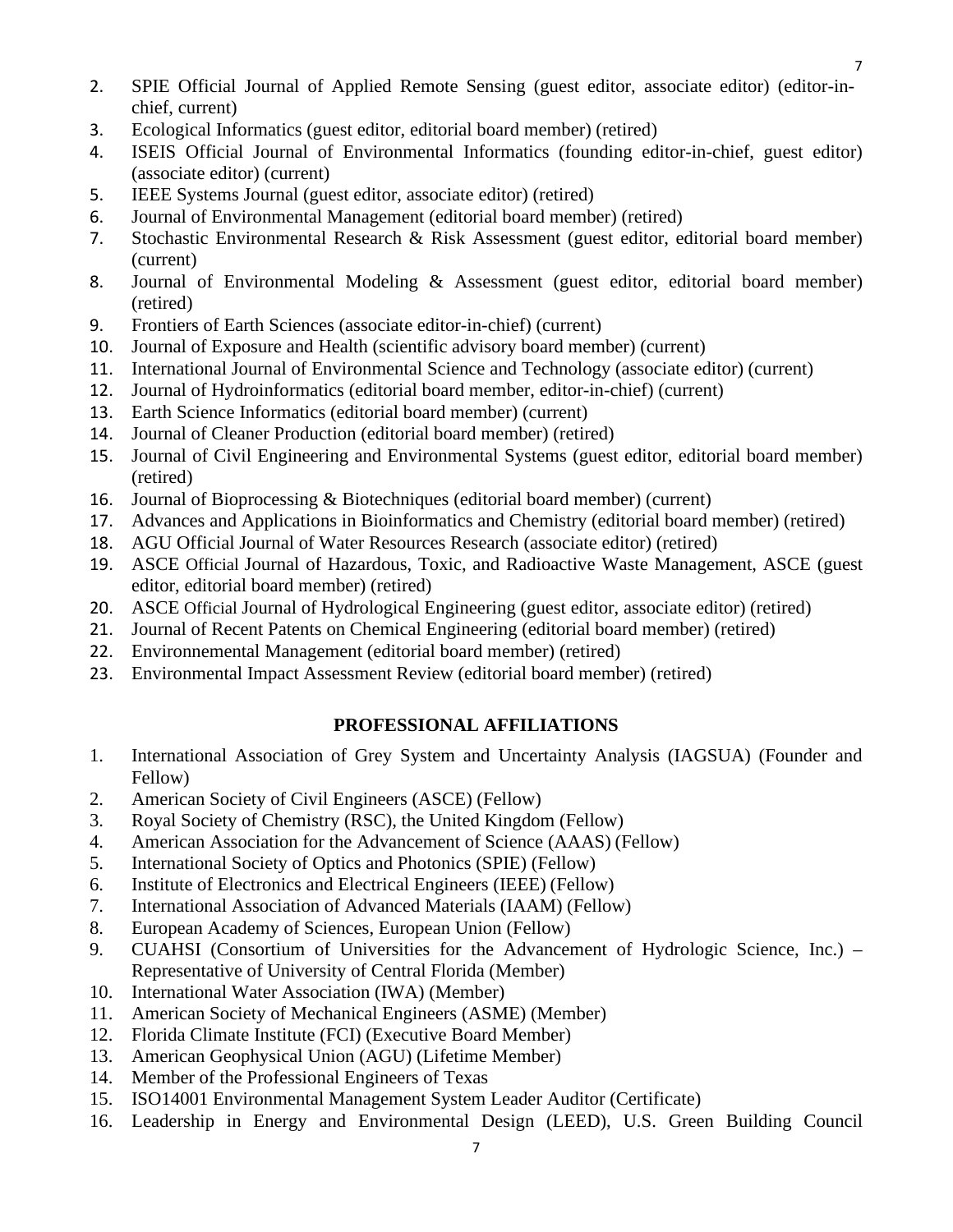## **ACADEMIC APPOINTMENTS**

# **Date Position**

| 1. Oct. $2011$ ~the present           | Director, UCF Stormwater Management Academy<br>http://www.stormwater.ucf.edu/<br>University of Central Florida                                                                                                                                                      |
|---------------------------------------|---------------------------------------------------------------------------------------------------------------------------------------------------------------------------------------------------------------------------------------------------------------------|
| 2. Aug. $2012 \sim$ Aug. $2014$       | Orlando, FL, 32816, USA<br>Program Director, Hydrological Sciences Program<br>Program Director, Cyber-enabled Sustainability Science and<br>Engineering (CyberSEES) Program<br><b>National Science Foundation</b>                                                   |
| 3. Jan. 2009~May 2009                 | Arlington, VA, USA<br><b>Visiting Scientist</b><br>Center of Remote Sensing and Modeling for Agricultural<br>Sustainability, USDA, Fort Colin, CO, USA                                                                                                              |
| 4. Sept. 2008~Jan. 2009               | <b>Visiting Scientist</b><br>National Risk Management Research Laboratory, USEPA<br>Cincinnati, Ohio, USA                                                                                                                                                           |
| 5. Aug. $2005$ ~the present           | Professor<br>Department of Civil and Environmental Engineering (primary<br>appointment from 2005 to the present)<br>Department of Industrial Engineering and System Engineering (joint<br>appointment from Aug. 2009 to Aug. 2014)<br>University of Central Florida |
| 6. Jan. $2002 \sim \text{Aug. } 2005$ | Orlando, FL, 32816, USA<br>Professor<br>Department of Environmental Engineering<br>Texas A&M University-Kingsville<br>Kingsville, Texas, 78363, USA<br><b>Graduate Coordinator</b><br>Associate Director, NSF-funded Center for Research Excellence in              |
| 7. Aug. $1997 \sim \text{Jan. } 2002$ | Science & Technology (CREST)<br>Professor<br>Dept. of Environmental Engineering<br>National Cheng-Kung University<br>Tainan, Taiwan                                                                                                                                 |
| 8. June 1999 ~ Aug., 2000             | <b>Associate Director</b><br>Research Institute of Resources Recycling and Management<br>National Cheng-Kung University<br>Tainan, Taiwan                                                                                                                           |
| 9. June, $1999 \sim$ Sep., 1999       | <b>Visiting Professor</b><br>Department of Systems Engineering<br>University of Pennsylvania<br>Philadelphia, USA                                                                                                                                                   |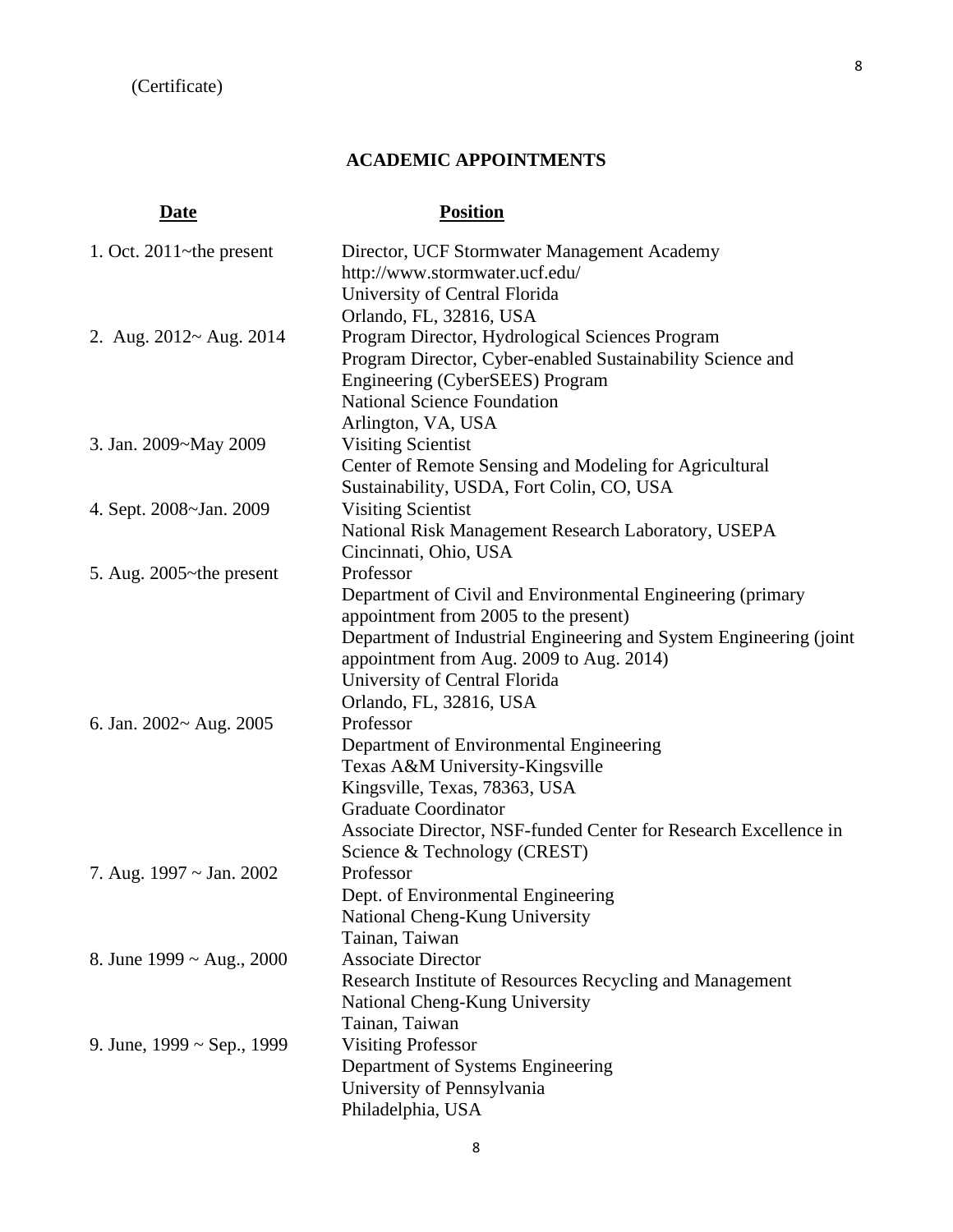| 10. Jan. $2000 \sim$ June, $2000$       | <b>Adjunct Professor</b>                        |
|-----------------------------------------|-------------------------------------------------|
|                                         | Graduate Institute of Environmental Science     |
|                                         | Tunghai University                              |
|                                         | Taichun, Taiwan                                 |
| 11. June, $1998 \sim \text{Aug.}, 1998$ | <b>Visiting Professor</b>                       |
|                                         | Institute of Engineering Thermophysics          |
|                                         | <b>Chinese Academy of Science</b>               |
|                                         | Bejing, China                                   |
| 12. Jan. $1998 \sim$ June, 1998         | <b>Adjunct Associate Professor</b>              |
|                                         | Graduate Institute of Environmental Engineering |
|                                         | National Taiwan University                      |
|                                         | Taipei, Taiwan                                  |
| 13. Aug. $1992 \sim$ Aug. 1997          | <b>Associate Professor</b>                      |
|                                         | Dept. of Environmental Engineering              |
|                                         | National Cheng-Kung University                  |
|                                         | Tainan, Taiwan                                  |

## **INDUSTRIAL AND NON-ACADEMIC APPOINTMENTS**

| <b>Position</b>                                            |
|------------------------------------------------------------|
| Deputy Manager                                             |
| Division of Environmental Engineering                      |
| Fichtner Pacific Engineers, Inc.                           |
| (German-based Consulting Firm)                             |
| Taipei, Taiwan                                             |
| Deputy Manager                                             |
| Ecology & Environment, Inc.                                |
| <b>Taiwan Branch Office</b>                                |
| (US-based Consulting Firm)                                 |
| Taipei, Taiwan                                             |
| <b>Environmental Engineer</b>                              |
| Dept. of Environmental Engineering                         |
| Housing and Urban Development Bureau                       |
| <b>Taiwan Provincial Government</b>                        |
| Taipei, Taiwan                                             |
| <b>Environmental Engineer</b>                              |
| <b>Bureau of Environmental Protection</b>                  |
| Kaohsiung City Government                                  |
| Kaohsiung, Taiwan                                          |
| Junior Lieutenant (Surveying Engineer), the Navy of Taiwan |
|                                                            |

## **RESEARCH PUBLICATION SUMMARY**

- <span id="page-8-0"></span>1. **Refereed English Books**: 3
- 2. **Edited English Books/Proceedings**: 6
- 3. **Refereed Journal Papers**: 296
- 4. **Invited Book Chapters, Encyclopedia, and Newsletters:** 23
- 6. **Conference Papers/Invited Presentations**: 300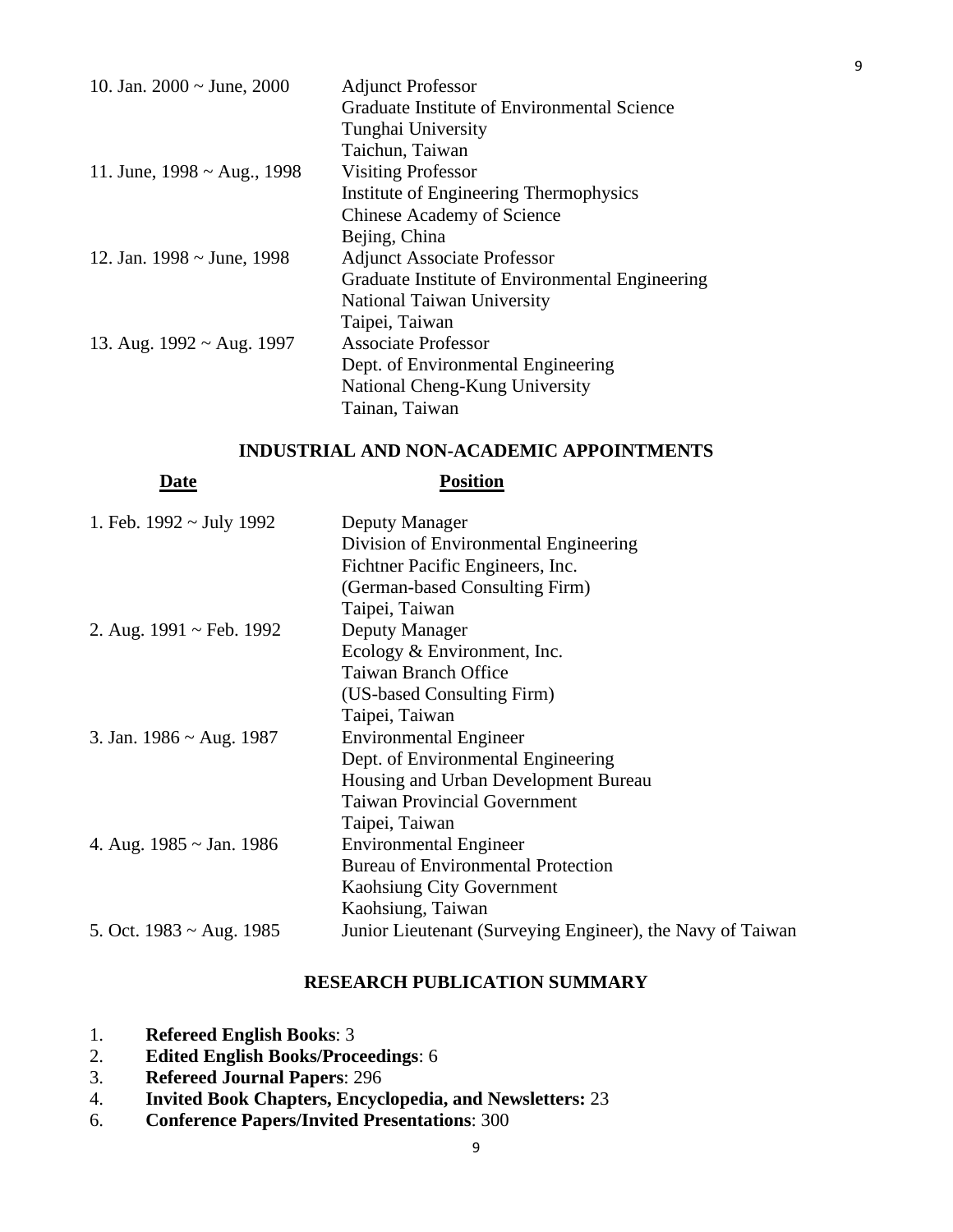#### 7. **Technical Reports**: 90

#### 8. **US Patents**: 15

Research publications under categories from 1 to 8 mentioned above are not all-inclusively listed in this document. Instead, representative publications are classified according to research topics.

#### **RESEARCH TOPICS**

<span id="page-9-0"></span>In this section, relevant refereed journal papers, encyclopedia articles, book chapters and books are categorized according to research topics.

## **Sustainable Systems Analysis, Sustainability Sciences, and Global Changes**

#### <span id="page-9-3"></span><span id="page-9-2"></span><span id="page-9-1"></span>**Book**

<span id="page-9-4"></span>1. Chang, N. B. (2010): Systems Analysis for Sustainable Engineering. Published by McGraw Hill, New York, USA, 688 pp. ISBN-13: 978-0071630054

#### **Book Chapters**

- 1. Fang X., Chang, N. B., Lee M. K. and Wolf, L. W. (2010): Chapter 3 Environmental Assessment of Using Stone Quarries as Part of an Integrative Water Supply System in Fast Growing Urban Regions. In: The Effects of Urbanization on Groundwater: An Engineering Case-based Approach for Sustainable Development, Ed. Chang, N. B. (ASCE), 26-50.
- 2. Chang, N. B. (2010): Chapter 1 The Frontiers of Sustainable Development in Urban Regions. In: The Effects of Urbanization on Groundwater: An Engineering Case-based Approach for Sustainable Development, Ed. Chang, N. B. (ASCE), 1-5.

#### <span id="page-9-5"></span>**Journal Papers: Coupled Natural System and the Built Environment**

#### **Theory and Concepts**

- 1. Chang, N. B., Wen, C. G. and Wu, S. L. (1995): Optimal management of environmental and land resources in a reservoir watershed by multi-objective programming. *Journal of Environmental Management*, **44(2)**, 145-161.
- 2. Chang, N. B. and Wang, S. F. (1995): Optimal planning for the coastal wastewater treatment and disposal system. *Coastal Management*, **23**, 153-166.
- 3. Chang, N. B. (2005): Sustainable water resources management under uncertainty. *Stochastic Environmental Research and Risk Assessment*, **19(2)**, 1-2.
- 4. Chang, N. B. (2010): Hydrological connections between low impact development, watershed best management practices and sustainable development. *Journal of Hydrologic Engineering, ASCE*, **15(5)**, 1-2.
- 5. Ning, S. K., Chang, N. B., Yang, L., Chen, H. W., and Hsu, H. Y. (2001): Assessing pollution prevention program by QUAL2E simulation analysis for water quality management in the Kao-Ping river basin, Taiwan. *Journal of Environmental Management*, **61(1)**, 61-76.
- 6. Ning, S. K. and Chang, N. B. (2007): Watershed-based point sources permitting strategy and dynamic permit trading analysis. *Journal of Environmental Management*, **84(4)**, 427-446.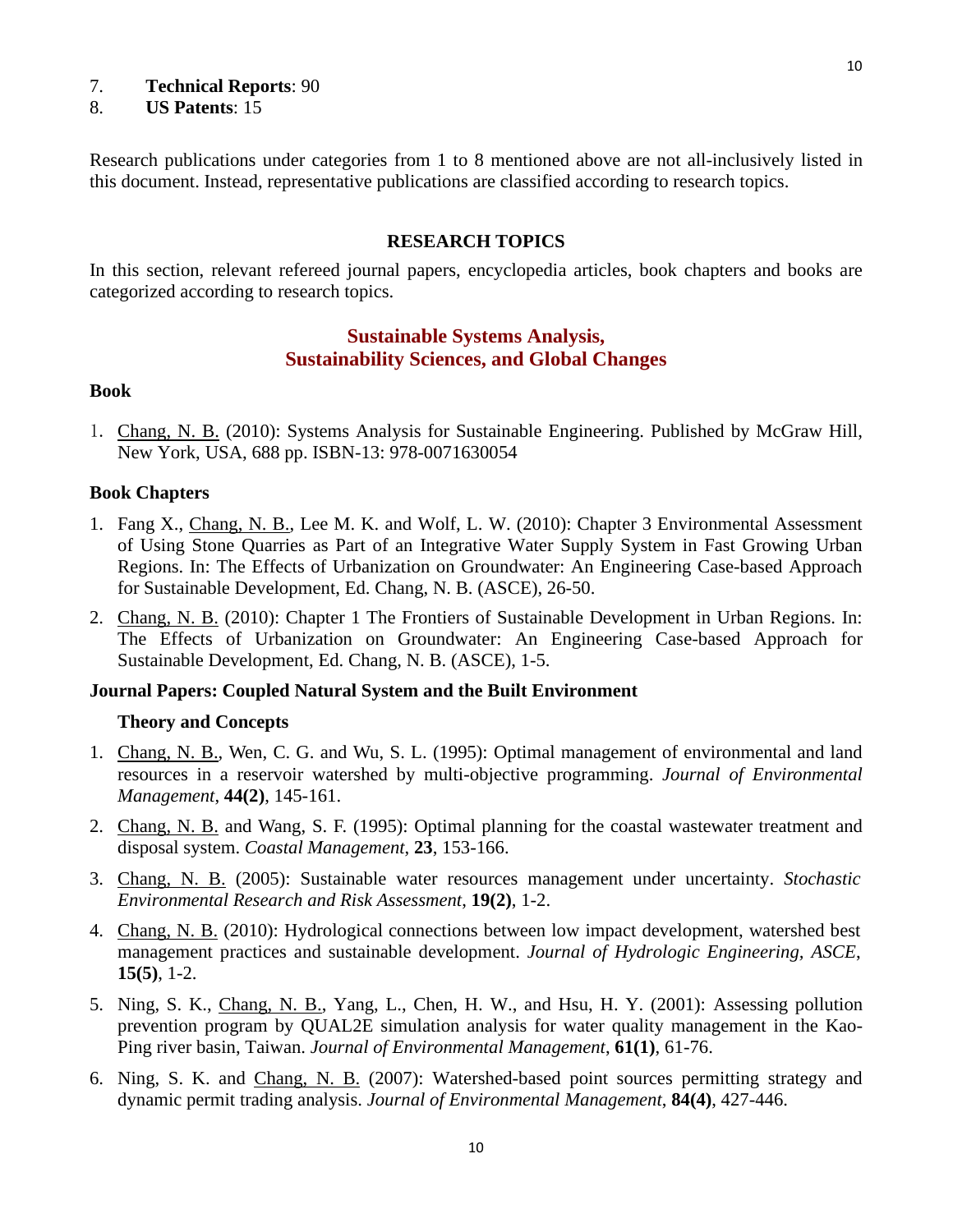- 7. Ernest, A., Bokhim, B., Chang N. B. and Huang, I. J. (2007): Fluvial geomorphologic and hydrodynamic assessment in the tidal portion of the Lower Rio Grande River, US-Mexico Borderland. *Journal of Environmental Informatics*, **10(1)**, 10-21.
- 8. Ji, J. H. and Chang, N. B. (2005): Risk assessment for optimal freshwater inflow in response to sustainability indicators in a semi-arid coastal bay. *Stochastic Environmental Research and Risk Assessment*, **19(2)**, 111-124.
- 9. Chang, N. B., Parvathinathan, G. and Dyson, B. (2006): Multi-objective risk assessment of freshwater inflow on ecosystem in San Antonio Bay, Texas. *Water International*, **31(2)**, 169-182.
- 10. Chang, N. B., Chen, H. W., Ning, S. K., Shao, K. T. and Hung, T. C. (2010): Sizing an off-stream reservoir with respect to water availability, water quality, and biological integrity. *Environmental Modeling and Assessment*, **15(5)**, 329-344.
- 11. Sun, Z., Lotz, T., and Chang, N. B. (2017): Assessing the long-term effects of land use changes on runoff patterns and food production in a large lake watershed with policy implications. *Journal of Environmental Management,* **204(1)**, 92-101.

#### **Systems Analysis with Uncertainty**

- 1. Chang, N. B. and Wang, S. F. (1995): A grey nonlinear programming approach for planning coastal wastewater treatment and ocean disposal system. *Water Science and Technology*, **32(2)**, 19-29.
- 2. Chang, N. B., Wen, C. G., Chen, Y. L. and Yong, Y. C. (1996): Optimal planning of the reservoir watershed by grey fuzzy multi-objective programming (I): theory. *Water Research*, **30(10)**, 2329- 2334.
- 3. Chang, N. B., Wen, C. G., Chen, Y. L. and Yong, Y. C. (1996): Optimal planning of the reservoir watershed by grey fuzzy multi-objective programming (II): application. *Water Research*, **30(10)**, 2335-2340.
- 4. Chang, N. B., Wen, C. G. and Chen, Y. L. (1997): A fuzzy multi-objective programming approach for optimal management of the reservoir watershed. *European Journal of Operational Research*, **99(2)**, 304-323.
- 5. Chang, N. B. and Chen, H. W. (1997): Water pollution control in a river basin by interactive fuzzy interval multi-objective programming. *Journal of Environmental Engineering, ASCE*, **123(12)**, 1208-1216.
- 6. Chen, H. W. and Chang, N. B. (1998): Water pollution control in a river basin by genetic algorithm-based fuzzy multi-objective programming. *Water Science and Technology*, **37(8)**, 55-63.
- 7. Chang, N. B., Yeh, S. C. and Wu, G. C. (1999): Stability analysis of grey compromise programming and its applications. *International Journal of Systems Science*, **30(6)**, 571-589.
- 8. Chen, H. W. and Chang, N. B. (2006): Decision support for allocation of watershed pollution load using grey fuzzy multiobjective programming. *Journal of American Water Resources Association*, **42(3)**, 725-745.
- 9. Chen, H. W. and Chang, N. B. (2010): Using fuzzy operators to address the complexity in decision making of water resources redistribution in two neighboring river basins. *Advances in Water Resources*, **33**, 652–666.

#### **Journal Papers: Information Technologies**

1. Chang, N. B, Chen, H. W., Ning, S. K. and Cheng, K. Y. (2001): Prediction analysis of non-point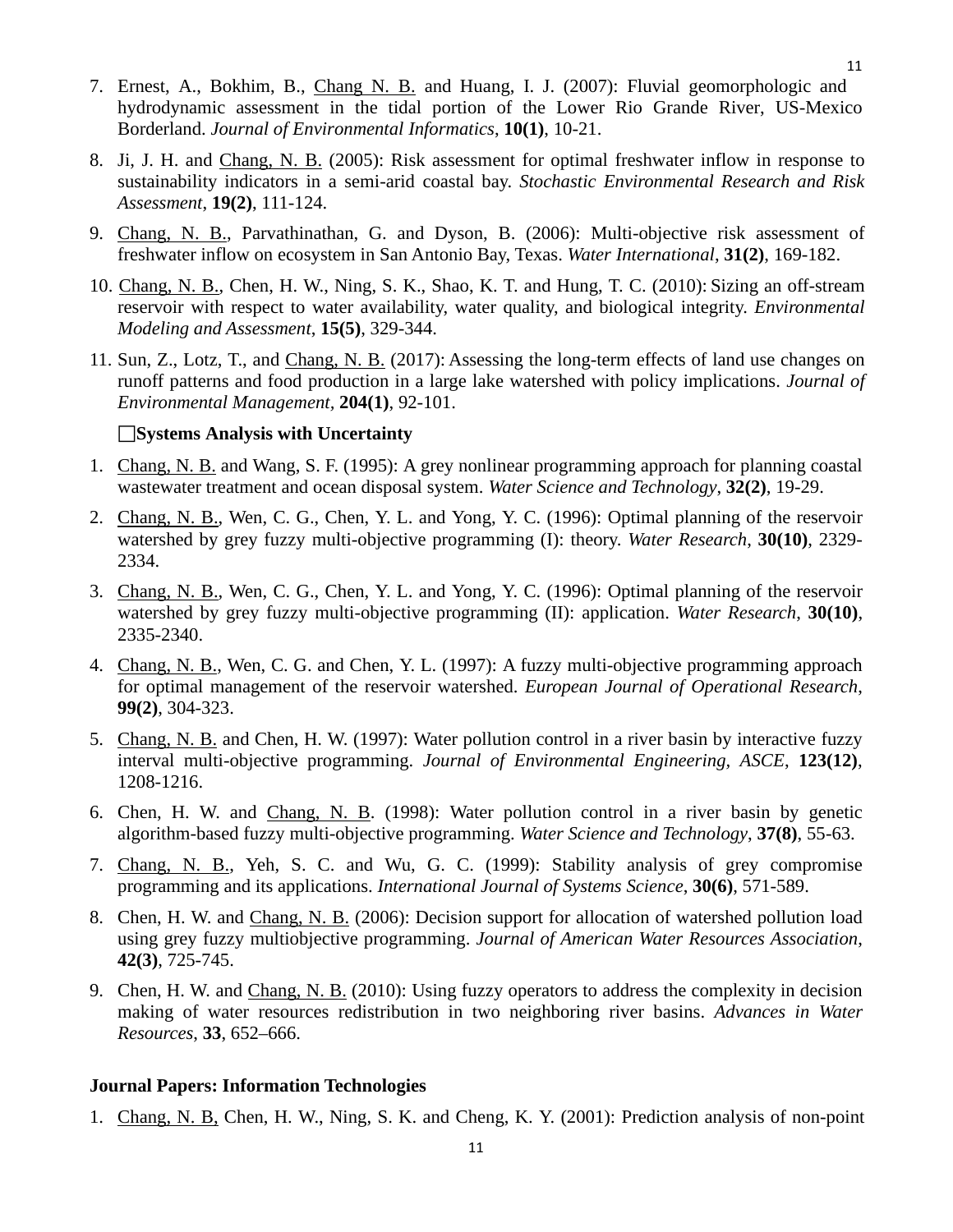pollutant loadings for the reservoir watershed via the use of GIS/GPS/RS information technology. *Water International*, **26(2)**, 239-252.

- 2. Ning, S. K., Cheng, K. Y. and Chang, N. B. (2002): Evaluation of non-point sources pollution impacts by integrated 3S information technologies and GWLF model in the Kao-ping river basin, Taiwan. *Water Science and Technology*, **46(6)**, 217–224.
- 3. Chang, Y. C. and Chang, N. B. (2002): The design of a web-based decision support system for the sustainable management of an urban river system. *Water Science and Technology*, **46(6)**, 131-139.
- 4. Chen, J. C., Chang, N. B., Chang, Y. C. and Lee, M. T. (2003): Mitigating the impacts of combined sewer overflow in an urban river system via web-based share-vision modeling analysis. *Journal of Civil Engineering and Environmental Systems*, **20(4)**, 213-230.

#### **Journal Papers: Water Sustainability, Climate, and Ecosystem Services Assessment**

#### **Ecosystem Valuation and Environmental Economics**

1. Chen, H. W., Chang, N. B. and Shaw, D. G. (2005): Valuation of in-stream water quality improvement via fuzzy contingent valuation method. *Stochastic Environmental Research and Risk Assessment*, **19(2)**, 158-171.

#### **Urban Sewer Systems and Sustainable Development**

- 1. Chen, J. C., Chang, N. B., Fen, C. S. and Chen, C. Y. (2004): Assessing the stormwater impact to an urban river ecological system using an estuarine water quality simulation model. *Journal of Civil Engineering and Environmental Systems*, **21(1)**, 33-50.
- 2. Chen, J. C., Chang, N. B. and Chen, C. Y. (2004): Minimizing the ecological risk of combinedsewer overflow in an urban river system by a system-based approach. *Journal of Environmental Engineering, ASCE*, **130(10)**, 1-16.
- 3. Chang, N. B. and Hernandez, E. A. (2008): Optimal expansion strategies for a sanitary sewer system under uncertainty. *Environmental Modeling and Assessment*, **13(1)**, 93-113.
- 4. Yeh, S. C., Chang, N. B., Wei, H. P., Chang, C. H., Chai, H. B. and Huang, J. W. (2011): Optimal expansion of coastal wastewater treatment and disposal system under uncertainty (I): simulation analysis. *Civil Engineering and Environmental Systems*, **28(1)**, 19-38.
- 5. Chang, N. B., Yeh, S. C. and Chang, C. H. (2011): Optimal expansion of coastal wastewater treatment and disposal system under uncertainty (II): optimization analysis. *Civil Engineering and Environmental Systems*, **28(1)**, 39 -59.

#### **Water Quality Classification**

1. Chang, N. B., Chen, H. W. and Ning, S. K. (2001): Identification of river water quality using the fuzzy synthetic evaluation approach. *Journal of Environmental Management*, **63(3)**, 293-305.

## **Journal Papers: Global Change, Urban Growth, Precipitation, Stream Flows, and Drainage Infrastructures**

1. Makkeasorn, A., Chang, N. B. and Zhou, X. (2008): Short-term stream flow forecasting with global climate change implications – A comparative study between genetic programming and neural network models. *Journal of Hydrology*, **352**, 336-354.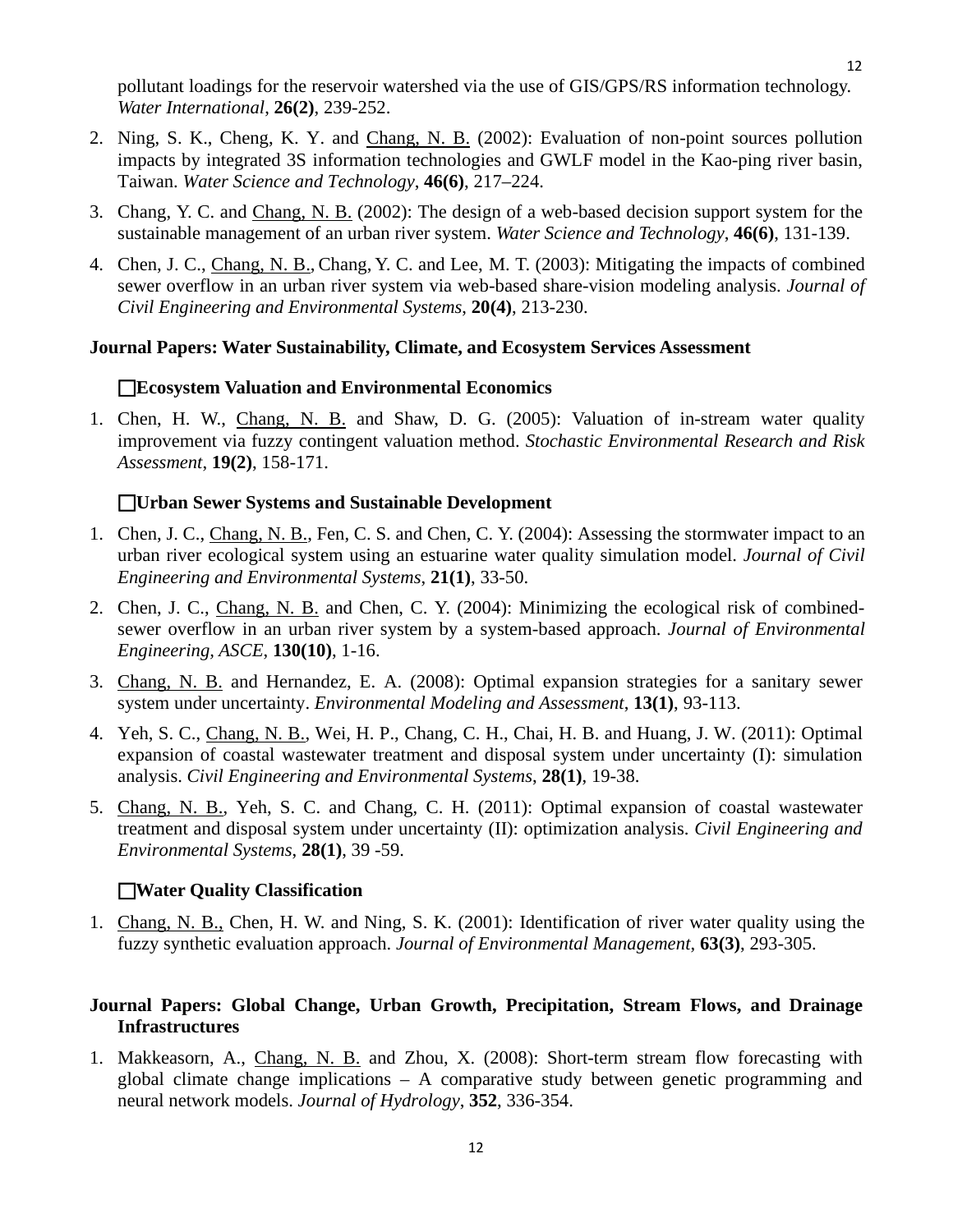- 2. Wang, C., Chang, N. B. and Yeh, G. (2009): Copula-based Flood Frequency (COFF) analysis at the confluences of river systems. *Hydrological Processes*, **23**, 1471-1486.
- 3. Kao, S. C. and Chang, N. B. (2012): Copula-based flood frequency analysis at ungauged basin confluences: a case study for Nashville, TN. *Journal of Hydrologic Engineering*, ASCE, **17(7)**, 790-800.
- 4. Sun, Z., Chang, N. B., Huang, Q. and Opp, C. (2012): Precipitation patterns and associated summer extreme flow analyses in the Yangtze River, China using TRMM/PR data. *Hydrologic Sciences Journal,* **57(7)**, 1-10.
- 5. Mullon, L., Chang, N. B., Yang, J. and Weiss, J. (2013): Integrated remote sensing and wavelet analyses for short-term teleconnection pattern identification between sea surface temperature and greenness in northeast America. *Journal of Hydrology*, **499**, 247-264.
- 6. Chang, N. B., Valdez, M., Chen, C. F., Imen, S., and Mullon, L. (2015): Global nonlinear and nonstationary climate change effects on regional precipitation and forest phenology in Panama, Central America*. Hydrological Processes,* **29(3)**, 339-355.
- 7. Bai, K., Chang, N. B., and Gao, W. (2016): Quantification of relative contribution of Antarctic ozone depletion to increased austral extratropical precipitation during 1979-2013 period. *Journal of Geophysical Research - Atmospheres*, **121(4),** 1459–1474.
- 8. Bai, K., Chang, N. B., Shi, R., Yu, H., and Gao, W. (2017): An inter-comparison of multi-decadal observational and reanalysis data sets for global total ozone trends and variability analysis. *Journal of Geophysical Research - Atmospheres,* **122***,* 7119*–*7139.
- 8. Joyce, J., Chang, N. B., Harji, R., Ruppert, T., and Imen, S., (2017): Developing a multi-scale modeling system for resilience assessment of green-grey drainage infrastructures under climate change and sea level rise impact. *Environmental Modelling and Software*, **90**, 1-26.
- 9. Chang, N. B., Yang, J., Imen, S., and Mullon, L. (2017): Multi-scale quantitative precipitation forecasting using nonlinear and nonstationary teleconnection signals and artificial neural network models. *Journal of Hydrology*, **548**, 305-321.
- 10. Chang, N. B., Imen, S., Bai, K., and J. Yang (2017): The impact of global unknown teleconnection patterns on terrestrial precipitation across North and Central America. *Journal of Atmospheric Research*, **193**, 107–124.
- 11. Lu, Q., Joyce, J., Imen, S., Chang, N. B. (2017): Linking socioeconomic development, sea level rise, and climate change impacts on urban growth in New York City with a fuzzy cellular automata-based Markov chain model. *Environment and Planning B: Urban Analytics and City Science*, DOI: 10.1177/2399808317720797.
- 12. Joyce, J., Chang, N. B., Harji, R., Ruppert, T., and Singhofen, P. (2017): Cascade impact of hurricane movement, storm tidal surge, sea level rise, and precipitation variability on flood assessment in a coastal watershed. *Climate Dynamics,* **51(1)**, 383-409.
- 13. Joyce, J., Chang, N. B., Harji, R., and Ruppert, T. (2018): Coupling infrastructure resilience and flood risk assessment via copulas analyses for a coastal green-grey-blue drainage system under extreme weather events. *Environmental Modelling and Software,* **100**, 82-103.
- 14. Lu, Q., Chang, N. B., and Joyce, J (2018): Predicting long-term urban growth in Beijing (China) with new factors and constraints of environmental change under integrated stochastic and fuzzy uncertainties. *Stochastic Environmental Research and Risk Assessment,* **32(7)**, 2025-2044.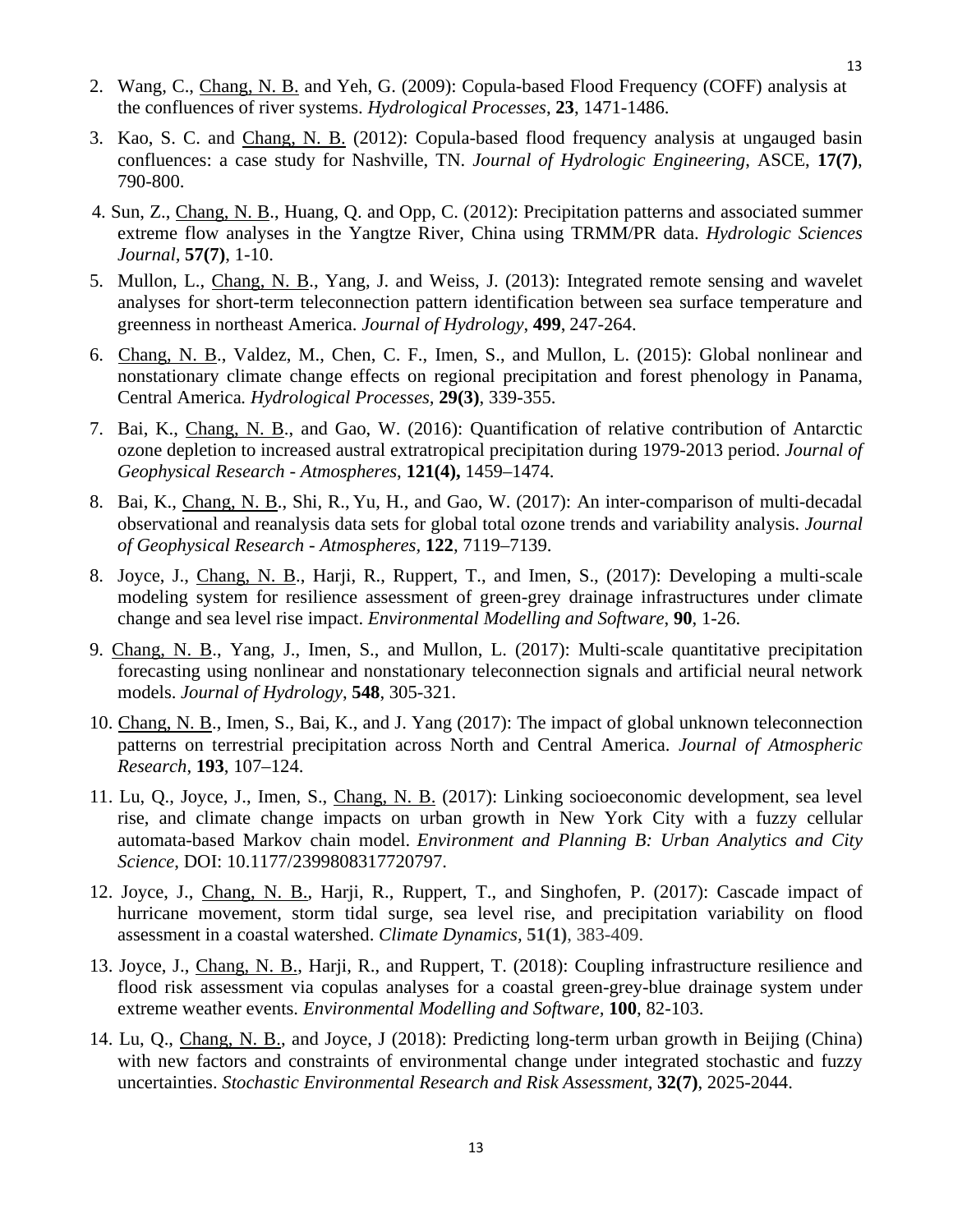- 15. Lu, Q., Chang, N. B., Joyce, J., Chen, A. S., Savic, D. A., Djordjevic, S., and Fu, G. (2018): Exploring the potential flood impact on urban growth in London by a cellular automata-based Markov chain model. *Computers, Environment, and Urban Systems,* **68**, 121-132.
- 16. Bellanthudawage, K. A. B. and Chang, N. B. (2021): Hurricane Irma impact on biophysical and biochemical features of canopy vegetation in the Santa Fe River Basin, Florida. *International Journal of Applied Earth Observation and Geoinformation*. **102**, 102427. <https://doi.org/10.1016/j.jag.2021.102427>

## **Journal Papers: Agricultural Sustainability**

- 1. Chang, N. B., Srilakshmi Kanth, R. and Parvathinathan, G. (2008): Comparison of models of Simazine transport and fate in subsurface environment in a citrus farm. *Journal of Environmental Management*, **86**, 27-43.
- 2. Chang, N. B., Mani, S., Gomathishanker, G., and Srilakshmi Kanth, R. (2009): Pesticide simazine impact assessment via using Enzyme-linked Immunosorbent Assay (ELISA) technique in the Lower Rio Grande River Basin, Texas. *Journal of Exposure and Health*, **1(3)**, 145-158.

## **Summary of major achievements in sustainable systems analysis, sustainability science and global change**

<span id="page-13-0"></span>**Major Accomplishments:** Basin-scale water quality simulation analysis based on multitemporal landuse and land-cover changes characterized by using multispectral satellite remote sensing images, such as SPOT and LANDSAT images was conducted for supporting optimization analysis and generating spatially-varied permit trading ratios with seasonal transaction prices among different polluters. Besides, global Sea Surface Temperature (SST) anomalies have a demonstrable climate change effect on spatial and temporal precipitation patterns in the terrestrial system via ocean-atmosphere interactions. Dr. Chang is the first scientist who analyzed a series of short-term (10-year), and longterm (30 years) nonstationary and nonlinear teleconnection signals of SST anomalies at the Atlantic and Pacific Oceans and identified some non-leading/unknown teleconnection patterns. These nonleading teleconnection patterns combined with existing leading teleconnection patterns, such as the El Nino Southern Oscillation (ENSO) and North Atlantic Oscillation (NAO), were integrated to contribute to seasonal climatological forecasting of precipitation with artificial intelligence-based wavelet analysis. On the other hand, quantification of relative contribution of Antarctic ozone depletion to increased austral extratropical precipitation during 1979-2013 period was conducted by his research team, which represents a big discovery in earth systems science. Besides, a series of studies for the urban growth in megacities under the impact climate change were conducted by Dr. Chang and his students. Dr. Chang and his students developed the fuzzy synthetic evaluation approach to address such uncertainty in decision making for water quality classification and diagnosis. This series of work pioneered some scientific frontiers in sustainable development.

**Role**: In this subject area, Dr. Chang is the team leader in a few multi-year extensive research projects that were funded by NSF, USEPA, British Council, and other agencies collaborative with visiting scientists and foreign partners from several countries. Dr. Chang led this series of research and conceived, developed, and/or tested several different types of systems analysis models and environmental sustainability technologies. He mentored students to conduct the integrated sensing, monitoring, and modeling analysis toward sustainable decision analysis in cooperation with partners worldwide.

Impact: The ability to quantitatively evaluate the pollution load allocation and relocation based on permit trading ratios across differing pollution units is a milestone achievement in remote sensing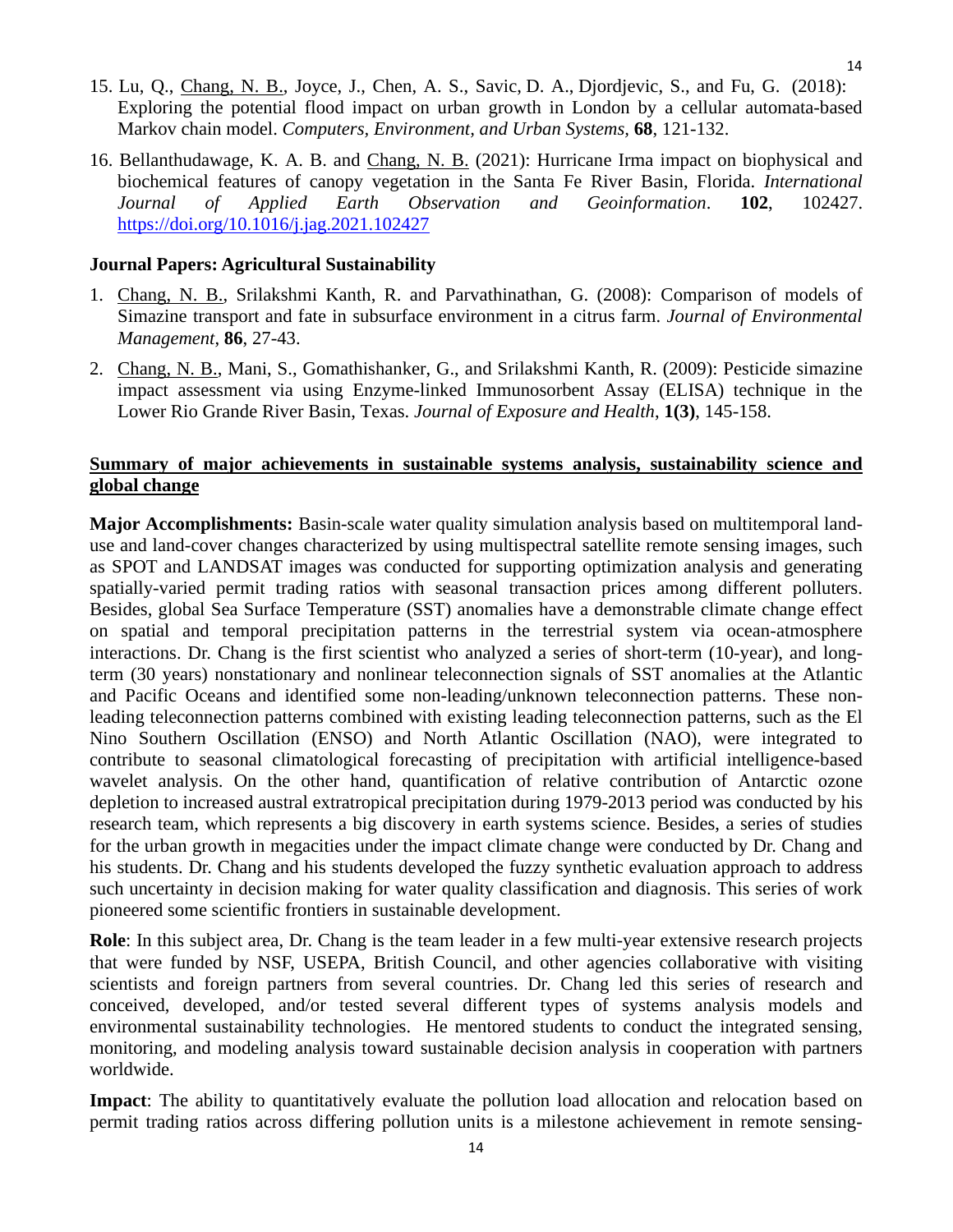based watershed management. With such advancements, the publication of "Watershed-based point sources permitting strategy and dynamic permit trading analysis," published by *Journal of Environmental Management* above has been incorporated in the European Commission's environmental news service for policy makers, distributed to over 6,000 subscribers – Science for Environment Policy News Alert (Feb. 10, 2008). It has been greatly impacted the policy making for water resources management in different part of the world. Besides, the paper tiled identification of river water quality using the fuzzy synthetic evaluation approach published by the *Journal of Environmental Management* has been cited by 320 times as of June, 2018, due to the novelty in dealing with the uncertainty embedded in water quality classification in river systems. The body of work of teleconnection signal propagation studies with pattern recognition via wavelet analysis has contributed greatly to the foundations of climate informatics in relation to terrestrial precipitation, streamflow, and vegetation greenness in North and Central America. In addition to sea surface temperature anomalies, relative contribution of Antarctic ozone depletion to increased austral extratropical precipitation in terrestrial systems in Australia has been completed. Such advancements deepened the understanding of these climate factors through a suite of big data analytics techniques and have resulted in new geophysical knowledge under climate change. Besides, the use of the remote sensing-based genetic programming model for streamflow forecasting, water quality monitoring, and wavelet-based empirical orthogonal function for precipitation forecasting under climate change have also had seminal contribution on water resources management under climate change. Dr. Chang's basic and applied research has significantly impacted the urban water infrastructure assessment quantitatively and qualitatively, which is deemed the world's premier urban water management studies under climate change impact. Dr. Chang became an inducted Fellow of IEEE in 2017 "for contributions to computational techniques for the analysis of environmental sustainability". He was selected as the IEEE Distinguished Lecturer by the IEEE Systems Council in 2018.

## **Hydrological and Environmental Remote Sensing and Monitoring Networks**

#### <span id="page-14-0"></span>**Books**

- 1. Chang, N. B. and Yang Hong (Eds) (2012): Multi-scale Hydrological Remote Sensing: Perspectives and Applications. Published by the CRC Press, Boca Raton, FL, USA, 568 pp. ISBN: 978-1439877456
- 2. Chang, N. B. (Ed) (2012): Environmental Remote Sensing and Systems Analysis. Published by the CRC Press, Boca Raton, FL, USA, 550 pp. ISBN: 978-1439877432
- 3. Chang, N. B. and Bai, K. (2018): Multisensor Data Fusion and Machine Learning for Environmental Remote Sensing. Published by the CRC Press, Boca Raton, FL, USA, 508 pp. ISBN: 978-1498774338
- 4. Weng, Q., Gamba, P., Chang, N. B., Wang, G., and Yao, W., Proceedings of The Fifth International Workshop on Earth Observation and Remote Sensing Applications (EORSA 2018) IEEE Catalog Number: CFP1839E-ART, ISBN: 978-1-5386-6642-5.

## **Book Chapters**

- 1. Gao, W., Gao Z. and Chang, N. B. (2010): Chapter 10 Trends and Interannual Variability in Surface UV-B Radiation over 8-11 Years Observed across the United States. In: UV Radiation in Global Change: Measurements, Modeling and Effects on Ecosystems, Eds. Gao, W., Schmoldt, D. L. And Slusser, J. R. (Springer Verlag), 270-290.
- 2. Chang, N. B. (2012): Chapter 1 Linkages between Environmental Remote Sensing and Systems Analysis. In: Environmental Remote Sensing and Systems Analysis, Ed. Chang, N. B. (Taylor and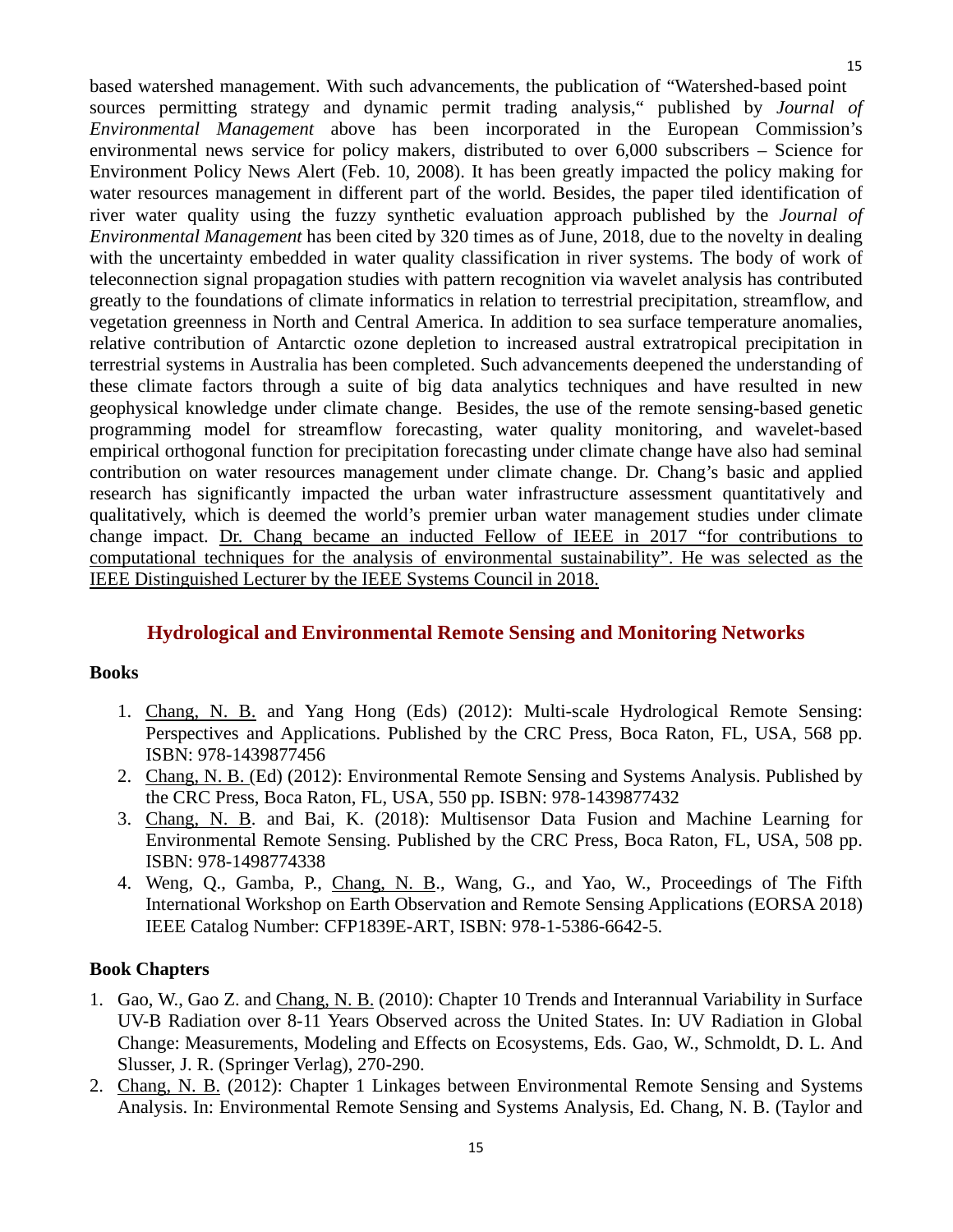Francis Group-CRC Press), 1-6.

- 3. Chang, N. B. and Xuan, Z. (2012): Chapter 2 Using Remote Sensing-based Carlson Index Mapping to Assess Hurricane and Drought Effects on Lake Trophic State. In: Environmental Remote Sensing and Systems Analysis, Ed. Chang, N. B. (Taylor and Francis Group-CRC Press), 7-24.
- 4. Chang, N. B. and Nayee, K. (2012): Chapter 7 Estimating Total Phosphorus Impacts in a Coastal Bay with Remote Sensing Images and *In Situ* Measurements. In: Environmental Remote Sensing and Systems Analysis, Ed. Chang, N. B. (Taylor and Francis Group-CRC Press), 123-146.
- 5. Chang, N. B. and Han, M., Yao, W., and Chen, L. C. (2012): Chapter 12 Remote Sensing Assessment of Coastal Land Reclamation Impact in Dalian, China, Using High Resolution SPOT Images and Support Vector Machine. In: Environmental Remote Sensing and Systems Analysis, Ed. Chang, N. B. (Taylor and Francis Group-CRC Press), 249-276.
- 6. Gao, Z., Gao, W. and Chang, N. B. (2012): Chapter 17 Recent Trends of UVB and Stratospheric Ozone Concentrations at the Continental United States. In: Environmental Remote Sensing and Systems Analysis, Ed. Chang, N. B. (Taylor and Francis Group-CRC Press), 395-422.
- 7. Chang, N. B. and Hong, Y. (2012): Chapter 1 Towards Multi-scale Hydrologic Remote Sensing for Creating Integrated Hydrological Observatories. In: Multi-scale Hydrological Remote Sensing: Perspectives and Applications, Eds, Chang, N. B. and Hong, Y. (Taylor and Francis Group-CRC Press), 1-8.
- 8. Chang, N. B. and Xuan, Z. M. (2012): Chapter 6 Spatiotemporal Interactions between Soil Moisture, Vegetation Cover and Evapotranspiration in the Tampa Bay Urban Region, Florida. In: Multi-scale Hydrological Remote Sensing: Perspectives and Applications, Eds, Chang, N. B. and Hong, Y. (Taylor and Francis Group-CRC Press), 113-138.
- 9. Gao, Z., Gao, W. and Chang, N. B. (2012): Chapter 7 Developing a Composite Indicator with Landsat TM/ETM+ Images for Drought Assessment in a Coastal Urban Region. In: Multi-scale Hydrological Remote Sensing: Perspectives and Applications, Eds, Chang, N. B. and Hong, Y. (CRC Press), 139-168.
- 10. Sun, Z., Opp, C., Hennig, T. and Chang, N. B. (2012): Chapter 8 Modeling Stream Flow Changes with the Aid of Multi-source Remote Sensing Data in a Poorly Gauged Watershed. In: Multi-scale Hydrological Remote Sensing: Perspectives and Applications, Eds, Chang, N. B. and Hong, Y. (Taylor and Francis Group-CRC Press), 169-184.
- 11. Khan, S., Chang, N. B., Hong, Y., Xianwu Xue, and Yu Zhang (2015): Remote Sensing for Multiscale Hydrological Studies: Advances and Perspectives, in Remote Sensing of Water Resources, Disasters and Urban Studies, Vol. III, Ed, Prasad Thenkabail (Taylor and Francis Group-CRC Press).

#### <span id="page-15-0"></span>**Journal Papers: Overviews**

- 1. Huang, G. H. and Chang, N. B. (2003): The perspectives of environmental informatics and systems analysis. *Journal of Environmental Informatics*, **1(1)**, 1-6.
- 2. Zhou, X. B., Chang, N. B. and Li, S. S. (2009): Applications of SAR interferometry in earth and environmental science research. *Sensors Journal*, **9(3)**, 1876-1912.
- 3. Chang, N. B., Imen, S., and Vannah, B. (2015): Remote sensing for monitoring surface water quality status and ecosystem state in relation to the nutrient cycle: a 40-year perspective. *Critical Reviews of Environmental Science and Technology*, **45(2)**, 101-166.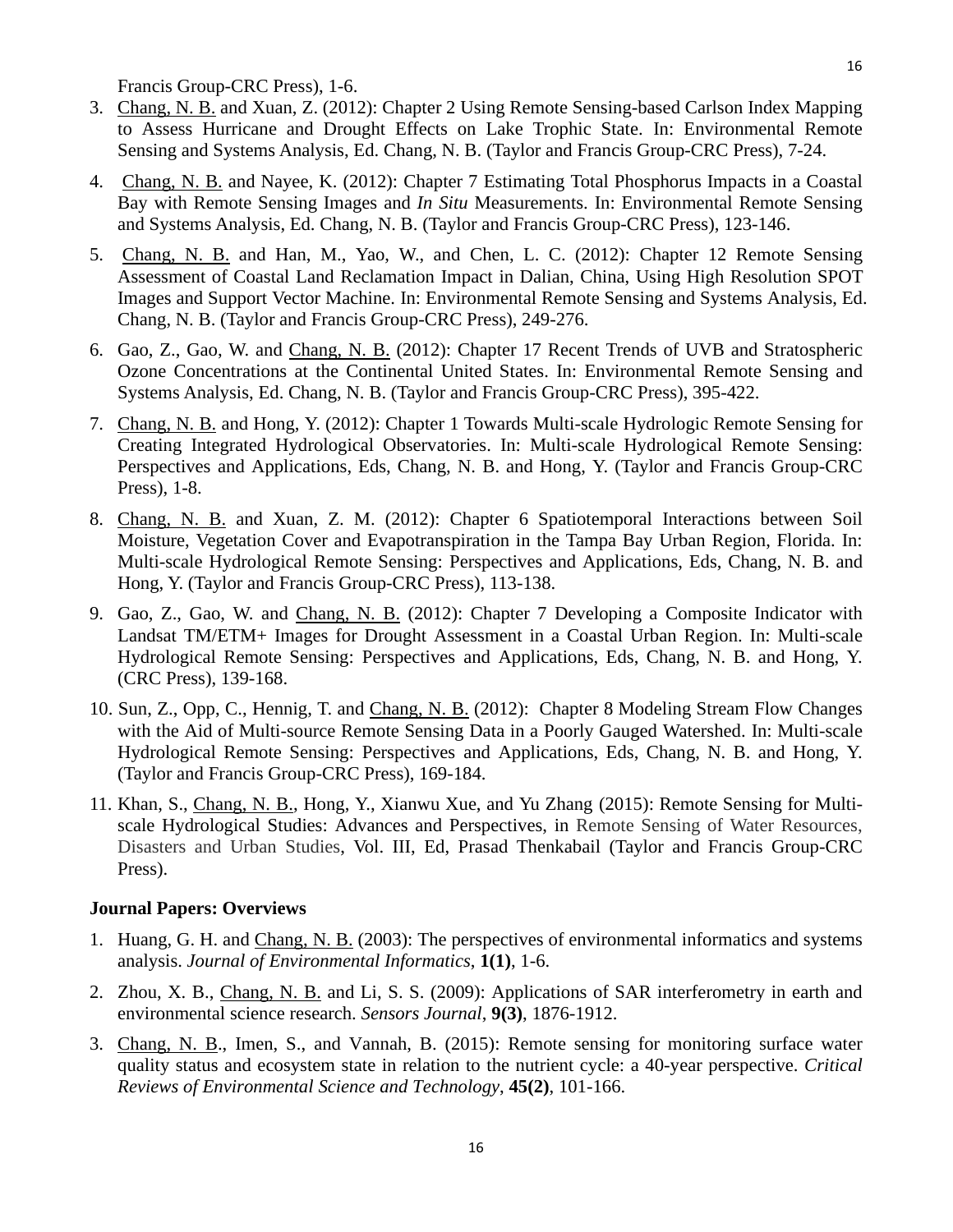#### <span id="page-16-0"></span>**Journal Papers: Monitoring Network, Multidimensional Statistics, and Data Science**

#### **Air Quality Management**

- 1. Chang, N. B. and Tseng, C. C. (1999): Optimal design of multi-pollutant air quality monitoring network in a metropolitan region using Kaohsiung, Taiwan as an example. *Journal of Environmental Monitoring and Assessment*, **57(2)**, 121-148.
- 2. Chang, N. B. and Tseng, C. C. (1999): Optimal evaluation of expansion alternatives for existing air quality monitoring network in an urban area by grey compromise programming. *Journal of Environmental Management*, **56(1)**, 61-77.
- 3. Chang, N. B. and Tseng, C. C. (2001): Assessing relocation strategy of urban air quality monitoring network by compromise programming. *Environment International*, **26**, 524-541.
- 4. Bai, K., Chang, N. B., Yu, H., and Gao, W. (2016): Statistical bias corrections for creating coherent total ozone records with OMI and OMPS observations. *Remote Sensing of Environment*, **182**, 150– 168.
- 5. Bai, K., Chang, N. B., Zhou, J., Gao, W., and Guo, J. (2019): Diagnosing atmospheric stability effects on the modeling accuracy of  $PM_2s/AOD$  relationship in Eastern China using radiosonde data. *Environmental Pollution*, 251, 380-389. doi:10.1016/j.envpol.2019.04.104.
- 6. Bai, K., Li, K., Chang, N. B., and Gao, W. (2019): Advancing the prediction accuracy of satellitebased PM<sub>2.5</sub> concentration mapping: A perspective of data mining through in situ PM<sub>2.5</sub> neighborhood information. *Environmental Pollution*, 254, Part B, 113047. DOI: 10.1016/j.envpol.2019.113047.
- 7. Wei, X., Chang, N. B., Bai. K., and Gao, W. (2020): Satellite remote sensing of aerosol optical depth: Advances, challenges and perspectives. *Critical Reviews in Environmental Science and Technology*, 50(16), 1640-1725. 10.1080/10643389.2019.1665944.
- 8. Bai, K., Li, K., Guo, J., and Chang, N. B. (2020): Filling the gaps of in-situ hourly PM2.5 concentration data with the aid of empirical orthogonal function constrained by diurnal cycles. *Atmospheric Measurement Techniques*, 13, 1213–1226.
- 9. Wei, X., Chang, N. B., and Bai, K. (2020): A comparative assessment of multi-sensor data merging and fusion algorithms for high resolution surface reflectance data. *IEEE Journal of Selected Topics in Applied Earth Observations and Remote Sensing*, **13**, 4044-4059.
- 10. Bai, K., Li, K., Chang, N. B., and Guo, J. (2020): A homogenized daily *in situ* PM2.5 concentration dataset from national air quality monitoring network in China. *Earth System Science Data*, **12(4)**, 3067–3080.
- 11. Wei, X., Chang, N. B., Bai, K., and Gao, W. (2021): Multisource hierarchical data fusion for highresolution AOD mapping in a forest fire event. *International Journal of Applied Earth Observation and Geoinformation*, **102**, 102366.
- 12. Li, K., Bai, K., Li, Z., Kao, J. and Chang, N. B. (2022): Synergistic data fusion of multimodal AOD and air quality measurements for hourly full coverage air pollution assessment. *Journal of Environmental Management*, **302(37)**, 114121.
- 13. Bai, K., Li, K., Guo, J., and Chang, N. B., (2022): Multiscale and multi-source data fusion for fullcoverage  $PM_{2.5}$  concentration mapping: Can spatial pattern recognition come with modeling accuracy? *ISPRS Journal of Photogrammetry and Remote Sensing*. **184**, 31-44.
- 14. Bai, K. **<sup>+</sup>**, Li, K., Ma, M., Li, K., Li, Z., Guo, J., Chang, N. B., Tan, Z., Han, D. (2022): LGHAP: a Long-term Gap-free High-resolution Air Pollutants concentration dataset derived via tensor flow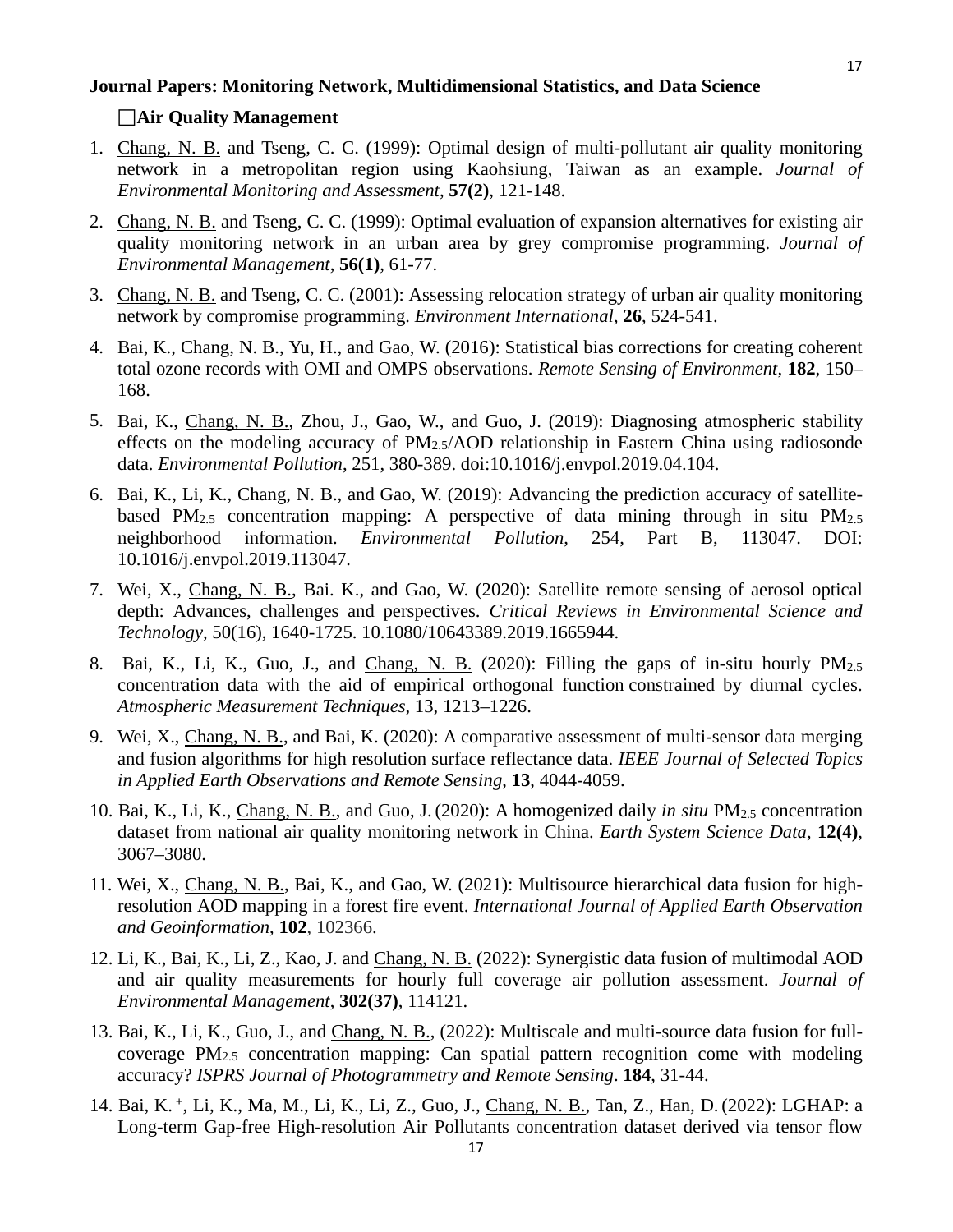#### **Water Quality Management**

- 1. Ning, S. K. and Chang, N. B. (2002): Multi-objective, decision-based assessment of a water quality monitoring network in a river system. *Journal of Environmental Monitoring*, **4**, 121-126.
- 2. Ning, S. K. and Chang, N. B. (2004): Optimal expansion of water quality monitoring network by fuzzy optimization approach. *Environmental Monitoring and Assessment*, **91(1-3)**, 145-170.
- 3. Ning, S. K. and Chang, N. B. (2005): Screening and sequencing analysis for the relocation of water quality monitoring network by compromise programming. *Journal of American Water Resources Association*, **41(5)**, 1039-1052.
- 4. Imen, S., Chang, N. B., and Yang, J. (2015): Developing a remote sensing-based early warning system for monitoring TSS concentrations in Lake Mead. *Journal of Environmental Management*, **160**, 73-89.

#### **Monitoring Network for Energy Infrastructures**

1. Chang, N. B., Ning, S. K. and Chen, J. C. (2006): Multi-criteria relocation strategy of offsite radioactive monitoring network for a nuclear power plant. *Environmental Management*, **38(2)**, 197- 217.

#### <span id="page-17-0"></span>**Journal Papers: Hydrological Processes in Watersheds and Coastal Environments**

- 1. Ning, S. K., Chang, N. B., Jeng, K. Y. and Tseng, Y. H. (2006): Soil erosion and non-point sources pollution impacts assessment with the aid of remote sensing. *Journal of Environmental Management*, **79(1)**, 88-101.
- 2. Makkeasorn, A., Chang, N. B., Beaman, M., Wyatt, C. and Slater, C. (2006): Soil moisture prediction in a semi-arid reservoir watershed using RADARSAT satellite images and genetic programming. *Water Resources Research*, **42**, 1-15.
- 3. Chang, N. B. and Makkeasorn, A. (2010): Optimal site selection of watershed hydrological monitoring stations using remote sensing and grey integer programming. *Environmental Modeling and Assessment*, **15(6)**, 469-486.
- 4. Zhou, X. B., Chang, N. B. and Li, S. S. (2007): Detection of coastal region sea ice decay from orthorectified RADARSAT-1 ScanSAR imagery: a case study of Bering Strait and Norton Sound, Alaska. *Journal of Environmental Informatics*, **10(1)**, 37-46.
- 5. Gao, Z., Gao, W. and Chang, N. B. (2011): Integrating Temperature Vegetation Dryness Index (TVDI) and Regional Water Stress Index (RWSI) for drought assessment with the aid of landsat TM/ETM+ images. *International Journal of Applied Earth Observation and Geoinformation*, **13(3)**, 495-503.
- 6. Gao, Z., Liu, C., Gao, W. and Chang, N. B. (2011): A coupled remote sensing and the Surface Energy Balance with Topography Algorithm (SEBTA) to estimate actual evapotranspiration over a heterogeneous terrain. *Hydrology and Earth System Sciences*, **15**, 119-139.
- 7. Chang, N. B., Crawford, A. J., and Mohiuddin, G. (2015): Low flow regime measurements with an Automatic Pulse Tracer Velocimeter (APTV) in heterogeneous aquatic environments. *Flow Measurement and Instrumentation*, **42**, 98–112.
- 8. Crawford, A. J. and Chang, N. B. (2015): Developing the Groundwater Variability Probes (GVP) and wireless sensor networks for characterizing the subsurface low flow field. *IEEE Sensors Journal,* **99**, 1-10.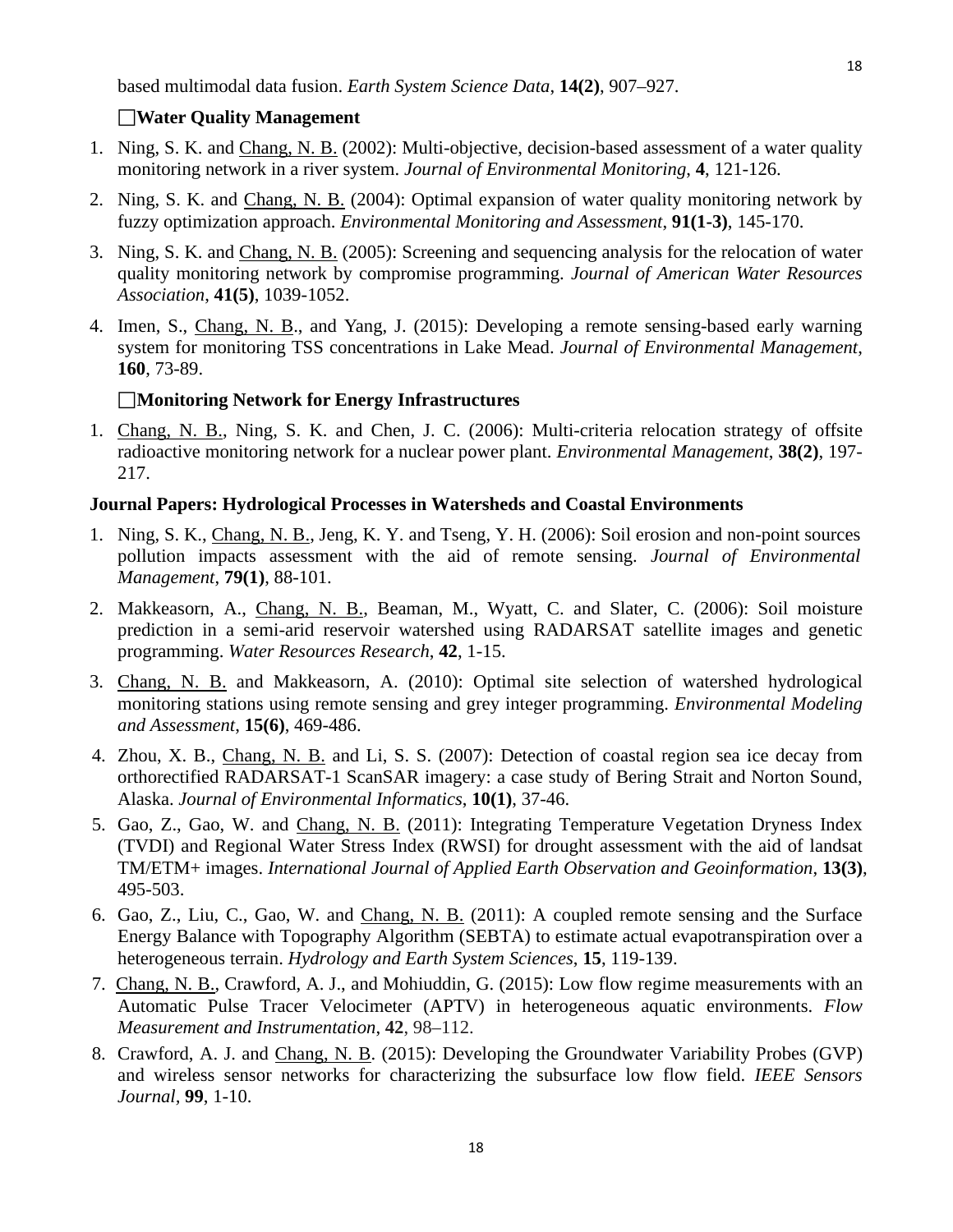9. Doña-Monzó, C., Chang, N. B., Caselles, V., Sánchez-Tomás, J. M., Lluís Pérez-Planells, L., del Mar Bisquert, García-Santos, V., Imen, S., and Camacho, A. (2016). Monitoring seasonal hydrological patterns of temporary lakes using remote sensing and machine learning models: case study of La Mancha Húmeda Biosphere Reserve in Central Spain. *Remote Sensing*, **8**, 618; doi:10.3390/rs8080618.

#### **Journal Papers: Agricultural Sustainability**

- 1. Du, Q., Chang, N. B., Yang, C. H. and Srilakshmi Kanth, R. (2008): Combination of multispectral remote sensing, variable rate technology and environmental modeling for citrus pest management. *Journal of Environmental Management*, **86**, 14-26.
- 2. Gao, Z., Xie, X., Gao, W. and Chang, N. B. (2011): Spatial analysis of terrain-impacted Photosynthetic Active Radiation (PAR) using MODIS data. *GIScience & Remote Sensing*, **48(4)**, 1-21.
- 3. Chen, C. F., Valdez, M. C., Chang, N. B., Chang, L. Y., and Yuan, P. Y. (2014): Monitoring spatiotemporal surface soil moisture variations during dry seasons in Central America with multisensor cascade data fusion. *IEEE Journal of Selected Topics in Applied Earth Observations and Remote Sensing*, **7(11)**, 4340-4355.
- 4. Doña-Monzó, C., Chang, N. B., Sánchez-Tomás, J. M., Delegido-Gómez, J., Camacho-González, A., Caselles-Miralles, V., and Vannah, B. W. (2015): Integrated satellite data fusion and mining for monitoring lake water quality status of the Albufera de Valencia in Spain. *Journal of Environmental Management*, **151**, 416-426.

#### **Journal Papers: Water Availability and Quality in Aquatic Environments**

- 1. Chang, N. B., Daranpob, A., Yang, J., and Jin, K. R. (2009): A comparative data mining analysis for information retrieval of MODIS images: monitoring lake turbidity changes at Lake Okeechobee, Florida. *Journal of Applied Remote Sensing*, **3**, 033549.
- 2. Chang, N. B., Yang, J.,, and Daranpob, A. (2010): Medium-term Metropolitan Water Availability Index (MWAI) assessment based on synergistic potentials of multi-sensor data. *Journal of Applied Remote Sensing*, **4**, 043519.
- 3. Chang, N. B., Yang, Y., Goodrich, J. A. and Makkeasorn, A. (2010): Development of the Metropolitan Water Availability Index (MWAI) and short-term assessment with multi-scale remote sensing technologies. *Journal of Environmental Management*, **91**, 1397-1413.
- 4. Chang, N. B., Yang, J., Daranpob, A., Jin, K. R. and James, T. (2012): Spatiotemporal pattern validation of Chlorophyll-a concentrations in Lake Okeechobee, Florida using a comparative MODIS image mining approach. *International Journal of Remote Sensing*, **33(7)**, 2233-2260.
- 5. Chang, N. B., Wimberly, B., and Xuan, Z. M. (2012): Identification of spatiotemporal nutrient patterns in a coastal bay via an integrated K-means clustering and gravity model. *Journal of Environmental Monitoring*, **14**, 992-1005.
- 6. Chang, N. B., Xuan, Z. M. and Wimberly, B. (2012): Remote sensing spatiotemporal assessment of nitrogen concentrations in Tampa Bay, Florida due to a drought. *Journal of Terrestrial, Atmospheric and Oceanic Sciences*, **23(5)**, 467-479.
- 7. Chang, N. B., Xuan, Z., and Yang, J. (2013): Exploring spatiotemporal patterns of phosphorus concentrations in a coastal bay with MODIS images and machine learning models. *Remote Sensing of Environment*, **134**, 100-110.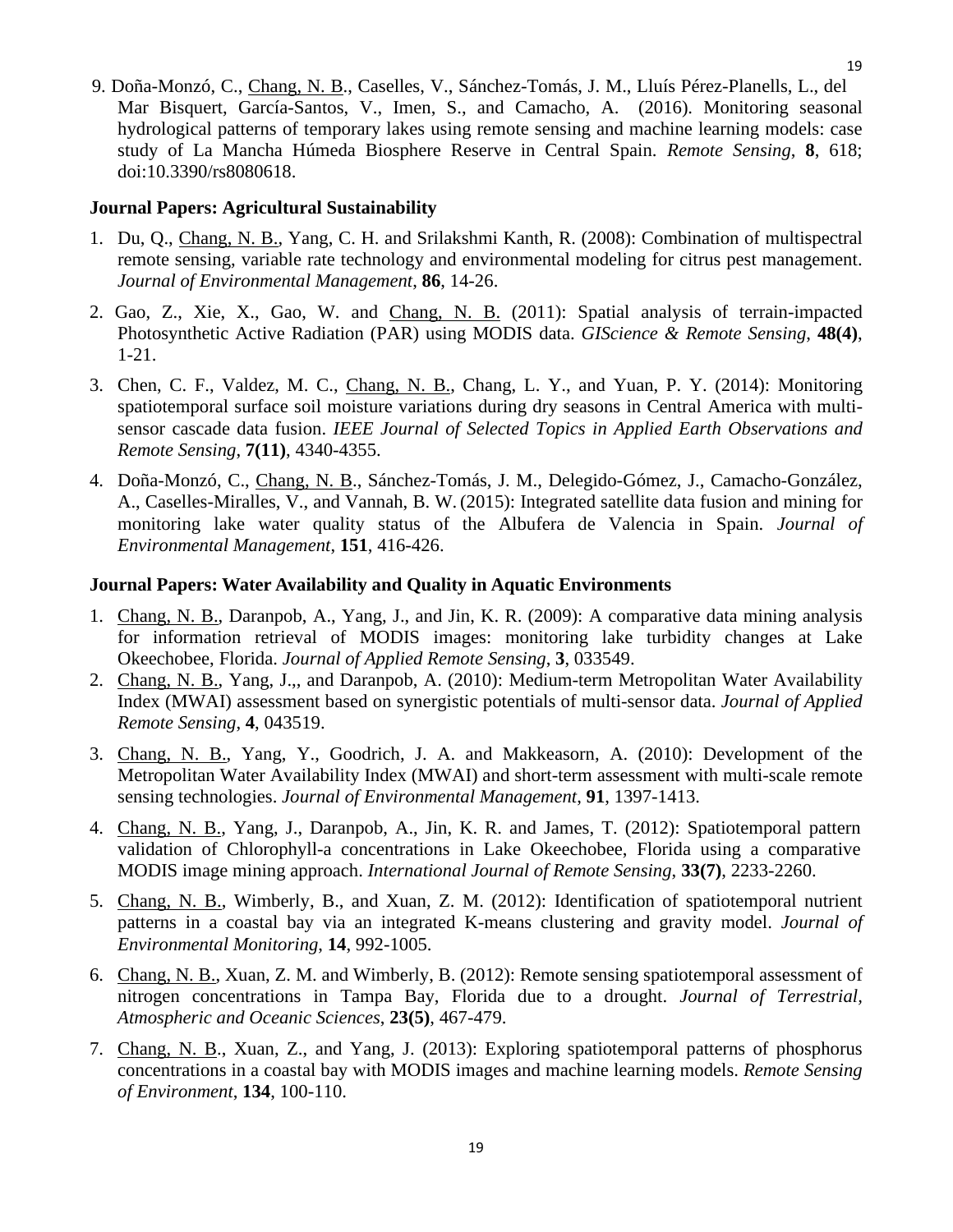- 8. Chang, N. B., Vannah, B., Yang, Y. J., and Elovitz, M. (2014): Integrated data fusion and mining techniques for monitoring total organic carbon concentrations in a lake. *International Journal of Remote Sensing*, **35(3)**, 1064-1093.
- 9. Chang, N. B. and Vannah, B., and Yang, J. (2014): Comparative sensor fusion between hyperspectral and multispectral remote sensing data for monitoring microcystin distribution in Lake Erie. *IEEE Journal of Selected Topics in Applied Earth Observations and Remote Sensing,* **7(6)**, 2426-2442.
- 10. Chang, N. B., Bai, K., and Chen, C. F. (2015): Smart information reconstruction via time-spacespectrum continuum for cloud removal in satellite images. *IEEE Journal of Selected Topics in Applied Earth Observations*, **99**, 1-19.
- 11. Bai, K., Chang, N. B., and Chen, C. F. (2015): Spectral information adaptation and synthesis scheme for merging cross-mission consistent ocean color reflectance observations from MODIS and VIIRS. *IEEE Transactions on Geoscience and Remote Sensing,* **54(1)**, 311-329.
- 12. Chang, N. B., Bai, K., Imen, S., Chen, C. F., and Gao, W. (2018): Multi-sensor satellite image fusion, networking, and cloud removal for all-weather environmental monitoring. *IEEE Systems Journal*, **12(2)**, 1341-1357.
- 13. Imen, S., Chang, N. B., Yang, J., and Golchubian, A. (2016): Developing a model-based drinking water decision support system featuring remote sensing and fast learning techniques. *IEEE Systems Journal*, 99, 1-11.
- 14. Chang, N. B., Bai, K., and Chen C. F. (2017): Integrating multisensor satellite data merging and image reconstruction in support of machine learning for better water quality management. *Journal of Environmental Management,* **201(1)**, 227-240.
- 15. Sun, Z., Chang, N. B., Chen, C. F., Mostafiz, C., and Gao, W. (2021): Ensemble learning via higher order singular value decomposition for integrating data and classifier fusion in water quality monitoring. *IEEE Journal of Selected Topics in Applied Earth Observations and Remote Sensing*, doi:10.1109/JSTARS.2021.3055798.
- 16. Gao, Y., Yao, L., Chang, N. B., and Wang, D. (2021): Diagnosis toward predicting mean annual runoff in ungauged basins, *Hydrology and Earth System Sciences*, https://doi.org/10.5194/hess-2020-353.

#### **Journal Papers: Ecosystem Dynamics, Restoration, and Carbon Fluxes**

- 1. Makkeasorn, A. and Chang, N. B. (2009): Seasonal change detection of riparian zones with remote sensing images and genetic programming in a semi-arid watershed. *Journal of Environmental Management*, **90**, 1069–1080.
- 2. Gao, Z., Gao, W. and Chang, N. B. (2010): Impact of climate and land use/cover changes on the carbon cycle in China (1981-2000): a system-based assessment. *Biogeosciences Discussion*, **7(4)**, 5517-5555.
- 3. Sun, Z., Chang, N. B. and Opp, C. (2010): Using SPOT-VGT NDVI as successive ecological indicators of for understanding the environmental implications in the Tarim River Basin, China. *Journal of Applied Remote Sensing*, **4**, 043554.
- 4. Sun, Z., Chang, N. B., Opp, C. and Hennig, T. (2011): Evaluation of ecological restoration through vegetation patterns in the Lower Tarim River, China with MODIS NDVI Data. *Ecological Informatics*, **6**, 156-163.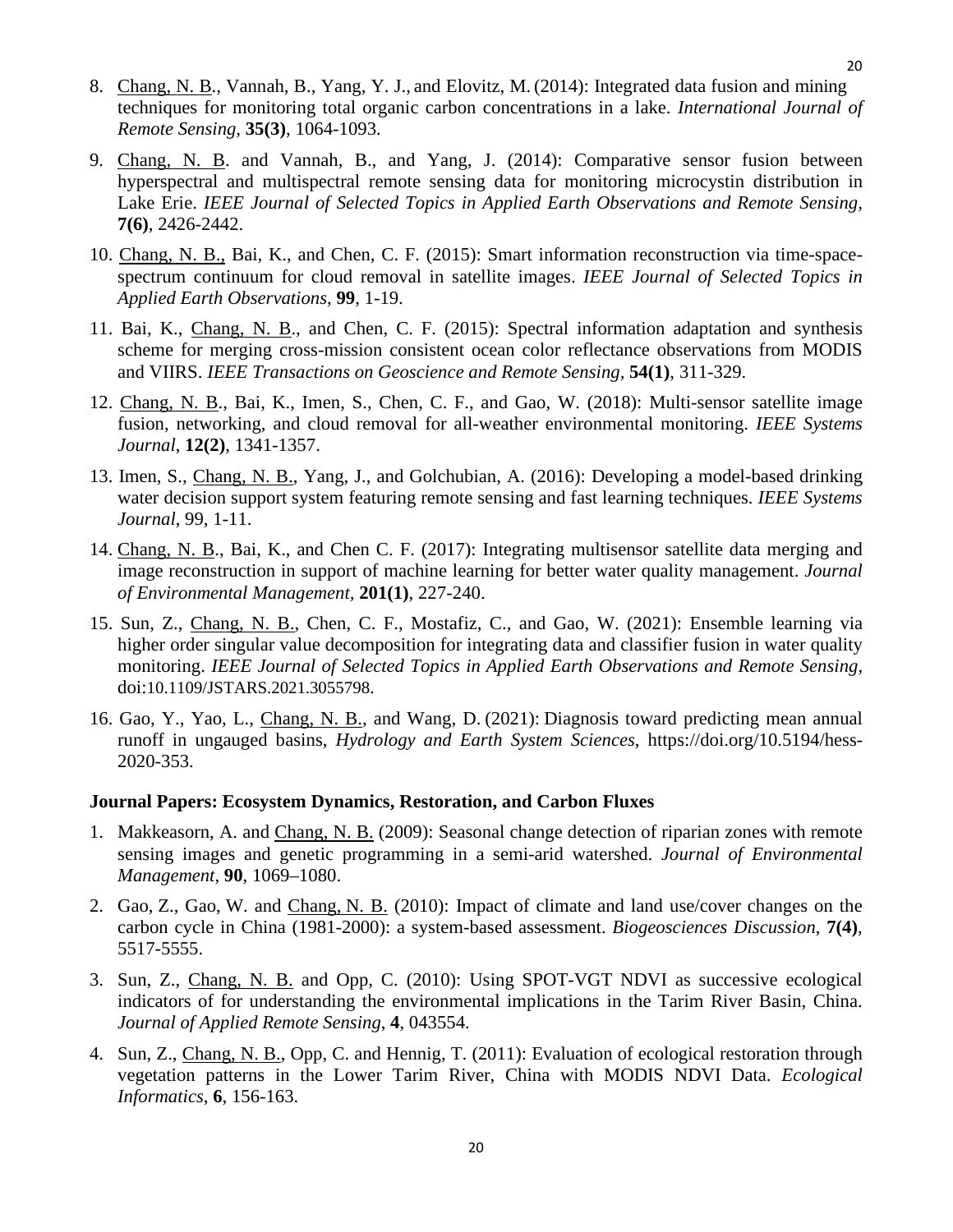- 5. Chen, C. F., Son, N. T., Chang, N. B., Chen, C. R., Chang, L. U., Valdez, M., Centeno, G., Thompson, C., and Aceituno, J. L. (2013): Multi-decadal mangrove forest change detection and prediction in Honduras, Central America with Landsat imageries and Markov chain model. *Remote Sensing,* **5(12)**, 6408-6426.
- 6. Son, N. T., Chen, C. F., Chang, N. B., Chen, C. R., and Thanh, B. X. (2015): Mangrove mapping and change detection in Ca Mau Peninsula, Vietnam using Landsat data and object-based image analysis. *IEEE Journal of Selected Topics in Applied Earth Observations and Remote Sensing,* **8(2)**, 530-510.
- 7. Chen, C. F., Lau, V. K., Chang, N. B., Son, N. T., Tong Phoc, H. S., and Chiang, S. H. (2016): Multi-temporal change detection of seagrass beds using integrated Landsat TM/ETM+/OLI imageries in Cam Ranh Bay, Vietnam. *Ecological Informatics*, **35**, 43-54.
- 8. Chang, N. B. Wei, X., Mostafiz, C., Yang, J., Weiss, J., and Belavel, M. (2019): Reconstruction of sea-land interactions between terrestrial vegetation cover and water quality constituents during a hurricane landfall, *International Journal of Applied Earth Observation and Geoinformation,* 83, https://doi.org/10.1016/j.jag.2019.101929.

## **Journal Papers: Land Use/Land Cover Changes, Hazard Impact, and Land Thermal Fluxes**

- 1. Gao, W., Zhang, W., Gao, Z. and Chang, N. B. (2009): Modeling the land surface heat exchange process with the aid of moderate resolution imaging spectroradiometer images. *Journal of Applied Remote Sensing,* **3**, 033573.
- 2. Chang, N. B., Han, M., Yao, W., Xu, S. and Chen, L. C. (2010): Change detection of land use and land cover in a fast-growing urban region with SPOT-5 images and partial Lanczos extreme learning machine. *Journal of Applied Remote Sensing*, **4**, 043551.
- 3. Chen, H. W., Chang, N. B., Yu, R. F. and Huang, Y. W. (2009): Urban land use and land cover classification using the neural-fuzzy inference approach with Formosat-2 Data. *Journal of Applied Remote Sensing*, **3**, 033558.
- 4. Xie, H., Chang, N. B., Makkeasorn, A. and Prado, D. (2010): Assessing the long-term urban heat island in San Antonio, Texas based on MODIS/Aqua Data. *Journal of Applied Remote Sensing*, **4**, 043508.
- 5. Gao, Z., Gao, W. and Chang, N. B. (2012): Evaluation of dynamic linkages between evapotranspiration and land use/land cover changes with Landsat TM and ETM+ data. *International Journal of Remote Sensing*, **33(12)**, 3733-3750.
- 6. Sadeghi, Z., Zouj, M. J. V., Dehghani, M. and Chang, N. B. (2012): An enhanced algorithm based on persistent scatterer interferometry for high-rate land subsidence estimation. *Journal of Applied Remote Sensing*, **6(1)**, 063573.
- 7. Mostafiz, C. and Chang, N. B. (2018): Tasseled Cap Transformation (TCT) for assessing hurricane landfall impact on a coastal watershed. *International Journal of Applied Earth Observations and Geoinformation,* **73**, 736-745.

## **Journal Papers: Environmental Exposure and Health Effects**

1. Gao, Z., Gao, W., and Chang, N. B. (2010): Comparative analyses of the ultraviolet-B flux over the continental United States based on the NASA TOMS data and USDA Ground-based Measurements. *Journal of Applied Remote Sensing*, **4**, 043547.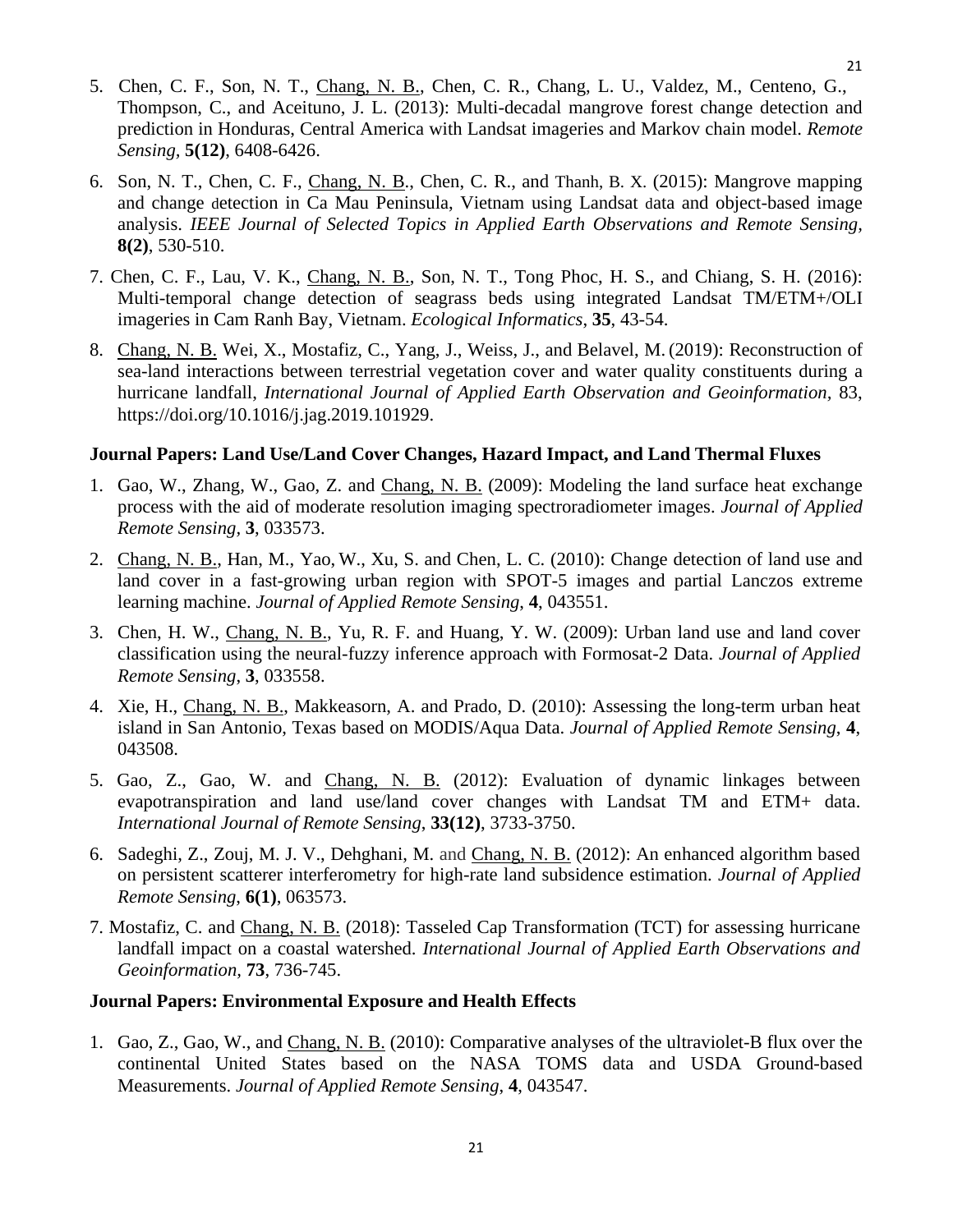- 2. Gao, Z., Gao, W., and Chang, N. B. (2010): Detection of multidecadal changes in UVB and total ozone concentrations over the continental US with NASA TOMS data and USDA Ground-based measurements. *Remote Sensing*, **2(1)**, 262-277.
- 3. Chang, N. B., Feng, R., Gao, Z. and Gao, W. (2010): Skin cancer incidence is highly associated with ultraviolet-B radiation history. *International Journal of Hygiene and Environmental Health*, **213**, 359-368.
- 4. Gao, Z., Gao, W. and Chang, N. B. (2012): Spatial statistical analyses to address the global trends of ultraviolet B fluxes in the continental US. *GIScience and Remote Sensing*, **49(4)**, 1–19.
- 5. Bai, K., Ma, M., Chang, N. B., Gao, W. (2019): Spatiotemporal trend analysis for fine particulate matter concentrations in China by using high-resolution satellite-derived and ground-measured PM2.5 data. *Journal of Environmental Management,* **233**, 530-542.
- 6. Podder, A., Sadmani, A. H. M. A., Reinhart, D., Chang, N. B., and Goel, R. (2021): Per and polyfluoroalkyl substances (PFAS) as a contaminant of emerging concern in surface water: A transboundary review of their occurrences and toxicity effects. *Journal of Hazardous Materials*, **419**, 126361.

#### **Journal Papers: Sensing, Networking and Control of the Drinking Water Distribution Network**

- 1. Chang, N. B., Pongsanone, N. P. and Ernest, A. (2011): Comparisons between a rule-based expert system and optimization models for sensor deployment in a small-scale drinking water distribution network. *Expert System with Applications*, **38**, 10685–10695.
- 2. Chang, N. B., Ernest, A. and Pongsanone, N. P. (2012): A rule-based decision support system for sensor deployment in small drinking water networks. *Journal of Cleaner Production*, **29**, 28-37.
- 3. Chang, N. B., Pongsanone, N. P. and Ernest, A. (2012): Optimal sensor deployment in a large-scale complex drinking water distribution network: comparisons between a rule-based decision support system and optimization models. *Computers and Chemical Engineering*, **43**, 191-199.

#### **Summary of major achievements in environmental and hydrological remote sensing**

**Major Accomplishment:** Delineating accurate distributions of the quality and quantity of water, air pollutants and greenhouse gases in the atmospheric environment, ecosystem state in natural systems, as well as land use and land cover changes requires the integration of various remote sensing technologies. For example, nutrient fluxes in surface and groundwater systems may be driven by atmospheric deposition, agricultural runoff, and urbanization effect such that space-borne, air-borne and *in situ* sensors are all needed for monitoring the fate and transport of them. With a thorough coverage of over 50 satellite remote sensing sensors based on a 40-year literature review, conducted by Dr. Chang's research team, he developed a suite of water quality monitoring research efforts for a broader range of environmental assessment, ecosystem restoration, and agricultural applications. Dr. Chang was the first scientist who developed a series of new algorithms with different platforms and sensors for monitoring eutrophication in lakes, coastal bays, and reservoirs. They include integrated data fusion and mining (IDFM) algorithm for improving spatial and temporal resolution of images, the Spectral Information Adaptation and Synthesis Scheme (SIASS) algorithm for coupling several satellites to work together synchronously for cloudy pixel recovery, and the SMart Information Reconstruction (SMIR) method to complement the SIASS for final cloudy pixel reconstruction from the time-space-spectrum continuum with the aid of a machine learning tool. These efforts through developing the IDFM, SMIR and SIASS algorithms have culminated into his most recent invention of the cross-mission data merging with image reconstruction and mining (CDMIM) which is deemed as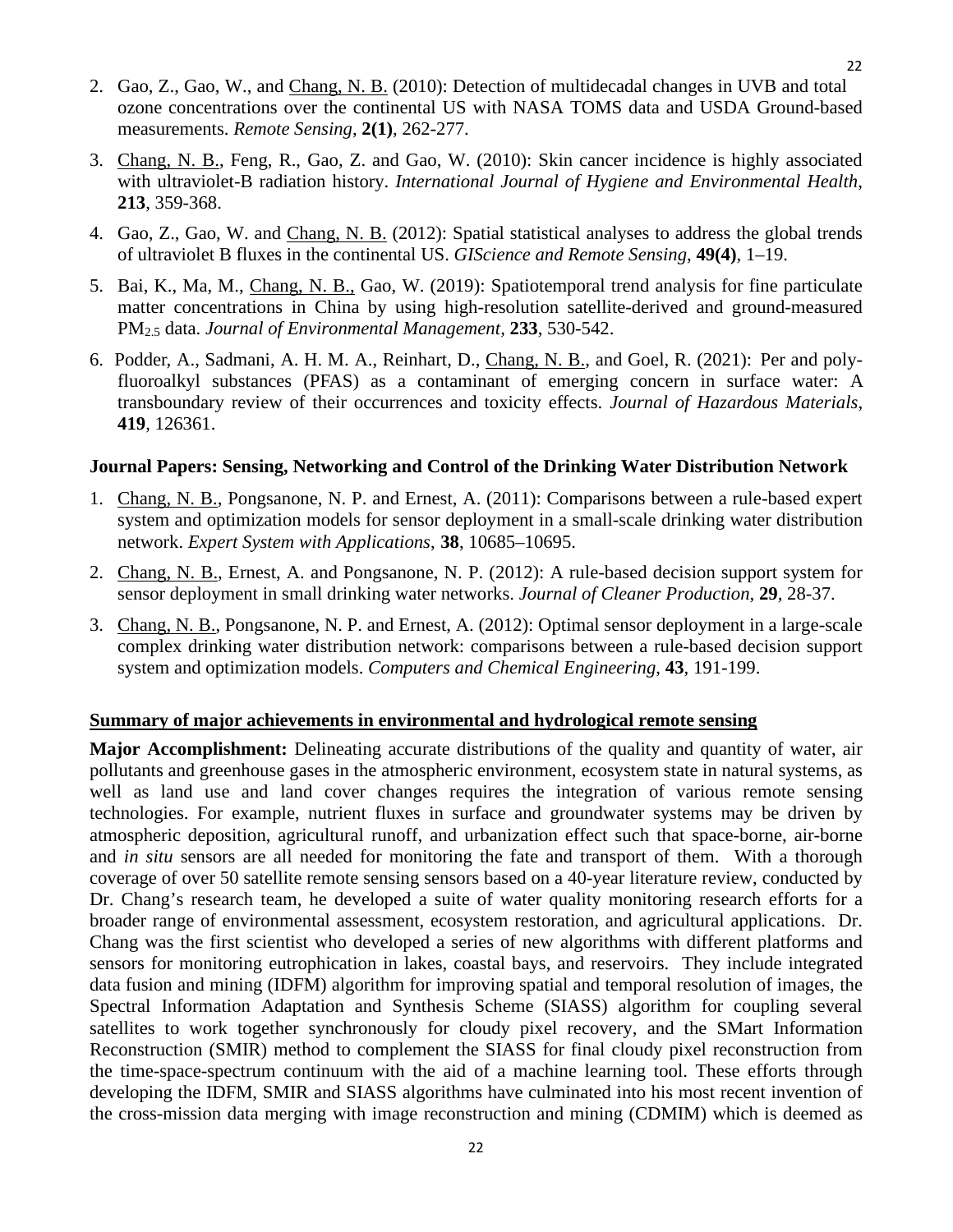the first decision support system of its kind in the world providing monitoring capacity in a timely manner over extensive area with accuracy. He had developed a plethora of remote sensing technologies that were demonstrated in terms of monitoring turbidity and Chlorophyll-a concentrations in Lake Okeechobee, nutrient concentrations in Tampa Bay, Total Organic Carbon (TOC) in Lake Harsha, water transparency in Lake Valencia, nutrients in Lake Nicaragua, microcystin in Lake Erie and Total Suspended Solid (TSS) and TOC in Lake Mead. Such a myriad of novel advancements/publications appears to be a break-through in remote sensing science for environmental protection. Dr. Chang was also the first scientist to apply the partial lanczos extreme learning machine (PL-ELM) for processing SPOT images and the neural-fuzzy inference approach for processing Formosat-2 data for analyzing two types of urban systems. This series of work was extended to examine urban heat island effect associated with local hydroclimatic conditions using MODIS satellite data and dynamic linkages between evapotranspiration and land use/land cover changes with Landsat TM and ETM+ data, both of which demonstrate pioneered investigation of urban sustainability issues. To account for climate change impact on water resources management, Dr. Chang and his collaborators also explored a unique hydrometeorological process of precipitation patterns and associated summer extreme flow using TRMM/PR data. This body of research pioneered some scientific frontiers in hydroinformatics regime with the aid of a suite of Earth observing systems. More recently, the paper titled "Multi‐Decadal Mangrove Forest Change Detection and Prediction in Honduras, Central America, with Landsat Imagery and a Markov Chain Model' demonstrated the first effort to forecast the possible mangrove forest changes for the future using remote sensing technologies. Finally, in response to the needs for long-term water quality monitoring in drinking water distribution systems, one of the most significant challenges currently facing the water industry is to investigate the physical, chemical, and biological sensor placement strategies with modern concepts of and approaches to risk management. Most of the previous research mainly focuses on using optimization models to deal with small-scale drinking water networks. Yet the challenge of computational burden when handling large-scale networks can hardly be overcome. Dr. Chang and his students conducted the pioneering work of using graph theory-based optimal sensor deployment strategies in a Rule-based Expert System (RBES) to reduce computational burden as we oftentimes encountered in various types of large-scale optimization analyses. Besides, both Automatic Pulse Tracer Velocimeter (APTV) and Groundwater Variability Probe (GVP) were developed by his team to measure the low flow regime in heterogeneous aquatic environments. This series of modeling efforts using graph theory and expert system to aid in sensor network deployment in drinking water networks have created a new direction in this field.

**Role**: Dr. Chang conceived the research niches and led these research activities to conduct some of the retrospective and perspective analyses. He initiated this series of remote sensing research, developed the hypotheses, led the development of the methodology and framework, cooperatively designed field experiments and field campaigns with the support of NASA and USEPA staff, conducted the groundtruth data collection in some projects, and performed part of the data analysis. The scope of the research programs expanded significantly over time and involved a large team across several countries that was coordinated and managed by Dr. Chang for several extended studies.

**Impact**: Dr. Chang had successfully demonstrated the ability to map and monitor large-scale soil moisture variations in a big watershed using RADARSAT-1 L-band imageries with genetic programming model leading to support the ecosystem health assessment in riparian zones and stream flow forecasting under climate change in South Texas. These results elevated the importance of soil moisture measurements within NASA's Earth Observation Program. These studies were critical to the applications of soil moisture products to support drought monitoring and water availability monitoring, in various urban regions. With a series of breakthroughs in remote sensing science, graduate students from University of Valencia in Spain, East China Normal University in China, and National Central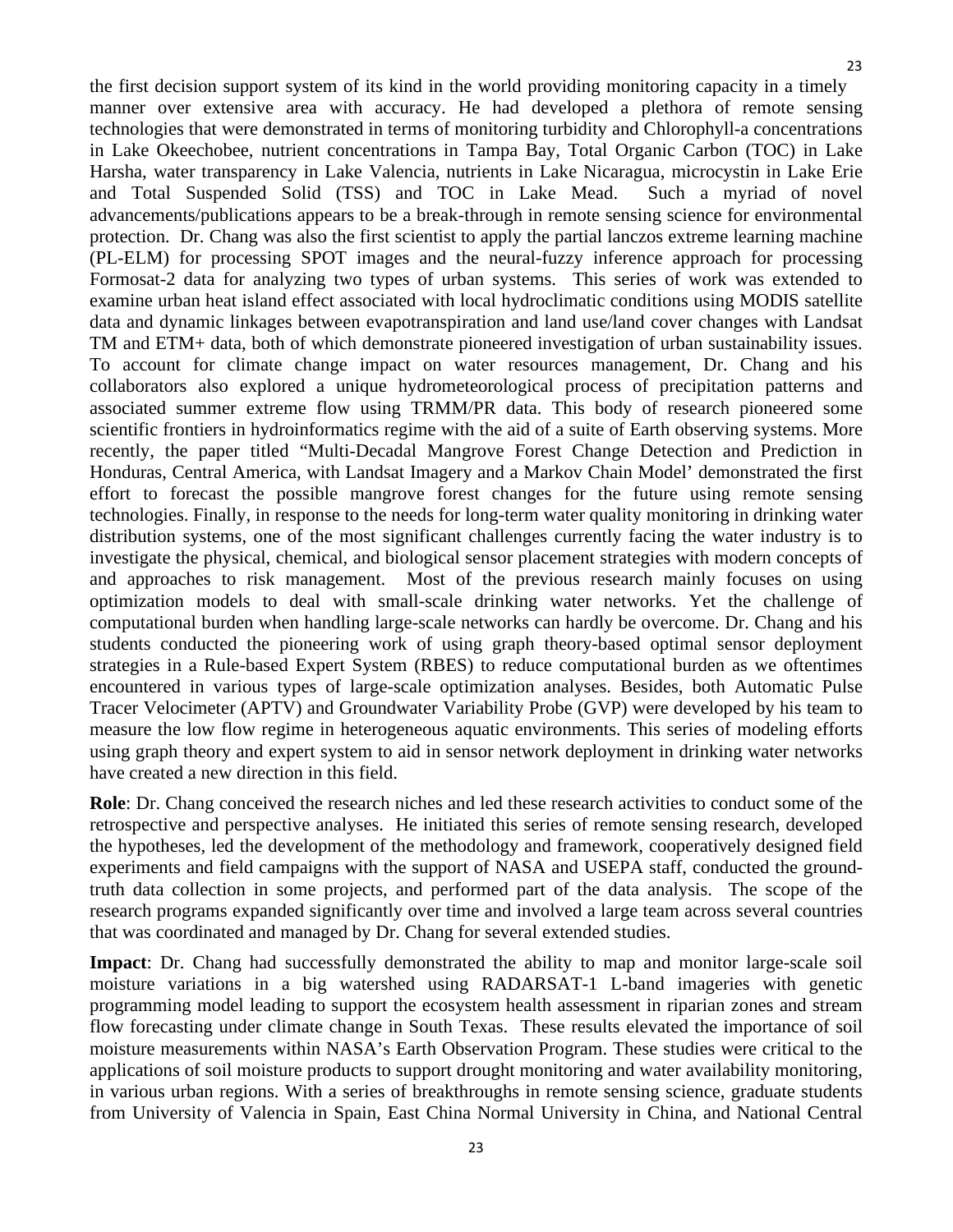University in Taiwan came over to UCF for their dissertation work. These projects had been highly successful at addressing a broad range of the optimal sensor integration strategies at different scales and had been the basis for numerous advanced applications in students' thesis research. The data had been used in Lake Nicaragua studies that went well beyond the initial research concept. Dr. Chang was the first scientist who has been impacting remote sensing research with a wealth of evolutionary computing as well as fast and deep learning techniques to enhance the feature extraction power. As a result of this series of research, new discoveries and insights involving the complex multi-sensor and multi-temporal change detection were made possible. Results from this body of research for land use changes have been recognized as highly innovative and significant by a SPIE highlighted online news reported his achievement of using SPOT-5 high resolution satellite images. This online article is titled "Satellite-based Multi-temporal Change Detection in Fast Growing Urban Environments" in the SPIE Newsroom published on 21 January 2011. Besides, the paper titled "Multi‐Decadal Mangrove Forest Change Detection and Prediction in Honduras, Central America, with Landsat Imagery and a Markov Chain Model' has been included in a synthesis report introducing the global status and ecosystem services provided by mangrove forests, compiled by the World Conservation Monitoring Centre (WCMC), the United Nations Environment Program (UNEP). Dr. Chang was elevated to Fellow of AAAS in 2011 and SPIE in 2014 "for contributions to the Integrated Sensing, Monitoring and Modeling for Decision Analysis".

## **Surface Water and Wastewater Treatment Process Optimization**

#### <span id="page-23-1"></span><span id="page-23-0"></span>**Books**

1. Chang, N. B. (Ed) (2010): The Effects of Urbanization on Groundwater: An Engineering Casebased Approach for Sustainable Development. Publisher: American Society of Civil Engineers (ASCE), Reston VA, USA, 400 pp. ISBN: 978-0-7844-1078-3

#### <span id="page-23-2"></span>**Book Chapters**

- 1. Chang, N. B., Wanielista, M., Moberg, M. and Hossain, F. (2010): Chapter 8 Use of Functionalized Filter Media for Nutrient Removal in Stormwater Ponds. In: The Effects of Urbanization on Groundwater: An Engineering Case-based Approach for Sustainable Development, Ed. Chang, N. B. (ASCE), 199-223.
- 2. Chang, N. B., Wanielista, M., Daranpob, A., Hossain, F., and Xuan, Z. (2010): Chapter 9 Comparative Assessment of Two Standard Septic Tank Drain Fields Using Different Sand with Recirculation for Nutrient Removal. In: The Effects of Urbanization on Groundwater: An Engineering Case-based Approach for Sustainable Development, Ed. Chang, N. B. (ASCE), 224- 250.

#### <span id="page-23-3"></span>**Patents**

- 1. Passive Nutrient Removal Material Mixes. US Patent 7824551, issued on Nov. 2, 2010, Inventors: Martin P. Wanielista, Ni-Bin Chang.
- 2. Passive Nutrient Removal Material Mixes (DIV). US Patent 8002985, issued on August 23, 2011, Inventors: Martin P. Wanielista, Ni-Bin Chang.
- 3. Retention/Detention Pond Stormwater Treatment System. US Patent 8153005, issued on April 10, 2012, Inventors: Martin P. Wanielista, Ni-Bin Chang.
- 4. Retention/Detention Pond and Green Roof Passive Nutrient Removal Material Mixes. US Patent 7897047, issued on March 1, 2011, Inventors: Martin P. Wanielista, Ni-Bin Chang.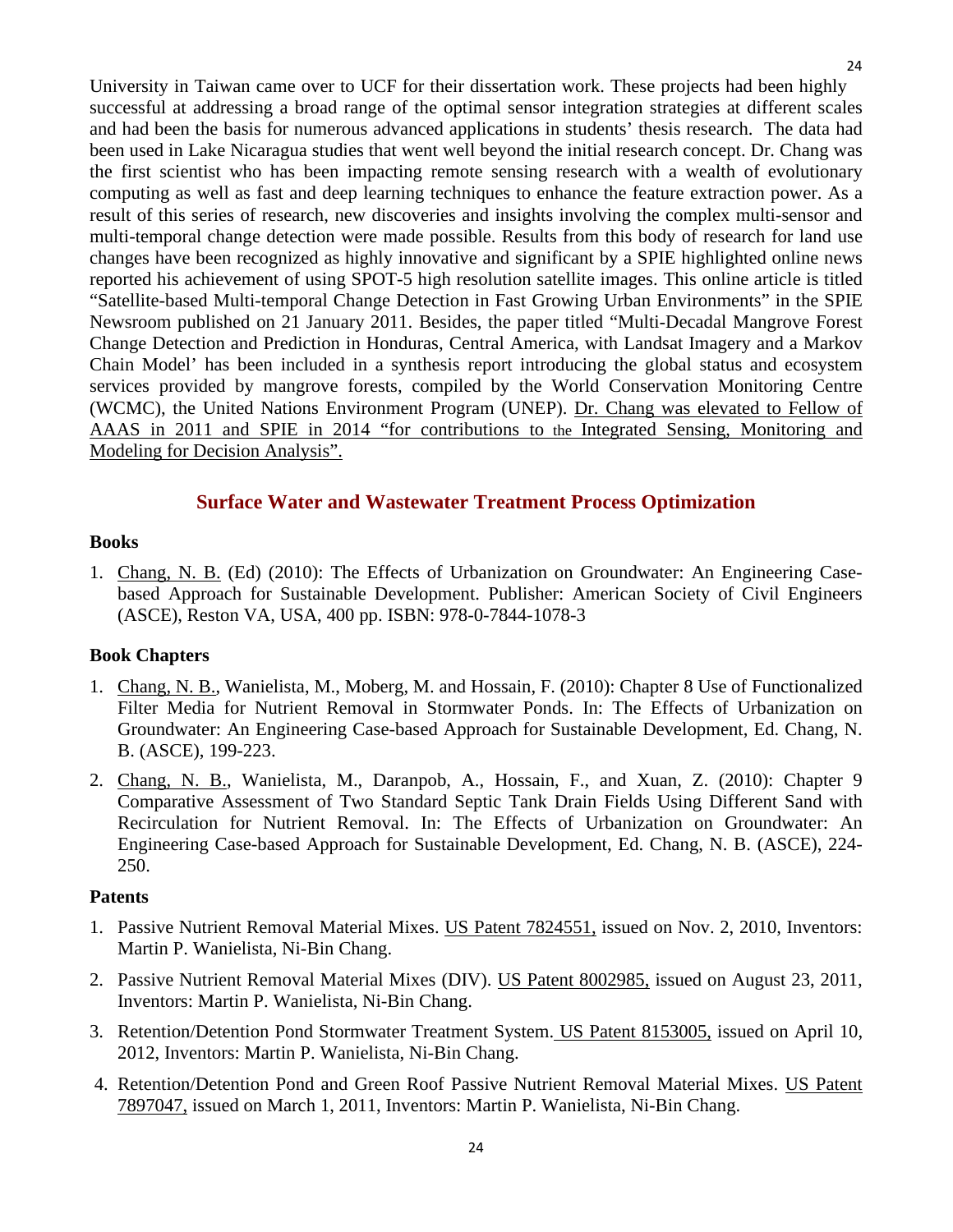- 5. Passive Underground Drainfield for Septic Tank Nutrient Removal Using Special Functionalized Green Filtration Media. US Patent 7927484, issued on April 19, 2011, Inventors: Martin P. Wanielista, Ni-Bin Chang, Ammarin Makkeasorn
- 6. Functionalized Green Filtration for Passive Underground Drainfield for Septic Tank Nutrient Removal. US Patent 7955507 issued on June 7, 2011, Inventors: Martin P. Wanielista, Ni-Bin Chang, Ammarin Makkeasorn.
- 7. On Site Wastewater Treatment Using a Functionalized Green Filtration Media Sorption Field. US Patent 8101079, issued on Jan. 24, 2012, Inventors: Martin P. Wanielista, Ni-Bin Chang, Ammarin Makkeasorn.
- 8. Green Sorption Media for Water Treatment. US Patent 8002984, issued on August 23, 2011, Inventors: Martin P. Wanielista, Ni-Bin Chang.
- 9. Subsurface Upflow Wetland System for Nutrient and Pathogen Removal in Wastewater Treatment Systems. US Patent 8252182, issued on August 28, 2012, Inventors: Ni-Bin Chang, Martin P. Wanielista.
- 10. Automatic Pulse Tracer Velocimeter (APTV), US Patent 10612952, issued on April 7, 2020, Inventors: A. James Crawford, Ni-Bin Chang.
- 11. Water Treatment Using an Iron and Clay-Based Sorption Media, US Patent 10,696,567, issued on June 30, 2020, Inventors: Ni-Bin Chang, Martin P. Wanielista.
- 12. Iron Filings-Based Green Environmental Media for Nutrient Removal and Methods of Use, US Patent 10,787,373, issued on Sept. 29, 2020, Inventors: Ni-Bin Chang, Martin P. Wanielista.
- 13. Synergistic Iron and Clay-Based Green Environmental Media for Nutrient Removal, U.S. Patent US 10,947,131 B2, issued on March 16, 2021, Inventors: Ni-Bin Chang, Martin P. Wanielista.
- 14. Filtration System and Method for Treating Water Containing Nitrogen and Phosphorus Compounds, US Patent 11,235,307 issued on February 1, 2022, Inventors: Ni-Bin Chang, Martin P. Wanielista.
- 15. Synergistic Zero-Valent Iron-Based Green Sorption Media for Contaminant Removal. Application No.: 63/267,406, Filing Date: Feb 1, 2022, Inventors: Ni-Bin Chang, Debra Reinhart, A H M Anwar Sadmani, UCF Reference No.: 2022-025-01.
- 16. Color Removal with ZIPGEM Filtration Media for Water and Wastewater Treatment Inventors: Ni-Bin Chang, UCF Reference No.: 2022-038-01.

#### <span id="page-24-0"></span>**Journal Papers: Green Sorption Media for Wastewater and Stormwater Treatment**

#### **Overviews**

- 1. Chang, N. B., Hossain, F. and Wanielista, M. (2010): Use of filter media for nutrient removal in natural systems and built environments (I): previous trends and perspectives. *Environmental Engineering Science*, **27(9)**, 689-706.
- 2. Chang, N. B., Wanielista, M. and Makkeasorn, A. (2010): Use of filter media for nutrient removal in natural systems and built environments (II): design challenges and application potentials. *Environmental Engineering Science*, **27(9)**, 707-720.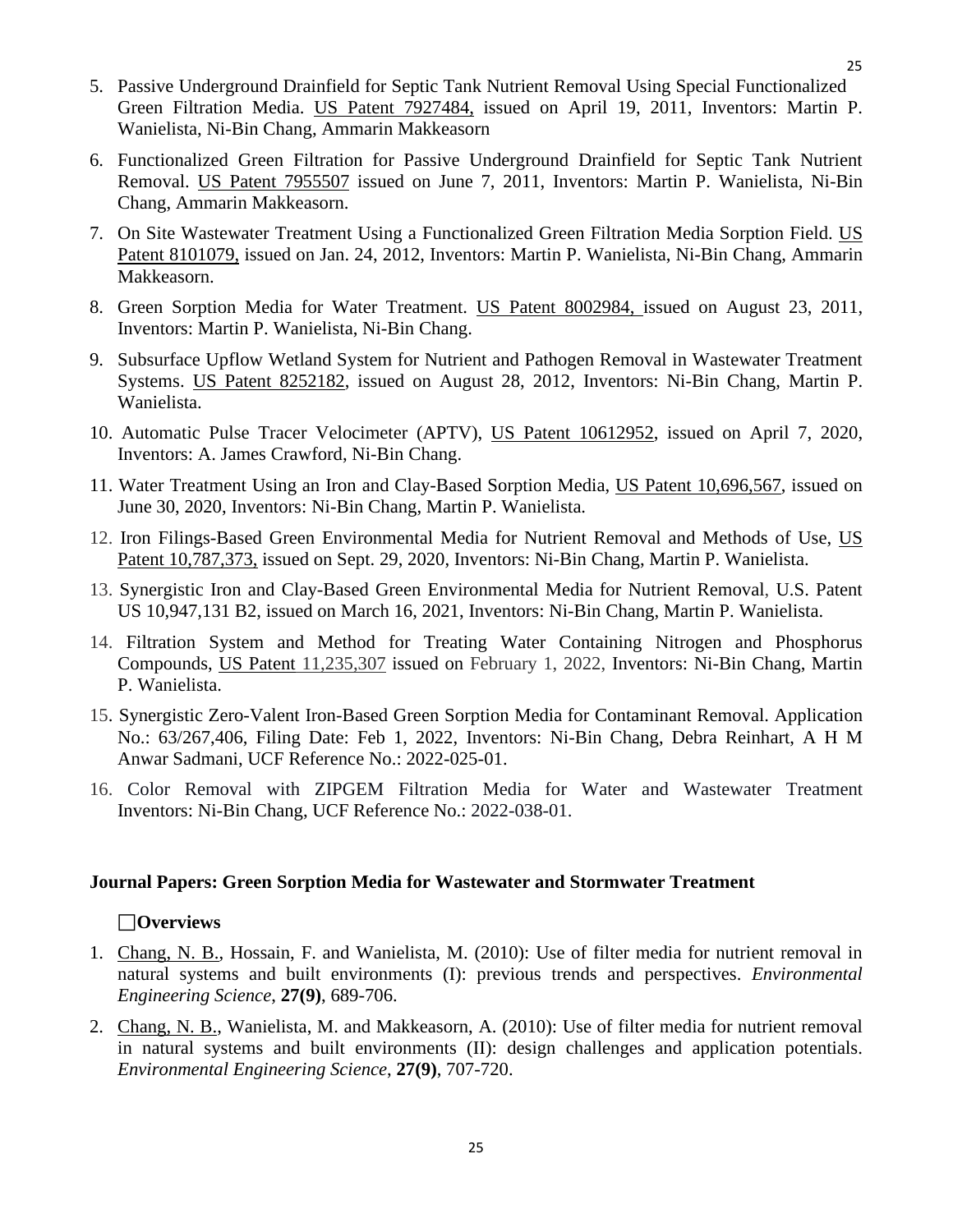3. Chang, N. B. (2011): Making a progress to speed up the nitrification and denitrification processes in novel biosorption activated media: can Archaea be in concert with Anammox? *Journal of Bioprocessing and Biotechniques*, **1(2)**, 1-5.

#### **Technology Development – Wastewater Treatment. for Nutrient Management**

- 1. Xuan, Z., Chang, N. B., Wanielista, M. and Hossain, F. (2010): Laboratory-scale characterization of the green sorption medium for wastewater treatment to improve nutrient removal. *Environmental Engineering Science*, **27(4)**, 301-312.
- 2. Hossain, F., Chang, N. B., Wanielista, M., Xuan, Z. M. and Makkeasorn, A. (2009): Nitrification and denitrification effect in a passive on-site wastewater treatment system with a recirculation filtration tank. *Journal of Exposure and Health*, **1(3-4)**, 31-46.
- 3. Xuan, Z. M., Chang, N. B., Makkeasorn, A. and Wanielista, M. (2009): Initial test of a subsurface constructed wetland with green sorption media for nutrient removal in on-site wastewater treatment systems. *Journal of Exposure and Health*, **1(3)**, 159–169.
- 4. Chang, N. B., Wanielista, M., Daranpob, A., Hossain, F. and Xuan, Z. (2010): New performancebased passive septic tank underground drainfield for nutrient and pathogen removal using sorption medium. *Environmental Engineering Science*, **27(6)**, 469-482.
- 5. Chang, N. B., Xuan, Z. M., Daranpob, A. and Wanielista, M. (2011): A subsurface upflow wetland system for nutrient and pathogen removal in on-site sewage treatment and disposal systems. *Environmental Engineering Science*, **28(1)**, 11-24.

## **Technology Development – Stormwater Treatment for Pollution Control**

- 1. Chang, N. B., Wanielista, M. and Henderson, D. (2011): Temperature effects on functionalized filter media for nutrient removal in stormwater treatment. *Environmental Progress and Sustainable Energy*, **30(3)**, 309-317.
- 2. Ryan, P., Wanielista, M. and Chang, N. B. (2010): Reducing nutrient concentrations from a stormwater wet pond using a Chamber Upflow Filter and Skimmer (CUFS) with green sorption media. *Water, Air and Soil Pollution*, **208(1)**, 385-400.
- 3. O'Reilly, A., Wanielista, M., Chang, N. B., Xuan, Z. and Harris, W. G. (2012): Nutrient removal using biosorption activated media: Preliminary biogeochemical assessment of an innovative stormwater infiltration basin. *Science of the Total Environment*, **432**, 227-242.
- 4. O'Reilly, A., Wanielista, M., Chang, N. B., Harris, W. G. and Xuan, Z. (2012): Soil property control of biogeochemical processes beneath two subtropical stormwater infiltration ponds. *Journal of Environmental Quality*, **41**, 1-18.
- 5. O'Reilly, A., Chang, N. B. and Wanielista, M. (2012): Effects of cyclic biogeochemical processes on nitrogen cycling beneath a subtropical stormwater infiltration pond. *Journal of Contaminant Hydrology*, **133**, 53-75.
- 6. Lian, J., Xu, S., Chang, N. B., Han, C. and Liu, J. (2013): Removal of molybdate from mine tailing effluents with the aid of loessial soil and slag waste. *Environmental Engineering Science*, **30(5)**, 213-220.
- 7. Jones, J., Chang, N. B., and Wanielista, M. (2015): Reliability analysis of phosphorus removal efficiencies of stormwater runoff with green sorption media under varying influent conditions. *Science of the Total Environment*, **502(1)**, 434–447.
- 8. Chang, N. B., Houmann, C., and Wanielista, M. (2016): Scaling up the sorption media reactors for copper removal with the aid of dimensionless numbers. *Chemosphere*, **144**, 1098-1105.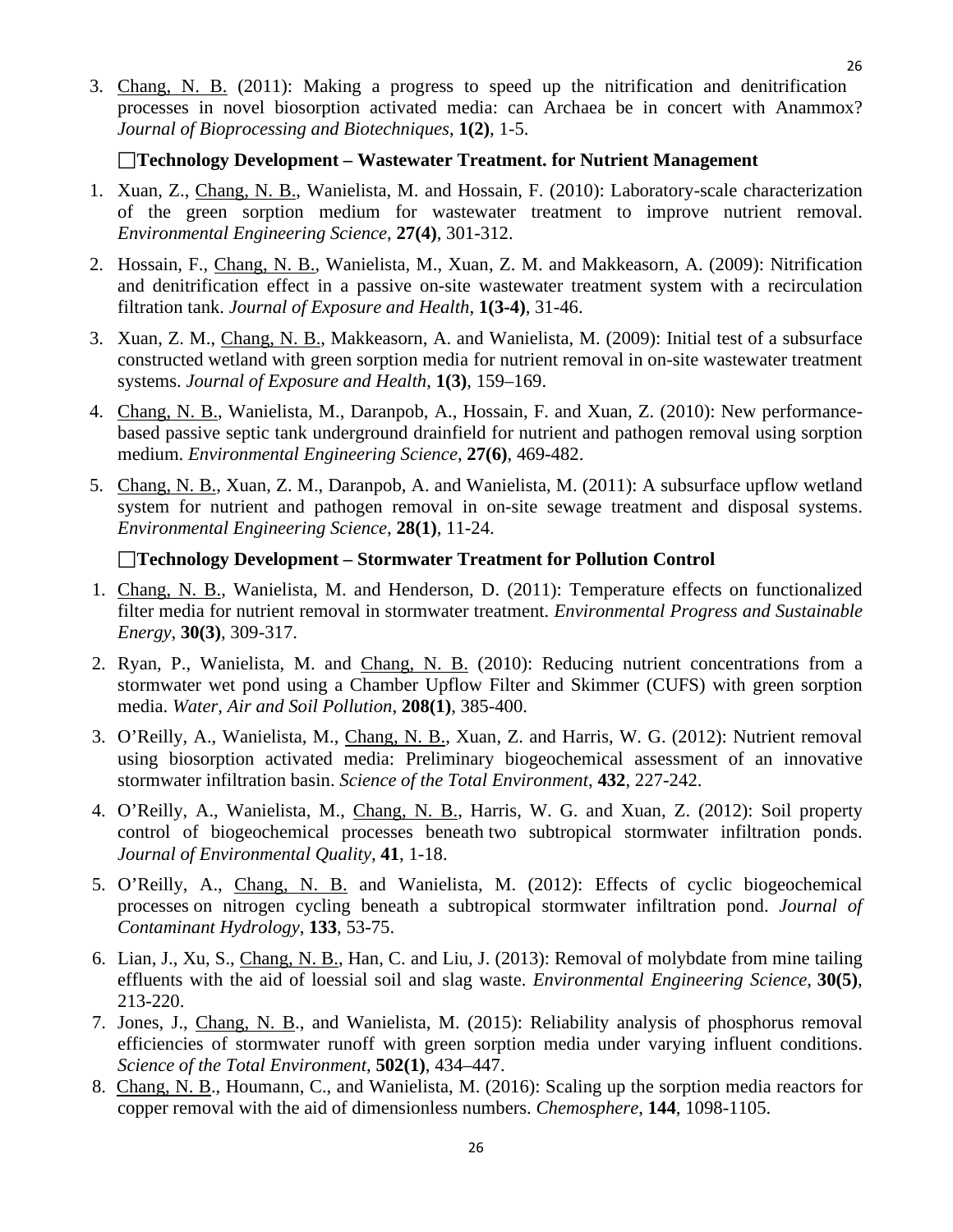- 9. Chang, N. B., Lin, K. S., Houmann, C., and Wanielista, M. P. (2016): Fate and transport with material response characterization of green sorption media for copper recovery via adsorption process. *Chemosphere*, **144**, 1280-1289.
- 10.Chang, N. B., Lin, K. S., Houmann, C., and Wanielista, M. P. (2016): Fate and transport with material response characterization of green sorption media for copper recovery via desorption Process. *Chemosphere*, **154**, 444-453.
- 11.Chang, N. B., Lin, K. S., Wanielista, M., Crawford, A. J., Hartshorn, N., and Clouet, B. (2016): An innovative solar energy-powered floating media bed reactor for nutrient removal (I): reactor design. *Journal of Cleaner Production,* **133**, 495-503.
- 12. Lin, K. S., Chang, N. B., Hartshorn, N., Wanielista, M., and Chiang, C. L. (2016): An innovative solar energy-powered floating media bed reactor for nutrient removal (II): material characterization. *Journal of Cleaner Production,* **133**, 1128–1135.
- 13. Chang, N. B., Wen, D., McKenna, A., and Wanielista, M. (2018): The impact of carbon source as electron donor on composition and concentration of dissolved organic nitrogen in biosorptionactivated media for stormwater and groundwater co-treatment. *Environmental Science and Technology,* **52(16)**, 9380–9390.
- 14. Wen, D., Chang, N. B., and Wanielista, M. (2018): Comparative copper toxicity impact and enzymatic cascade effect on biosorption activated media and woodchips for nutrient removal in stormwater treatment, *Chemosphere,* **213**, 403-413.
- 15.Chang, N. B., Wen, D., and Wanielista, M. (2018): Impact of changing environmental factors and species competition on iron filings-based green environmental media for nutrient removal in stormwater treatment, *Environmental Progress and Sustainable Energy*, **38(4)**, 13087. DOI 10.1002/ep.13087
- 16. Chang, N. B., Wen, D., Colona, B., and Wanielista, M. P. (2019): Comparison of biological nutrient removal via two biosorption activated media between laboratory-scale and field-scale linear ditch for stormwater and groundwater co-treatment, *Water, Air, and Soil Pollution*, **230**, 151. https://doi.org/10.1007/s11270-019-4193-y.
- 17. Valencia, A., Chang, N. B., Wen, D., Ordonez, D., and Wanielista, M. P. (2019): Optimal recipe assessment of iron filings-based green environmental media (IFGEM) for improving nutrient removal from stormwater runoff. *Environmental Engineering Science,* **36(10)** https://doi.org/10.1089/ees.2019.0094.
- 18. Wen, D., Valencia, A., Lustosa, E., Ordonez, D., Rice, N., Shokri, M., Gao, Y., Kibler, K., Chang, N. B., and Wanielista, M. P. (2020): Evaluation of green sorption media blanket filters for nitrogen removal in a stormwater retention basin at varying groundwater conditions in a karst environment. *Science of the Total Environment*, **719(1)**, 134826. 10.1016/j.scitotenv.2019.134826.
- 19.Wen, D., Ordonez, D., McKenna A., and Chang, N. B. (2019): Fate and transport processes of nitrogen in biosorption activated media for stormwater treatment at varying field conditions of a roadside linear ditch, *Environmental Research*, **181**, 108915, DOI 10.1016/j.envres.2019.108915.
- 20. Wen, D., Valencia, A., Ordonez, D., Chang, N. B., and Wanielista, W. P. (2020): Comparative nitrogen removal via microbial ecology between soil and green sorption media in a rapid infiltration basin for co-disposal of stormwater and wastewater, *Environmental Research,* **184**, 109338.
- 21. Wen, D., Chang, N. B., and Wanielista, M. (2020): Assessing nutrient removal in stormwater runoff for urban farming with iron filings-based green environmental media, *Scientific Reports-Nature* DOI: 10.1038/s41598-020-66159-7.
- 22. Ordonez, D., Valencia, A., Chang, N. B., and Wanielista, M. P. (2020): Synergistic effects of aluminum/iron oxides and clay minerals on nutrient removal and recovery in water filtration media, *Journal of Cleaner Production*, **275**, 122728.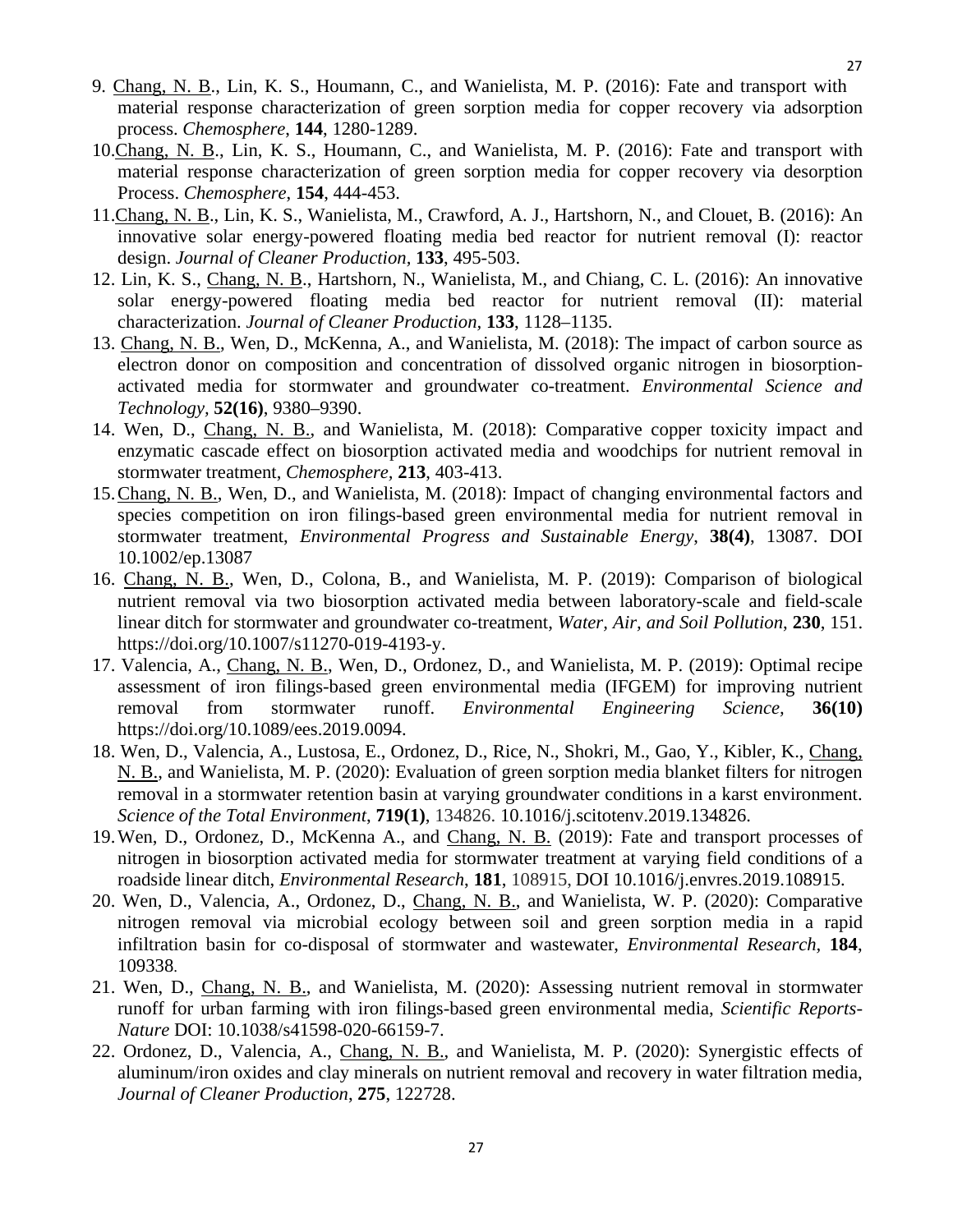28

- 23. Valencia, A., Ordonez, D., Wen, D., McKenna, A., Chang, N. B., and Wanielista, M. P (2020): The interaction of dissolved organic nitrogen removal and microbial abundance in iron-filings based green environmental media for stormwater treatment. *Environmental Research*, **188(4)**,109815.
- 24. Ordonez, D., Valencia, A., Elhakiem, H., Chang, N. B., and Wanielista, M. P. (2020): Adsorption thermodynamics and kinetics of Advanced Green Environmental Media (AGEM) for nutrient removal and recovery in agricultural discharge and stormwater runoff, *Environmental Pollution*, **266(1)**, 115172.
- 25. Valencia, A., Zhang, W., and Chang, N. B. (2021): Integration of machine learning classifiers and higher order tensors for screening the optimal recipe of filter media in stormwater treatment. *Science of the Total Environment*, **771**, 145423.
- 26.Ordonez, D., Valencia, A., Sadmani, A. H. M., and Chang, N. B. (2022): Green soprtion media for the removal of Perfluorooctanesulfonic acid (PFOS) and Perfluorooctanoic acid (PFOA) from water, *Science of the Total Environment*, **819**, 152886.

#### **Design Models and Tracer Studies to Address System Dynamics**

- 1. Xuan, Z. M., Chang, N. B., Daranpob, A. and Wanielista, M. (2010): Modeling the Subsurface Upflow Wetlands (SUW) systems for wastewater effluent treatment. *Environmental Engineering Science*, **27(10)**, 879-888.
- 2. Hossain, F., Chang, N. B. and Wanielista, M. (2010): Modeling kinetics and isotherm of functionalized filter medium for nutrient removal in stormwater dry ponds. *Environmental Progress and Sustainable Energy*, **29(3)**, 319–333.
- 3. Xuan, Z. M., Chang, N. B. and Wanielista, M. (2012): Modeling the system dynamics for nutrient removal in an innovative septic tank media filter. *Bioprocess and Biosystems Engineering*, **35(4)**, 545-552.
- 4. Chang, N. B., Xuan, Z. M. and Wanielista, M. (2012): A tracer study for addressing the interactions between hydraulic retention time and transport processes in a subsurface wetland system for nutrient removal. *Bioprocess and Biosystems Engineering*, **35(3)**, 399-406.
- 5. Valencia, A., Kilner, J., Chang, N. B., and Wanielista, M. P. (2019): Chemophysical evaluation of green sorption media for copper removal from stormwater runoff for improving ecosystem and human health. *Water, Air and Soil Pollution,* **230(1)**, 1-28.
- 6. Gao, Y., Libera, D., Wang, D., Kibler, K., and Chang, N. B. (2020): Evaluating the performance of BAM-based blanket filter on nitrate reduction in a karst spring. *Journal of Hydrology,* **591**, 12459.

#### **Policy Analysis of Low Impact Development**

1. Chang N. B., Lu, G. W., Chui, T. F., and Hartshorn, N. (2017): Comparative policy analysis of low impact development for stormwater management in global urban regions. *Land Use Policy,* **70**, 368-383.

#### <span id="page-27-0"></span>**Journal Papers: Water Quality Prediction and Control**

#### **Water Quality Prediction and Reclamation**

- 1. Dong, S. Y., Shieh, W. K. and Chang, N. B. (2005): Real-time prediction of effluent water quality via adaptive grey dynamic modeling analysis. *The Journal of Grey Systems*, **17(1)**, 51-66.
- 2. Chen, J. C., Chang, N. B. and Shieh, W. K. (2003): Assessing wastewater reclamation potential by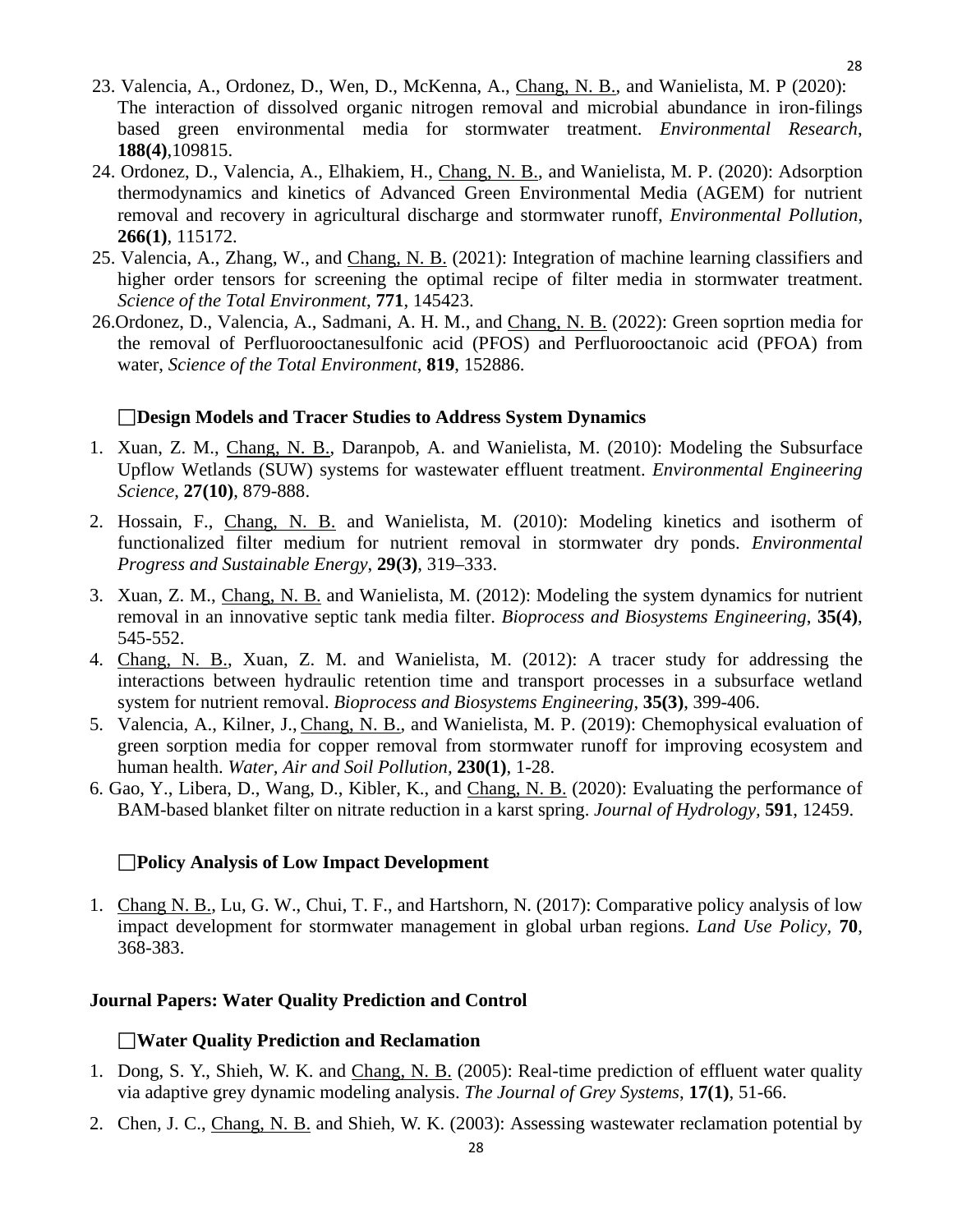neural networks model. *Engineering Applications of Artificial Intelligence*, **16(2)**, 149-157.

3. Tahsin, S. and Chang, N. B. (2016): A fast eutrophication assessment method for stormwater wet detention ponds via fuzzy probit regression analyses. *Environmental Monitoring and Assessment*, 188(2), 1-18.

## **Controller Design**

- 1. Chang, N. B., Chen, W. C. and Shieh, W. K. (2001): Optimal control of wastewater treatment plant via integrated neural network and genetic algorithms. *Civil Engineering and Environmental Systems*, **18**, 1-17.
- 2. Chen, W. C., Chang, N. B. and Shieh, W. K. (2001): Advanced hybrid fuzzy controller for industrial wastewater treatment. *Journal of Environmental Engineering, ASCE,* **127(11)**, 1048- 1059.
- 3. Chen, W. C., Chang, N. B. and Chen, J. C. (2003): Rough set-based fuzzy neural controller design for industrial wastewater treatment. *Water Research*, **37(1)**, 78-90.
- 4. Chen, J. C. and Chang, N. B. (2007): Mining the fuzzy control rules of aeration in submerged biofilm wastewater treatment process. *Engineering Applications of Artificial Intelligence*, **20**, 959- 969.
- 5. Iratni, A. and Chang, N. B. (2019): Advances in Control Technologies for Wastewater Treatment Processes: Status, Challenges, and Perspectives, IEEE/CAA *Automatica Sinica*, 6(2), 337-363.

## **Journal Papers: Cost Benefit Analysis**

1. Chen, H. W., Wu, C. C. and Chang, N. B. (2002): A comparative analysis of methods to represent uncertainty in estimating the cost of constructing wastewater treatment plants. *Journal of Environmental Management*, **65(4)**, 383-409.

#### **Journal Papers: Green Chemistry and Nanotechnologies**

- 1. Lin, K. S., Chang, N. B. and Chuang, T. D. (2008): Fine structure characterization of zero-valent Iron nanoparticles for decontamination of nitrites and nitrates in wastewater. *Science and Technology for Advanced Materials*, **9**, 025105 (9pp).
- 2. Chang, N. B., Wanielista, M., Hossain, F., Zhai, L. and Lin, K. S. (2008): Integrating nanoscale zero valent iron and titanium dioxide for nutrient removal in stormwater systems. *NANO: Brief Reports and Reviews*, **3(4)**, 297-300.
- 3. Lin, K. S., Chuang, T. D. and Chang, N. B. (2008): Decontamination of nitrates and nitrites in wastewater by zero-valent iron nanoparticles. *NANO: Brief Reports and Reviews*, **3(4)**, 291-295.
- 4. Lin, K. S., Lo, C. C. and Chang, N. B. (2008): Synthesis and characterization of titania nanotube for dye wastewater treatment. *NANO: Brief Reports and Reviews*, **3(4)**, 257-262.

#### **Summary of major achievements in stormwater management and wastewater treatment**

#### **Major Accomplishment:**

Rapid urbanization and climate variability triggered more extreme precipitation and drought events, challenging stormwater management in terms of both flood control and water quality management in both urban and rural areas. Understanding nitrogen cycle in natural systems and the built environment has been deemed one of the fourteen grand challenges by the National Academy of Engineering. With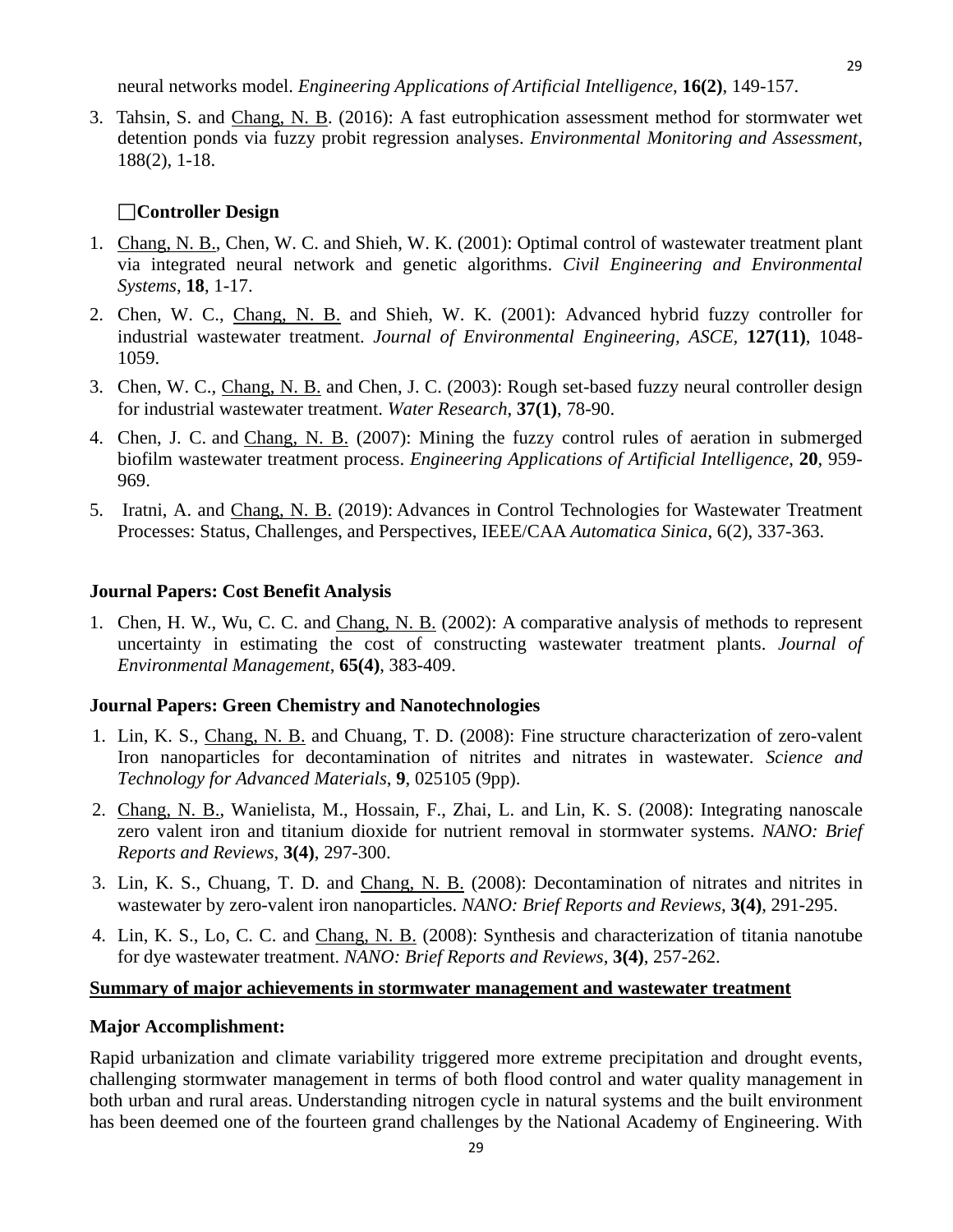a suite of laboratory tests and field campaigns, Dr. Chang and his team members reviewed a broader range of field conditions for a series of green sorption media including the Biosoprtion Activated Media (BAM), the Iron-filings-based Green Environmental Media (IFGEM), and Aluminum-based Green Environmental Media (AGEM) for stormwater, groundwater and wastewater treatment toward nutrients, heavy metals, algal toxin (such as mycrocystin), Per- and polyfluoroalkyl substances (PFAS), and pathogens removal. Modeling these unique stormwater and wastewater treatment processes for planning, design and operation was conducted by using system dynamic modeling approach. Conducted by Dr. Chang and his colleagues/students, results from extended investigations include optimal control studies, tracer studies, kinetics studies with temperature variations, and possible combination with some nanomaterials. Dr. Chang was the first scientist who conducted this series of research building a myriad of system analysis models, tools, methods, and platforms with confirmed performance through calibration and validation thereby opening a new path to widespread applications for the Best Management Practices. Overall, this body of work demonstrated pioneered investigation in regard to water sustainability issues in urban regions.

**Role**: Dr. Chang conceived the research niches, select research topics, and led these research activities by conducting part of the literature review and modeling analysis. Development of the BAM and IFGEM were confirmed with efforts after culminating a series of laboratory and field studies. With the long-term funding support, Dr. Chang identified the study objectives, initiated a series of science questions, developed the hypotheses, and led the development of the experimental design and modeling analysis framework, cooperatively planned/designed the stormwater and wastewater test beds on/off campus, and performed part of the data analysis. The scope of the research program expanded significantly over time and involves a series of comparisons of results across several countries (i.e., Singapore, Hong Kong, China, and New Zealand) that was coordinated and communicated by Dr. Chang within a series of extended outreach endeavor.

**Impact**: Dr. Chang had successfully demonstrated the ability to remove nutrients, heavy metals, and pathogens with BAM and IFGEM, and conducted the possible sensitivity analysis with system dynamic modeling. This was the first effort of its kind to bring together a diverse body of sorption media into an operational level. These projects had also been highly successful at addressing a broad range of application potential. BAM- or IFGEM-oriented Low Impact Development (LID) technologies have been licensed to industry, including Suntree Technologies Inc. [\(http://www.suntreetech.com/\)](http://www.suntreetech.com/) and Environmental Conservation Solutions [\(https://ecs](https://ecs-water.com/stormwater-management/)[water.com/stormwater-management/\)](https://ecs-water.com/stormwater-management/) in Florida after attracting \$20 million industrial investment. These LID technologies have been applied to over 100 locations in Florida and elsewhere, such as Alligator Creek for creek restoration, Ruskin, Zolfra Spring, and Palatka for restoration of stormwater wet ponds, and cities of Kissimmee and Dunnellon for retrofitting storm sewer to reduce waste loads. These studies were critical to the possible extended applications of spring field conservation and conjunctive treatment of stormwater, wastewater, and groundwater in the United States. These discoveries and insights triggered a brand-new spectrum of urban sustainability research with a great commercialization potential. The data have been used in various studies over different countries that went well beyond the initial research concept by impacting scientific research in flood treatment via stormwater infiltration ponds, canal treatment with pipe reactor and stormwater treatment with exfiltration and upflow media bed reactor. Dr. Chang was the first scientist who invented the BAM and IFGEM with his colleague Dr. Martin P. Wanielista having 9 relevant US patents approved for nutrient removal in dealing with nutrient-laden stormwater runoff, agricultural discharge, and wastewater effluent, which have all been licensed to industry as well as 1 patent for low flow regime measurement.

## <span id="page-29-0"></span>**Industrial Ecology, Green Engineering, Ecosystem Science, and Ecological Engineering**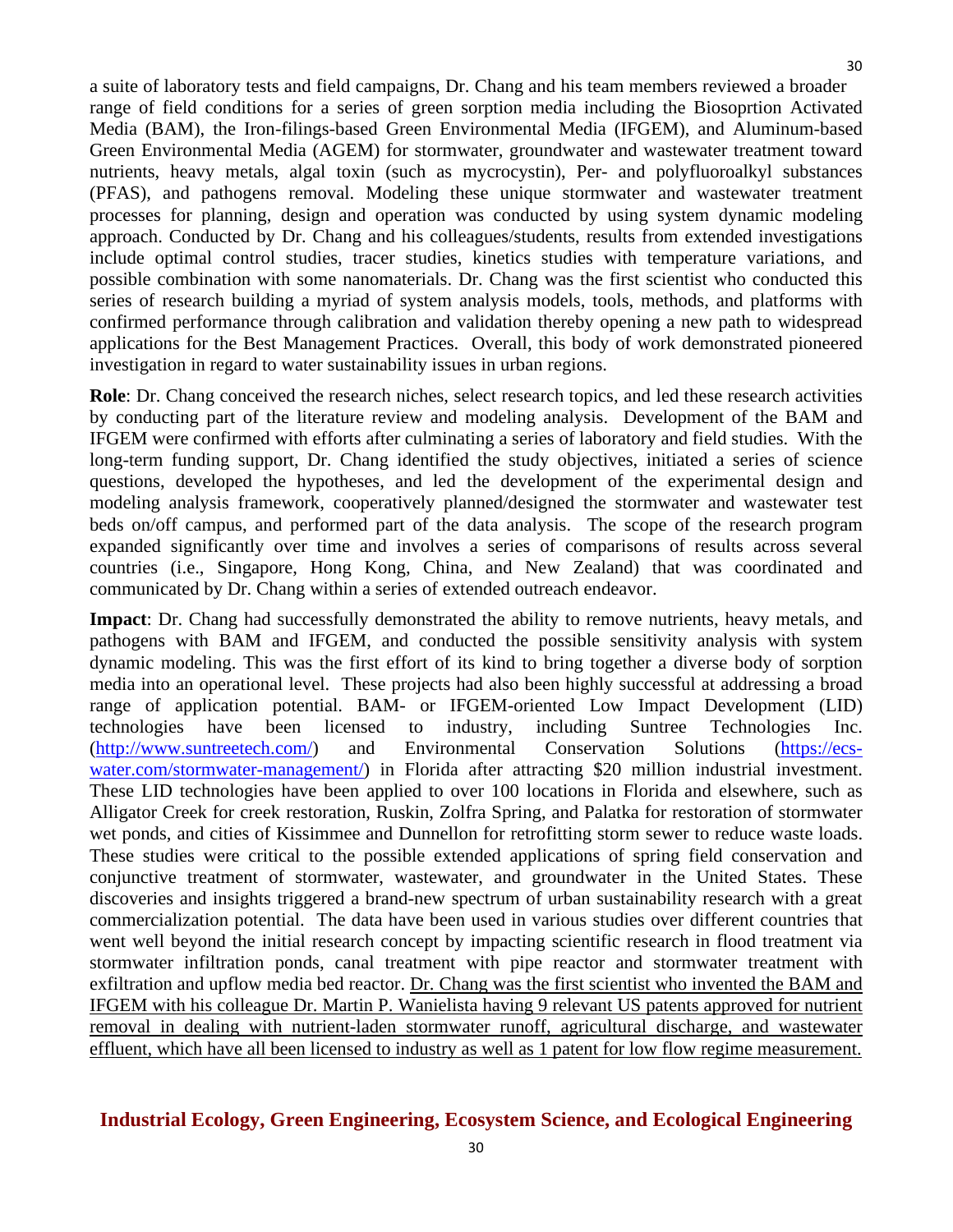## **Book**

1. Jorgensen, S. E., Chang, N. B., and Xu, F. L. (Eds) (2014): Ecological Modelling and Engineering of Lakes and Wetlands. Published by Elsevier in the book series of Developments of Environmental Modelling, Amsterdam, Netherland, 730 pp, ISBN: 978-0-444-63249-4

#### <span id="page-30-0"></span>**Book Chapters**

- 1. Megic, B. and Chang, N. B. (2010): Chapter 11 Use of a Wetland System for Groundwater Recharge in an Urban Wastewater Treatment Plan in Orlando, Florida. In: The Effects of Urbanization on Groundwater: An Engineering Case-based Approach for Sustainable Development, Ed. Chang, N. B. (ASCE), 277-307.
- 2. Chang, N. B. and Xuan. Z. M., (2014): Chapter 1 Introduction, by Jorgensen, S. E. Change, N. B., and Xu, F. L. (Eds) (Elsevier). In Ecological Modelling and Engineering – Lakes and Wetlands, by Jorgensen, S. E. Change, N. B., and Xu, F. L. (Eds) (Elsevier).
- 3. Chang, N. B., Wanielista, M. P., Xuan. Z. M., and Marimon, Z. (2014): Chapter 16 Floating Treatment Wetlands for Nutrient Removal in a Subtropical Stormwater Wet Detention Pond with a Fountain. In Ecological Modelling and Engineering of Lakes and Wetlands, by Jorgensen, S. E. Change, N. B., and Xu, F. L. (Eds) (Elsevier).
- 4. Chang, N. B., Xuan, Z., and Marimon, Z. (2014): Chapter 17 System Dynamics Modeling for Nutrient Removal in a Stormwater Wet Pond. In Ecological Modelling and Engineering of Lakes and Wetlands, by Jorgensen, S. E. Change, N. B., and Xu, F. L. (Eds) (Elsevier).
- 5. Chang, N. B., Wanielista, M. P., and Xuan. Z. M. (2014): Chapter 24 A Novel Subsurface Upflow Wetland with the Aid of Biosorption Activated Media for Nutrient Removal. In Ecological Modelling and Engineering of Lakes and Wetlands, by Jorgensen, S. E. Change, N. B., and Xu, F. L. (Eds) (Elsevier).
- 6. Chang, N. B., Wanielista, M. P., and Xuan. Z. M., (2014): Chapter 25 Tracer-based System Dynamic Modeling for Designing a Subsurface Upflow Wetland for Nutrient Removal. In Ecological Modelling and Engineering of Lakes and Wetlands, by Jorgensen, S. E. Change, N. B., and Xu, F. L. (Eds) (Elsevier).

#### **Journal Papers: Emergency Response Planning, Risk Assessment and Management of Risk**

- 1. Chang, N. B., Wei, Y. L., Tseng, C. C. and Kao, C. Y. (1997): The design of a GIS-based decision support system for chemical emergency preparedness and response in an urban environment. *Computers, Environment and Urban System*, **21(1)**, 67-94.
- 2. Chang, N. B., Kao, C. Y., Wei, Y. L. and Tseng, C. C. (1998): Comparative study of 3-D numerical simulation and puff models for dense air pollutants. *Journal of Environmental Engineering, ASCE*, **125(2)**, 125-134.
- 3. Chang, N. B. and Jang, C. (2000): Development and application of U.S. EPA's models-3: an integrated "One-Atmosphere" third-generation air quality modeling system. *Journal of Chinese Institute of Environmental Engineering*, **10(1)**, 19-34.
- 4. Weng, Y. C., Chang, N. B. and Lee, T. Y. (2008): Nonlinear time series analysis of ground-level ozone dynamics in Southern Taiwan. *Journal of Environmental Management*, **87(3)**, 405-414.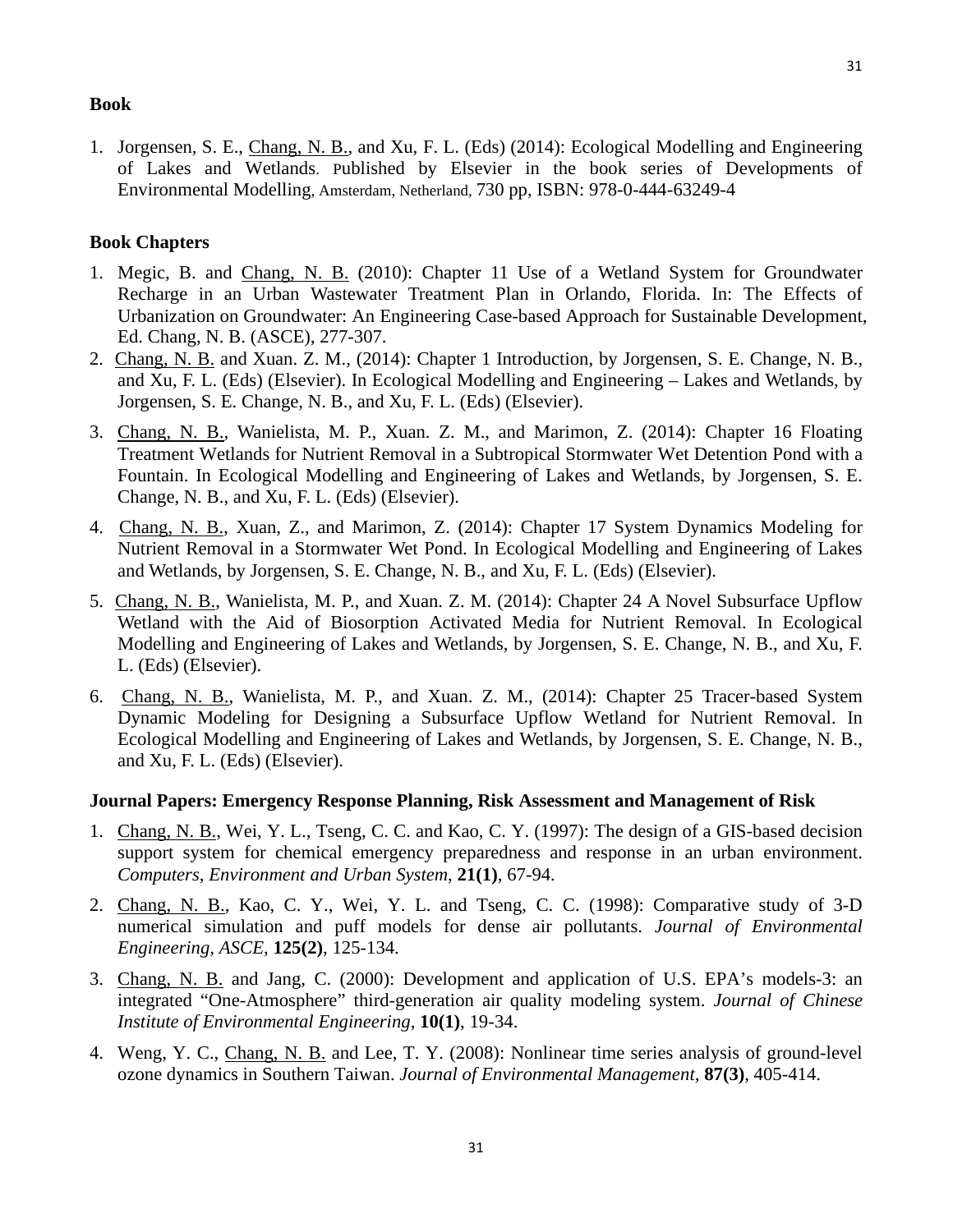- 5. Cheng, K. Y. and Chang, N. B. (2009): Assessing the impact of biogenic VOC emissions in a high ozone episode via integrated remote sensing and the CMAQ model. *Frontiers of Earth Science*, **3(2)**, 182-197.
- 6. Tseng, C. C. and Chang, N. B. (2009): Environmental exposure assessment for emergency response in a nuclear power plant using an integrated source term and 3D numerical model. *Environmental Modeling and Assessment*, **14(6)**, 661-675.
- 7. Chang, N. B. and Chang, D. Q. (2010): Long-term risk assessment of possible accidental release of nuclear power plants in complex terrains with respect to synoptic weather patterns. *Frontiers of Earth Science*, **4(2)**, 205-228.
- 8. Chang, N. B. and Weng, Y. C. (2013): Short-term emergency response planning and risk assessment via an integrated modeling system for nuclear power plants in complex terrains. *Frontiers of Earth Science,* 7(1), 1-27.

#### **Journal Papers: Environmental Management Systems**

#### **Optimal Production Planning and Food-Energy-Water Nexuses**

- 1. Wu, C. C. and Chang, N. B. (2007): Evaluation of environmentally benign production program in the textile dying industry (I): an input-output analysis. *Civil Engineering and Environmental Systems*, **24(4)**, 275-298.
- 2. Wu, C. C. and Chang, N. B. (2008): Evaluation of environmentally benign production program in the textile dying industry (II): a multi-objective programming approach. *Civil Engineering and Environmental Systems*, **25(1)**, 299-322.
- 3. Chang, N. B., Hossain, M. U., Valencia, A., Qiu, J., Zheng, Q., Gu, L., Chen, M., Lu, J. W., Pires, A., Kaandorp, C., Abraham, E., ten Veldhuis, M. C., van de Giesen, N., Molle, B., Tomas, S., Mouheb, N. A., Dotta, D., Declercq, R., Perrin, M., Conradi, L., and Molle, G. (2020). Integrative technology hubs for urban food-energy-water nexuses and cost-benefit-risk trade-offs (I): Global trend and technology metrics. *Critical Reviews in Environmental Science and Technology*, DOI: 10.1080/10643389.2020.1759328.
- 4. Chang, N. B., Hossain, M. U., Valencia, A., Qiu, J., Zheng, Q., Gu, L., Chen, M., Lu, J. W., Pires, A., Kaandorp, C., Abraham, E., ten Veldhuis, M. C., van de Giesen, N., Molle, B., Tomas, S., Mouheb, N. A., Dotta, D., Declercq, R., Perrin, M., Conradi, L., and Molle, G. (2020). Integrative technology hubs for urban food-energy-water nexuses and cost-benefit-risk trade-offs (II): Design strategies for urban sustainability. *Critical Reviews in Environmental Science and Technology*, DOI: 10.1080/10643389.2020.1761088.
- 5. Zhang, W., Valencia, A., Gu, L., Zheng, Q., and Chang, N. B. (2020): Integrating emerging and existing renewable energy technologies for a community-scale microgrid in an energy-water nexus for resilience improvement. *Applied Energy*, 279, 115716.
- 6. Chang, N. B., Hossain, M. U., Valencia, A., Qiu, J., and Kapucu, N. (2020): The role of foodenergy-water nexus analyses in urban growth models for urban sustainability: A review of synergistic framework, *Sustainable Cities and Society*, 63, 102486, https://doi.org/10.1016/j.scs.2020.102486.
- 7. Zhang, W., Valencia, A., and Chang, N. B. (2021): Synergistic integration between machine learning and agent-based modeling: A multidisciplinary review. *IEEE Transactions on Neural Networks and Learning Systems*, 10.1109/TNNLS.2021. 3106777.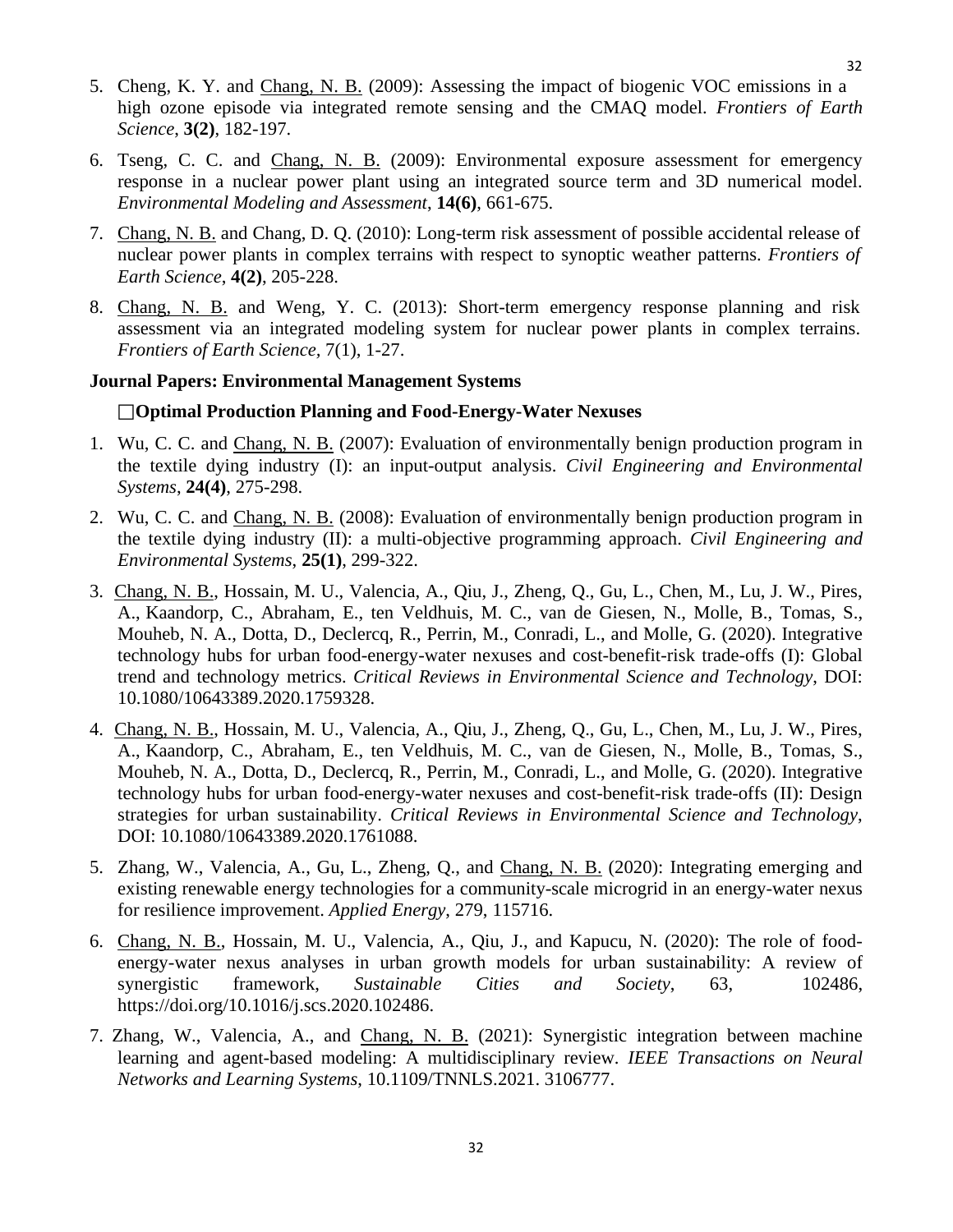- 8. Kapucu, N., Beaudet, S., Chang N. B., Qiu, J., and Peng, Z. (2021): Partnerships and network governance for urban food-energy-water (FEW) nexus, *International Journal of Public Administration,* [https://doi.org/10.1080/01900692.2021.1967981.](https://doi.org/10.1080/01900692.2021.1967981)
- 9. Valencia, A., Zhang, W., and Chang, N. B. (2022): Sustainability transitions of urban food-energywater-waste infrastructure: A living laboratory approach for circular economy. *Resources Conservation and Recycling,* 177, 105991.
- 10. Valencia, A., Zhang, W., Gu, L., and Chang, N. B. (2022): Synergies of green building retrofit strategies for improving sustainability and resilience via a building-scale food-energy-water nexus. *Resources Conservation and Recycling,* **176**, 105939.

## **Green Production Planning and Uncertainty Analysis**

- 1. Wu, C. C. and Chang, N. B. (2003): Grey input-output analysis and its application for environmental cost allocation. *European Journal of Operational Research*, **145(1)**, 175-201.
- 2. Wu, C. C. and Chang, N. B. (2004): Corporate optimal production planning with varying environmental costs: a grey compromise programming approach. *European Journal of Operational Research*, **155**, 68-95.
- 3. Wu, C. C. and Chang, N. B. (2003): Global strategy for optimizing multiproduct textile dyeing process via GA-based grey nonlinear integer programming. *Computers and Chemical Engineering*, **27(6)**, 833-854.

#### **Optimal Planning for Multi-scale Energy Systems**

- 1. Ko, A. and Chang, N. B. (2008): Optimal planning of co-firing alternative fuels with coal in a power plant by grey nonlinear mixed integer programming model. *Journal of Environmental Management,* **88**, 11-27.
- 2. Chang, N. B., Rivera, B. and Wanielista, M. (2011): Optimal design for water conservation and energy savings using green roofs in a green building under mixed uncertainties. *Journal of Cleaner Production*, **19**, 1180-1188.

#### **Journal Papers: Water Sustainability, Ecosystem Modeling and Climate Change**

- 1. Qi, C. and Chang, N. B. (2011): System dynamics modeling for municipal water demand forecasting in a fast-growing region under uncertain economic impacts. *Journal of Environmental Management,* **92**, 1628-1641.
- 2. Jin, K. R., Chang, N. B., Ji, J. and Thomas, J. R. (2011): Hurricanes affect sediment and environments in Lake Okeechobee. *Critical Reviews in Environmental Science and Technology*, **41(S1)**, 382-394.
- 3. Qi, C. and Chang, N. B. (2012): Integrated carbon footprint and cost evaluation in a drinking water infrastructure system for screening expansion alternatives. *Journal of Cleaner Production*, **27**, 51- 63.
- 4. Chang, N. B., Qi, C. and Yang, J. (2012): Optimal expansion of a drinking water infrastructure system with respect to carbon footprint, cost effectiveness, and water demand. *Journal of Environmental Management*, **110**, 194-206.
- 5. Chang, N. B. and Jin, K. R. (2012): Ecodynamic assessment of the submerged aquatic vegetation in Lake Okeechobee, Florida under natural and anthropogenic stress. *International Journal of Design & Nature and Ecodynamics*, **7(2)**, 140-154.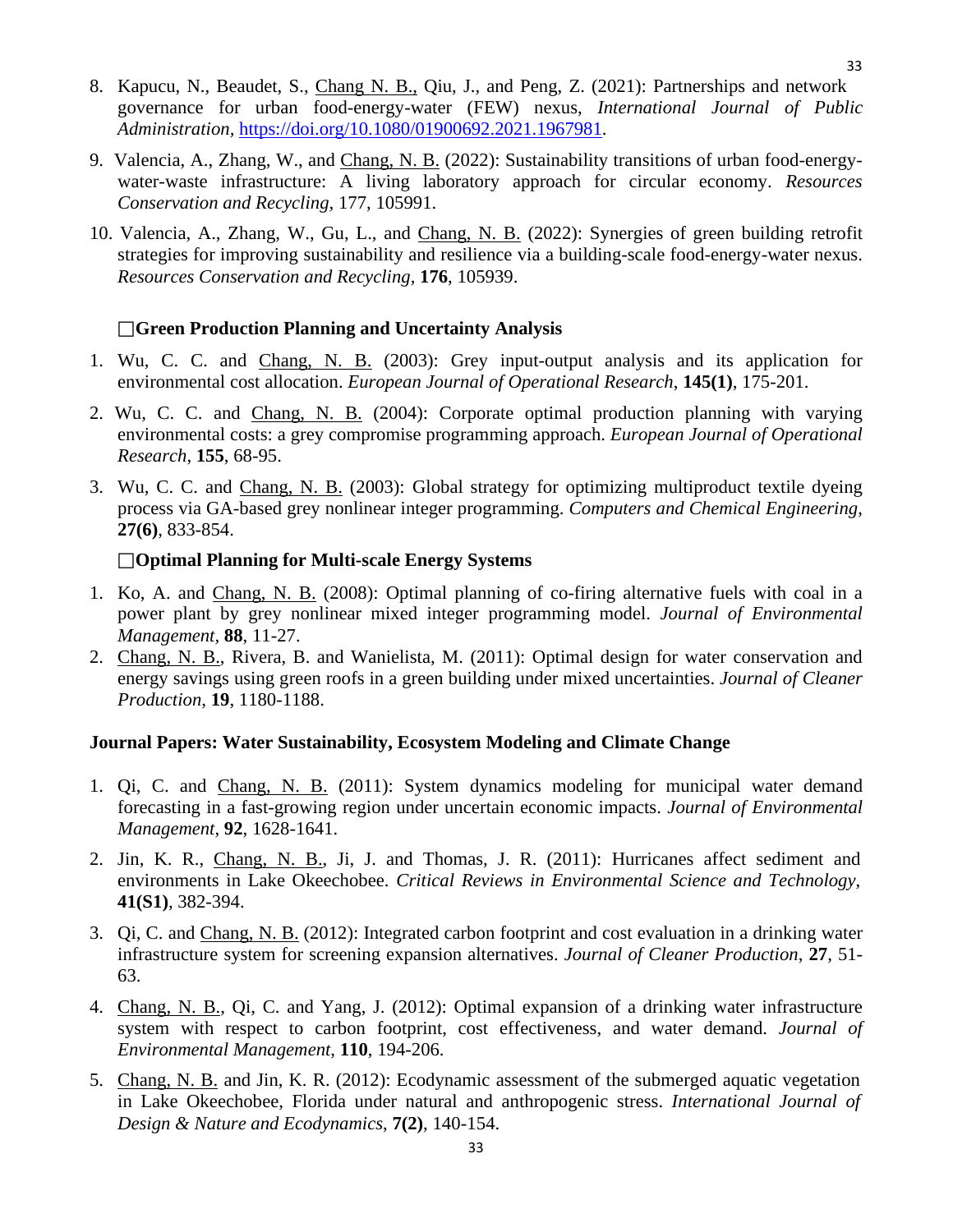- 6. Liu, S. and Chang, N. B. (2013): Geochemical impact of aquifer storage and recovery operation on fate and transport of sediment phosphorus in a large shallow lake. *Environmental Earth Sciences*, **68(1)**, 189-201.
- 7. Xuan, Z. and Chang, N. B. (2014): Modeling the climate-induced changes of lake ecosystem structure under the cascade impacts of hurricanes and droughts. *Ecological Modelling*, **288**, 79-93.
- 8. Chang N. B. and Wen, D. (2017): Enhanced resilience and resistance assessment with virtual ecoexergy for a lake ecosystem under the intermittent impact of hurricanes and droughts. *Ecological Informatics,* **39**, 68-83.

#### **Journal Papers: Life Cycle Assessment**

- 1. Pires, A., Chang, N. B. and Martinho, G. (2011): Reliability-based life cycle assessment for future solid waste management alternatives in Portugal. *International Journal of Life Cycle Assessment*, **16(4)**, 316-337.
- 2. Thomas, N., Chang, N. B. and Qi, C. (2012): Preliminary assessment for global warming potential of leading contributory gases from a 40" LCD flat screen television. *Internal Journal of Life Cycle Assessment*, **17(1)**, 96-104.
- 3. Ning, S. K., Chang, N. B., and Hong, M. C. (2013): Comparative streamlined life cycle assessment of two types of municipal solid waste incinerator. *Journal of Cleaner Production*, **53(15)**, 56-66.
- 4. Chang, N. B., Qi, C., Islam, K. and Hossain, F. (2012): Comparisons between global warming potential and cost-benefit criteria for optimal planning of a municipal solid waste management system. *Journal of Cleaner Production*, **20(1)**, 1-13.

#### **Journal Papers: Ecological Engineering for Stormwater**

- 1. Chang, N. B., Islam, K., and Wanielista, M. P. (2012): Floating wetland mesocosm assessment of nutrient removal to reduce ecotoxicity in stormwater ponds. *International Journal of Environmental Science and Technology*, **9(3)**, 453-462.
- 2. Chang, N. B., Islam, K., Marimon, Z., Xuan, Z. M. and Wanielista, M. (2012): Assessing chemical and biological signatures of nutrient removal via the use of floating islands in stormwater mesocosms. *Chemosphere*, **88(6)**, 736-743.
- 3. Xuan, Z. M., Chang, N. B., Wanielista, M., and E. S. Williams (2013): System dynamics modeling of nitrogen removal in a stormwater infiltration basin with biosorption activated media. *Journal of Environmental Quality*, **42**, 1086–1099.
- 4. Chang, N. B., Xuan, Z., Marimon, Z., Islam, K., and Wanielista, M. P. (2013): Exploring hydrobiogeochemical processes of floating treatment wetlands in a subtropical stormwater wet pond. *Ecological Engineering*, **54**, 66-76.
- 5. Marimon, Z. A., Xuan, Z., and Chang, N. B. (2013): System dynamics modeling with sensitivity analysis for floating treatment wetlands in a stormwater wet pond. *Ecological Modelling*, **267**, 66– 79.
- 6. Chang, N. B., Mohiuddin, G., Crawford, A. J., Bai, K., and Jin, K. R. (2015): Diagnosis of the AIbased predictions of flow regimes in a constructed wetland for stormwater pollution control. *Ecological Informatics*, **28**, 42-60.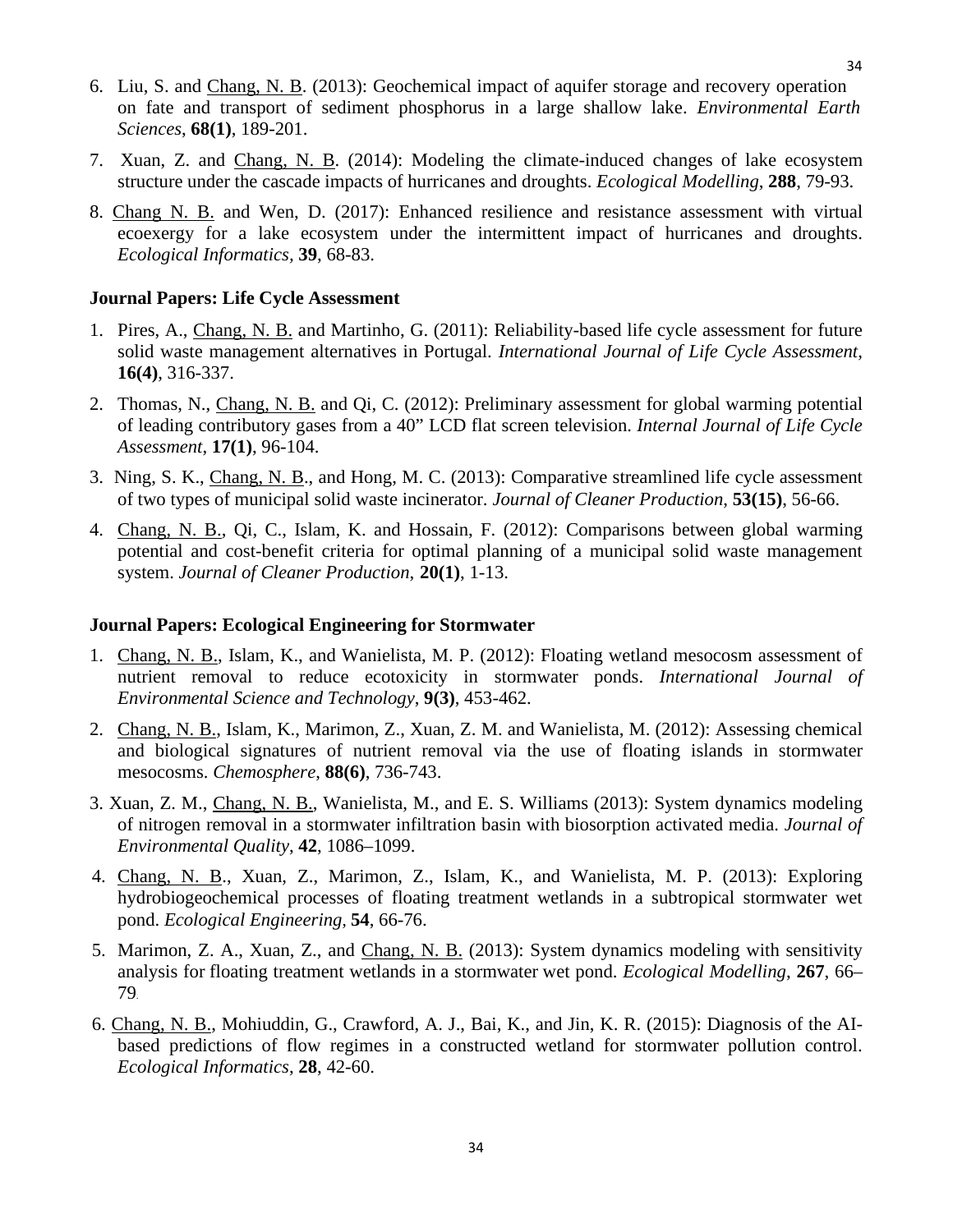- 7. Hartshorn, N., Marimon, Z., Xuan, Z., Cormier, J., Chang, N. B., and Wanielista, M. (2016): Complex interactions among nutrients, chlorophyll-a, and microcystins in three stormwater wet detention ponds with floating treatment wetlands. *Chemosphere*, **144**, 408-419.
- 8. Hartshorn, N., Merimon, Z., Xuan, Z. M., Chang, N. B., and Wanielista, M. (2016): Effect of floating treatment wetlands on the control of nutrients in three stormwater wet detention ponds. *Journal of Hydrologic Engineering, ASCE*, **21(8)**, 04016025.

#### **Summary of major achievements in industrial ecology and ecological engineering**

**Major Accomplishment:** This body of work explored short-term emergency response planning and risk assessment via an integrated multi-scale modeling system for chemical and energy industries in liquid, gas, and solid forms. To confirm the sustainability of various alternatives of industrial products waste incineration, and drinking water production, streamlined life cycle assessment were also assessed with scales given the carbon-regulated management framework. To improve the essence of industrial ecology in the nexus of green and smart cities, Dr. Chang and his students performed a unique green optimal production planning for a textile dying industry under uncertainty. Dr. Chang was the first scientist who developed a series of spatial decision support systems with information and communication technologies for emergency response planning and green production planning for a textile industry of its kind with scales for eco-industrial parks. Later, he extended the work to a green building design leading to optimally balance the energy and water consumption under uncertainty and eco-hydraulics study in a constructed wetland area – the Stormwater Treatment Area in the Everglades, Florida – creating a diagnosis of the artificial intelligence-based predictions of flow regimes in regard to the flow patterns and the hydraulic retention time for phosphorus uptake. Dr. Change was the first scientist exploring such type of system design issues under uncertainty in a green building and green infrastructure. Besides, several new ecological engineering technologies have been developed and applied to deal with nutrient removal in stormwater runoff, wastewater effluent and agricultural discharge. These advancements include two types of floating treatment wetland technology for nutrient removal in different stormwater wet ponds were tested for the enhancement of stormwater management. Besides, carbon-regulated flux analyses for water supply and lake ecosystem health assessment under climate change and human impact to improve the sustainability of drinking water infrastructure management and expansion. Dr. Change was also the first scientist for the initiation of a series of sustainability science assessment and field experiments in diverse types of pond structures and environments that address critical issues of implementing floating treatment wetland technology including the effectiveness of nutrient removal in different conditions, the chemical and biological signatures of nutrient removal, the cold weather impact, the need for replacement of plant species, the complex interactions among nutrients, chlorophyll-a and microcystins, as well as the comparisons between storm vs. non-storm events.

**Role**: Dr. Chang conceived those research niches and led this series of research projects, developed science questions and hypotheses with the aid of some local utility engineers, and performed part of the data analysis.

**Impact**: Environmental exposure and risk assessment developed for emergency response planning deepened the understanding via the use multi-media chemical fate and transport modeling, remote sensing, and geographical information systems to aid in decision making. These emergency response planning for nuclear energy and chemical industries were critical to the validation of integrated sensing, monitoring, modeling for decision making. The approach to parameterization of emergency response plan, lake ecosystem assessment under climate change and human impact, and modeling the green production planning strategies for decision analysis has been adopted throughout the relevant industries and government agencies. His work presented a key step for advancing the green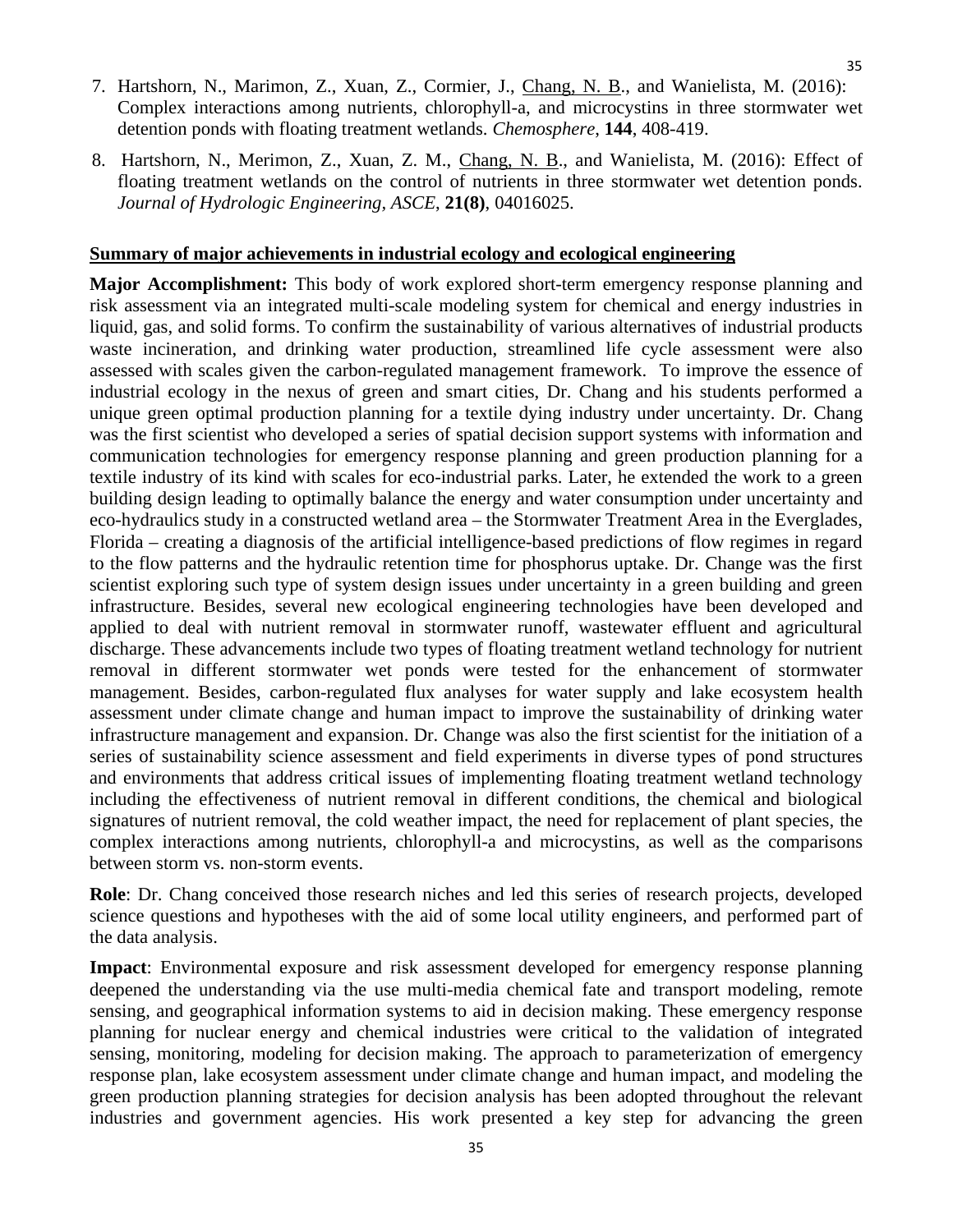engineering approach used in the future in relevant industrial sectors. Dr. Chang received the Blaise Pascal Medal from the European Academy of Sciences in 2016 "for his contributions in environmental sustainability, green engineering, and systems analysis".

## <span id="page-35-0"></span>**Waste Management and Resources Recycling Strategies and Technologies for Municipal and Industrial Streams**

## <span id="page-35-1"></span>**Book**

1. Chang, N. B. and Pires, A. (2015): Sustainable Solid Waste Management: A Systems Engineering Approach. In IEEE Book Series on Systems Science and Engineering, Published by Wiley/IEEE, New York, USA, 920 pp, ISBN: 978-1-118-45691-0

## **Book Chapters**

- 1. Chang, N. B., Pires, A., and Martinho, G. (2013): Chapter 17: Impacts of Life Cycle Assessment on Solid Waste Management. In Encyclopedia of Environmental Management, Ed, Jorgensen, S. E. (Taylor & Frances Group) Volume IV – page 2399 – 2414.
- 2. Chang, N. B., Pires, A., and Martinho, G. (2013): Chapter 29: Environmental Legislation for Solid Waste Management in EU Countries via the Use of Economic and Policy Instruments. In Encyclopedia of Environmental Management, Ed, Jorgensen, S. E. (Taylor & Frances Group) Volume II – page  $892 - 913$ .

#### <span id="page-35-2"></span>**Journal Papers: Integrated Solid Waste Management Strategies**

## **Overviews**

- 1. Pires, A., Martinho, G. and Chang, N. B. (2011): Solid waste management: in European countries: a review of systems analysis techniques. *Journal of Environmental Management*, **92**, 1033-1050.
- 2. Chang, N. B., Pires, A. and Martinho, G. (2011): Empowering systems analysis for solid waste management: challenges, trends and perspectives. *Critical Reviews in Environmental Science and Technology*, **41(16)**, 1449-1530.

#### <span id="page-35-3"></span>**System of Systems Engineering and Integrated Waste Management Strategies**

- 1. Chang, N. B., Schuler, R. E., and Shoemaker, C. A. (1993): Environmental and economic optimization of an integrated solid waste management system. *Journal of Resource Management and Technology*, **21(2)**, 87-98.
- 2. Chang, N. B. and Lin, Y. T. (1997): Optimal siting of transfer station locations in a metropolitan solid waste management system. *Journal of Environmental Science and Health*, **A32, (8)**, 2379- 2401.
- 3. Chang, N. B., Davila, E., Dyson, B. and Brown, R. (2005): Optimal site selection and capacity planning of a municipal solid waste material recovery facility in an urban setting. *Waste Management*, **25(8)**, 833-846.
- 4. Chang, N. B. and Lin, Y. T. (1997): Economic evaluation of a regionalization program of solid waste management in a metropolitan region. *Journal of Environmental Management*, **51(3)**, 241- 274.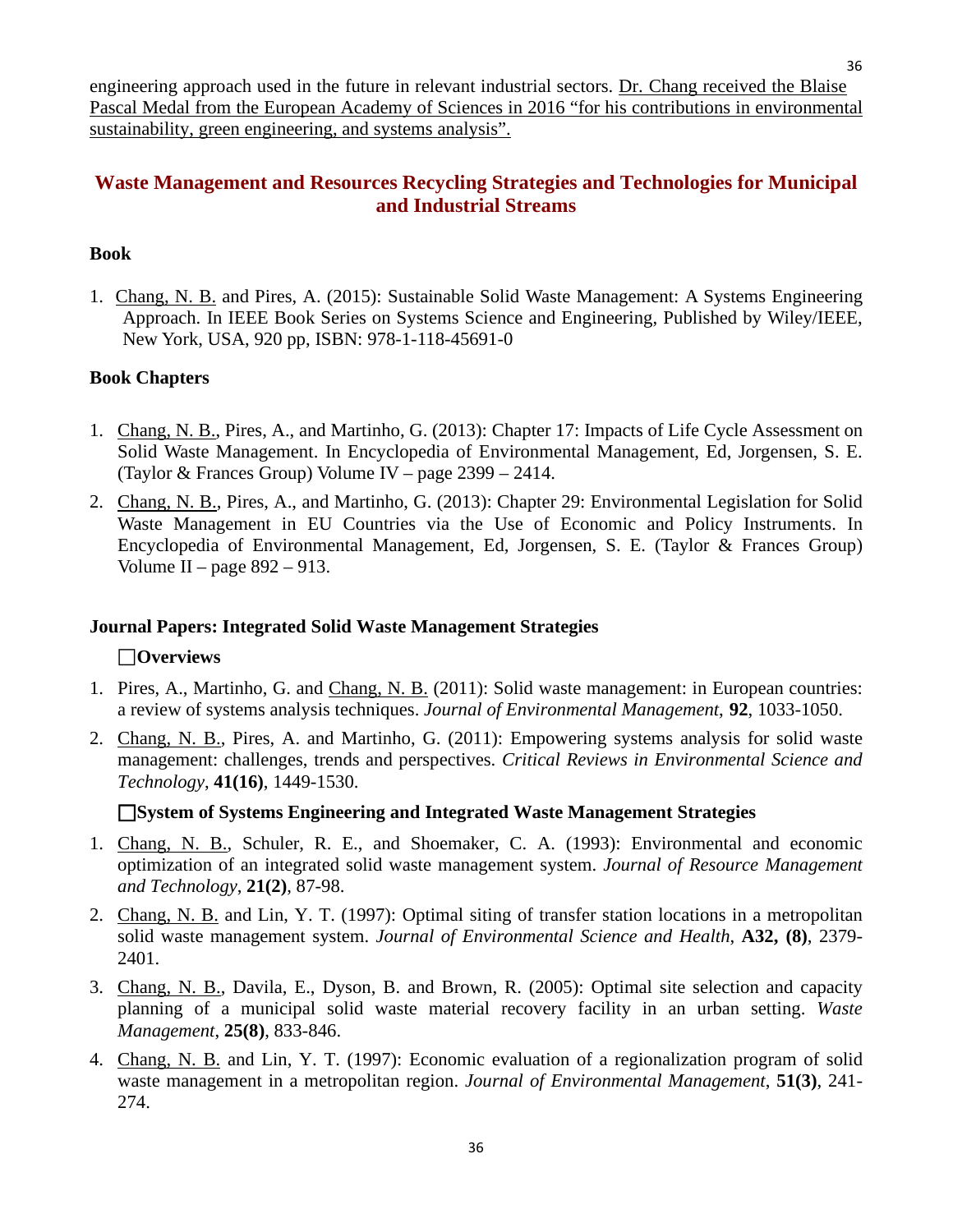5. Chang, Y. H. and Chang, N. B. (1998): Optimization analysis for the development of short-term solid waste management strategies using presorting process prior to incinerator. *Resources Conservation and Recycling*, **24**, 7-32.

## <span id="page-36-0"></span>**Multicriteria Decision Analysis**

- 1. Chang, N. B. and Wang, S. F. (1996): Solid waste management system analysis by multi-objective mixed integer programming model. *Journal of Environmental Management*, **48**, 17-43.
- 2. Chang, N. B. and Chang, Y. H. (2001): Optimal shipping strategy of solid waste streams with respect to throughput and energy recovery goals of incineration facilities. *Civil Engineering and Environmental Systems*, **18**, 193-214.

## <span id="page-36-1"></span>**Comparative Risk Assessment and Waste Management**

- 1. Chang, N. B. and Wang, S. F. (1994): A locational model for the site selection of solid waste management facilities with traffic congestion constraints. *Journal of Civil Engineering and Environmental Systems*, **11**, 287-306.
- 2. Chang, N. B., Yong, Y. C., and Wang, S. F. (1996): Solid waste management system analysis with noise control and traffic congestion limitations. *Journal of Environmental Engineering, ASCE*, **122(2)**, 122-131.
- 3. Chang, N. B., Shoemaker, C. A. and Schuler, R. E. (1996): Solid waste management system analysis with air pollution control and leachate impact limitations. *Waste Management & Research*, **14**, 463-481.
- 4. Chang, N. B. and Wang, S. F. (1996): Comparative risk analysis of solid waste management alternatives in a metropolitan region. *Environmental Management*, **20(1)**, 65-80.

## **Sustainability Analysis between Recycling and Incineration**

- 1. Chang, N. B. and Wang, S. F. (1997): Integrated analysis of recycling and incineration programs by goal programming techniques. *Waste Management & Research*, **15(2)**, 121-136.
- 2. Chang, Y. H. and Chang, N. B. (2001): Regional shipping strategy assessment based on installing a refuse-derived-fuel process in a municipal incinerator. *Waste Management & Research*, **19**, 504- 517.
- 3. Chang, Y. H. and Chang, N. B. (2003): Compatibility analysis of material and energy recovery in a regional solid waste management system. *Journal of Air & Waste Management Association*, **53**, 32- 40.
- 4. Chen, J. C., Chang, N. B., Chen, W. H., Davila, E. and Tsai, C. H. (2005): Interactive analysis of waste recycling and energy recovery program in a small-scale incinerator. *Journal of Air & Waste Management Association*, **55**, 1356-1366.

## <span id="page-36-2"></span>**Uncertainty Analysis – Preference Elicitation**

- 1. Chang, N. B. and Wang, S. F. (1996): Managerial fuzzy optimal planning for solid waste management systems. *Journal of Environmental Engineering, ASCE*, **122(7)**, 649-658.
- 2. Chang, N. B. and Wang, S. F. (1997): A fuzzy goal programming approach for the optimal planning of solid waste management systems. *European Journal of Operational Research*, **99(2)**, 287-303.
- 3. Chang, N. B. and Lu, H. Y. (1997): A new approach for long term planning of solid waste management systems using fuzzy global criterion. *Journal of Environmental Science and Health*, **A32(4)**, 1025-1047.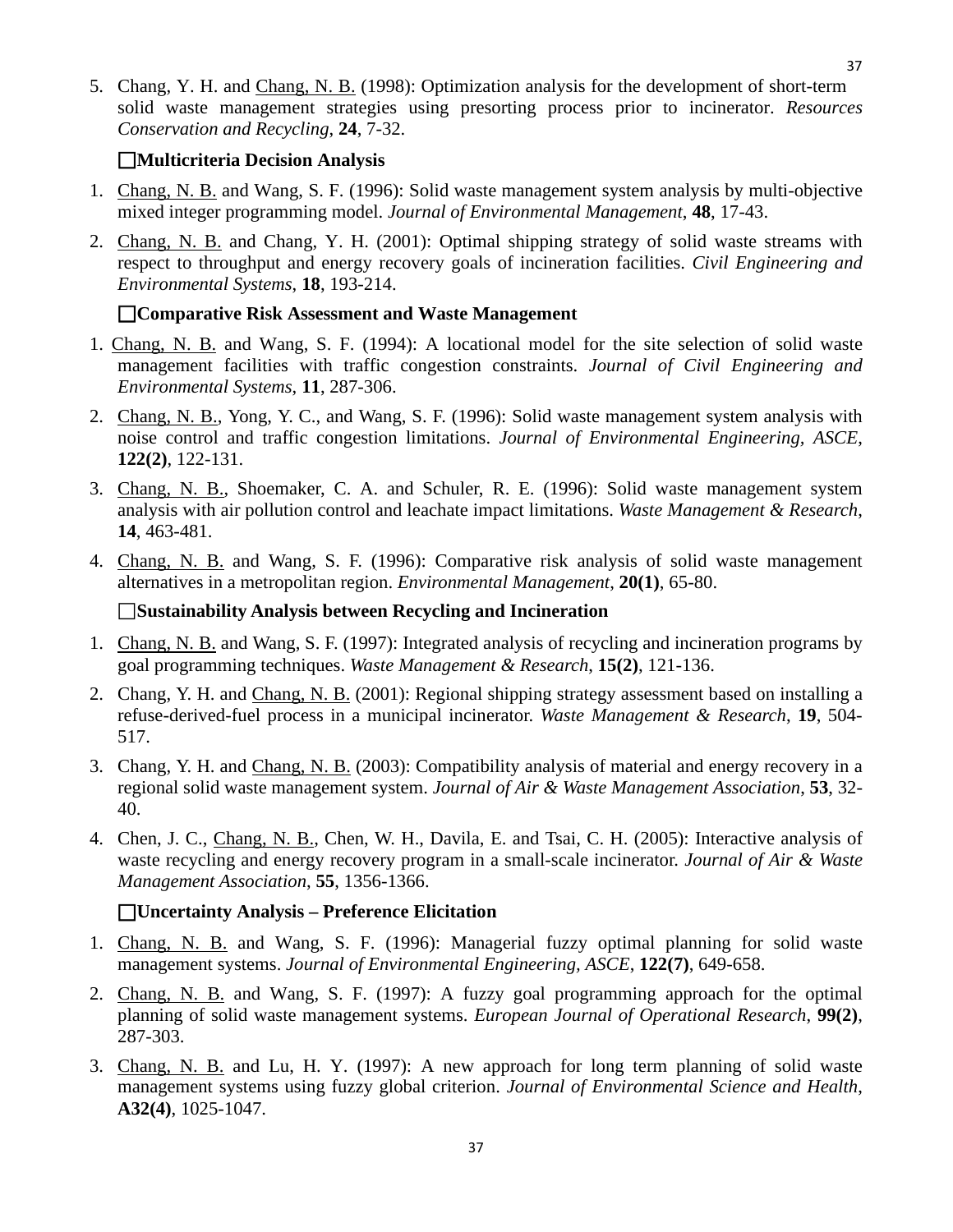- 4. Chang, N. B. and Wei, Y. L. (2000): Siting recycling drop-off stations in an urban area by genetic algorithm-based fuzzy multi-objective nonlinear programming modeling. *Fuzzy Sets and Systems*, **114(1)**, 133-149.
- 5. Pires, A., Chang, N. B. and Martinho, G. (2011): An AHP-based fuzzy interval TOPSIS assessment for sustainable expansion of the solid waste management system in Satubal Peninsula, Portugal. *Resources Conservation and Recycling*, **56**, 7-21.

## **Uncertainty Analysis – Minimax Regret**

1. Chang, N. B. and Davila, E. (2007): Minimax regret optimization analysis for a regional solid waste management system. *Waste Management*, **27(6)**, 820-832.

## **Uncertainty Analysis – Interval Programming**

- 1. Davila, E. and Chang, N. B. (2005): Sustainable pattern analysis of publicly-owned material recovery facility under uncertainty. *Journal of Environmental Management*, **75(4)**, 337-352.
- 2. Chang, N. B., Chen, Y. L. and Wang, S. F. (1997): A fuzzy interval multi-objective mixed integer programming approach for the optimal planning of metropolitan solid waste management system. *Fuzzy Sets and Systems*, **89(1)**, 35-60.

## <span id="page-37-0"></span>**Journal Papers: Landfill Management**

- 1. Chang, N. B. and Schuler, R. E. (1991): Optimal pricing of the sanitary landfill use over time. *Journal of Resource Management and Technology*, **19(1)**, 14-24.
- 2. Davila, E., Chang N. B. and Diwakaluni, S. (2005): Dynamic landfill space consumption assessment in the Lower Rio Grande Valley, South Texas by GIP-based game theory. *Journal of Environmental Management*, **75(4)**, 353-366.
- 3. Chang, N. B., Parvathinathan, G. and Breeden, J. B. (2008): Combining GIS with fuzzy multiple attribute decision making for landfill siting in a fast-growing urban region. *Journal of Environmental Management*, **87**, 139-153.

## <span id="page-37-1"></span>**Journal Papers: Waste Generation and Characterization**

## **Forecasting Analysis of Waste Generation**

- 1. Chang, N. B., Pan, Y. C. and Huang, S. D. (1993): Time series forecasting of solid waste generation. *Journal of Resource Management and Technology*, **21(1)**, 1-10.
- 2. Chang, N. B. and Lin, Y. T. (1997): An analysis of recycling impacts on solid waste generation by time series intervention modeling. *Resources, Conservation and Recycling*, **19(3)**, 165-186.
- 3. Chen, H. W. and Chang, N. B (2000): Prediction of solid waste generation via grey fuzzy dynamic modeling. *Resources Conservation and Recycling*, **29**, 1-18.
- 4. Dyson, B. and Chang, N. B. (2005): Forecasting municipal solid waste generation in a fast-growing urban region with system dynamics modeling. *Waste Management*, **25(7)**, 669-679.

## **Waste Characterization**

1. Chang, N. B. and Davila, E. (2008): Municipal solid waste characterization and management strategy for the Lower Rio Grande Valley, Texas. *Waste Management*, **28**, 776-794.

## <span id="page-37-2"></span>**Journal Papers: Cost and Benefit Analysis**

1. Chang, N. B., Mount, T. D. and Schuler, R. E. (1993): Econometric analysis of the construction and operating costs of solid waste incinerators. *Environmental Modelling and Software*, **8**, 173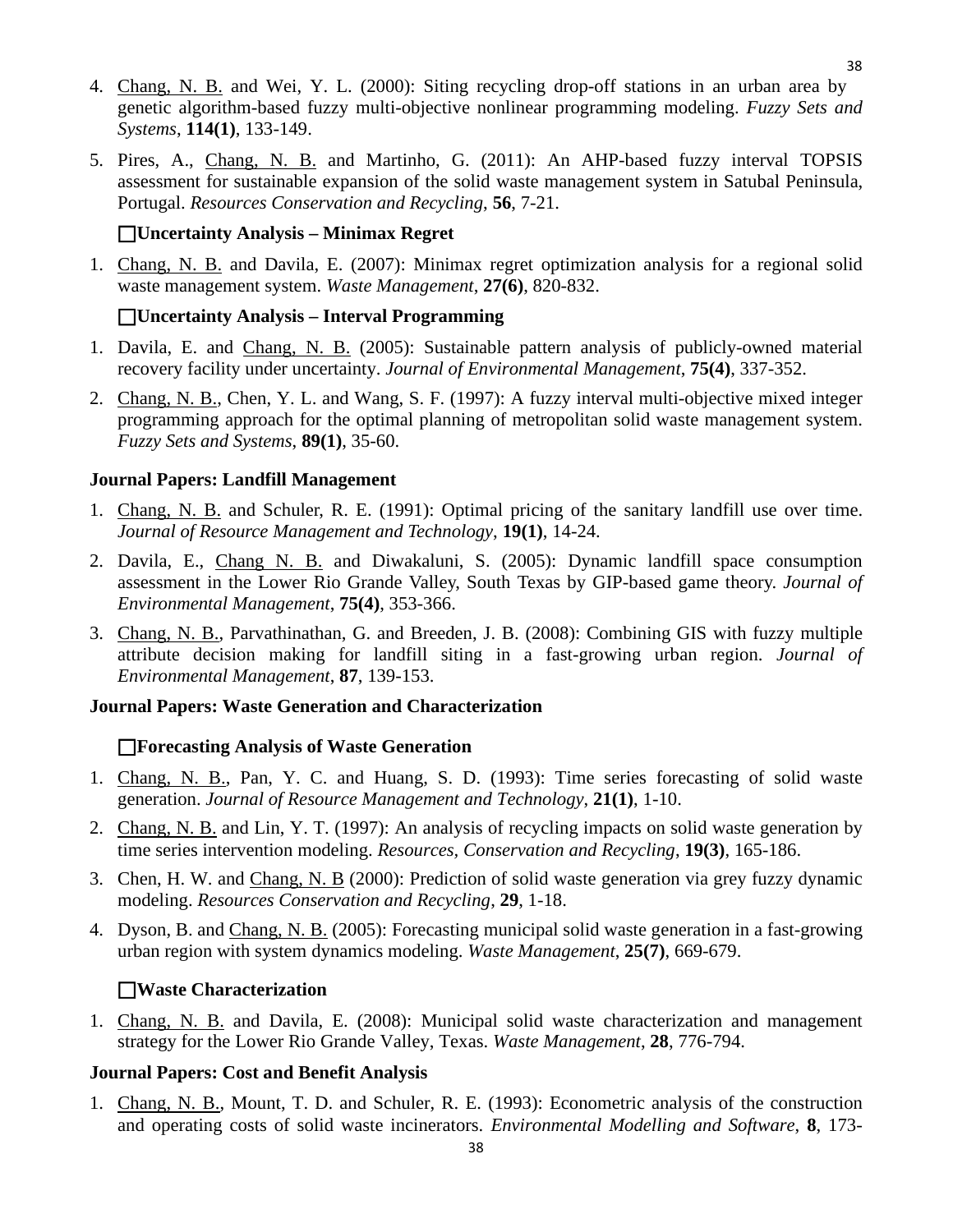186.

- 2. Chang, N. B. and Wang, S. F. (1995): The development of material recovery facilities in the United States: status and cost structure analysis. *Resources Conservation and Recycling*, **13(2)**, 115-128.
- 3. Chang, N. B., Chen, Y. L. and Yong, H. H. (1996): A fuzzy goal regression model for the construction cost estimation of municipal waste incinerators. *International Journal of Systems Science*, **27(5)**, 433-445.
- 4. Chang, N. B and Chen, Y. L. (1997): Construction cost analysis for landfill gas recovery system in the U.S. via fuzzy regression technique. *Journal of the Chinese Fuzzy Systems Association*, **3(1)**, 23-48.

#### **Journal Papers: Risk Assessment**

- 1. Chang, N. B. and Huang, S. H. (1996): A chemometric approach for the verification of dioxin/furan formation mechanism in municipal incinerators. *Chemosphere*, **32(1)**, 209-216.
- 2. Chang, N. B. and Huang, S. H. (1995): Statistical modeling for the prediction and control of PCDDs and PCDFs emissions from municipal solid waste incinerators. *Waste Management and Research*, **13**, 379-400.
- 3. Chang, N. B. and Chen, W. C. (2000): Prediction of PCDDs/PCDFs emissions from municipal incinerators by genetic programming and neural network modeling. *Waste Management & Research*, **18**, 341-351.

## <span id="page-38-0"></span>**Journal Papers**: **Vehicle Routing and Scheduling for Collection of Waste Streams**

- 1. Chang, N. B., Lu, H. Y. and Wei, Y. L. (1997): GIS technology for vehicle routing and scheduling in solid waste collection systems. *Journal of Environmental Engineering, ASCE*, **123(9)**, 901-910.
- 2. Chang, N. B., Chang, Y. H. and Chen, Y. L. (1997): Cost-effective and workload balancing operation in solid waste management systems. *Journal of Environmental Engineering, ASCE*, **123(2)**, 178-190.
- 3. Chang, N. B. and Wei, Y. L. (1999): Strategic planning of recycling drop-off stations by multiobjective programming. *Environmental Management*, **24(2)**, 247-264.
- 4. Chang, N. B. and Wei, Y. L. (2002): Comparative study between heuristic algorithm and optimization technique for vehicle routing and scheduling in the solid waste management system. *Civil Engineering and Environmental Systems*, **19(1)**, 41-65.
- 5. Chang, N. B. and Davila, E. (2006): Siting and routing assessment for solid waste management under uncertainty using grey minimax regret criteria. *Environmental Management*, **38**, 654-672.

#### <span id="page-38-1"></span>**Journal Papers: Information Technologies**

- 1. Chang, N. B., Lin, Y. T. and Chang, Y. H. (1998): A client-server computer framework for solid waste management decision analysis in Taiwan. *Journal of Hazardous Materials*, **58**, 15-31.
- 2. Chang, Y. C., Chang, N. B. and Ma, G. D. (2001): Internet web-based information system for handling scrap vehicles disposal in Taiwan. *Environmental Modelling and Assessment*, **6(4)**, 237- 248.
- 3. Lu, J., Chang, N. B. and Liao, L. (2013): Environmental informatics for solid and hazardous waste management: advances, challenges, and perspectives. *Critical Reviews in Environmental Science and Technology*, **43**, 1557–1656.
- 4. Lu, J., Chang, N. B., Liao, L., and Liao, M. Y. (2015): Smart and green urban waste collection systems: advances, challenges, and perspectives. *IEEE Systems Journal*, **99**, 1-14.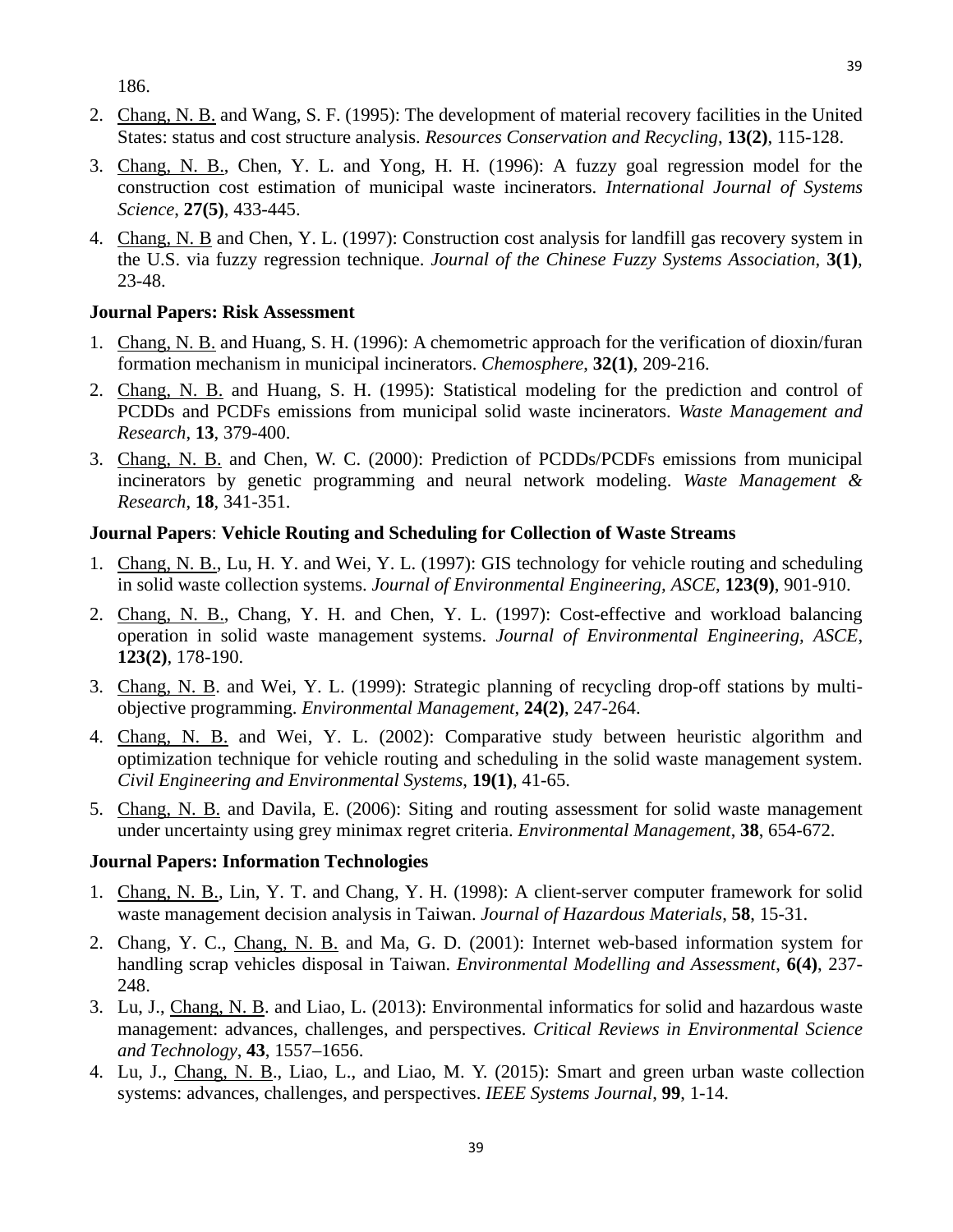#### <span id="page-39-0"></span>**Journal Papers: Waste Treatment, Recycling and Reuse Technologies**

#### **Refuse-derived Fuel**

- 1. Chang, N. B., Chang, Y. H. and Chen, W. C. (1997): Evaluation of heat values and its prediction for refuse-derived fuel. *Science of the Total Environment*, **197**, 139-148.
- 2. Chang, N. B., Chang, Y. H. and Chen, W. C. (1998): Systematic evaluation and uncertainty analysis of refuse-derived fuel process in Taiwan. *Journal of Air & Waste Management Association*, **48**, 537-544.
- 3. Lin, K. S., Wang, H. Paul, Chang, N. B., Huang, Y. J. and Liu, S. H. (1999): Pyrolysis kinetics of refuse-derived fuel. *Fuel Processing Technology*, **60**, 103-110.
- 4. Chang, N. B., Chen, W. C. and Chang, Y. H. (1999): Comparative evaluation of RDF and MSW incineration. *Journal of Hazardous Materials*, **58**, 33-45.

#### **Incineration Ash**

- 1. Chang, N. B., Wang, H. P., Huang, W. L. and Lin, K. S. (1999): The assessment of reuse potential for MSW and RDF incineration ashes. *Resources, Conservation, & Recycling*, **25(3-4)**, 255-270.
- 2. Lin, K. S., Chang, N. B. and Wang, H. P. (2002): Development and applications of plasma melting technology for solid waste treatment. *Environmental Protection Monthly*, **15(9)**, 107-123.

#### **Construction and Demolition Waste Streams**

- 1. Chang, N. B., Lin, K. S., Sun, Y. P. and Wang, H. P. (2001): Oxidation kinetics of combustible construction and demolition waste. *Journal of Environmental Quality,* **30**, 1392-1401.
- 2. Chang, N. B., Lin, K. S., Sun, Y. P. and Wang, H. P. (2001): An engineering assessment of the burning of the combustible fraction of construction and demolition waste in a redundant brick kiln. *Environmental Technology*, **22**, 1405-1418.
- 3. Huang, W. L., Lin, D. H., Chang, N. B., and Lin, K. S. (2002): Recycling of construction and demolition waste via a mechanical sorting process. *Resources Conservation and Recycling*, **37(1)**, 23-37.

#### **Biowaste Reuse**

1. Lin, K. S., Wang, H. P., Chang, N. B., Jou, C. J. G. and Hsiao, M. C. (2003): Synthesis of ZSMtype Zeolites from ashes of biowastes. *Energy Sources*, **25(6)**, 565-576.

#### **Controller Design to Promote Waste Heat Recovery**

- 1. Chang, N. B and Chen, W. C. (2000): Fuzzy controller design for municipal incinerators with the aid of genetic algorithms and genetic programming Techniques. *Waste Management & Research*, **18(5)**, 429-443.
- 2. Chang, N. B, Chen, W. C. and Chen, J. C. (2002): GA-based neural-fuzzy controller design for municipal incinerators. *Fuzzy Sets and Systems,* **129(3)**, 343-369.
- 3. Chen, J. C., Chen, W. H. and Chang, N. B. (2008): Diagnosis analysis of a small-scale incinerator by neural networks model. *Civil Engineering and Environmental Systems*, **25(3)**, 201-213.

#### **Petrochemical Waste Treatment**

1. Lin, K. S. and Chang, N. B. (2008): Control of PCDDs/PCDFs in a fluidized bed incinerator via activated carbon injection in petrochemical industry. *Petroleum Science and Technology*, **26(7/8)**,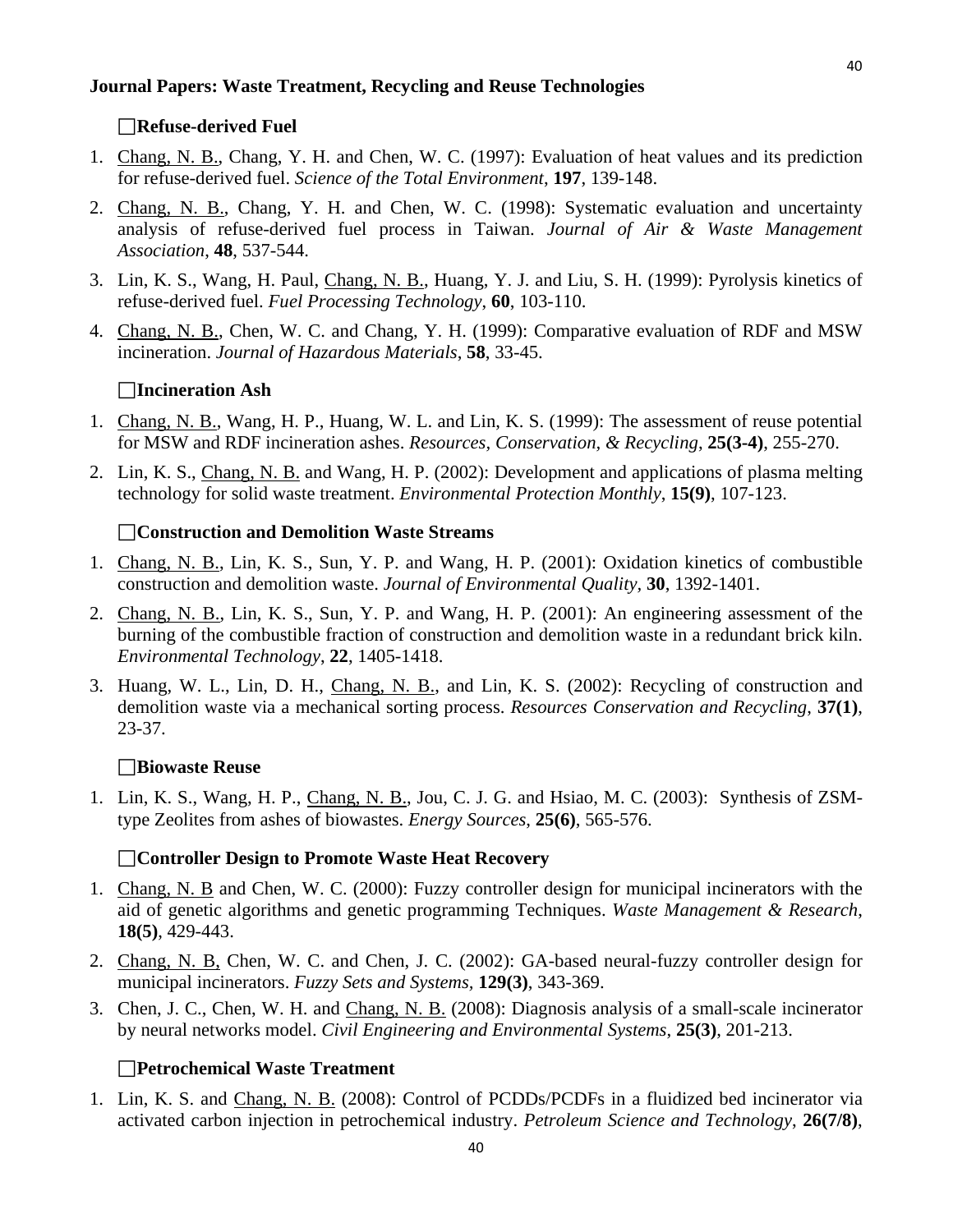764-789.

## **Soil and Groundwater Remediation**

- 1. Yen, H. K., Chang, N. B. and Lin, T. F. (2003): Bioslurping model to assess the light hydrocarbon recovery in a contaminated unconfined aquifer (I): simulation analysis. *Journal of Hazardous, Toxic, and Radioactive Waste Management, ASCE*, **7(2)**, 114-130.
- 2. Yen, H. K. and Chang, N. B. (2003): Bioslurping model to assess the light hydrocarbon recovery in a contaminated unconfined aquifer (II): optimization analysis. *Journal of Hazardous, Toxic, and Radioactive Waste Management, ASCE*, **7(2)**, 131-138.

## <span id="page-40-0"></span>**Journal Papers: Decision Support Systems**

1. Chang, N. B. and Wang, S. F. (1996): The development of an environmental decision support system for municipal solid waste management. *Computers, Environment and Urban System*, **20(3)**, 201-212.

#### <span id="page-40-1"></span>**Journal Papers**: **Policy Analysis**

- 1. Chang, N. B. (2008): Economic and policy instrument analyses in support of the scrap tires recycling program in Taiwan. *Journal of Environmental Management*, **86**, 435-450.
- 2. Chang, N. B., Chang, Y. H. and Chen, H. W. (2009): Fair fund distribution for a municipal incinerator using a GIS-based fuzzy analytic hierarchy process. *Journal of Environmental Management*, **90**, 441-454.
- 3. Chen, H. W., Chen, J. C. and Chang, N. B. (2010): Environmental performance evaluation of large-scale municipal incinerators using Data Envelopment Analysis (DEA). *Waste Management*, **30**, 1371–1381.
- 4. Chaves, G. L. D., Simon, R. R., and Chang, N. B. (2021): Policy analysis for sustainable refuse derived fuel production in Espirito Santo, Brazil, *Journal of Cleaner Production,* <https://doi.org/10.1016/j.jclepro.2021.126344>
- 5. Chaves, G., Siman, R. R., Ribeiro, G. M., and Chang, N. B. (2021): Synergizing environmental, social, and economic sustainability factors for refuse derived fuel use in cement industry: A case study in Espirito Santo, Brazil, *Journal of Environmental Management,* 288(15), 112401.

## **Summary of major achievements in waste management research with respect to resources conservation and recovery**

This body of research relates urban waste management to transportation systems analysis, recycling impact with respect to household recycling programs and/or centralized material recovery facilities, financial factors in decision making, and environmental constraints via a myriad of forecasting, simulation, optimization, and control analysis. Emphasis has been placed on the linkages of models of engineered waste management systems to smart and green urban waste collection scheme, to significant policy and economic/econometric analyses under uncertainty and risk. The spectrum of the investigations covers all stages of waste management from planning, to design, to operation and to final disposal with rich social contexts. This series of work addresses environmental, economic, social sustainability challenges posed by a series of transitions under global change impacts seeking to generate alternatives from various decentralized versus centralized systems frameworks in the United States and elsewhere. Issues and concerns may include but are not limited to the integrated waste management options in relation to various sizes and types of intermediate waste management infrastructures and shipping patterns in the networks to reduce reliance on landfill space for final disposal. Extended research areas include mitigation of environmental effects of waste management,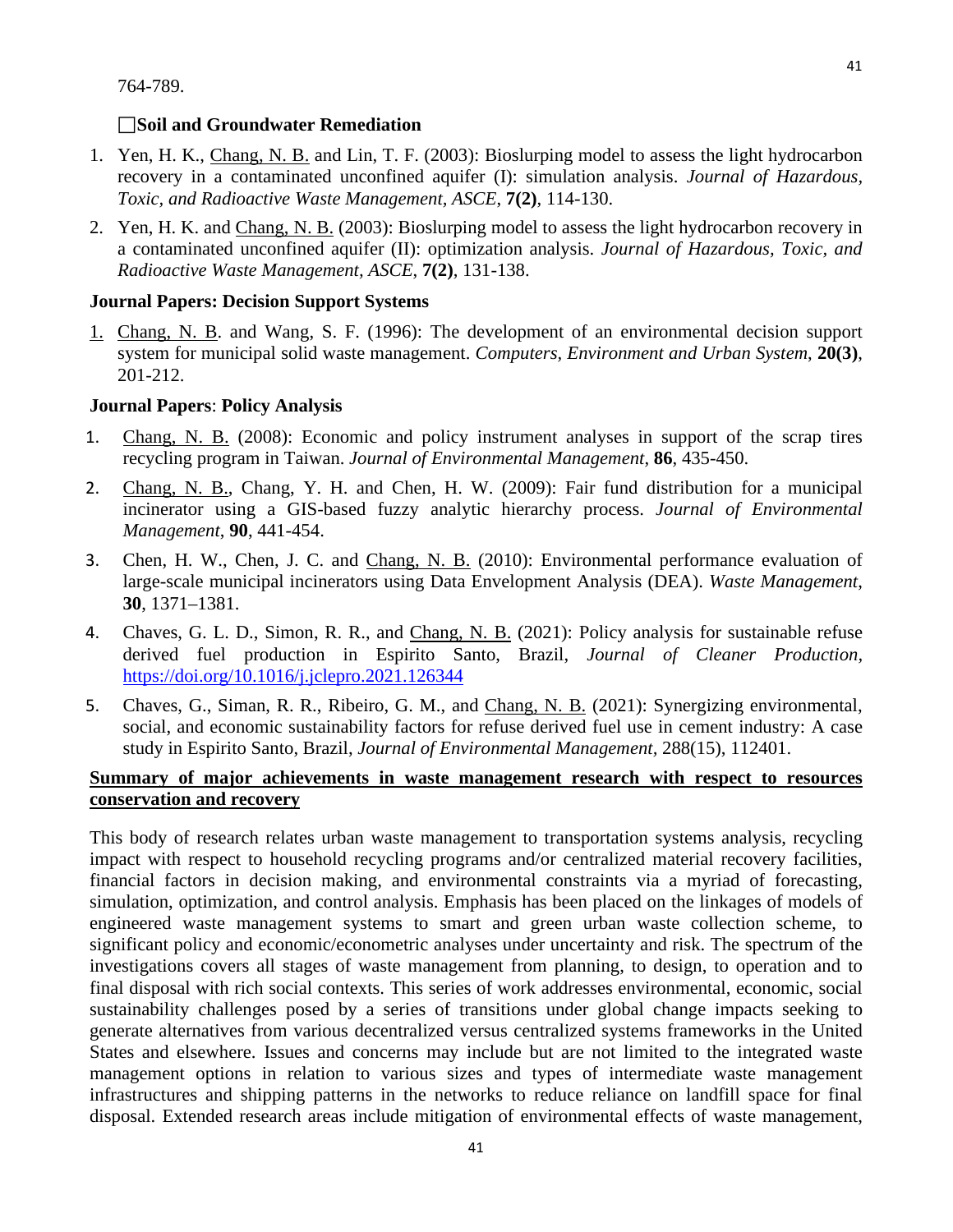optimal distribution of raw waste streams, environmental and social impacts, energy recovery through incineration, material recycling, life cycle impact, carbon regulated shipping patterns, and reuse of recycled materials with system thinking. The sustainability metrics includes the wide range anticipated social, economic, environmental, and health impacts across multiple regions in various geographic contexts. Dr. Chang was the first scientist who systematically explored almost all aspects of waste management alternatives from the systems perspective and generated a variety of managerial strategies to promote urban sustainability with the aid of integrated sensing, monitoring, and modeling technologies in the nexus of smart city, green engineering, and environmental sustainability.

**Role**: Dr. Chang conducted this series of research, developed science questions and hypotheses, led the development of the modeling analysis, cooperatively designed and carried out part of the policy analysis with foreign scholars, and performed the big data analysis.

**Impact**: This body of work has contributed greatly to the foundations of urban waste management systems, leading to deepen the fundamental understanding of the complexity of centralized versus decentralized management alternatives. It has resulted in new knowledge from the systems analysis in waste management and urban sustainability. The breadth and depth of Dr. Chang's waste management studies in relation to social, economic, environmental, and health impacts demonstrated the niches of using system engineering approach. Further, as a result of this advancement, new discoveries and insights involving the use of "System of Systems Engineering" approach and smart/green city imitative had generated some profound impact on the development and expanded applications in relevant fields. The culmination of this body of work led to the generation of a book with over 900 pages titled "Sustainable Solid Waste Management: A Systems Engineering Approach" published by IEEE Book Series on Systems Science and Engineering, through John Wiley/IEEE in 2015. This was the first book of its kind in the world to thoroughly explore the waste management issues with strong urban sustainability implications. The paper titled "Combining GIS with fuzzy multiple attribute decision making for landfill siting in a fast-growing urban region" has been cited for over 470 times as of June 2018 according to Google Scholar. Graduate students working with many universities around the world, such as Huazhong University of Science & Technology in China, National Central University, Taiwan, University of Regina, Canada, and Universidade Nova de Lisboa, Portugal, had adopted many waste management methods developed by Dr. Chang.

## **RESEARCH SUPERVISION**

<span id="page-41-0"></span>To date, Dr. Chang has supervised or co-supervised over 65 graduate students (as summarized in the following tables) who have successfully completed their graduate degrees and now hold meaningful employment in industry, academia and government. He has also mentored 5 Post-Doctoral and 6 Visiting Scholars. Additionally, he has been mentoring several mid-career research scientists overseas promoting collaborative research among Germany, the United Kingdom, China, Taiwan, Hong Kong, Japan, Spain, Denmark, and the US. He has been mentoring many undergraduate students as well. Under his supervision, one of undergraduate honor students (Mr. Brent Wimberly) received the UCF Founder's Day Award due to thesis's originality and depth, level of research, and amount of social impact, in Feb. 2013.

<span id="page-41-1"></span>

| Wang, San-Fei, 1995   | Chang, Der-Quay, 2002      | Mohiuddin, Golam, 2015    |
|-----------------------|----------------------------|---------------------------|
| Yang, Zhen-Hsin, 1995 | Syamala, Diwakaruni, 2004  | Crawford, James, 2015     |
| Wang, M., 1995        | Ko, Andi, 2005             | Hartshorn, Nickolas, 2016 |
| Wu, Si-Long, 1995     | Davila, Eric, 2005         | Lu, Qi, 2017              |
| Lu, Hon-Yi, 1996      | Hossain, Fasim Nipun, 2008 | Joyce, Justin, 2017       |

b. M.S. Thesis Students (name and year granted or anticipated)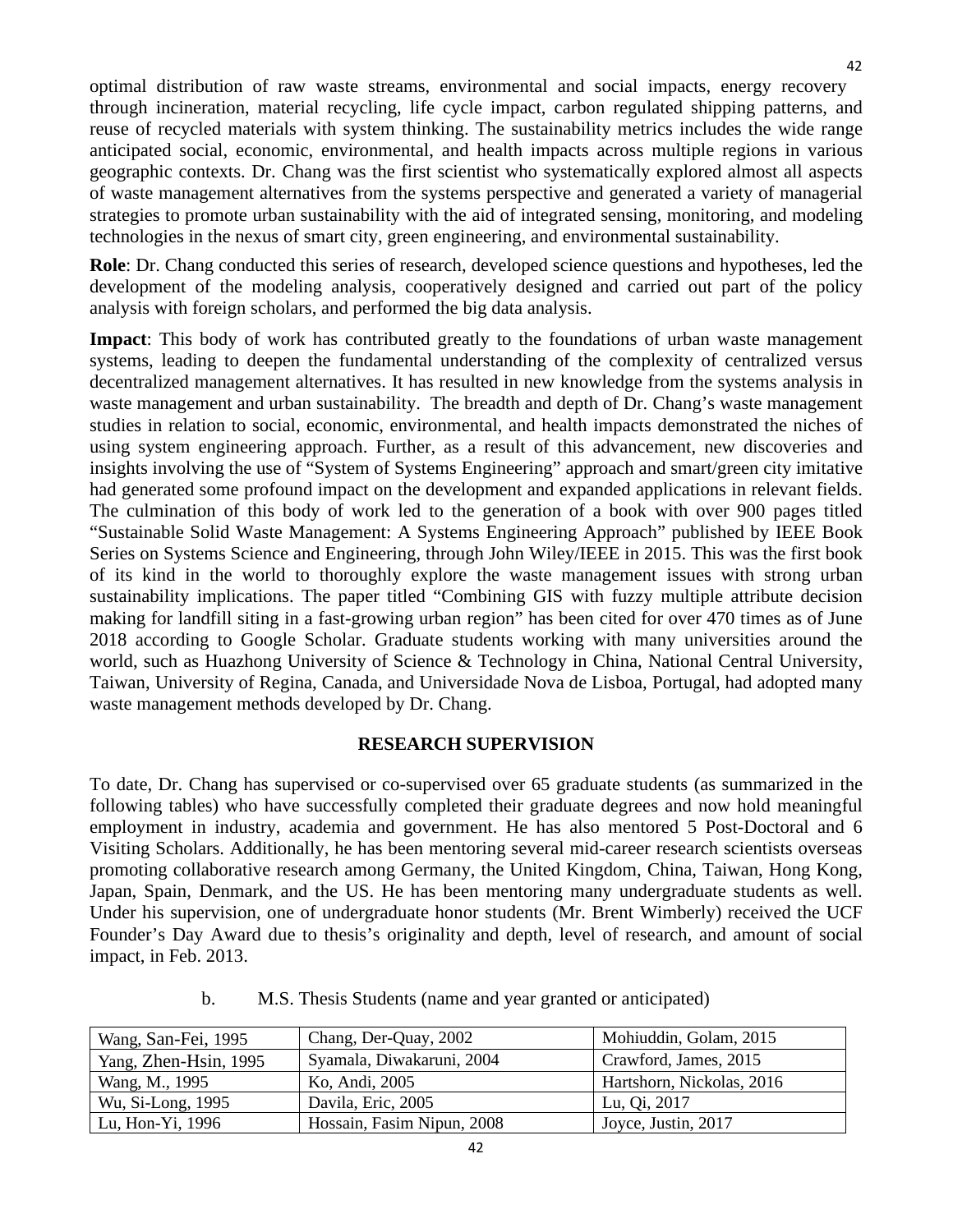| Chen, Yu-Liang, 1996    | Handerson, Devan, 2008              | Mostafiz, Chandan, 2018       |
|-------------------------|-------------------------------------|-------------------------------|
| Lin, Yu Ting., 1996     | Moberg, Mikhal, 2008                | Alqassar, Abdullah, 2019      |
| Wei, Yu-Lin., 1997      | Ryan, Patrick, 2008                 | Valencia, Andrea, 2019        |
| Tseng, Chen-Chien, 1997 | Xuan, Zhemin, 2009                  | Ordonez, Diana, 2019          |
| Wu, Chia-Chin, 1998     | Rivera, Brian, 2009                 | Elhakiem, Hanan 2019          |
| Chen, Wei Chen., 1998   | Liu, Sha, 2010                      | Ko, Min Aung Myat, 2021       |
| Xu, Hsin-Yi, 2000       | Prapinppongsanone, Natthaphon, 2011 | Bellanthudawage, Kushan, 2021 |
| Chen, Zen-Thian, 2001   | Mullon, Lee 2012                    |                               |
| Weng, Yu-Chi, 2001      | Jones, Jamie, 2013                  |                               |
| Wu, Ming Chan., 2001    | Vannah, Benjamin W. 2013            |                               |
| Dug, C. H., 2001        | Islam, Kamrul, 2014                 |                               |
| Chang, Yin-Hsin, 2002   | Houmann, Cameron, 2014              |                               |
| Cheng, Kai-Yu, 2002     | Marimon, Zachary, 2014              |                               |

b. Ph.D. Dissertation Students (name and year granted or anticipated)

| Chang, Yin-Hsin, 1998      | Lu, Jia-Wei, 2011            | Valencia, Andrew 2022 |
|----------------------------|------------------------------|-----------------------|
| Chen, Ho-Wen, 1999         | O'Reilly, Andrew, 2012       | Ordonez, Diana 2023   |
| Ning, Shu-Kuang, 2001      | Valdez, Miguel Conrado, 2013 |                       |
| Chen, Jeng-Chung, 2002     | Bai, Kaixu, 2014             |                       |
| Makkeasorn, Ammarin, 2007  | Imen, Sanaz 2015             |                       |
| Pires, Ana Lourenco 2009   | Doña Monzo, Carolina, 2017   |                       |
| Hossain, Fasim Nipun, 2010 | Wen, Dan, 2018               |                       |
| $Qi$ , Cheng, 2011         | Wei, Xiaoli, 2021            |                       |

#### **RESEARCH FUNDING**

Since 1992, Dr. Chang has continuously held many grants from International, Federal, State, and Local government agencies. He was the Principal Investigator in a suite of NASA and EPA projects for environmental remote sensing research, Project Leader in the Stormwater Management Academy in Florida, associate director of the Centre for Excellence of Science and Technology (NSF funded CREST Center) in Texas, and PI/CoPI of a series of research grants of nutrient management through innovative stormwater and wastewater treatment in Florida, PI/Co-PI of many research grants funded by the NSF, NASA, NOAA/Florida Sea Grant, USACE, Florida Department of Environmental Protection, Florida Department of Transportation, Florida Fish and Wildlife Commission, South Florida Water Management District, Southwest Florida Water Management District, and Texas Higher Education Board for various types of research in relation to environmental sustainability.

**Funded Research Grants and Contracts**: From 1992 to 2021, Dr. Chang has involved highly interdisciplinary research with total budget up to 18.6 million USD as PI/Co-PI or senior personnel, summarized below.

- "Bench scale Evaluation of Filtration Media for Color Removal" funded by the St. Johns River Water Management District (PI: Ni-Bin Chang) (\$15,000) (100% effort), Sept. 2020 – Dec. 2020.
- "Biosorption Activated Media Filtration to Reduce Nutrients and Algal Mass" funded by the Florida Department Environmental Protection Innovative Technology Program (PI: Ni-Bin Chang; Co-Pis: A H M Anwar Sadmani, R. Reinhart) (\$2,000,000) (50% effort), July 2020-Feb. 2023.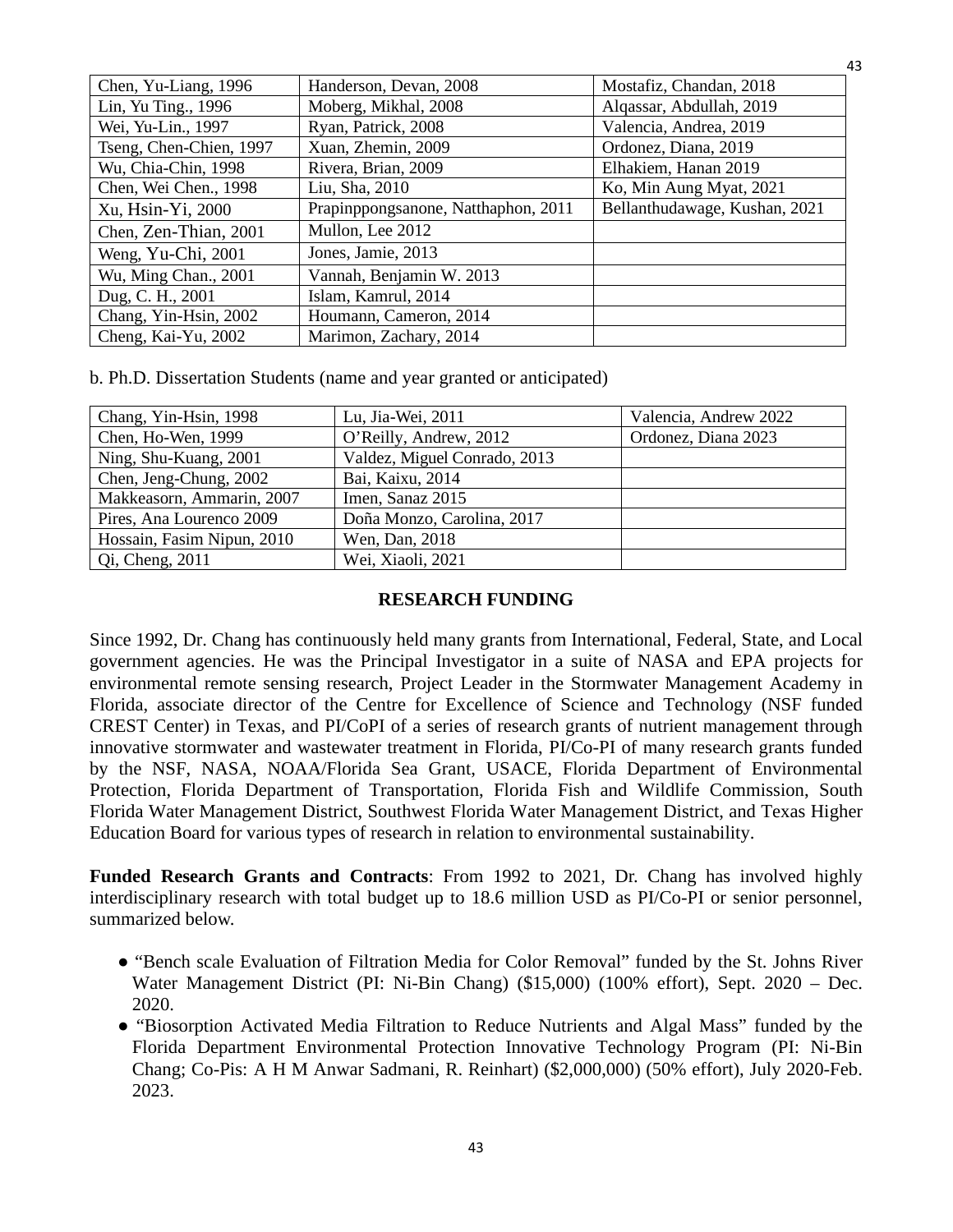- "Watershed Master Planning Initiative Pilot Program (Phase I)" funded by the Federal Emergency Management Agency and Florida Department of Environmental Protection (In partnership with Florida Atlantic University) (PI: Ni-Bin Chang) (\$75,000) (100% effort), Aug. 2019- Sept. 2020.
- "(ENLARGE) Enabling large-scale adaptive integration of technology hubs to enhance community resilience through decentralized urban food-water-energy nexus decision support," National Science Foundation Award ID: ICER 1830036 (PI: Ni-Bin Chang, Co-Pis: Qipeng Zheng, Naim Kapucu, Lixing Gu, Philip Fairey) (\$838,416 from NSF and \$87,297 match on campus; in total \$925,713) (60% effort) in partnership with the University of Florida and Florida Solar Energy Center in the United States, the Delft University of Technology in the Netherlands, and the Ecofilae/IRSTEA/ECOSEC in France; total consortium budget of three countries is 1.7 million Euro dollars, equivalent to 2 million USD, July 15, 2018-June 30, 2023.
- "Innovative and Integrative Best Management Practices (BMPs) for Surface and Groundwater Protection," funded by Florida Department of Transportation, PI (Kelly Kibler), Co-Pis: Ni-Bin Chang, Dingbao Wang) (total budget: \$792,160) (28% effort), June, 2017-Sept. 2019.
- "Developing Software Platform of Cross-mission Data Merging with Image Reconstruction and Mining (CDMIM) in support of Water Quality Monitoring in Lake Nicaragua," funded by National Central University, Taiwan, (PI: Ni-Bin Chang) (\$28,933) (100% effort), funded, Aug., 2016.
- "Empowering Satellite Remote Sensing with Integrated Inverse Modeling Techniques for Feature Extraction of Water Quality Constituents in Lake Managua," funded by National Central University, Taiwan, (PI: Ni-Bin Chang) (\$28,787) (100% effort), funded, June, 2016.
- "Bio-sorption Activated Media for Nitrogen Control in a Rapid Infiltration Basin," funded by Florida Department of Environmental Protection, (PI: Ni-Bin Chang and Co-Pis: Steve Duranceau, Dingbao Wang, Arvind Singh) (\$119,305 with match \$100,000 from City of DeLand, \$200,000 from SJRWMD, and \$100,000 from FDEP providing for construction) (30% effort), funded, July, 2016.
- "Optimal Design of Stormwater Basins with Bio-Sorption Activated Media (BAM) in Karst Environments – Phase II: Field Testing of BMPs – Construction," funded by Florida Department of Transportation (PI: Kelly Kibler, Co-PI: Ni-Bin Chang) (\$151,946) (40% effort), July, 2016- Dec. 2017.
- "Optimal Design of Stormwater Basins with Bio-Sorption Activated Media (BAM) in Karst Environments – Phase II: Field Testing of BMPs – Monitoring," funded by Florida Department of Transportation (PI: Kelly Kibler, Co-PI Ni-Bin Chang) (\$230,634) (40% effort), Oct, 2016- Dec. 2019 (expanded budget of \$172,873 in 2018 for one-year extension till Dec. 2019).
- "Demonstration of a Passive On-site Sewage Treatment Drain Field for Nitrogen Removal at Wekiva State Park," funded by Florida Department of Environmental Protection, (PI: Ni-Bin Chang) (\$34,911) (50% effort), Dec., 2015.
- "Removal Effectiveness of Co-mingling Off-site Flows with FDOT Right-of-way Stormwater," funded by Florida Department of Transportation, (PI: Ni-Bin Chang) (\$149,991) (50% effort), Dec., 2015.
- "Comparative Nitrogen and Pesticide Removal with Sorption Media in Linear Ditch for Groundwater and Stormwater Treatment," funded by June, 2015, Florida Department of Transportation in partnership with the AECOM consulting company with match \$200,000 from Swanee River Water Management District. (PI: Ni-Bin Chang) (\$208,600) (60% effort), Nov., 2015.
- "Water Availability and Water Quality Forecasting Tool with Environmental Change Reconstruction (Phase II)," funded by the NRMRL, US Environmental Protection Agency (US EPA) (PI: Ni-Bin Chang) (\$68,280), (100% effort), Dec., 2015.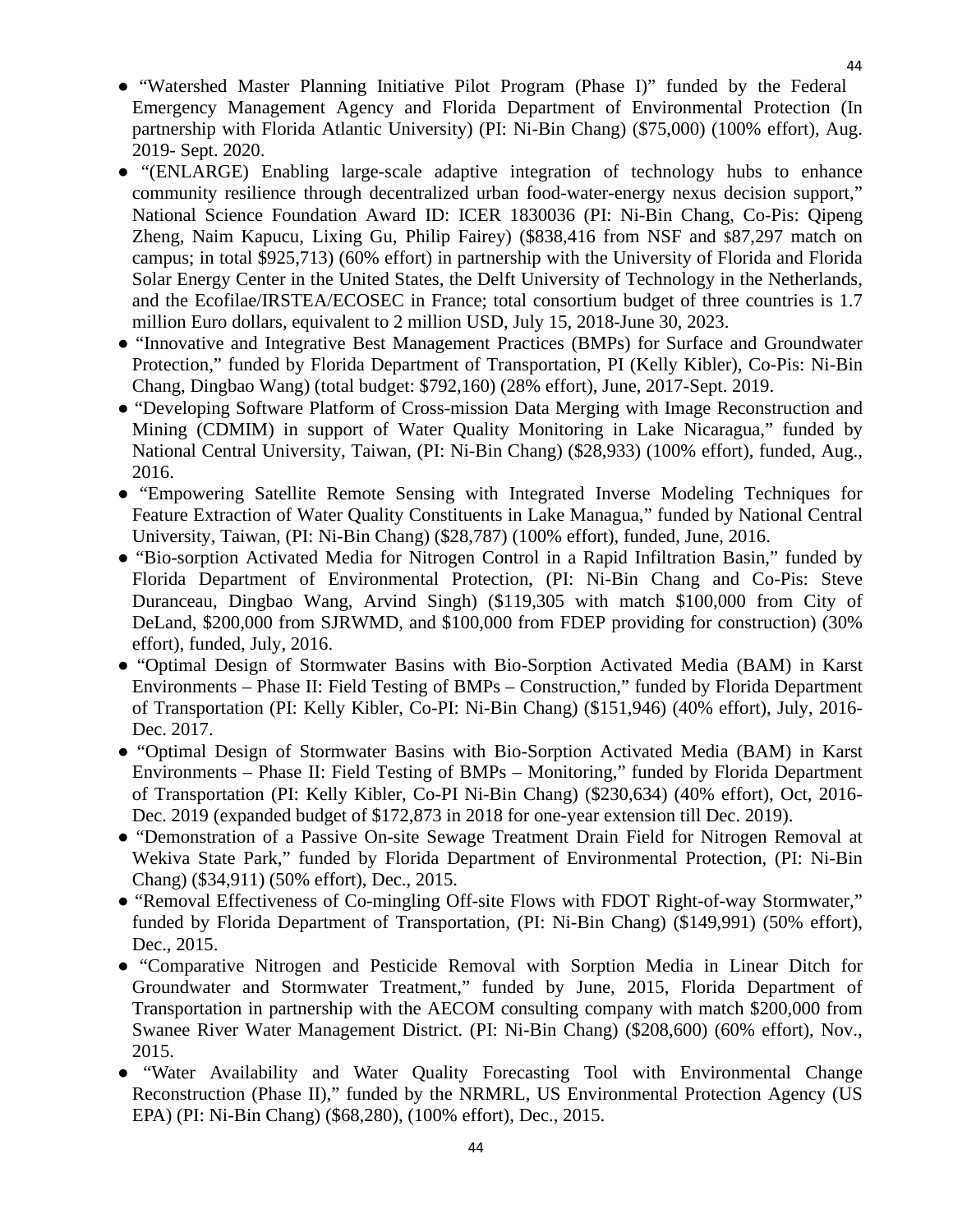- "Multi-temporal Change Detection of the Water Quality in Lake Nicaragua and Lake Managua with Remote Sensing Technologies," funded by National Central University in partnership with the National Autonomous University of Nicaragua with cost share \$80,000, (PI: Ni-Bin Chang) (\$29,560) (100% effort) Feb., 2015.
- "Multi-Sensor Fusion of Satellite Remote Sensing Images for Water Leaving Reflectance Data Fusion under Cloudy Conditions," funded by National Central University in partnership with the National Autonomous University of Nicaragua with cost share \$80,000, (PI: Ni-Bin Chang) (\$29,556) (100% effort) Feb., 2015.
- "Optimal Design of Stormwater Basins with Bio-sorption Activated Media (BAM) in Karst Environments – Phase I: Site Screening and Selection," funded by the Florida Department of Transportation, (PI: Ni-Bin Chang) (\$39,673) (60% effort), Feb., 2015.
- "Flood Impact Assessment in Mega Cities under Urban Sprawl and Climate Change," in partnership with University of Exeter in the UK and Tsinghua University in China, funded by British Council Global Innovation Initiative, (PI: Dragan Savic; Co-PI: Ni-Bin Chang) (\$230,000) (30% effort) April, 2015.
- "Coupling Risk and Resilience Assessment for Networked Sustainable Drainage Systems in a Coastal City under Climate Change Impact," (total: \$306,000) funded, NOAA Florida Sea Grant, (PI: Ni-Bin Chang) in partnership with Pinellas County Government and Florida Sea Grant College program (NOAA's National Sea Grant College Program) (\$199,000 with match \$107,000) (100% effort), Dec., 2014.
- "Monitoring the Water Quality of Lake Nicaragua and Lake Managua with Remote Sensing Technologies in Wet Seasons," funded by National Central University, Taiwan, (PI: Ni-Bin Chang) (\$39,500) (100% effort) Feb., 2014.
- "Water Availability and Water Quality Forecasting Tool with Environmental Change Reconstruction (Phase I)," funded by the NRMRL, US Environmental Protection Agency (US EPA) (PI: Ni-Bin Chang) (\$76,000) (100% effort), Dec., 2013.
- "Developing a Sustainable Hong Kong through Low Impact Development: from Science to Innovation Policy (PI: May Chiu; Co-PI: Ni-Bin Chang) (HK\$455,975), funded by the Hong Kong Research Council, (5% effort), July, 2013.
- "IPA Assignment of the Program Director of the Hydrological Science Program," (PI: Ni-Bin Chang) funded by National Science Foundation (\$217,066), NSF IPA grant, (100% effort), Aug. 2013.
- "Stormwater Management Area (STA) Hydrodynamic Study," funded by the South Florida Water Management District (PI: Ni-Bin Chang) (\$59,000) (100% effort), May, 2013.
- "Developing the Next Generation Remote Sensing Algorithms and Platforms for Lake Water Quality Monitoring (PI: Ni-Bin Chang) (\$25,000) funded by National Central University, (100% effort), May, 2013.
- "Improvement of Water Availability Index Forecasting Tool with Environmental Change Reconstruction," funded by the NRMRL, US Environmental Protection Agency (US EPA) (PI: Ni-Bin Chang) (\$70,000) (100% effort), Dec., 2012.
- "Demonstration Project for Bio-sorption Activated Media for Ultra-urban Stormwater Treatment," funded by the Florida Department of Transportation (FDOT) (PI: Martin Wanielista; Co-PI: Ni-Bin Chang) (\$277,999) (25% effort), Sept., 2012.
- "IPA Assignment of the Program Director of the Hydrological Science Program," (PI: Ni-Bin Chang) National Science Foundation (\$208,175), funded by the National Science Foundation, NSF IPA grant, (100% effort), Aug. 2012.
- "Best Management Practices for Aquatic Restoration in Lakes, Streams, and Wetlands," (PI: Ni-Bin Chang) funded by the Florida Fish and Wildlife Conservation Commission (FFWCC) (\$80,000) (50% effort), Oct., 2011.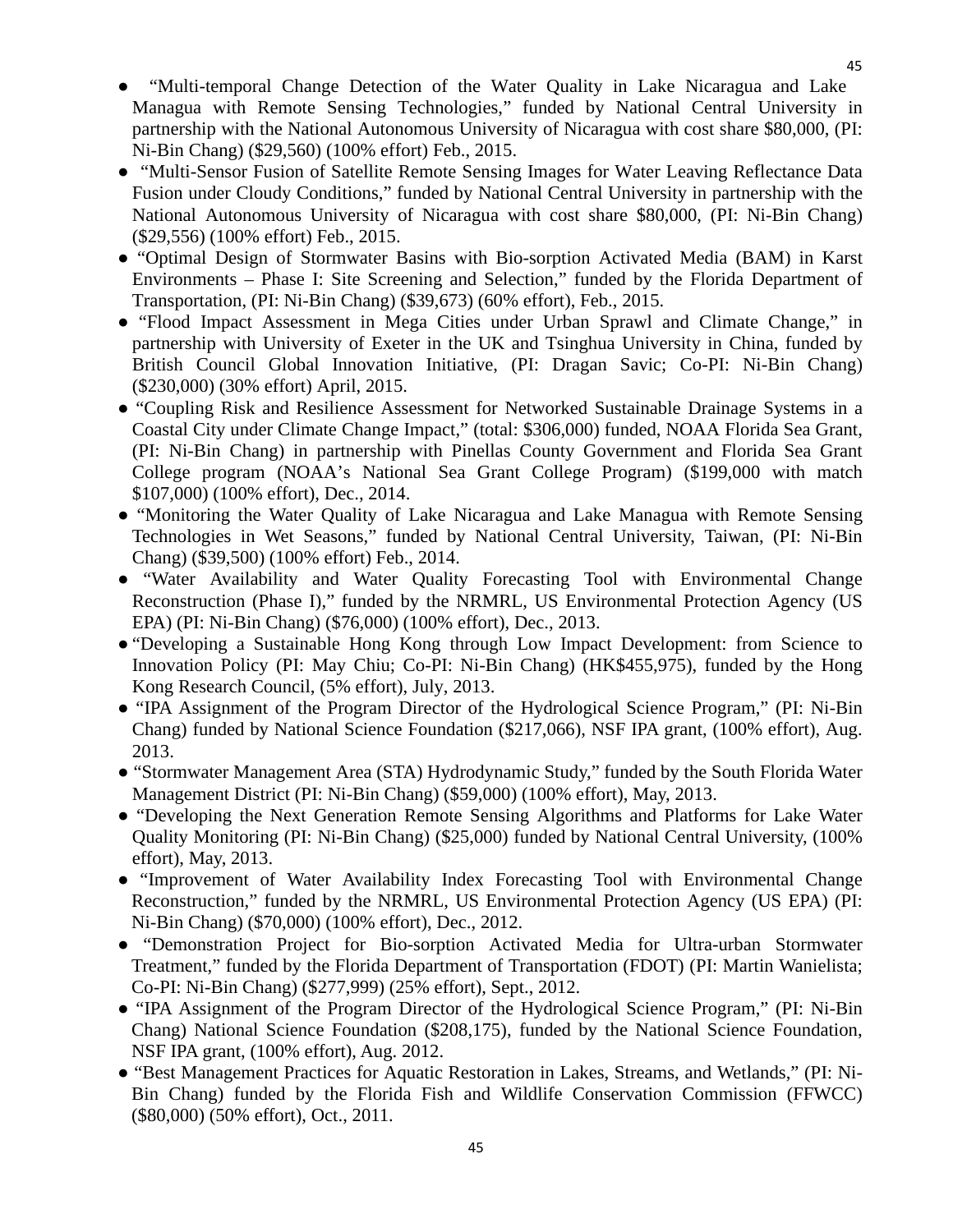- "Maintenance Practices of Stormwater Runoffs," funded by Florida Department of Transportation (FDOT) (PI: Ni-Bin Chang) (\$285,000) (50% effort), Nov., 2011.
- "Multi-scale Water Infrastructure Characterization Study Using Remote Sensing (Phase III): Improvement of Water Availability Index Forecasting Tool with Environmental Change Reconstruction," funded by the NRMRL and NHEERL, US Environmental Protection Agency (US EPA), (PI: Ni-Bin Chang) (\$80,000) (100% effort), Aug., 2011.
- "A Mesocosm Study of Biohaven Floating Islands for Nutrient Removal in Stormwater Ponds," (PI: Ni-Bin Chang), (\$25,000), funded by Floating Islands Environmental Solutions, Inc., (100% effort), March, 2011.
- "Floating Wetland Systems for Nutrient Removal in Stormwater Ponds" funded by the Florida Department of Transportation (FDOT), (PI: Ni-Bin Chang, Co-PI: Patrick Bohlen) (\$200,706) (50% effort), Feb., 2010.
- Multi-scale Water Infrastructure Characterization Study Using Remote Sensing (Phase II)," funded by the NRMRL and NHEERL, US Environmental Protection Agency (US EPA), (PI: Ni-Bin Chang) (\$89,000) (100% effort), Jan., 2009.
- "Analysis of Predrainage Lake Okeechobee and Upper Everglades Modeling," funded by the South Florida Water Management District, Florida, (PI: Ni-Bin Chang) (\$20,000) (100% effort), Sept., 2009.
- "CERP (Comprehensive Everglades Restoration Program) ASR Alkalinity, Metal, and Mineral Impacts on Phosphorus Fate and Transport in Lake Okeechobee," funded by the South Florida Water Management District and US Army Corps of Engineers (USACE), Florida, (PI: Ni-Bin Chang) (\$25,000) (100% effort), Feb., 2009.
- "Denitrification Study beneath Stormwater Infiltration Ponds for Promoting Stormwater Reuse and Drinking Water Quality," funded by the UCF Boardman Foundation, (PI: Ni-Bin Chang) (\$5,000) (100% effort), Jan, 2009.
- "Sediment Characterization in Lake Okeechobee," funded by the South Florida Water Management District, Florida, (PI: Ni-Bin Chang) (\$90,000), (100% effort), March, 2008.
- "Multiscale Water Infrastructure Characterization Study Using Remote Sensing (Phase I)," funded by the NRMRL and NHEERL, US Environmental Protection Agency (US EPA), (PI: Ni-Bin Chang) (\$138,000), (100% effort), Sept., 2008.
- "Improving Local Water Supply in Rural Communities via a Sensor Network with the Aid of a Rule-based Expert System in a GIS Platform," funded by the Kentucky Science & Engineering Foundation, (PI: Andrew Ernest; Co-PI: Ni-Bin Chang) (\$150,000), (33% effort), April, 2007.
- "Performance-based and Passive On-site Wastewater Treatment Systems Evaluation for Nutrients Removal," funded by the Florida Department of Environmental Protection, (PI: Ni-Bin Chang) (\$1,050,558), (67% effort), March, 2007.
- "Alternative Stormwater Sorption Media for Control of Nutrients," funded by the Southwest Florida Water Management District, Florida, (PI: Martin Wanielista; Co-PI: Ni-Bin Chang) (\$100,000), (50% effort), Nov., 2006.
- "Assessment of Nonpoint Source Pollution in the Arroyo Colorado River Basin due to Intensive Agricultural Practices in the Coastal Watershed," funded by the Texas Soil and Water Conservation Board (TSSWCB) and US Environmental Protection Agency (EPA 319 grant), (PI: Ni-Bin Chang) (\$223,000), (100% effort, career move before start date), July, 2005.
- "Enhancing Instrumentation Capabilities at TAMUK to Perform Advanced Environmental Analysis," funded by the Department of Defense (DOD), (Senior Personnel) (\$399,897), Jan. 2005.
- "Composting Feasibility Study and Regionalization Assessment for the City of Harlingen," funded by City of Harlingen, Texas (PI) (\$30,000), (100% effort), Oct., 2004.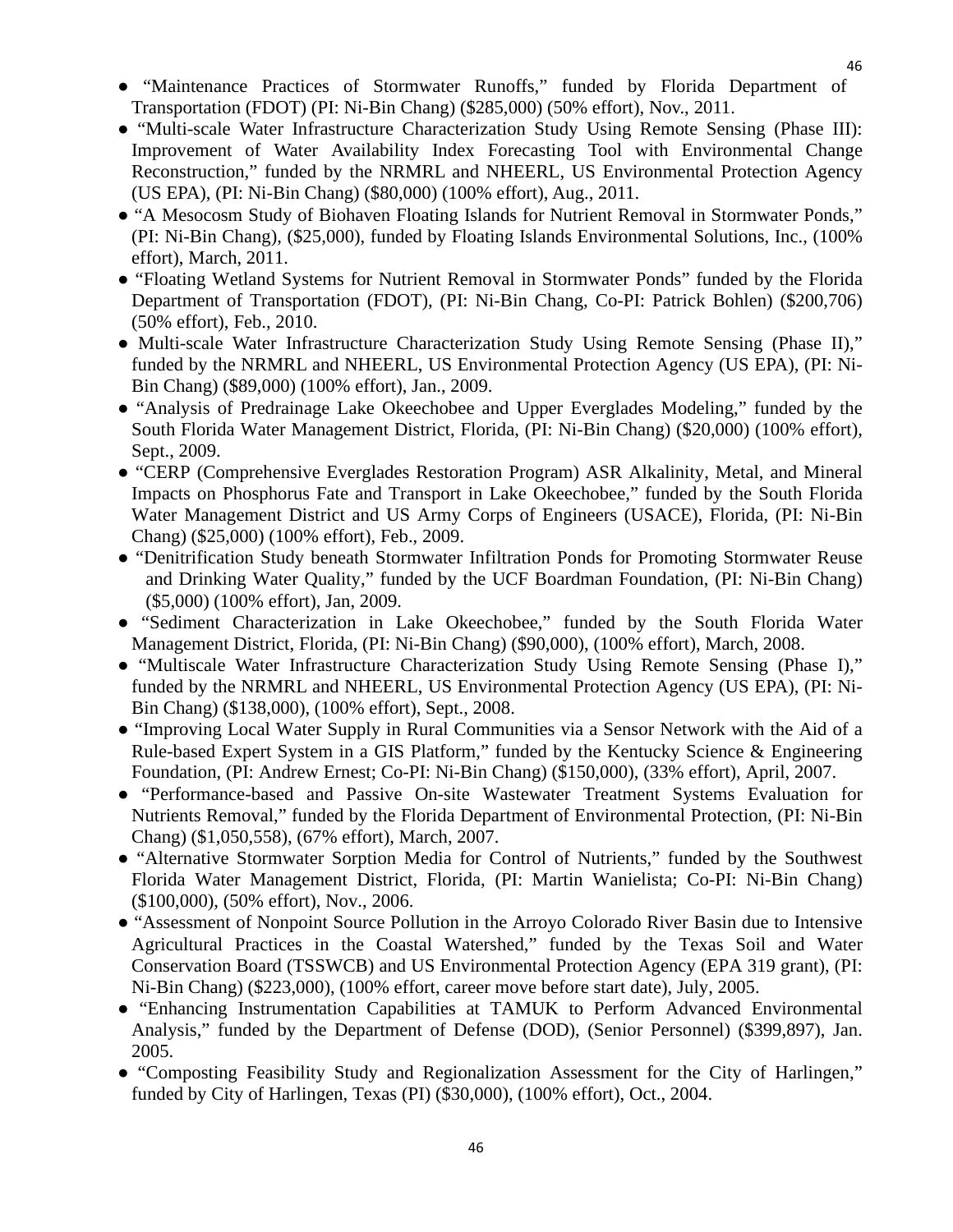- "Composting Feasibility Study and Regionalization Assessment for the City of Mission," funded by City of Mission, Texas (PI) (\$30,000), (100% effort), Oct., 2004.
- "Biosolid Treatability Study and Pilot Plant Planning" funded by City of Edinburg, Texas (PI) (\$10,000), (100% effort), Oct., 2004.
- "Municipal Solid Waste Landfill Site Selection Analysis" funded by City of Harlingen (PI) (\$25,000), (100% effort), May, 2004.
- "The Planning and Design of Decentralized Wastewater Treatment System in Suburban Colonias, Lower Rio Grande Region, Texas," funded by the Rensselaerville Institute, (PI) (\$45,000), (100% effort), May, 2004.
- "Remote Sensing and Variable Rate Technology for Citrus Pest Management and Impact on Water Quality," funded by the Advanced Technology Program (ATP) in Texas Higher Education Coordination Board, (PI) (\$100,000), (Project Number: 003639-0019-2003), (50% effort), Nov., 2003.
- "Feasibility Study of the Potential for Re-routing Domestic Wastewater Streams," funded by City of Pharr, Texas, USA. (PI) (\$2,900), (100% effort), Nov., 2003.
- "Storm Water Management Plans for Various Municipalities in the Lower Rio Grande Valley," funded by the Regional Task Force of Storm Water Management, Texas, USA. (PI) (\$60,000), (100% effort), July, 2003.
- "Lower Rio Grande Valley Texas Pollutant Discharge Elimination System (TPDES): Task Force Project" funded by the Storm Water Management Task Force in Lower Rio Grande Valley, Texas, USA. (PI) (\$55,000), (100% effort), Oct., 2003.
- "Stream Flow Prediction by Remote Sensing and Genetic Programming Technologies," funded by National Aeronautics and Space Administration (NASA), USA. (PI) (\$300,000), (NAG13- 03008), (100% effort), Oct., 2002.
- "Research on Environmental Sustainability of Semi-Arid Coastal Areas (RESSACA)" Center for Research Excellence in Science & Technology (CREST) at Texas A&M University-Kingsville, funded by National Science Foundation, USA. (award ID: 0206259) (Senior Personnel/Associate Director) (\$5,000,000), (5% effort), Sept., 2002.
- "Acquisition of a GC/MS for the Study of Hydrocarbons in the South Texas Region," funded by National Science Foundation, USA. (Co-PI) (\$180,000) (25% effort), Aug., 2002.
- "Feasibility Study of Reusing the Scrap Solvent as Auxiliary Fuel in the Cement Kiln" funded by the Cleanaway International Corporation, Taiwan Branch Office, (PI) (\$13,000) (100% effort), April, 2001.
- "Feasibility Study of Using Plasma Arc Process for Handling Oily Sludge" funded by the Kaohsiung Harbor Management Bureau, Kaohsiung, Taiwan, (PI) (\$80,000) (100% effort), April, 2001.
- "Nonpoint Sources Pollution Modeling and Application" funded by National Science Council, Taiwan, NSC 90-2211-E-006-044, (PI) (\$33,000) (100% effort), May, 2001.
- "Combined Research and Curriculum Development: Environmental Informatics and Systems Analysis" funded by National Science Council, Taiwan, NSC 90-2511-S-006-044, (PI) (\$170,000) (100% effort), June, 2001.
- "National Cost-Benefit Database for Environmental Pollution Control: Master Plan (II)" funded by the National Science Council, Taiwan, NSC89-2211-E-006-006, (PI) (\$13,000) (100% effort), June, 2000.
- "National Cost-Benefit Database Construction for Solid Waste Management (II)" funded by the National Science Council, Taiwan, NSC89-2211-E-006-005, (PI) (\$9,500) (100% effort), June, 1999.
- "Environmental Restoration of Zen-Ai River in Kaohsiung Master Plan" funded by the National Science Council, Taiwan, NSC89-2621-Z-006-002, (PI) (\$19,000) (100% effort), June,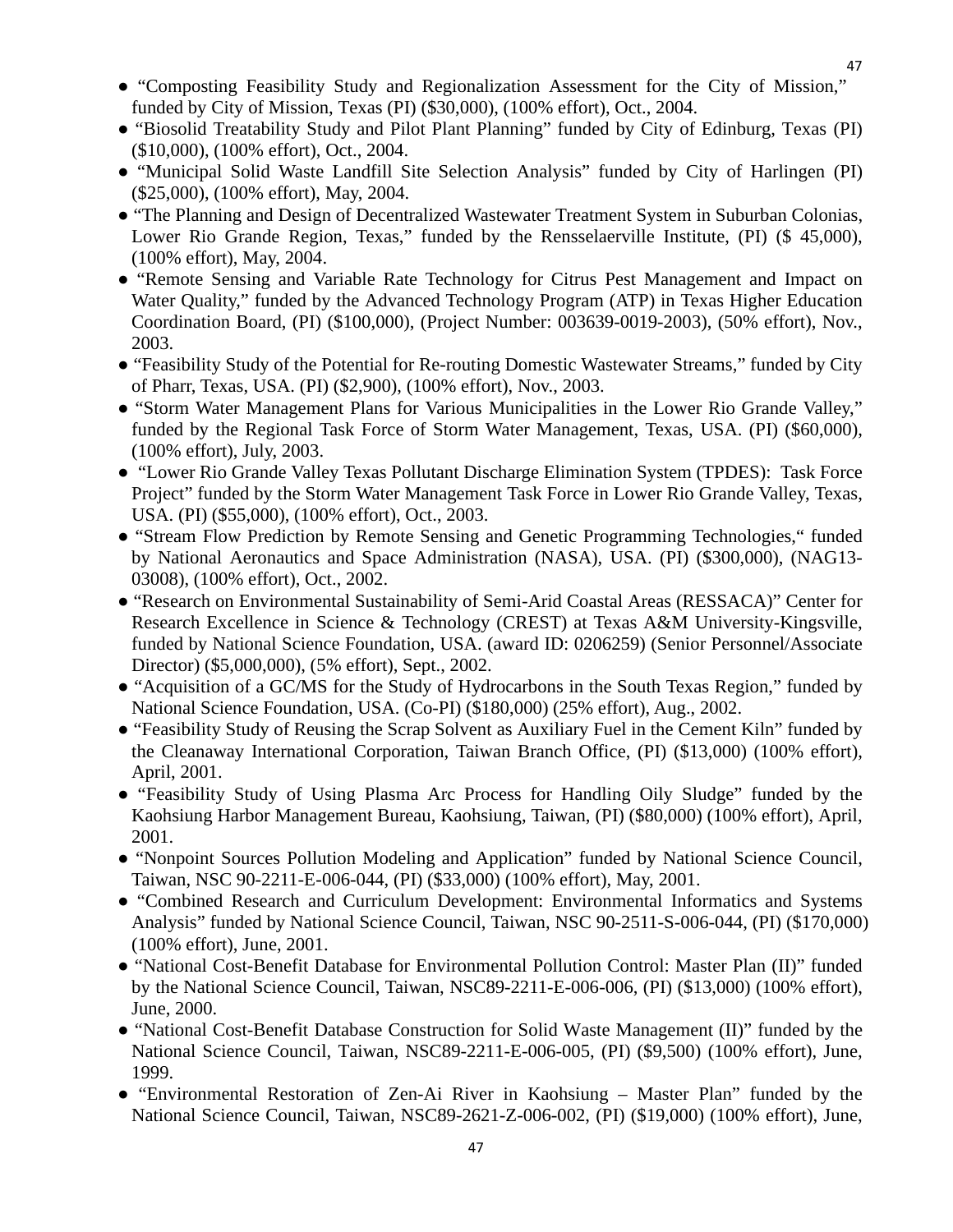2000.

- "Environmental Restoration of Zen-Ai River in Kaohsiung Optimization Analysis for Sewage Treatment and Ocean Outfall System" funded by the National Science Council, Taiwan, NSC89- 2621-Z-006-002, (PI) (\$15,000) (100% effort), May, 2000.
- "Sustainable Management and System Planning in the Tseng-Wen River Basin" funded by the National Science Council, Taiwan, NSC88-2211-E-006-050, (PI) (\$7,000) (100% effort), June, 1999.
- "National Cost-Benefit Database Construction for Environmental Pollution Control Master Plan (I)" funded by the National Science Council, Taiwan, NSC88-2211-E-006-074, (PI) (\$14,000) (100% effort), June, 1999.
- "National Cost-Benefit Database Construction for Solid Waste Management (I)" funded by the National Science Council, Taiwan, NSC88-2211-E-006-073, (PI) (\$10,000) (100% effort), June, 1999.
- "Use of Economic Instrument and Systems Analysis for Water Pollution Control in the Kao-Ping River Basin" funded by the Environmental Protection Administration, Taiwan, EPA-88-U1G1- 03-001, (PI) (\$114,000) (100% effort), May, 1999.
- "Community-based Allocation of Compensation Fund in the Proximity of Waste Incineration Facility via AHP-based Decision-Making" funded by the Taipei County Government, Taiwan, (PI) (\$40,000) (100% effort), May, 1999.
- "Cost-benefit Analysis for Food Waste Recycling" funded by the Tainan County Government, Taiwan, (Co-PI) (\$40,000) (50% effort), May, 1999.
- "Emergency Preparedness and Response Planning for Three Nuclear Power Plants via 3D Spatial Decision Support System" funded by the Taiwan Power Company, Taiwan, (PI) (\$250,000), May, 1999.
- "Spatial Decision Support System for Scrap Automobile Management" funded by the 3R Foundation, Taiwan, 3RF-88-A-003-01, (PI) (\$50,000) (100% effort), June, 1999.
- "Environmental Tax/Charge Assessment for Scrap Tire Management" funded by the Environmental Protection Administration, Taiwan, EPA-88-HA21-03-419, (PI) (\$160,000), (100% effort), June 1999.
- "Resources and Energy Recovery for Combustible Demolition Waste Using a Redundant Brick Tunnel" funded by Brick Tunnel Association, Taichung, Taiwan, (PI) (\$38,000) (100% effort), ay, 1999.
- "Environmental and Ecological Investigation of the Hou-lung River Basin in Central Taiwan" funded by the Ministry of Economics, Taiwan, (Co-PI) (\$100,000) with the Academia Sinica research team (10% effort), June 1999.
- "Stabilization of Incineration Ash Using Phosphorous Compounds" funded by the Waste Management, Inc., Taiwan Branch Office, (PI) (\$7,000) (100% effort), June, 1999.
- "Environmental Impact Assessment for a Regional Mall in Kaoshiung City" funded by Fichtner Pacific Engineer, Inc., Taiwan, (PI) (\$50,000) (100% effort), June, 1998.
- "Strategic Planning of Recycling in a Fast-growing Urban Region" funded by the National Science Council, Taiwan, NSC87-2211-E-006-011, (PI) (\$6,000) (100% effort), June, 1998.
- "Resources Recovery from Incineration Process (III)" funded by National Science Council, Taiwan, NSC87-2621-P-006-004, (PI) (\$14,000) (100% effort), Dec., 1998.
- "Use of Artificial Intelligence for Water Pollution Control in the River Basin" funded by the National Science Council, Taiwan, NSC87-2211-E-006-012, (PI) (\$10,000) (100% effort), June, 1998.
- "Water Resources Systems Analysis and GIS Application for the Tseng-Wen River Basin" funded by the Ministry of Economics, Taiwan, (PI) (\$62,000) (100% effort), May, 1998.
- "Optimal Planning of Presorting Process prior to Shu-Lin Municipal Incinerator in Taipei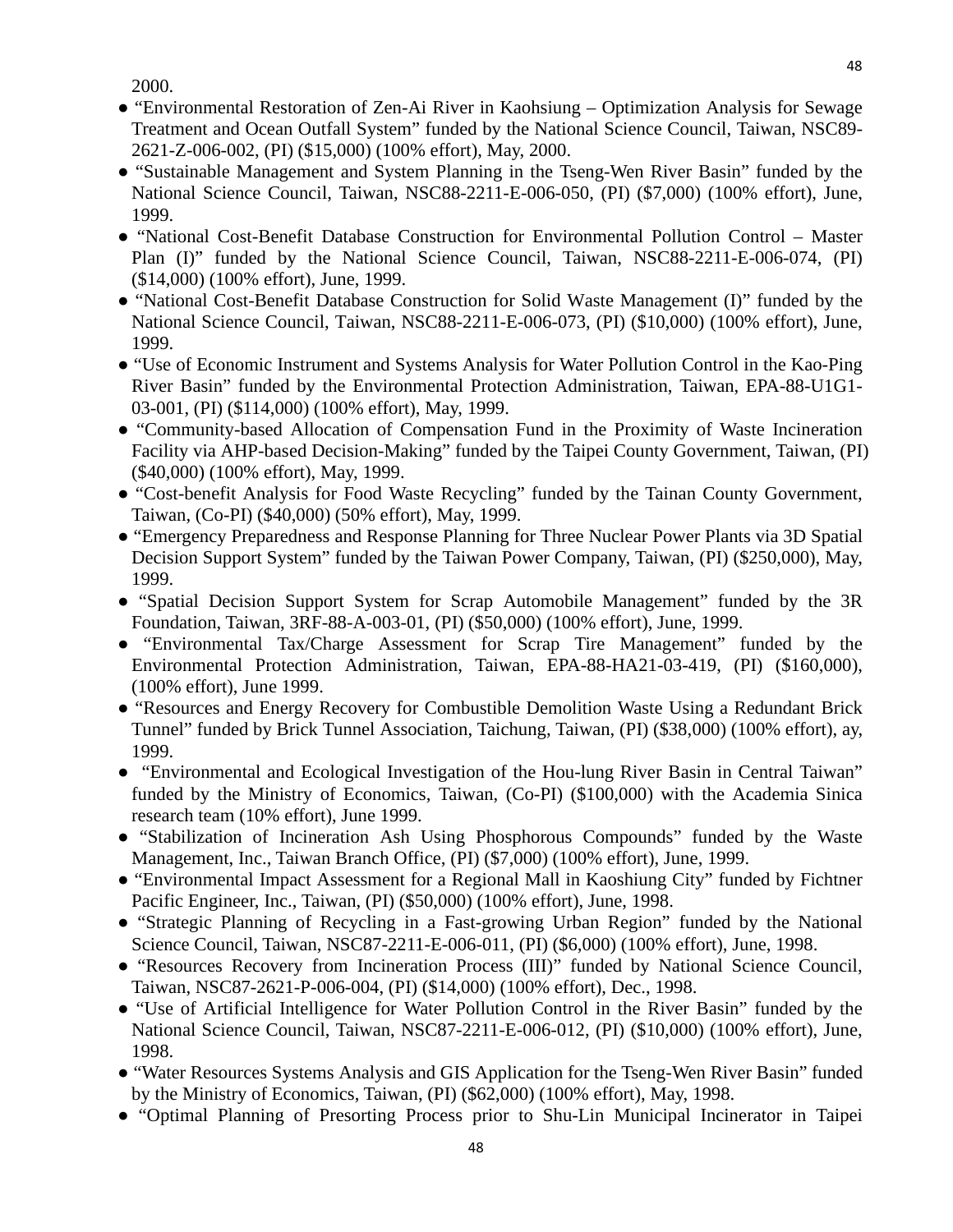County" funded by the Taipei County Government, Taiwan, (\$85,000) (100% effort), Dec. 1998.

- "Strategic Planning for ISO14001 Accreditation in the Textile Dying Industry" funded by the Environmental Protection Administration, Taiwan, EPA-86-G03-09-11, (PI) (\$31,000) (100% effort), Oct. 1997.
- "Computer Aided Engineering Design of Large-scale Municipal Incinerators" funded by the China Ship Manufacturing Inc., Taiwan, (PI) (\$42,000) (100% effort), May, 1997.
- "Management Information System and Network Communication Planning for Solid Waste Management in Taiwan" funded by the Department of Environmental Protection, Taiwan Provincial Government, Taiwan, (CO-PI) (\$33,000) (100% effort), June, 1997.
- "Resources Recovery from Incineration Process (II)" funded by the National Science Council, Taiwan, NSC86-2621-P-006-004, (PI) (\$13,000) (100% effort), June, 1997.
- "Genetic Algorithm-based Optimization Analysis for Regional Solid Waste Management Planning" funded by the National Science Council, Taiwan, NSC86-2211-E-006-017, (PI) (\$8,000) (100% effort), June 1997.
- "Chemical Emergency Preparedness and Response Planning Program" funded by the funded by Environmental Protection Administration, Taiwan, EPA-85-E3J1-09-06, (PI) (\$80,000) (100% effort), June, 1996.
- "Chemometric Analysis for the prediction of Dioxins/Furans Emissions from Large-scale Municipal Incinerators" funded by the Environmental Protection Administration, Taiwan, EPA-85-13S4-09-07, (PI) (\$16,000) (100% effort), June, 1996.
- "Environmental Informatics for Metropolitan Solid Waste Management" funded by the Environmental Protection Administration, Taiwan, EPA-85-L105-03-20, (PI) (\$35,000) (100% effort), June, 1996.
- "Resources Recovery from Incineration Process (I)" funded by the National Science Council, Taiwan, NSC85-2621-P-006-033, (PI) (\$14,000) (100% effort), Jan. 1996.
- "Strategic Planning and Regionalization Assessment of Solid Waste Management in Taipei Metropolitan Region" funded by the Environmental Protection Administration, Taiwan, EPA-044-840-040, (PI) (\$80,000) (100% effort), May, 1995.
- "Optimization Analysis for Solid Waste Collection, Recycling, Treatment and Disposal System" funded by the National Science Council, Taiwan, NSC87-2211-E-006-011, (PI) (\$10,000) (100% effort), June, 1995.
- "Compatible Analysis between Recycling and Energy Recovery in Tainan City" funded by the Tainan City Government, Taiwan, (PI) (\$15,000) (100% effort), Dec. 1993.
- "Recovery and Reuse of RFCC Scrap Catalyst for Removing VOCs in the Petrochemical Industry" funded by the National Science Council, Taiwan, NSC83-0421-P006-001Z, (PI) (\$21,000) (50% effort), Jan., 1994.

## **KEYNOTE ADDRESSES**

<span id="page-48-0"></span>Since 1992, Dr. Chang has presented several keynote addresses at national and international conferences held in the United Kingdom, United States, Germany, Taiwan, Singapore, Hong Kong, China, Japan, Portugal, The Netherlands, and Nicaragua. In addition, Dr. Chang was invited guest speaker over fifty universities, national laboratories, and governmental agencies nationally and internationally, including the Graduate Institute of Environmental Engineering, National Chiao-Tung University, Taiwan (1997), National Taiwan University, Taiwan (1998), Chinese Academy of Sciences, China (1998, 2002), Eastern China University of Science and Technology, China (2002), University of Louisiana – Lafayette (2004), Arizona State University, USA (April, 2005), University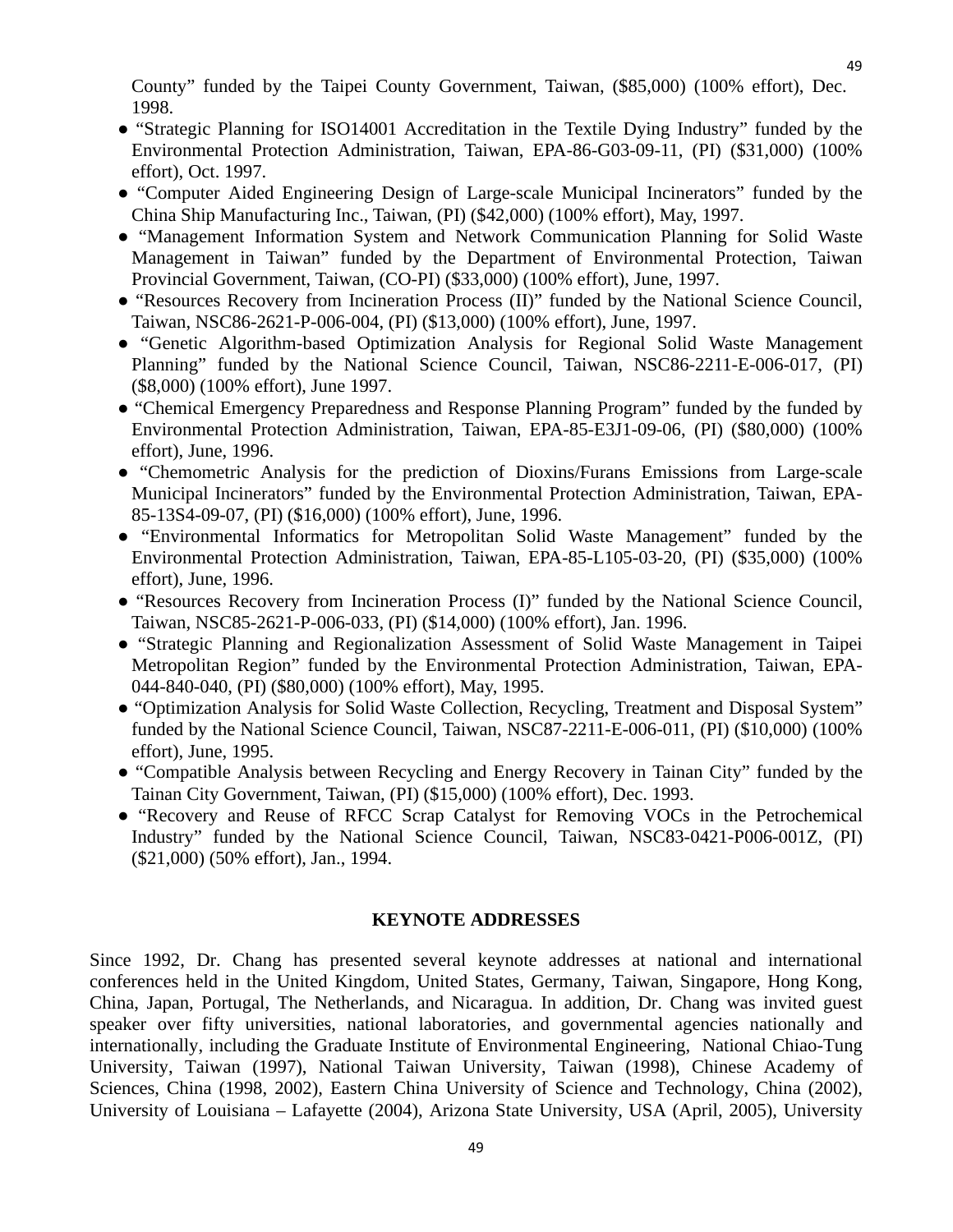of Louisville, USA (May, 2005), Louisiana State University, USA (March, 2006), University of Texas – San Antonio, USA (Oct., 2007), Georgia Institute of Technology, USA (Nov., 2007), Natural Resource Ecology Lab. In Colorado State University, USA (Dec. 2008), Center of Remote Sensing and Modeling for Agricultural Sustainability, USDA, USA (April, 2009), Research Center of Environmental Changes, Academia Sinica, Taiwan (June, 2009), Chung-Hua Institution for Economic Research, Taiwan (June, 2009), National University of Kaohsiung, Taiwan (June, 2009), George Mason University, USA (Oct. 2009), University of Cincinnati, USA (April, 2010), Dalian University of Technology, China (June, 2010), Chaoyang University of Technology, Taiwan (June 2010), National University of Kaohsiung, Taiwan (June, 2010), Eastern China Normal University, China (June, 2010), University of Tokyo, Japan (June, 2010), University Nova de Lisboa, Lisbon, Portugal (Jan., 2011), Huazhong University of Science and Technology, China (May, 2011), Nanyang Technological University, Singapore (June, 2011), National University of Singapore, Singapore (June, 2011), National Central University, Taiwan (June, 2011, June, 2012), Tunghai University, Taiwan (June, 2011, June 2012; Dec. 2014), University of Exeter, United Kingdom (Sept., 2011, May 2012), Wessex Institute of Technology, United Kingdom (Sept., 2011), The Instituto Nicaragüense de Estudios Territoriales (Nicaraguan Geosciences Institute, INETER), Nicaragua (May 2012), The Institute of Bio and Geoscience (IBG) of the Forschungszentrum Jülich, Germany (July, 2012), University of Waterloo, Canada (Sept. 2012), University of Oklahoma, USA (Sept. 2013), University of Hong Kong, China (Dec., 2013), University of Bristol, United Kingdom (Feb., 2014), Heriot-Watt University, United Kingdom (Feb., 2014), EPSRC in United Kingdom (Feb., 2014), NERC in United Kingdom (Feb., 2014), Northeastern University, USA (Feb., 2014), Colorado School of Mines, USA (March, 2014), University of California-Irvine, USA (May, 2014), Disaster Prevention and Water Environment Research Center, National Chiao-Tung University, Taiwan (July, 2014), Institute of Water and Environment at Technische Universität München, Germany (Sept., 2014), Florida Atlantic University, USA (Nov., 2014), the King Abdullah University of Science and Technology (KAUST) (May 2015), University of Oxford (June, 2015), University of Exeter in UK (July, 2015), De Montford University in UK (Aug., 2015), University of Hong Kong (Oct., 2015), City University of Hong Kong (Oct., 2015), National Central University (Oct., 2015), Academic Sinica (Oct. 2015), Institute of Geograpgical Science and Natural Resources, Chinese Academy of Science, China (April, 2016), Department of Hydraulic Engineering, Tsinghua University, China (April 2016), Departmento de Computación, CINVESTAV-IPN, Mexico (May, 2016). Technical University of Delft (Nov., 2016), European Academy of Science (Nov., 2016), National Space Organization Center, Taiwan (Dec., 2016), East China Normal University (Jan., 2017), Academia Sinica (Jan., 2017), Fudan University (Jan., 2017), Swiss Federal Institute of Technology in Zurich (May, 2017), China Meteorological Administration (CMA) in China (Nov. 2017), Chinese Academy of Meteorological Sciences in China (Nov. 2017), University of Hong Kong in China (May, 2018), Sun-Yet-Sen University (May, 2018), National Taipei University of Technology in Taiwan (June, 2018), Xi'an University of Science and Technology in China (June, 2018), University of Florida (Aug., 2018), University of California – Long Beach (Oct., 2018), and Yuan Ze University in Taiwan (Nov., 2018).

#### **EXTERNAL EXAMINERS**

<span id="page-49-1"></span><span id="page-49-0"></span>External examiner for Ph.D. and Master's theses for universities in China, Portugal, Spain, Taiwan, India, Singapore, United Kingdom, and Canada.

#### **TEACHING**

Environmental system modeling (graduate), advanced hydrology (graduate), fluid mechanics (undergraduate), hydraulics (undergraduate), groundwater hydrology (graduate), groundwater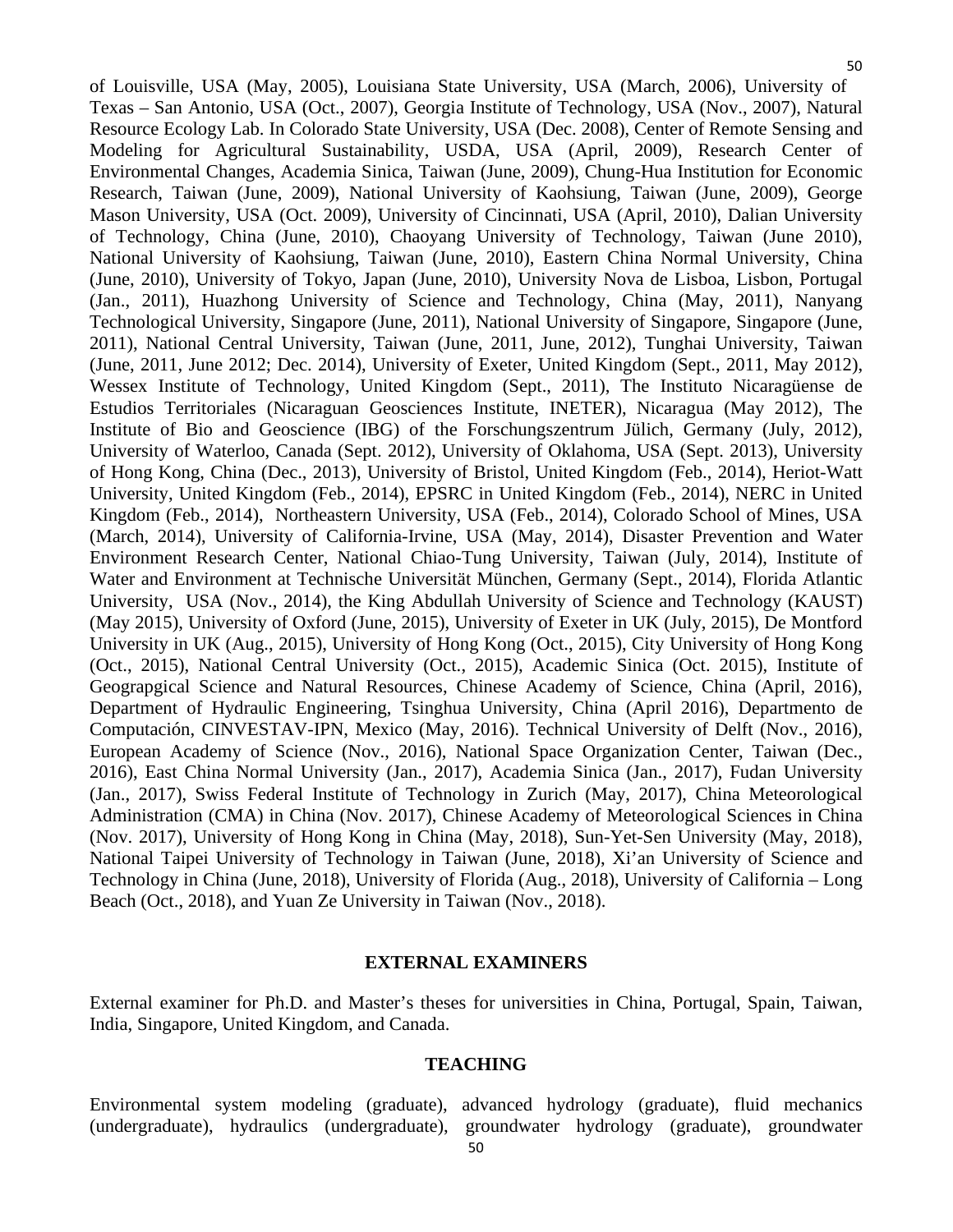modeling (graduate), environmental informatics and remote sensing (graduate), environmental & water resources systems analysis (graduate and undergraduate), environmental policy and regulation (graduate), industrial ecology (graduate), introduction to environmental engineering (undergraduate), engineering process optimization (graduate), ecological engineering (graduate), environmental economics (undergraduate), environmental systems analysis (undergraduate), solid and hazardous waste management (undergraduate), and workshop courses at the graduate and undergraduate levels. Courses were well received and consistently were given high ratings by the students. Courses offered in the US is listed below:

| <b>Fall 2002</b> | <b>EVEN6342</b>  | <b>Environmental Systems</b>          |
|------------------|------------------|---------------------------------------|
|                  |                  | Engineering (Graduate)                |
| Spring 2003      | <b>EVEN6318</b>  | <b>Environmental Systems Modeling</b> |
|                  |                  | (Graduate)                            |
| <b>Fall 2003</b> | <b>EVEN6342</b>  | <b>Environmental Systems</b>          |
|                  |                  | Engineering (Graduate)                |
| Spring 2004      | <b>EVEN6340</b>  | Decision Analysis for                 |
|                  |                  | <b>Environmental Systems</b>          |
|                  |                  | (Graduate)                            |
| <b>Fall 2004</b> | <b>EVEN 6354</b> | Environmental Regulation<br>and       |
|                  |                  | Policy (Graduate)                     |
| Spring 2005      | <b>EVEN6342</b>  | <b>Engineering Optimization for</b>   |
|                  |                  | <b>Environmental Systems</b>          |
|                  |                  | (Graduate)                            |
| <b>Fall 2005</b> | <b>ENV3001</b>   | Introduction to Environmental         |
|                  |                  | Engineering (Undergraduate)           |
| Fall 2005        | <b>CWR4203</b>   | Hydraulics (Undergraduate)            |
| Spring 2006      | <b>ENV3001</b>   | <b>Introduction to Environmental</b>  |
|                  |                  | Engineering (Undergraduate)           |
| Spring 2006      | <b>CWR4203</b>   | Hydraulics (Undergraduate)            |
| <b>Fall 2006</b> | <b>CWR 3201</b>  | Fluid Mechanics (Undergraduate)       |
| <b>Fall 2006</b> | <b>CWR4203</b>   | Hydraulics (Undergraduate)            |
| Spring 2007      | <b>CWR 6102</b>  | <b>Advanced Hydrology (Graduate)</b>  |
| Spring 2007      | <b>ENV3001</b>   | <b>Introduction to Environmental</b>  |
|                  |                  | Engineering (Undergraduate)           |
| <b>Fall 2007</b> | <b>EES 5318</b>  | <b>Industrial Ecology (Graduate)</b>  |
| <b>Fall 2007</b> | <b>ENV 5636</b>  | <b>Environmental and Water</b>        |
|                  |                  | <b>Resources Systems Analysis</b>     |
|                  |                  | (Graduate)                            |
| Spring 2008      | <b>CWR 6102</b>  | <b>Advanced Hydrology (Graduate)</b>  |
| <b>Fall 2008</b> | Sabbatical       |                                       |
| Spring 2009      | Sabbatical       |                                       |
| <b>Fall 2009</b> | <b>ENV 5636</b>  | <b>Water Resources and</b>            |
|                  |                  | <b>Environmental Systems Analysis</b> |
|                  |                  | (Graduate)                            |
| Spring, 2010     | <b>EES 5318</b>  | <b>Industrial Ecology (Graduate)</b>  |
| Fall, 2010       | <b>CWR 5125</b>  | Groundwater Hydrology                 |
|                  |                  | (Graduate)                            |
| Fall, 2010       | <b>CWR 3201</b>  | Fluid Mechanics (Undergraduate)       |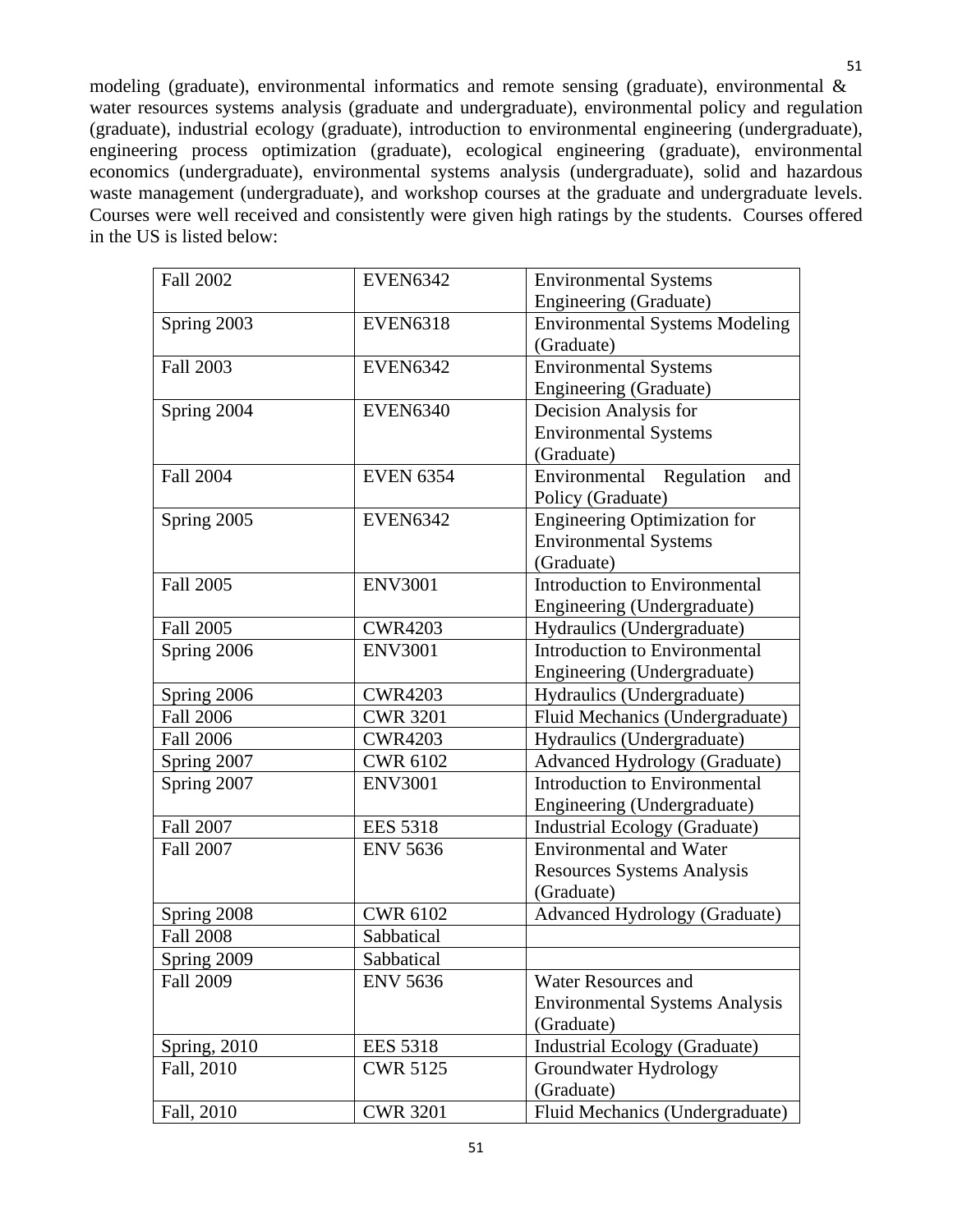| Spring, 2011        | <b>CWR 3201</b> | Fluid Mechanics (Undergraduate)          |
|---------------------|-----------------|------------------------------------------|
| Fall, 2011          | <b>ENV 5636</b> | <b>Environmental and Water</b>           |
|                     |                 | <b>Resources Systems Analysis</b>        |
|                     |                 | (Graduate)                               |
| Fall, 2011          | <b>ENV 6047</b> | <b>Environmental Informatics and</b>     |
|                     |                 | Remote Sensing (Graduate)                |
| <b>Spring, 2012</b> | <b>EES5318</b>  | Industrial Ecology (Graduate)            |
| Spring, 2012        | <b>CWR 6126</b> | <b>Groundwater Modeling</b>              |
|                     |                 | (Graduate)                               |
| <b>Fall 2012</b>    |                 | Working with National Science Foundation |
| Spring 2013         |                 | Working with National Science Foundation |
| Fall 2013           |                 | Working with National Science Foundation |
| Spring 2014         |                 | Working with National Science Foundation |
| Fall, 2014          | <b>ENV 5636</b> | <b>Environmental and Water</b>           |
|                     |                 | <b>Resources Systems Analysis</b>        |
|                     |                 | (Graduate)                               |
| Spring, 2015        | <b>EES 5318</b> | <b>Industrial Ecology (Graduate)</b>     |
| Fall, 2015          | <b>ENV 6616</b> | Ecological Engineering:                  |
|                     |                 | <b>Receiving Water Impact</b>            |
|                     |                 | (Graduate)                               |
| Spring, 2016        | <b>ENV 6047</b> | Environmental Informatics and            |
|                     |                 | Remote Sensing (Graduate)                |
| Fall, 2016          | On Sabbatical   |                                          |
| Spring, 2017        | On Sabbatical   |                                          |
| Fall 2017           | <b>ENV4341</b>  | <b>Sustainable Resources</b>             |
|                     |                 | Management (Undergraduate)               |
| <b>Fall 2017</b>    | <b>ENV 5636</b> | <b>Environmental and Water</b>           |
|                     |                 | <b>Resources Systems Analysis</b>        |
|                     |                 | (Graduate)                               |
| Spring 2018         | <b>EES 5318</b> | <b>Industrial Ecology (Graduate)</b>     |
| <b>Fall 2018</b>    | ENV4341 and     | <b>Sustainable Resources</b>             |
|                     | <b>ENV6616</b>  | Management (Undergraduate)               |
|                     |                 | Ecological Engineering:                  |
|                     |                 | <b>Receiving Water Impact</b>            |
|                     |                 | (Graduate)                               |
| Spring, 2019        | EES5318 and     | <b>Industrial Ecology (Graduate)</b>     |
|                     | <b>ENV3001</b>  | <b>Introduction to Environmental</b>     |
|                     |                 | Engineering (Undergraduate)              |
| Fall, 2019          | <b>ENV 5636</b> | <b>Environmental and Water</b>           |
|                     |                 | <b>Resources Systems Analysis</b>        |
|                     |                 | (Graduate)                               |
| Spring, 2020        | <b>ENV 6047</b> | <b>Environmental Informatics and</b>     |
|                     |                 | Remote Sensing (Graduate)                |
| <b>Fall 2020</b>    | <b>ENV6616</b>  | Ecological Engineering:                  |
|                     |                 | <b>Receiving Water Impact</b>            |
|                     |                 | (Graduate)                               |
| Spring 2021         | <b>EES5318</b>  | <b>Industrial Ecology (Graduate)</b>     |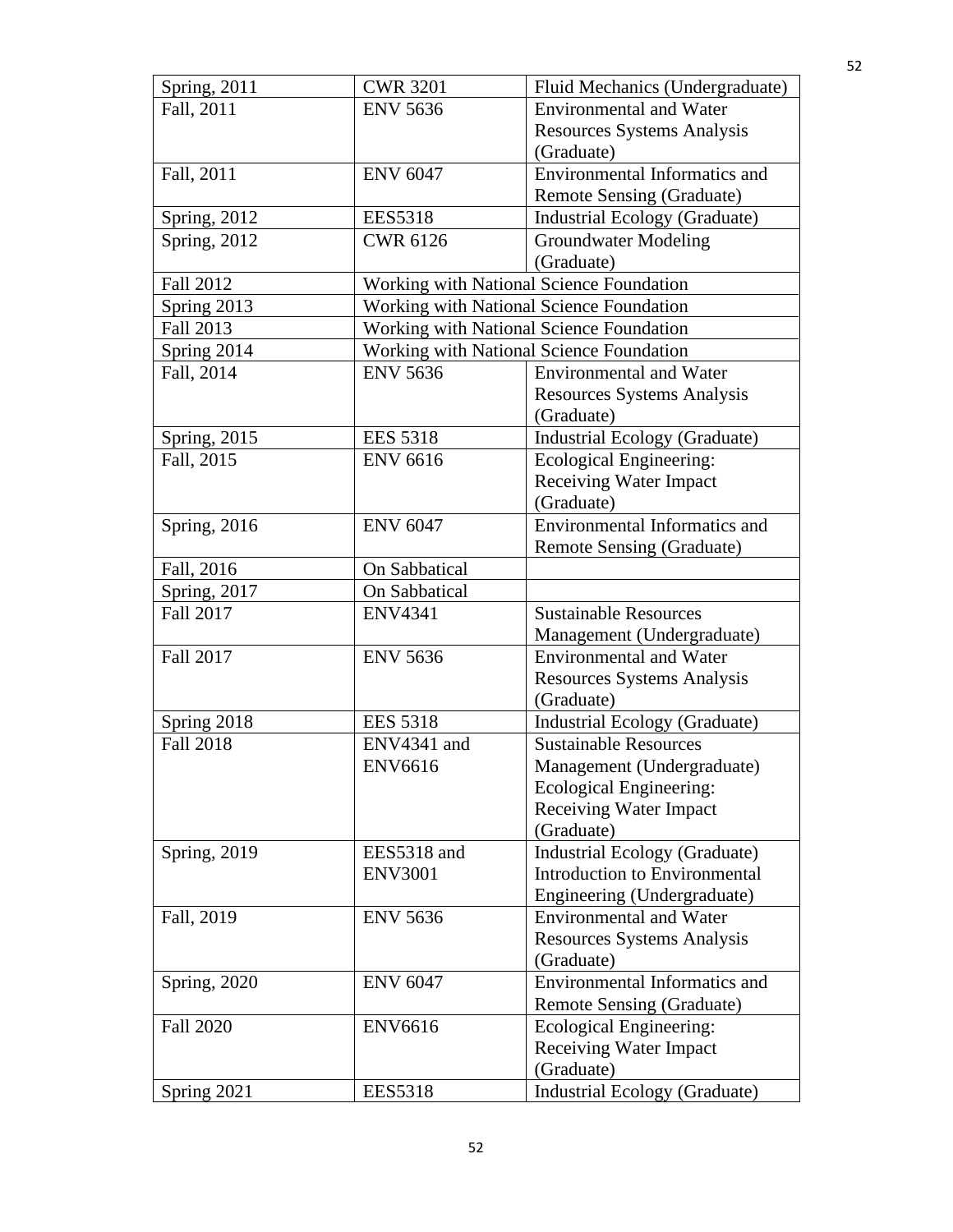| Fall 2021   | <b>ENV4341</b>  | <b>Sustainable Resources</b>      |
|-------------|-----------------|-----------------------------------|
|             | <b>ENV 5636</b> | Management (Undergraduate)        |
|             |                 | <b>Environmental and Water</b>    |
|             |                 | <b>Resources Systems Analysis</b> |
|             |                 | (Graduate)                        |
| Spring 2022 | <b>ENV 6047</b> | Environmental Informatics and     |
|             |                 | Remote Sensing (Graduate)         |

#### **EXTERNAL PROPOSAL REVIEWERS**

<span id="page-52-0"></span>Carried out proposal review as a panelist for National Science Council, Taiwan 1998-2001. National Science Foundation (NSF) Office of Cyberinfrastructure (OCI) "Cyberinfrastructure Training, Education, Advancement, and Mentoring for Our 21st Century Workforce (CI-TEAM) program", 2007, Science Foundation Ireland (SFI) of 2008 Research Frontiers Programme (Dublin, Ireland), NSF Environmental Engineering Program - Water Quality/Pollution Control, 2008, the "Complex Exploratory Research Projects" in "Ideas" research program, the National Council for Scientific Research, Romania, 2012, and the U.S. Environmental Protection Agency STAR Graduate Fellowship Program, 2013. Additionally, he has been an ad hoc proposal reviewer for NOAA Center for Sponsored Coastal Ocean Research (CSCOR) – MERHAB Program, Department of Homeland Security (DHS) Office of Univeristy Programs, Department of Defense (DOD) Environmental Remediation Technology Program, Department of Energy (DOE) Recovery Act: Energy Efficiency and Conservation Block Grant (DOE Environmental Management Consolidated Business Center (EMCBC)), United states Geological Survey (USGS) National Initiative of Water Resources (NIWR) program, the Ohio Water Resources Center in conjunction with the National Institutes for Water Resources (NIWR) State Water Resources Research Institute 104(b) Grant Program, Oak Ridge Associated Universities (ORAU), Water Environment Federation, National Science Council (NSC) in Taiwan, NSF Hydrological Sciences Program and International Research Fellowship Program, U.S. - Israel Binational Science Foundation, Research Grant Council in Hong Kong, China, National Science and Engineering Research Council of Canada (NSERC) in Canada, Joint German-Israeli Research Program in Germany and Israel, National Research Foundation in Singapore, the Portuguese Foundation for Science and Technology (FCT), The State University of New York (SUNY) 4E Network of Excellence Collaboration Grants, the NASA Postdoctoral Program, the Netherlands Organisation for Scientific Research, KU Leuven Impulse Fund Program (University of Leuven, Belgium), the China (CAS, CASS, MoE, MOST)-Netherlands (OCW, KNAW, NWO) Joint Scientific Thematic Research Programme (JSTP), the Israel Science Foundation (ISF), the National Centre of Science and Technology Evaluation, Republic of Kazakhstan, Swiss National Science Foundation, the Science & Technology Foundation (NWO) - Domain Applied and Engineering Sciences, the Netherlands, and the New Zealand Ministry of Business, Innovation & Employment (MBIE) 2015 Science Investment Round, New York Sea Grant Program, United Arab Emirates University (UAEU), and NASA Postdoctoral Program (NPP).

#### **EUROPEAN ACADEMY OF SCIENCES (EurASc)**

<span id="page-52-1"></span>Since being elected foreign member (fellow) of the European Academy of Sciences (EurASC) in 2008, Chang has been involving in the EurASc activities. He served as one of the board members in Earth Sciences and Environmental Sciences Division. Chang organized and chaired with Dr. Sven Jorgensen (Chair of the Board) a two-day Workshop on the topics "Ecological Modeling for Stormwater Management", which took place in the Stormwater Management Academy at University of Central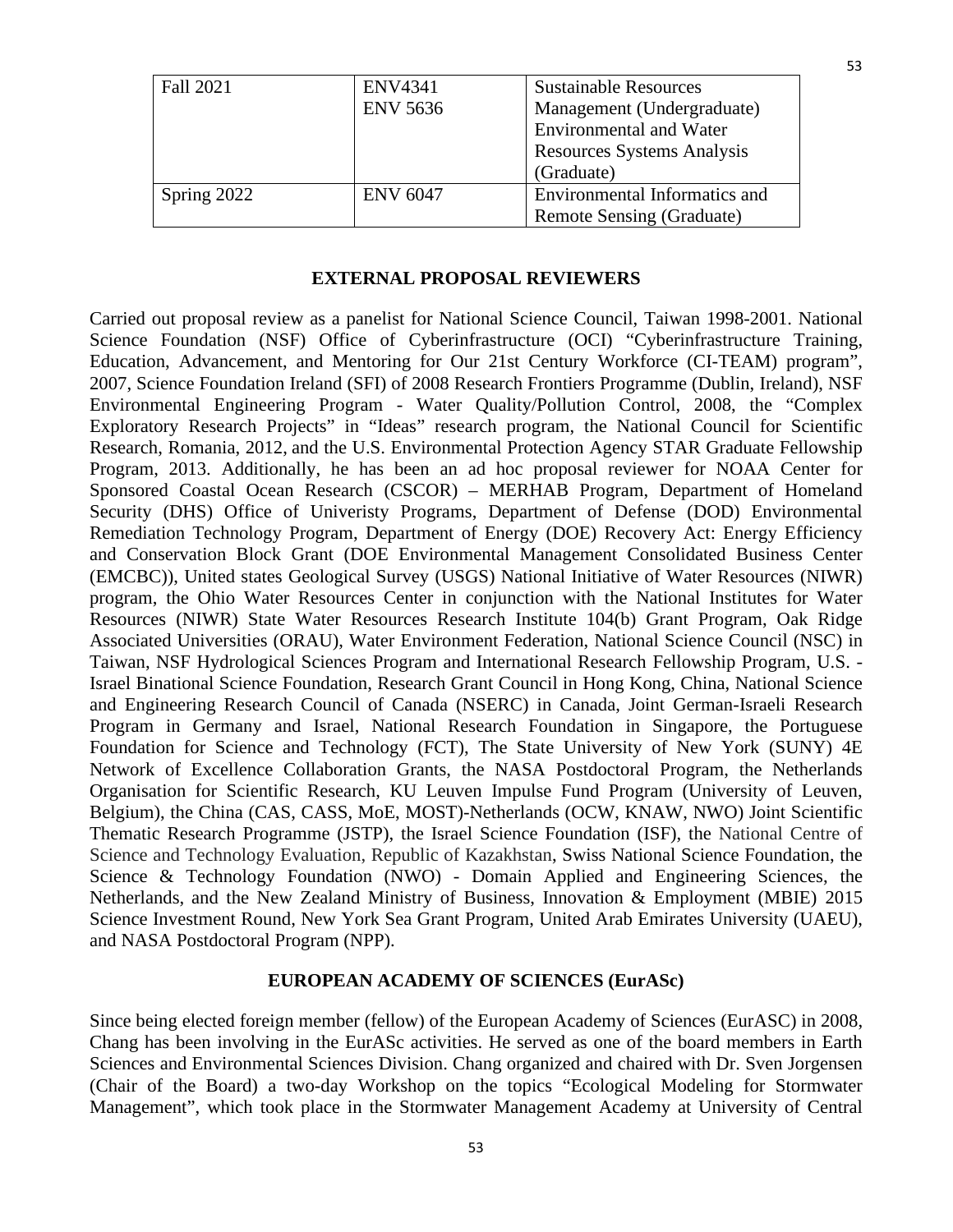Florida on Thursday and Friday, Sept. 27 and 28, 2012. Since 2008, Chang has nominated and voted for several new fellow candidates of the EAS at activities of the board. He co-edited with Dr. Sven Jorgensen a book entitled "Advances in Ecological Modelling and Ecological Engineering - Lakes and Wetlands" published by Elsevier in June, 2014. With the same partnership, he is a member of the organizing committee of the "Encyclopedia for Environmental Management" published by the Taylor and Francis Group in Jan. 2013. Chang was invited as a key note speaker in the EurASC annual meeting at Toulouse, France, in Nov., 2013. From 2013 to 2018, he was working with Prof. Dr. Antonio Camacho (the head of the Earth and Environmental Sciences Division) as a board memebr to promote the divisional activities.

## **PROFESSIONAL SOCIETY ACITVITIES**

<span id="page-53-0"></span>Dr. Chang has been highly active in many professional societies such as American Society of Civil Engineers (ASCE), American Geophysical Union (AGU), International Water Association (IWA), American Association for the Advancement of Science (AAAS), International Society for Optics and Photonics (SPIE) and Institute of Electronics and Electrical Engineers (IEEE). Dr. Chang is one of the founding members and a current board member of the International Society of Environmental Information Management (ISEIS) and International Society of Grey Systems and Uncertainty Analysis (ISGSUA). Dr. Chang has been the chair of the task committee of "Urbanization Effect on Groundwater" in ESRI/ASCE for many years. He has been with Groundwater Management Committee, International Council, Watershed Management Systems Analysis Task Committee, Green Roofs Task Committee, Environmental and Water Resources System Committee in EWRI/ASCE. He is a Member of Watershed and River Basin Management Specialty Group in IWA and a Member, the Leadership Team (LT) of the Joint IAHR-IWA Hydroinformatics Committee. He has been Session Chair, Co-Chair, and Chair of "Remote Sensing and Modeling of Ecosystems for Sustainability, SPIE Remote Sensing Conference, held in San Diego, CA, USA, since 2007 annually. Chang is the Chair of the Committee of Urbanization Effect on Groundwater in EWRI/ASCE. Besides, with the partnership from University of Alberta (Dr. Sushanta K. Mitra and Thomas Thundat), he Co-Chair of session "Water Purification and Monitoring under Minimal Resource Setting" in 2013 AAAS Annual Meeting, Boston, held on 14-18 February, 2013. Chang has been an activist of the IEEE with affiliations in Systems, Man and Cybernetics (SMC) Society through activities such as being a co-chair of the Technical Committee for "Environmental Sensing, Networking and Decision-Making", "Intelligent Transportation System", and "Grey System Technical Committee". He is also affiliated with Technical Committee on "Conflict Resolution" in IEEE SMC, "Earth Science Informatics" Technical Committee in IEEE Geosciences and Remote Sensing Society and IEEE Intelligence System Applications Technical Committee in IEEE Computational Intelligence Society. He is the chair of the Best Paper Award Committee and a member of the International Organizing Committee of the IEEE International Conference on Networking, Sensing and Control (ICNSC), IEEE Systems, Man, and Cybernetics Society held at Paris-Evry, France on April  $10 - 12$ , 2013. He is the chair of the IEEE International Conference on Networking, Sensing and Control (ICNSC) held at Miami, FL, USA on April 7 – 10, 2014. Chang is also an active member of IEEE Geosciences and Remote Sensing Society and IEEE Computational Intelligence Society. He is also the general Co-chair of the SPIE Remote Sensing and Modeling for Ecosystem of Sustainability in San Diego, CA since 2014. He is one of the founding members of The International Society of Grey Systems and Uncertainty Analysis in Dec., 2015. He is now a guest editor of a special issue of IEEE Systems Journal titled "Cyber-innovated Environmental Sensing, Monitoring and Modeling for Sustainability" and a special issue of SPIE Journal of Applied Remote Sensing titled "Remote Sensing and Sensor Networks for Investigating the Coupled Biogeophysical and Biogeochemical Process of Harmful Algal Blooms".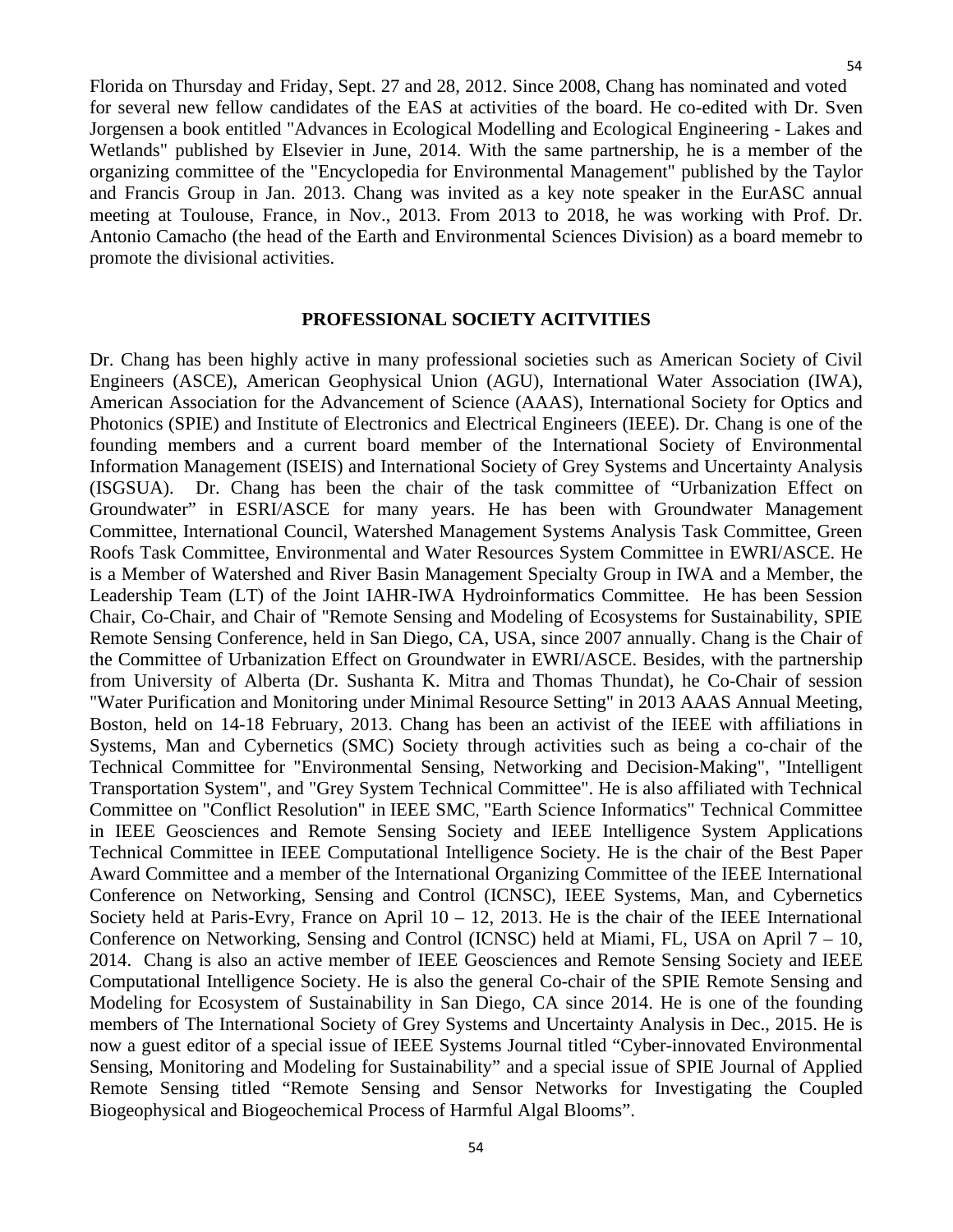#### **INTERNATIONAL NETWORKING AND ACADEMIC COLLABORATION**

<span id="page-54-0"></span>Dr. Chang has been extremely active in organizing and participating numerous international activities. Dr. Chang fostered over thirty strategic alliances worldwide for research collaboration between the Stormwater Management Academy (SMA) and other institutions. He organized and edited 10 special issues of journals on a range of different topics for Journal of Applied Remote Sensing, Journal of Environmental Modeling & Assessment, Journal of Hazardous, Toxic, and Radioactive Waste Management (ASCE), Stochastic Environmental Research & Risk Assessment, Journal of Environmental Management, Journal of Environmental Informatics, Journal of Civil Engineering and Environmental Systems, Journal of Hydrological Engineering (ASCE), and Ecological Informatics. He was a member of the Graduate Program Assessment Committee of Graduate Institute of Environmental Engineering, National Taiwan University, Taiwan, in May, 2010. He has been an Editor, Associate Editor and Editorial Board member with over 30+ journals at present across the globe and been ad hoc reviewers of 80+ relevant journals. He has been highly active in many professional organizations such as the ASCE, AAAS, IAHR, IWA, SPIE and IEEE from which he built on an international collaborative network. Over the last 10 years, Chang participated in the various international collaborative channels via the co-supervision of overseas Ph.D. students in China, United Kingdom, Spain, Portugal, Singapore, and Taiwan. Throughout his career, Dr. Chang has regularly presented leading-edge research accomplishments over 50 institutes and universities around the globe with a current focus on the partnership with United Kingdom (University of Exeter and University of Bristol), Canada (University of Waterloo), Taiwan (National Central University and Tunghai University), Japan (Tokyo University), Portugal (Universidade Nova de Lisboa), Spain (University of Valencia) and Germany (the Institute of Bio and Geoscience (IBG) of the Forschungszentrum Jülich, the Helmholtz Association of German Research Centre). He was one of the founders of International Society of Environmental Information Management and a board member at present. He was the founding editor-in-chief of the *Journal of Environmental Informatics* and the *British Journal of Environment and Climate Change.* He is the editor-in-chief of SPIE official *Journal of Applied Remote Sensing* as well as an editorial board member of 30+ international journals by which he made a strong networking with international scholars worldwide. Chang is active in international research collaboration and has been working on common research projects across the globe in 2007-the present as briefly described below:

- Universitat de València (Spain): Working on lake eutrophication issue and water resources management
- Eastern China Normal University (China): Working on global climate change issue, lake eutrophication issue, and air quality assessment and management
- University of Exeter (the United Kingdom): Working on urban flood impact assessment, and mega-city management Tsinghua University (China): Working on urban flood impact assessment, and mega-city management
- National Autonomous University of Nicaragua (Nicaragua): Working on lake eutrophication and paleolimnology issues.
- National Central University (Taiwan): Working on lake eutrophication, climate change, ecosystem conservation, and mangrove forest assessment issues.
- University of Hong Kong (China): Working on stormwater management, low impact development, and hydrological modeling issues.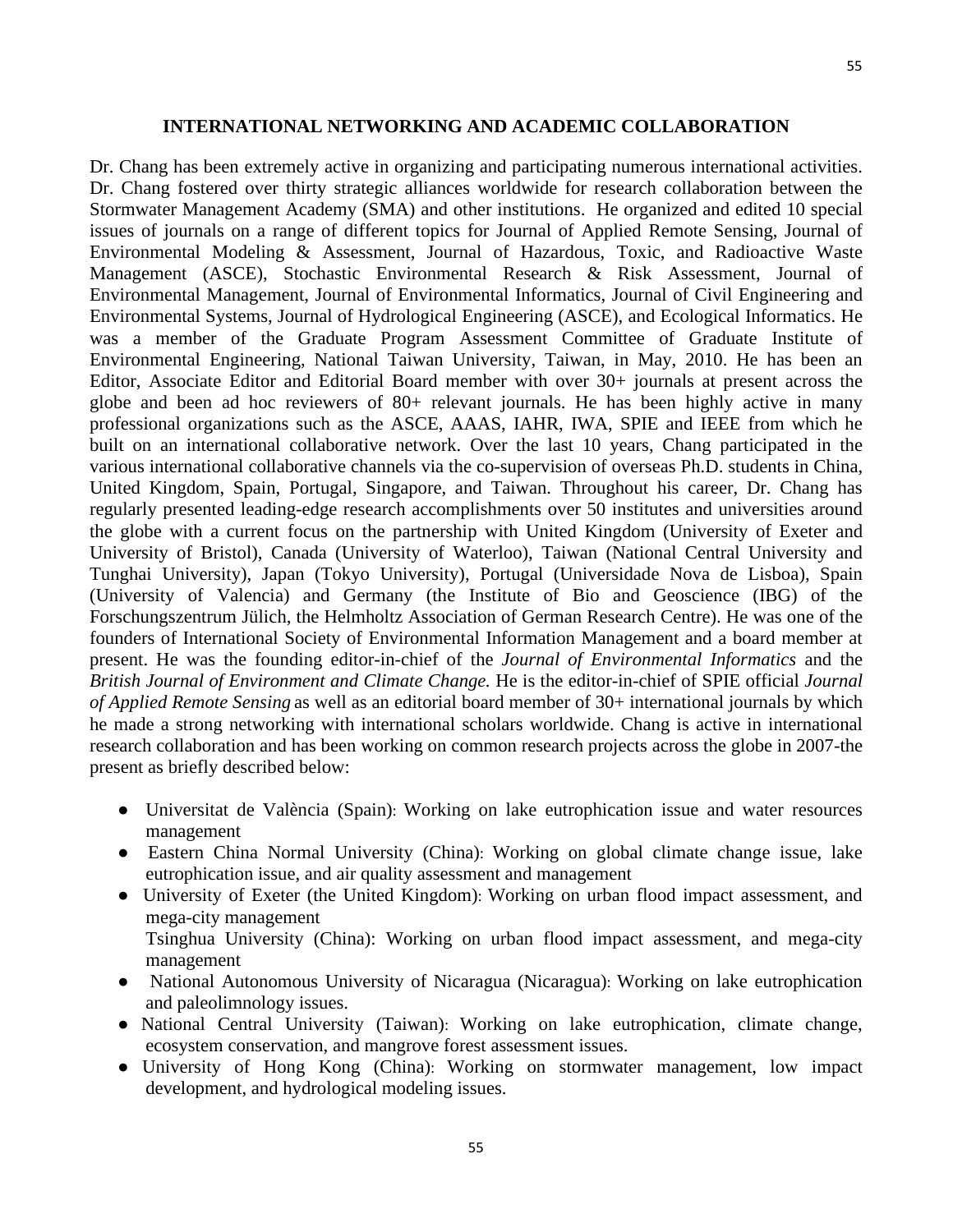- Dalian University of Technology (China): Working on coastal land use management, sustainable development, and urban growth issues.
- Tonghai University (Taiwan): Working on waste management, sustainable development, and urbanization issues.
- Yuan Ze University (Taiwan) and University of Central Florida (USA): Working on green material and nanomaterial development for pollutant removal and material response characterization issues.
- Universidade Nova de Lisboa (Portugal): Working on waste management, sustainable development, and environmental management issues.
- National University of Kaohsiung (Taiwan): Working on industrial ecology and water management issues.
- Chinese Academy of Science (China): Working on river and lake management, sustainable development, and ecosystem restoration issues.
- The Institute of Bio and Geoscience (IBG) of the Forschungszentrum Jülich (Germany): Working on global climate change and environmental fluid mechanics issues.
- Delft University of Technology (The Netherlands): Working on urban food-energy-water system optimization
- The National Research Institute of Science and Technology for Environment and Agriculture (IRSTEA)(France): Working on urban food-energy-water system optimization
- Federal University of Espirito Santo UFES, Brazil: Working on refuse-derived fuel production in a water management system

## **CONFERENCE ORGANIZATION**

<span id="page-55-0"></span>Chang has been the Chair or Co-Chair and main organizer of many international conferences and been an active member of the scientific planning committee of more than 50 other conferences, many of which involved the planning and chairing of special tracks of sessions. Since 2008, Chang has helped to organize and chair special tracks of sessions on "Urbanization Effect on Groundwater" at the annual conferences of the ASCE/EWRI. He is a member of International Advisory Board of the  $7<sup>th</sup>$  ASCE International Engineering and Construction Conference on "Green Infrastructure System" held on February 13-15, 2012 at Brisbane, Australia. He is a member of International Program Committee in 2011 and 2012 IEEE International Conference on Grey Systems and Intelligent Services. In 2010, he chaired the Workshop of Green Engineering and Industrial Ecology, held in the University of Kaohsiung, on June 3 – June 14, Kaohsiung, Taiwan, 2010 after he chaired the session in Hydrological and Environmental Remote Sensing for Global Changes, 2010, the Western Pacific Geophysical Meeting (WPGM), held on May 22-25, Taipei, Taiwan. In 2013, he organized a session in the international conference on "Stochastic and Statistical Methods in Hydrology and Environmental Engineering to be held in Koblenz, Germany. These ongoing conferences are now called the International Conferences on Water and Environment Research (ICWRER), for which Chang is a member of the ICWRER Steering Committee. He is also the general chair of 2014 IEEE Conference for Sensing, Networking, and Control held in Miami, Florida and has been the chair of SPIE-wide Conference of Remote Sensing and Modeling of Ecosystem for Sustainability held periodically in San Diego, California since 2014. He is also the chair of the 9th International Conference on Water Resources and Environment Research (ICWRER), Aprion 25 -27, 2022 (online).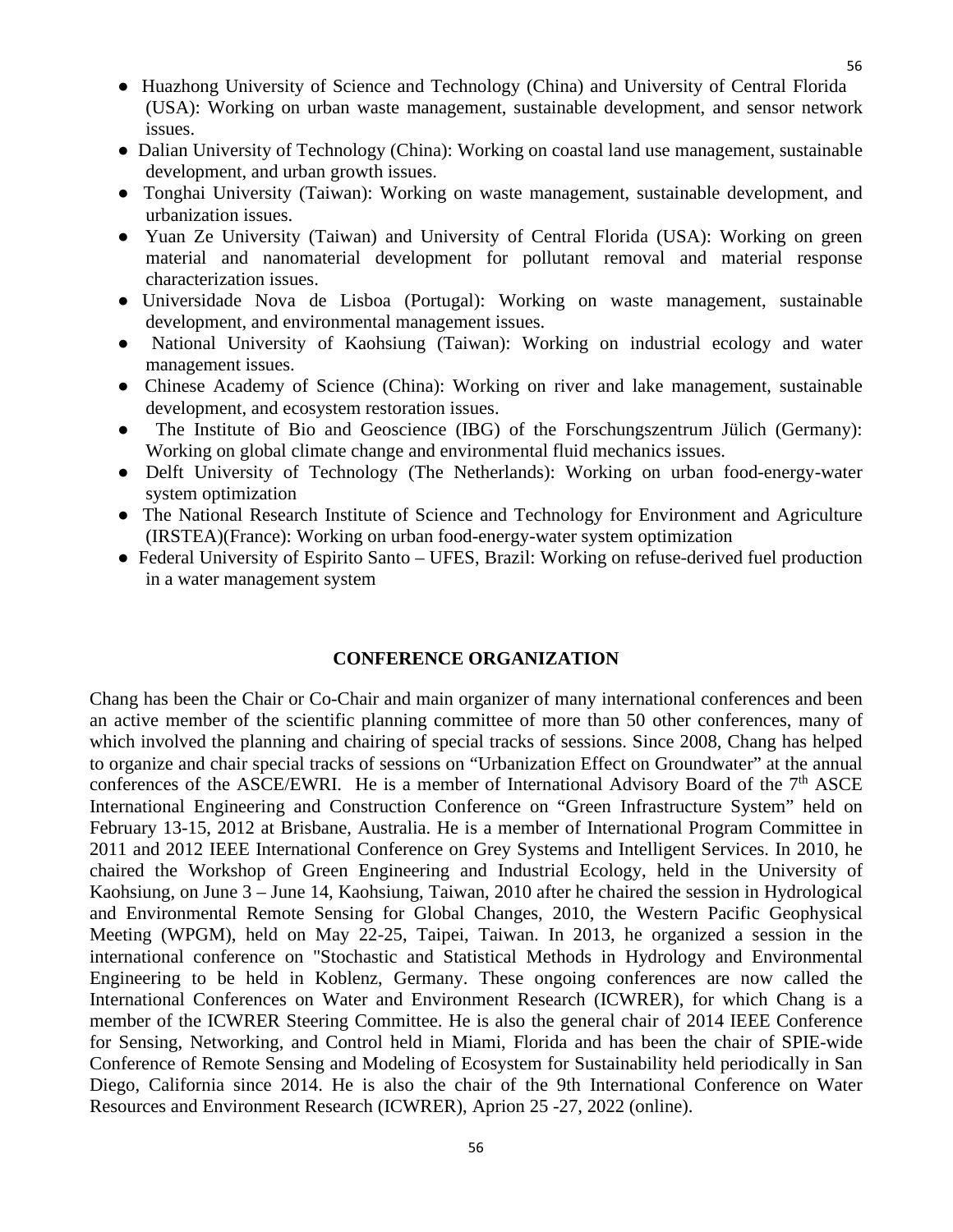<span id="page-56-0"></span>During the tenure with the National Science Foundation from Aug. 2012 to Aug. 2014, Chang was the program director of the Hydrologic Sciences Program under the Earth Science Division of the Directorate of Geosciences and the Cyber-enabled Sustainability Science and Engineering (CyberSEES) program. Chang has helped to manage the panel meeting twice in a year for the Hydrologic Sciences Program and once in a year of the CyberSEES program handling a broad ranges of research topics relation to geophysics, geochemistry, and engineering topics. Each program has about 12 million\$ annual budget. While serving as the cognizant program director, he was also designated as a member of the Statistical Committee under the Directorate of Geosciences. As a cognizant program director, the main efforts include: 1) Program Planning and Management - Program directors play a central role in managing this merit review process for all proposals with integrity. In addition, they are called upon to anticipate future trends to ensure that the science, engineering, and education activities supported by the Foundation will transform the frontiers of knowledge, technology, and educational practice; 2) Coordination and Liaison - NSF places a high value on interdisciplinary activities and their management. Supporting such activities often requires working across divisional and directorate lines and with interagency partners; 3) Communication and Outreach - A strong relationship with the research and education community is a traditional and important strength of NSF. Through this relationship, NSF is alerted to new areas of investigation, new technologies, and new members of the science and engineering community; and 4) Execution of Independent Research/Development – NSF encourages program directors to sustain his or her own knowledge base at the forefront of the core science areas and at the cutting edges of the interdisciplinary and emerging areas of concerns.

#### **ADMINISTRATIVE DUTIES IN THE UNIVERSITY OF CENTRAL FLORIDA**

<span id="page-56-1"></span>Chang has served his colleagues in numerous capacities at the departmental faculty and university levels. For instance, At UCF, he has been a Member of numerous committees such as the Promotion and Tenure Committees, Chair Search Committee, ABET Review Committee at the Departmental level, the Sabbatical Committee at the College level, and the Environmental Management Council at the University level. However, he has been serving as director of the Stormwater Management Academy (SMA), from which he is responsible for fostering the growth of a high impact stormwater resources engineering program from both quantitative and qualitative perspectives, and managing the research, educational internship, and industrial outreach components. Responsibilities include promotion of the research funding level from state and federal agencies, industry, and private foundations; fiscal management; operational and strategic planning; establishment, implementation, and measurement of goals and objectives; implementation of policy and procedures; performance evaluation, and partnership strengthening and communication. During his tenure of this director position from Oct. 2011 to the present, he has done the following major contributions:

• The creation of three laboratories including 1) Water Treatment and Sustainability Research Laboratory for treatability study (column study and pilot study), upflow reactor, ecotoxicity testing, stormwater harvesting and reuse (exfiltration trench, pipe reactor, road side harvesting), baffle box with nutrient removal, and treatment train testing; 2) Bioenvironmental Systems Research for Laboratory: green roof, biosorption activated media (BAM), subsurface upflow wetland system for wastewater and stormwater treatment, bioretention swale, floating wetland technologies, stormwater infiltration basin with BAM for stormwater treatment – biogeochemical cycle study, microbial ecology study – real-time polymerase chain reaction (PCR) for underground drainfield with BAM for wastewater treatment, lake, streams, and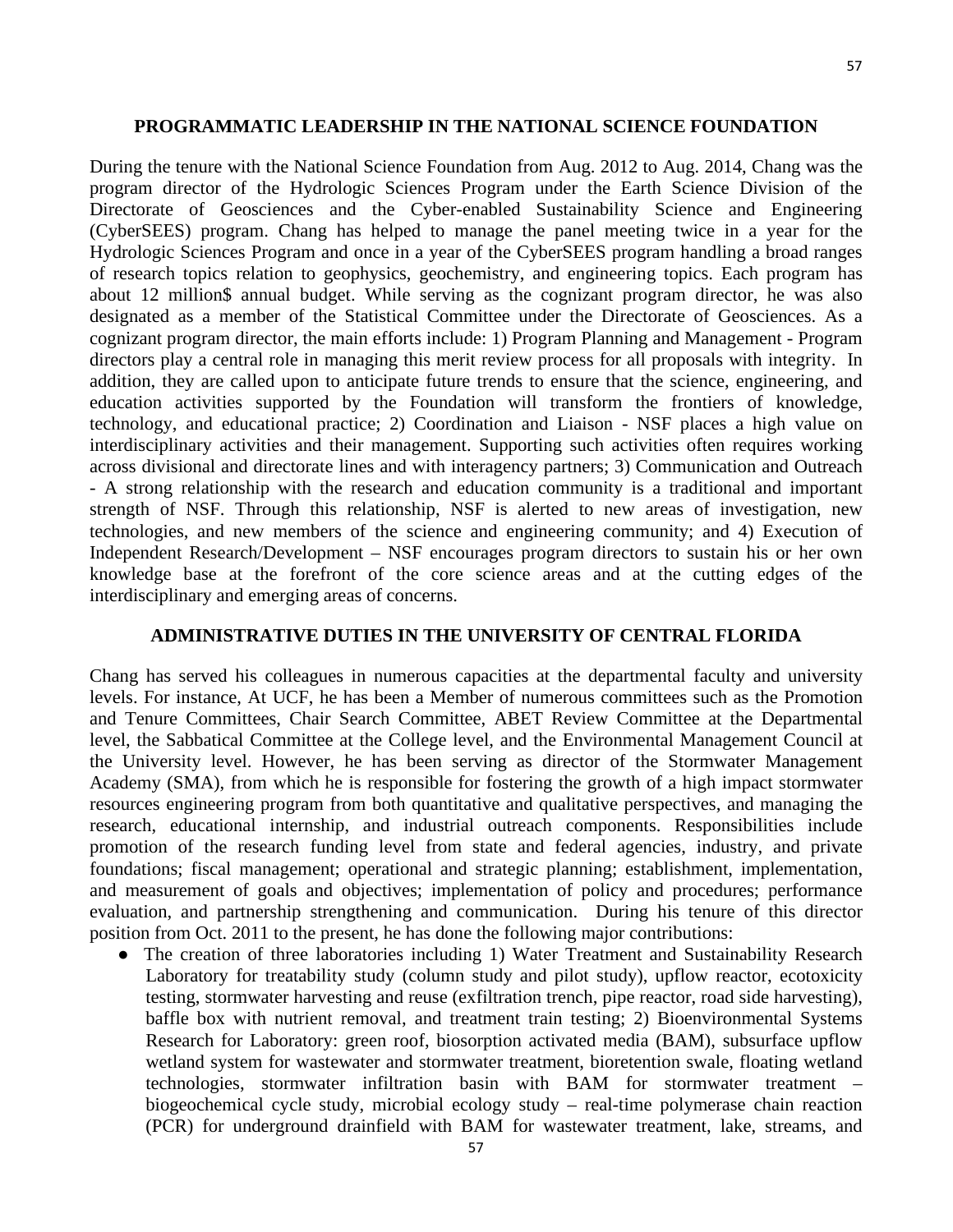wetland restoration Best Management Practices (BMPs), green chemistry and advanced materials, and ecological engineering and receiving water impact assessment and BMP development; and 3) Hydroenvironmental and Ecological Monitoring and Modeling Laboratory for treatment train design software, watershed modeling and wasetload reduction planning, environmental and water resources systems analysis, Geographical Information System (GIS) and spatial analysis, environmental cyberinfrastructure and sensor networks, and environmental, hydrological, and ecological remote sensing and informatics.

- Chang and his colleagues developed a suite of low impact development technologies for wastewater and stormwater treatment having received 14 US Patents that have been licensed to industry for various applications.
- Chang has created a strategic alliance in which over 40 academic institutions worldwide had signed the Memorandum of Understanding (MOU) to promote national and international collaboration.
- Chang has helped to migrate and modify a new web site for the academy.
- Chang has drastically promoted the outreach activities with ASCE, IEEE, SPIE, etc. at different locations and topical areas.
- Up to the year 2020, the academy has received over 20 million dollars of research funding and over 100 graduate and undergraduate students have joined the academy's research projects.
- Chang has hosted a few international interns/scholars from European and South America countries in the last few years providing educational service.

## **INVITED PRESENTATIONS WORLDWIDE FROM 2012 TO 2019**

- P1. Chang, N. B. and Vannah, B. (2012): Monitoring Changing Environment and Ecosystems with an Integrated Data Fusion and Mining (IDFM) Technique, The Instituto Nicaragüense de Estudios Territoriales (Nicaraguan Geosciences Institute, INETER), Nigaragua, May 5, 2012. (Local)
- P2. Chang, N. B., Jones, J., Islam, K, and Xuan, Z. (2012): Assessment of Ecosystem Restoration in Lake Istoppoga, Florida. The 23<sup>rd</sup> Annual Florida Lake Management Society Conference at Gainesville, Florida, USA, June 18-22, 2012. (Regional, Local)
- P3. Jones, J., Islam, K, Chang, N. B., and Lumbert, L. (2012): Assessment of Best Management Practices of Sediment Dredging in Lake Apopka-Beauclair System, Florida. The 23<sup>rd</sup> Annual Florida Lake Management Society Conference at Gainesville, Florida, USA, June 18-22, 2012, (Regional, Local)
- P4. Chang N. B. (2012): The Challenges of Design for Water-Energy-Environment-Infrastructure Systems under Climate Change Impacts toward Urban Sustainability, Tunghai University, Taiwan, June 25, 2012. (International)
- P5. Chang N. B. (2012): The Assessment of Climate Change Impact on Regional Precipitation via Various Teleconnection Signal Propagation Patterns, The Center for Space and Remote Sensing Research, National Central University, Zhungli, Taiwan, July 11, 2012. (Local)
- P6. Chang N. B. (2012): The Use of Biosorption Activated Media for Nutrient Removal, The Institute of Bio and Geoscience (IBG) of the Forschungszentrum Jülich, Germany, Invited by the Fulbright Scholar program, Jülich, Germany, July 19, 2012. (Local)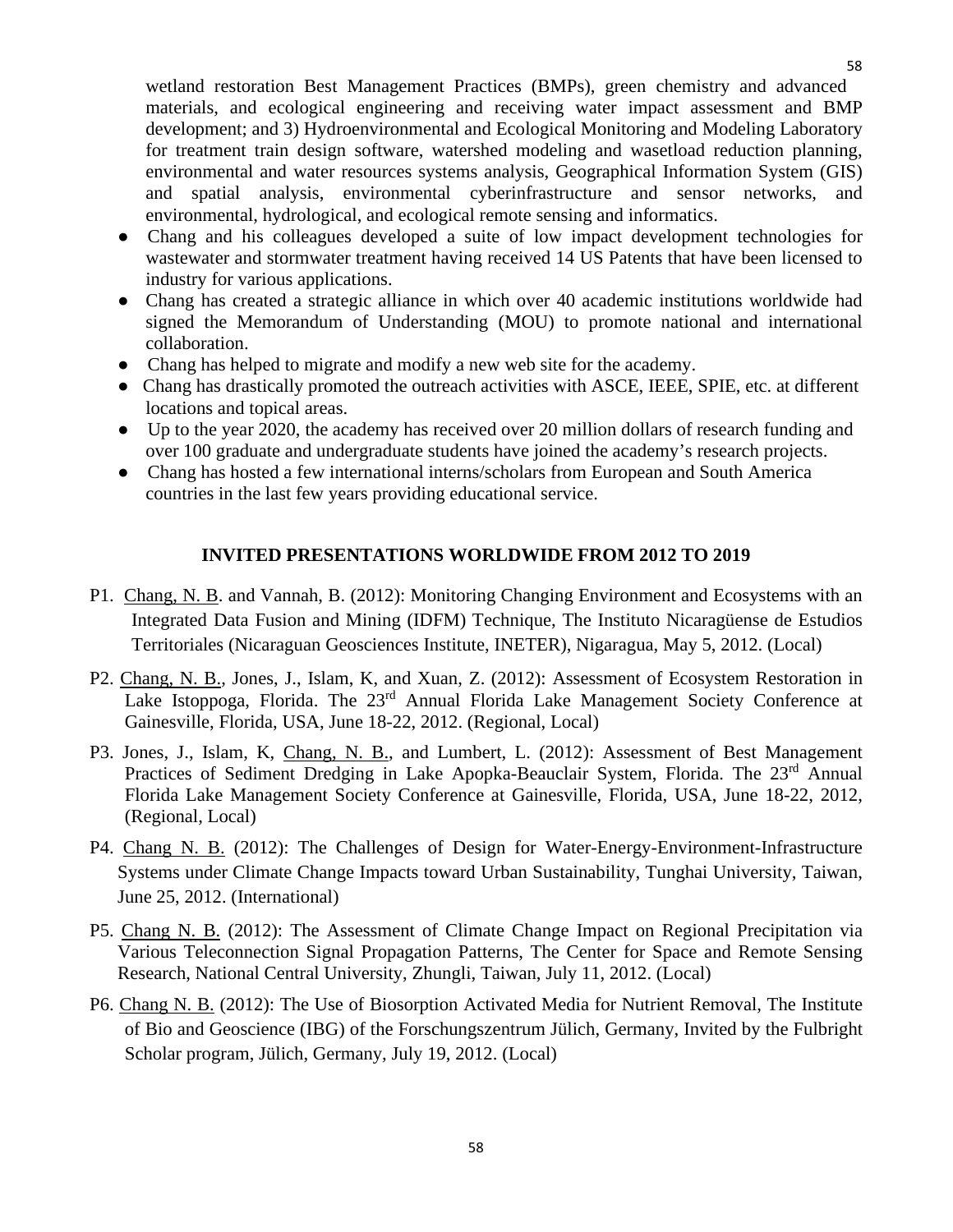- P7. Wanielista, M. P., Chang, N. B., and Islam, K. (2012): Floating Wetland Field Assessment of Nutrient Removal in a Stormwater Wet Pond, The National Hydraulics and Hydrology Engineering Conference (NHEC), Nashville, Tennessee, USA, Aug. 20-27, 2012. (National)
- P8. Chang N. B., Vannah, B., and Xuan, Z. (2012): Monitoring the Total Organic Carbon Concentrations in a Lake with the Integrated Data Fusion and Mining Technique, SPIE OP403: Remote Sensing and Modeling of Ecosystems for Sustainability VII Symposium at San Diego, California, USA, August 12-16, 2012. (International)
- P9. Chang N. B., L. Mullen, and J. Weiss (2012): Cross Wavelet Analysis for Retrieving Climate Teleconnection Signals between Sea Surface Temperature and Forest Greenness, SPIE OP403: Remote Sensing and Modeling of Ecosystems for Sustainability VII Symposium at San Diego, California, USA, August 12-16, 2012. (International)
- P10. Chang N. B. and Xuan, Z. (2013): Monitoring Nutrient Concentrations in Tampa Bay under Hurricane Impact with MODIS Images and Machine Learning Models, The IEEE International Conference on Networking, Sensing and Control (IEEE Systems, Man, and Cybernetics Society), Paris, France, April 10-12, 2013. (International)
- P11. Marimon, Z., Xuan, Z. M., and Chang, N. B. (2013): Modeling the Treatment Efficiency of a Stormwater Wet Detention Pond with Floating Treatment Wetlands, The 29th Annual Water Resources Seminar, Environmental Water Resources Institute, ASCE, Orlando, FL, April 19, 2013. (Regional, Local).
- P12. Yang, Y., Chang, N. B., Li, Z., Buchberger, S. G., Tong, S., Wang, X., Levine, A., Hinchman, A., Fang, M., Swertfeger, J., and Goodrich, J. A. (2013): A Systems Approach to Manage Drinking Water Quality through Integrated Model Projections, Adaptive Monitoring and Process Optimization. ASCE/EWRI World Environmental and Water Resources Congress at Cincinnati, Ohio, USA, May 20-22, 2013. (International, National, Regional)
- P13. Yang, Y., Chang, N. B., Neal, J., Wei, H., Liang, S., and Keener, T. C. (2013): Water and Carbon Footprints for Sustainability Analysis of Urban Infrastructure, ASCE/EWRI World Environmental and Water Resources Congress at Cincinnati, Ohio, USA, May 20-22, 2013. (International, National, Regional)
- P14. Vannah, B., Chang, N. B., and Yang J. (2013): Integrated Data Fusion and Machine-learning (IDFM) for Monitoring Spatiotemporal Microcystin Distributions in Lake Erie, International Conferences on Water and Environment Research (ICWRER), Koblenz, Germany, June 3rd to 7th, 2013. (International)
- P15. Mullon, L., Chang, N. B., and Yang J. (2013): Prediction of Precipitation Based on Long-term Teleconnection Signal with Remote Sensing-based Wavelet Analysis," International Conferences on Water and Environment Research (ICWRER), Koblenz, Germany, June 3rd to 7th, 2013. (International)
- P16.Imen, S., Chang, N. B., and Yang J. (2013): Exploring the Effect of Teleconnection Signal Propagation on Terrestrial Precipitation in North America, International Conferences on Water and Environment Research (ICWRER), Koblenz, Germany, June 3rd to 7th, 2013. (International)
- P17. Mullon, L., Chang, N. B., and Yang J. (2013): Short- term Interactions between Sea Surface Temperature and Precipitation Patterns in Northeast America," International Conferences on Water and Environment Research (ICWRER), Koblenz, Germany, June 3rd to 7th, 2013. (International)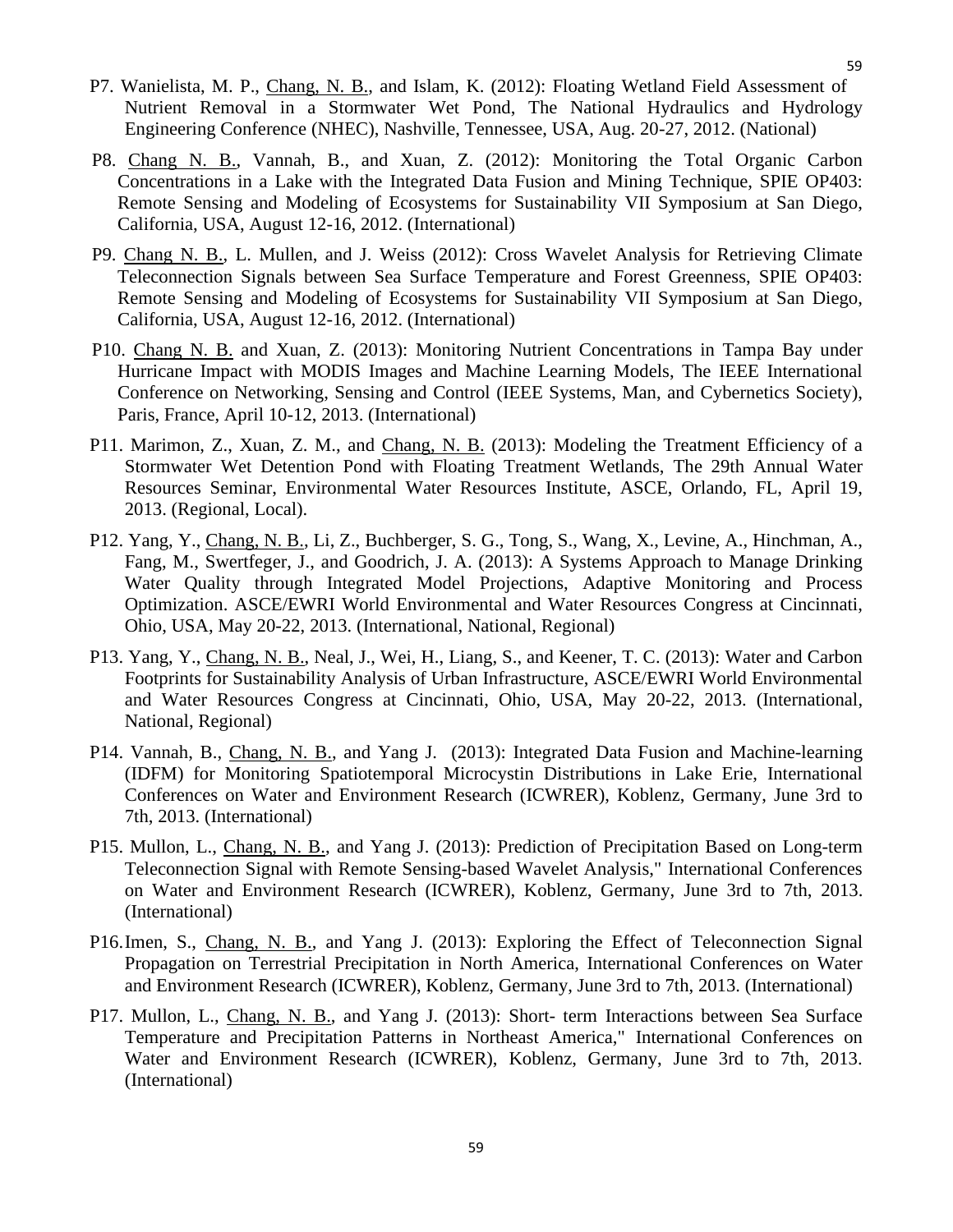- P18. Chang, N. B. and Vannah, B. (2013): Integrated Data Fusion and Bio-optical Models for Monitoring Microcystin Concentrations in Lake Erie, Proceedings of SPIE Vol. 8869: Remote Sensing and Modeling of Ecosystems for Sustainability VII Symposium at San Diego, California, USA, August 26-28, 2013. (International, National)
- P19. Chang, N. B. (2013): Remote Sensing and Sensor Networks in Support of Environmental Monitoring for Agricultural Sustainability. The 2nd International Conference on Agrogeoinformatics Fairfax, US, Aug. 12, 2013. (International)
- P20. Chang, N. B. and Vannah, B. (2013): Fusion of Hyperspectral and Multispectral Remote Sensing Data for Near Real-time Monitoring of Microcystin Distributions in Lake Erie, Proceedings of SPIE Vol. 8871 Satellite Data Compression, Communications, and Processing VII Symposium at San Diego, California, USA, August 26-28, 2013. (International, National)
- P21. Chang, N. B. and Imen, S. (2013): Periodicity Analysis for Teleconnection Signal Propagation between Sea Surface Temperature and Forest Greenness across North America, Proceedings of SPIE Vol. 8869: Remote Sensing and Modeling of Ecosystems for Sustainability VII Symposium at San Diego, California, USA, August 26-28, 2013. (International, National)
- P22. Chang, N. B. (2013): Prediction of Precipitation Based on Long-term Teleconnection Signals via Wavelet-driven Artificial Neural Network Models, University of Oklahoma, Norman, Sept. 8, 2013. (Regional, Local)
- P23. Chang, N. B. and Vannah, B. (2013): Comparative Data Fusion between Genetic Programming and Neural Network Models for Remote Sensing Images of Water Quality Monitoring, 2013 IEEE International Conference on Systems, Man, and Cybernetics (SMC), Manchester, UK, October 13th to 16th, 2013. (International)
- P24. Chang, N. B. (2013): Monitoring Water Quality from Space: A New Frontier on Satellite Sensor Fusion, 2013 Annual Meeting of European Academy of Science, Nov. 5, 2013. (International)
- P25. Chang, N. B. (2013): Monitoring Water Quality for Coupled Urban Water Infrastructure and Natural Systems with Remote Sensing and Sensor Networks, University of Hong Kong, Hong Kong, China, Dec. 24, 2013. (International)
- P26.Chang, N. B. (2014): Integrated Data Fusion and Mining (IDFM) for Monitoring Water Quality in Lake Erie, University of Bristol, Bristol, United Kingdom, Feb. 22, 2014. (Receiving the Distinguished Visiting Fellowship Award, Royal Academy of Engineering, United Kingdom) (International)
- P27. Chang, N. B. (2014): Multiscale Monitoring of Coastal City Development and Environmental Impact with Satellite Remote Sensing, Heriot Watt University, Edinburgh, United Kingdom, Feb. 26, 2014. (Receiving the Distinguished Visiting Fellowship Award, Royal Academy of Engineering, United Kingdom) (International)
- P28. Chang, N. B. (2014): Integrated Sensor Fusion and Data Mining for Monitoring Water Quality and Ecosystem in Coastal Cities, Northeastern University, Boston, March 2, 2014. (Regional, Local)
- P29. Chang, N. B. (2014): Integrated Data Fusion and Mining (IDFM) for Monitoring Water Quality in Lake Erie, Colorado School of Mines, Golden, CO, March 20, 2014. (Regional, Local)
- P30. Chang, N. B. (2014): Sustainability Science and Engineering: A New Paradigm under the Global Change Impact, The Center for Hydrometeorology & Remote Sensing (CHRS), University of California-Irvine, May, 10, 2014. (Regional, Local).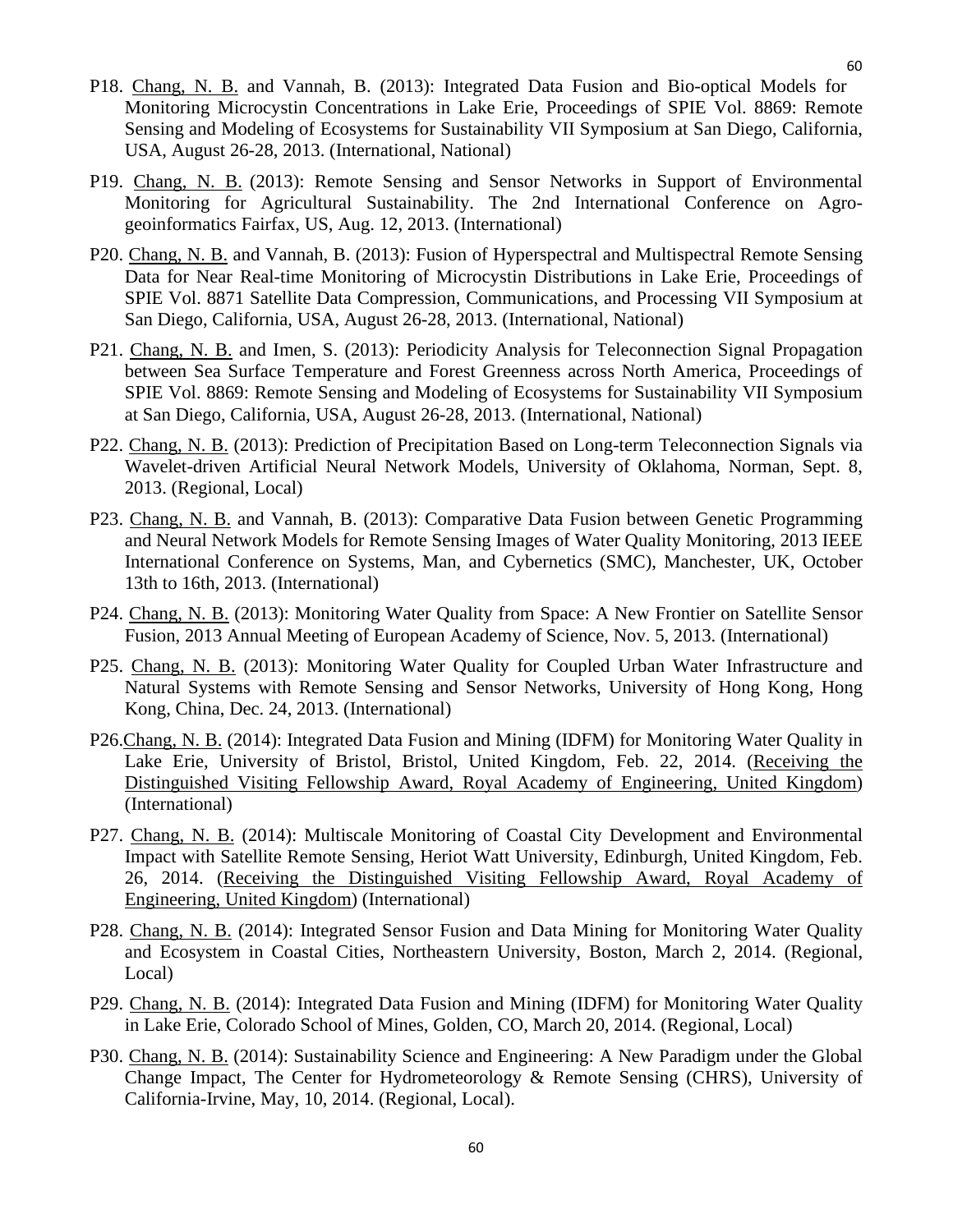- P31. Chang, N. B. (2014): Remote Sensing for Improving Pumping Strategies in Reservoirs and Lakes for Water Treatment, 2014 Sustainable Water Management and Green Technology Workshop, Disaster Prevention and Water Environment Research Center, National Chiao-Tung University, Hsinchu, Taiwan, June 30-July 1 2014. (International)
- P32. Chang, N. B. (2014): Tackling the Challenges of Water Resources Management from Space: A Long-term Perspective on Satellite Sensor Networks and Data Fusion, Symposium of Photonic Innovations and Solutions for Complex Environments and Systems (PISCES), San Diego, California, USA, August 17-21, 2014. (International, National)
- P33. Chang, N. B. and Vannah, B. (2014): Satellite Data Fusion and Information Retrieval with Ground-based Sensor Networks for Monitoring Ecosystem Evolution," Remote Sensing System Engineering Symposium at San Diego, California, USA, August 17-21, 2014. (International, National)
- P34. Chang, N. B., Imen, S., and Yang, J. (2014): Linkages between Turbidity Levels in Lake Mead and Associated Forest Fire Events in the Lower Virgin Watershed, SPIE: Remote Sensing and Modeling of Ecosystems for Sustainability VII Symposium, San Diego, California, USA, August 17-21, 2014. (International, National)
- P35. Chang, N. B. and Imen, S. (2014): Impact of Teleconnection Phenomena and Local Environmental Factors on Forest Greenness in North and Central America, SPIE Symposium of Remote Sensing and Modeling of Ecosystems for Sustainability, San Diego, California, USA, August 17-21, 2014. (International, National)
- P36. Chang, N. B. (2014): The Development of Urban Water Systems Engineering in Florida under Rapid Global Change Impact, The Institute of Water and Environment, Technische Universität München, Germany Sept. 27, 2014. (International)
- P37. Imen, S., Chang, N. B., and Yang, J. (2014): Spatiotemporal Monitoring of TOC Concentrations in Lake Mead with a Near Real-Time Multi-sensor Network," 2014 IEEE International Conference on Systems, Man, and Cybernetics (SMC), San Diego, CA, USA, October 6-9, 2014. (International, National, Regional)
- P38. Chang, N. B. (2014): Multi-scale Modeling for Developing Smart Stormwater Management Grids: An Integrated Modeling, Informatics and Cybernetics Approach," Stormwater Modeling Workshop in City of Fort Lauderdale, Fort Lauderdale, Florida, Oct. 29, 2014. (Regional, Local).
- P39. Chang, N. B. (2014): Satellite Sensor Fusion and Data Mining for Monitoring Water Quality Status in Aquatic Environments*,* Florida Atlantic University, Boca Raton, FL, Nov. 19, 2014. (Regional, Local).
- P40. Chang, N. B. (2014): Integrative Approaches towards a Sustainable Environment and Society: Principles and Practices with Collaborative Networking, Tunghai Univeristy, Taiwan, Dec. 14, 2014. (International)
- P41. Chang, N. B., Houmann, C., Crawford, A. J., and Wanielista, M. (2015): Field-Scale Evaluation of Floating Treatment Wetlands for Nutrient Removal and Algal Toxin Control in Wet Detention Ponds across Florida," ASCE LID Conference, Houston, TX, Jan. 17-21, 2015. (National, Regional)
- P42. Crawford, A. J., Houmann, C., Chang, N. B., and Wanielista, M. (2015): Attaining Additional Nutrient Removal in Eutrophic Stormwater Wet Detention Pond Using a Floating Media Bed Reactor," ASCE LID Conference, Houston, TX, Jan. 17-21, 2015. (National, Regional)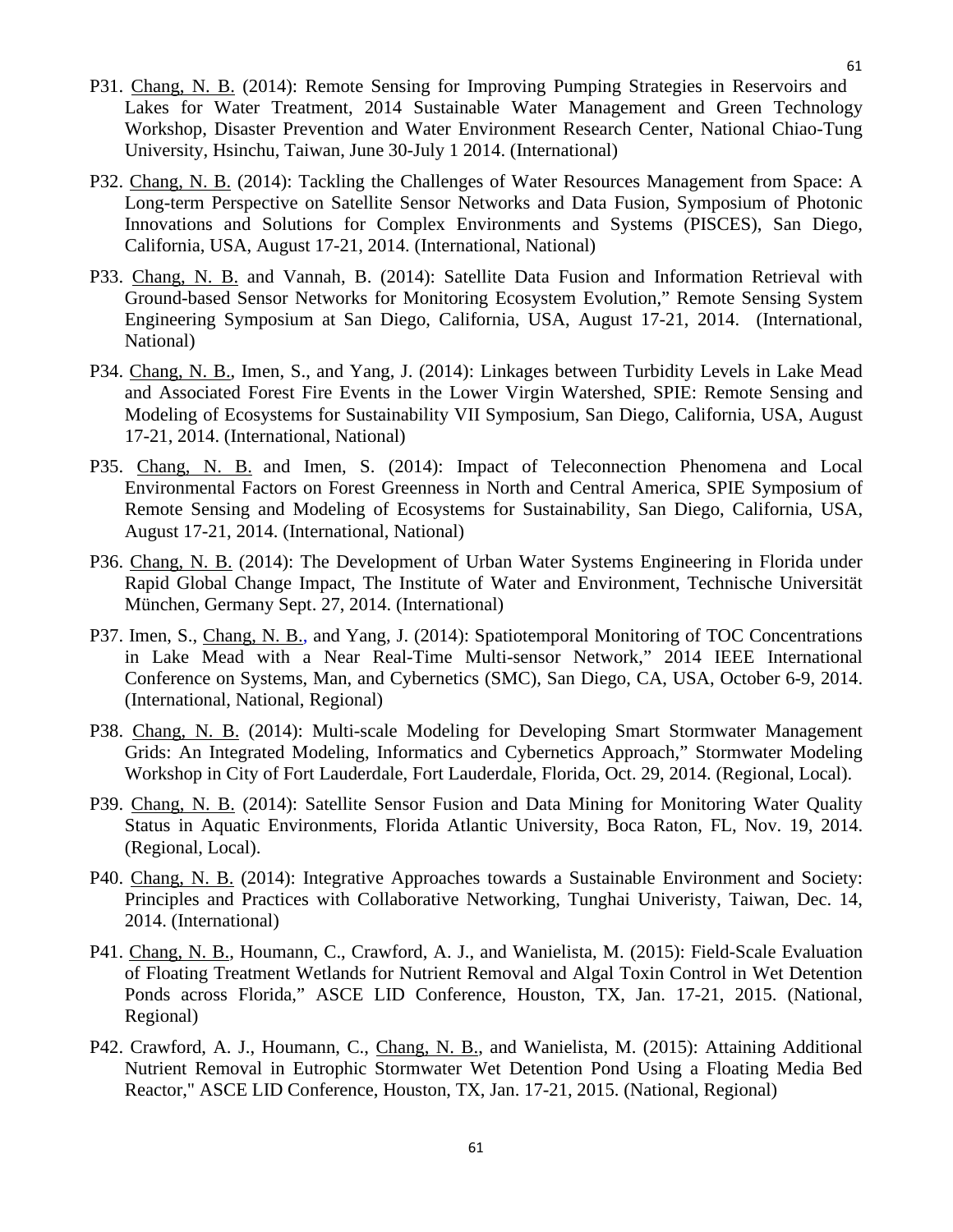- P43. Doña, C., Chang, N. B., Caselles, V., Sánchez, J. M., and Camacho, A. (2015): Investigating the Hydrological Signature of Seasonal Lagoons in La Mancha Húmeda Biosphere Reserve, Spain with Remote Sensing Technologies, Conference on Mapping Water Bodies from Space, The European Space Agency, Rome, Italy, March 18-19, 2015. (International)
- P44. Chang, N. B. and Imen, S. (2015): Improving the Control of Water Treatment Plant with Remote Sensing-based Water Quality Forecasting Model, he  $12<sup>th</sup>$  IEEE International Conference of Netowrking, Sensing, and Control (ICNSC), Taipei, Taiwan, April 9-12, 2015. (International)
- P45. Di, Y., Ding, W., Small, D. L., Islam, S., and Chang, N. B. (2015): Applying Machine Learning for the Long-Lead Heavy Precipitation Predication, The 12<sup>th</sup> IEEE International Conference of Netowrking, Sensing, and Control (ICNSC), Taipei, Taiwan, April 9-12, 2015.
- P46. Chang, N. B. (2015): Multi-sensor Fusion and Data Mining for Sustainable Urban Water Infrastructure Systems Analysis, The 12<sup>th</sup> IEEE Conference of Netowrking, Sensing, and Control (ICNSC), Taipei, Taiwan, April 9-12, 2015. (International)
- P47. Doña, C., Niclòs, R., Chang, N. B., Caselles, V., Sánchez, J. M., and Camacho, A., (2015): Water Area Variations in Seasonal Lagoons with Remote Sensing Classification Methods and Data Mining Techniques in La Mancha Húmeda, European Geophysical Union, Venna, Austria, April 12-17, 2015. (International)
- P48. Doña, C., Caselles, V., Chang, N. B., Sánchez, J. M., and Camacho, A. (2015): Developing Integrated Remote Sensing Data Fusion and Mining Techniques for Environmental Monitoring of the Water Qaulity in Spansih Reservoirs, International Conference of Remote Sensing of Environment, presented in Berlin, Germany, May 10-12, 2015. (International)
- P49. Chang, N. B. (2015): Multi-sensor Image Fusion and Data Mining for Environmental Sensing, Networking and Decision-Making, The Sensor Innovation Colloquium, the King Abdullah University of Science and Technology (KAUST), Saudi Arabia, May 23-25, 2015. (International)
- P50. Chang, N. B. (2015): The Growth of Sugar Cane and Bagasse Energy Recovery with Nutrientladen Stormwater Treatment Area in South Florida, the Water-Energy-Food Nexus Workshop at the University of Oxford, UK, June 28rd to 30<sup>th</sup>, 2015. (International)
- P51. Chang, N. B. (2015): A New Dimension in Industrial Ecology: Coupling the Resilence and Risk Assessment of Municipal Utility Parks, the Chemical Engineeirng Seminar Series at the University of Oxford, UK, July 3, 2015. (Local)
- P52. Chang, N. B. (2015): Urban Growth Modeling Analysis and Flood Impact Assessment in Mega Cities, The Center for Water Systems at the University of Exeter, UK, July 6, 2015. (Local).
- P53. Chang, N. B. (2015): Flood Impact Assessment under Urban Sprawal and Climate Change in Three Mega Cities, The Center for Water Systems at the University of Exeter, UK, July 6, 2015. (Local)
- P54. Chang, N. B., Imen, S. and Bai, K. (2015): Long-Term Precipitation Forecasting Based on Teleconnection Signal Propagation across North America, Remote Sensing and Modeling of Ecosystems for Sustainability VII Symposium at San Diego, California, USA, August 8-11, 2015. (International)
- P55. Chang, N. B. (2015): Grey Mathematical Programming for Industrial Decision Making: Challenges and Perspectives, The 5<sup>th</sup> IEEE Grey System and Intelligent Service, De Montfort University, Leicester, U.K., Aug. 18-20, 2015. (International)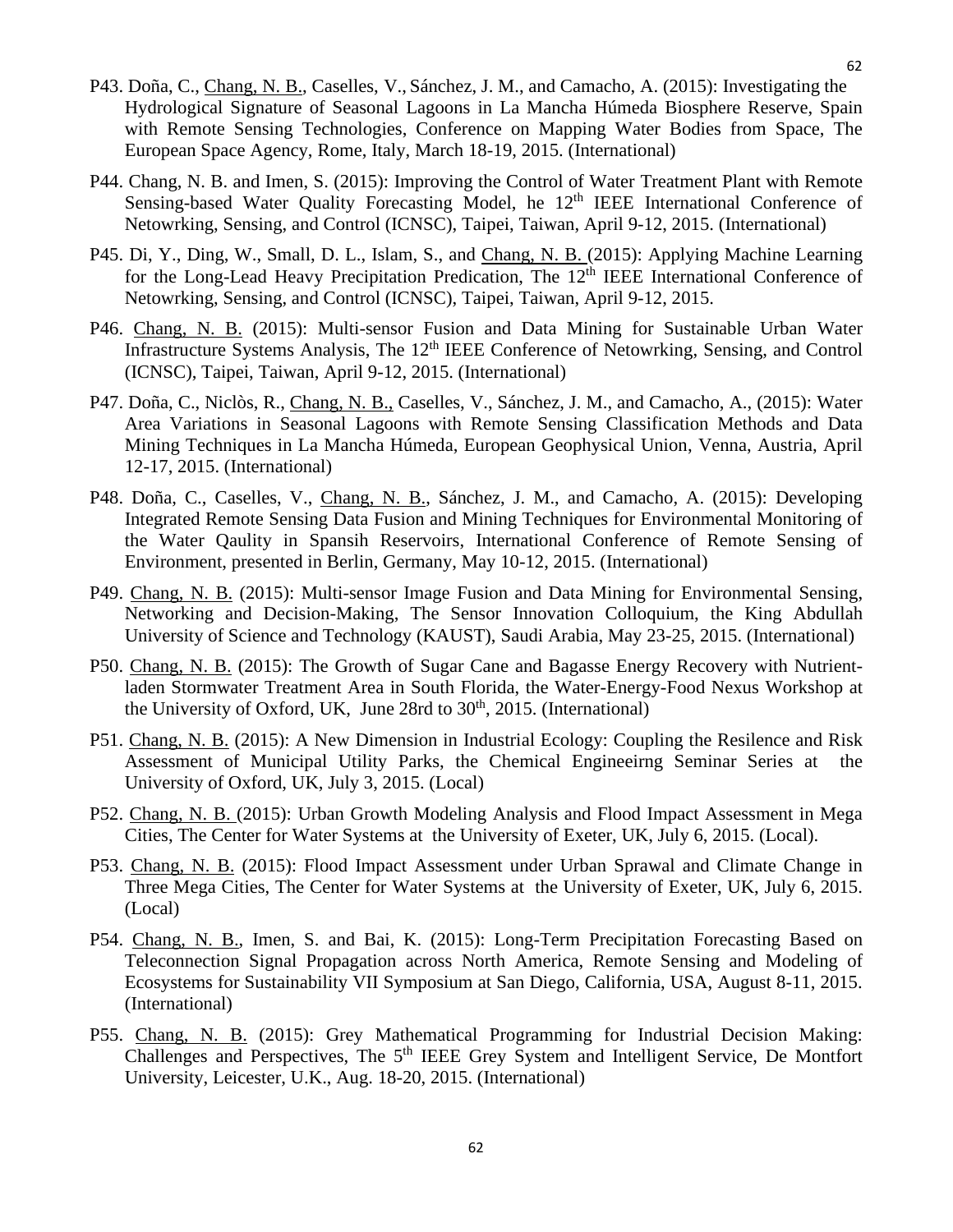63

- P56. Di, Y., Ding, W., Imen, S., and Chang, N. B. (2015): Teleconnection Signals Effect on Terrestrial Precipitation: Big Data Analytics vs. Wavelet Analysis, The 5<sup>th</sup> International Workshop on Climate Informatics, Boulder, Colorado, NCAR Mesa lab., Sept. 24-25, 2015. (International, National)
- P57. O'Reilly, A. M., Chang, N. B., and Wanielista, M. P. (2015): An Innovative Stormwater Infiltration Basin: Integrating Green Infrastructure with the Urban Critical Zone, 42<sup>nd</sup> IAH (The International Association of Hydrogeologists) Congress, Rome, Italy, Sept. 13-18, 2015. (International)
- P58. Chang, N. B. (2015): Coupling Multi-scale and Multi-attribute Models to Assess the Risk and Resilience of the Sustainable Urban Drainage System, The Univeristy of Hong Kong, Hong Kong, China, Oct. 6, 2015. (Local)
- P59. Chang, N. B. (2015): Promoting Low Impact Development via the Land Development Permitting Procedure and the Water Utility District System," The Univeristy of Hong Kong, Hong Kong, China, Oct. 6, 2015. (Local)
- P60. Chang, N. B. (2015): Remote Sensing and Sensor Networks in Support of Smart and Green Municipal Water Infrasructure Systems, The Center of Chaos and Comlex Networks, City Univeristy of Hong Kong, China, Oct. 8, 2015 (Local).
- P61. Chang, N. B. and Imen, S. (2015): Multi-Sensor Acquisition, Data Fusion, Criteria Mining and Alarm Triggering for Discerete Event Analysis in Urban Water Infrastructure Systems. IEEE System, Man, and Cybertics Annual Conference, Hong Kong, China, Oct. 9-12, 2015. (International)
- P62. Chang, N. B. (2015): Quantification of Relative Contribution of Teleconnection Signals to Terrestrial Precipitation Variability in America, Academia Sinica, Taipei, Taiwan, Oct. 12, 2015. (Local)
- P63. Chang, N. B. (2015): Can the Climate Change Assessment Framework Be Reshaped by the Advances of Climate Informatics Technologies? National Taiwan Univeristy, Taipei, Taiwan, Oct. 15, 2015. (Local)
- P64. Chang, N. B. (2015): Advances in Multi-sensor Image Fusion and Data Mining for Environmental Monitoring in All-weather Conditions, The Center for Space and Remote Sensing Research, National Central Univeristy, Chongli, Taiwan, Oct. 14, 2015. (International)
- P65. Doña, C., Caselles, V., Sánchez, J. M., Chang, N. B., and Camacho, A. (2015): Evolución de la cubierta de agua en lagunas temporales mediante técnicas de teledetección. Aplicación a La Mancha Húmeda, Spanish Association of Remote Sensing Conference. The 16th Congress of the Spanish Remote Sensing Association, Seville, Spain, Oct. 21-23, 2015. (International)
- P66. Chang, N. B., (2016): Cyber-Physical Systems for Sustainable Operation of Urban Water Supply System in the Water-stressed Western U.S., Univeristy of Virginia, USA, March 14, 2016. (Local)
- P67. Chang, N. B. (2016): Promoting Sustainable Urban Water Infrastructure Management with Cyber-Physical System Technologies, George Mason Univeristy, USA, March 21, 2016. (Local)
- P68. Joyce, J., Chang, N. B., Harji, R., and Ruppert, T. (2016): Assessing the Drainage Infrastructure in a Coastal Urban Watershed via a Worst-Case Scenario of Storm Surge and Sea-Level Rise Impacts, 2016 Annual FFMA Conference, the World Golf Village Renaissance in St. Augustine, Florida, USA, March 30 - April 01, 2016. (State, Local)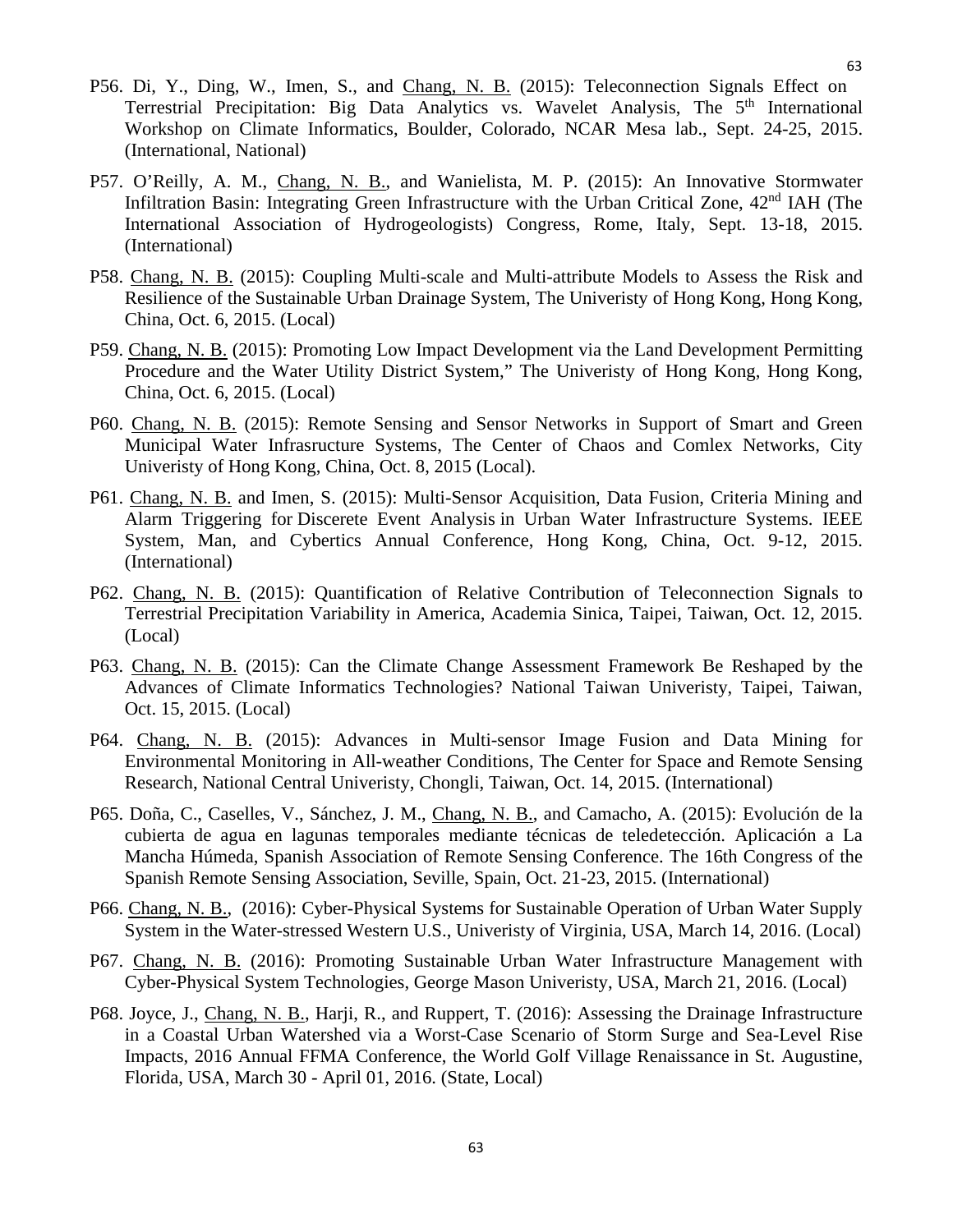- P69. Hartshorn, N., Crawford, A. J., Chang, N. B., and Wanielista, M. P. (2016): Stormwater Treatment for Nutrient Removal with Solar-Powered Media Bed Reactors, 2016 EWRI (Orlando Chapter) Seminar, Orlando, FL, April 8, 2016. (Regional)
- P70. Chang, N. B., (2016): Cross-mission Sensor Image Fusion with Spatial Reconstruction and Data Mining for Lake Eutrophication Assessment, Institute of Geographical Sciences and Natural Resources, Chinese Academy of Sciences, April 18, 2016. (Lcoal)
- P71. Chang, N. B. (2016): Cross-Mission Satellite Data Merging and Mining for Water Quality Monitoring in All-weather Conditions, Department of Hydraulic Engineering, Tsinhuang Univ., China, April 20, 2016. (Local)
- P72. Imen, S. and Chang, N. B. (2016): Developing a Cyber-Physical System for Smart and Sustainable Drinking Water Infrastructure Management, the 2016 IEEE International Conference of Networking, Sensing, and Control presented in the Special Session: Hybrid Machine Learning Approach in Support of Big Data Analytics for Smart Environments, Mexico City, Mexico, April 28-30, 2016. (International)
- P73. Chang, N. B. (2016): "Data Mining for Attributional Assessment of Teleconnection Signals in Relation to Terrestrial Precipitation Variability in America**,** Departmento de Computación, CINVESTAV-IPN, Mexico, April 30, 2016. (Local)
- P74. Hartshorn, N., Wen, D., Chang, N. B., and Wanielista, M. P. (2016): Comparative Nitrogen Removal with Sorption Media in Linear Ditch for Groundwater and Stormwater Treatment, ASCE EWRI Annual Congress, May 22-26, 2016, West Palm Beach, FL, USA. (National)
- P75. Hartshorn, N., Chang, N. B., and Wanielista, M. P. (2016): Inventive Engineering Design for Nutrient Removal at Stormwater Infiltration Basins with Bio-sorption Activated Media in Karst Environments, 2016 ASCE EWRI Annual Congress, May 22-26, 2016, West Palm Beach, FL, USA. (National)
- P76. Joyce, J., Chang, N. B., Harji, R., and Ruppert, T. (2016): Integrated Analysis of Storm Tidal Surge, Sea Level Rise, and Precipitation for Flood Hazard Assessment in a Coastal Urban Watershed, The ASCE EWRI Annual Congress, West Palm Beach, FL, USA, May 22-26, 2016. (National, Regional, State, Local)
- P77. Joyce, J., Imen, S., Chang, N. B., Harji, R., and Ruppert, T. (2016): Analyses for Adaptation of Drainage Infrastructure in a Coastal Urban Watershed from Impacts of Long-term Precipitation Variability and Sea Level Rise, ASCE EWRI Annual Congress, May 22-26, 2016, West Palm Beach, FL, USA. (National, Regional, State, Local)
- P78. Joyce, J., Imen, S., Chang, N. B., Harji, R., and Ruppert, T. (2016): Sustainable Drainage Infrastructure Planning in a Coastal Urban Watershed under Long-term Precipitation Variability and Sea Level Rise, The 7th International Conference on Water Resources and Environment Research (ICWRER2016), Kyoto TERRSA, Kyoto, Japan, June 5-9, 2016. (International)
- P79. Chang, N. B. (2016): Remote Sensing for Water Availability and Quality Management: Contemporary Challenges and Perspectives, The EPA National Risk Management Research Laboratory, Cincinnatti, OH, Aug. 24, 2016. (National).
- P80. Chang, N. B., Yang, J., Joice, J., and Mostafiz, C. (2016): Prediction of Sea Surface Salinity Based on Landsat 8 Optical Images and MODIS with a Storm Surge Model during the 1991 Hurricane Bob Event in the Mattapoisett Harbor, The Remote Sensing and Modeling of Ecosystems for Sustainability VII Symposium at San Diego, California, USA, August 28-Sept. 1, 2016. (National, International)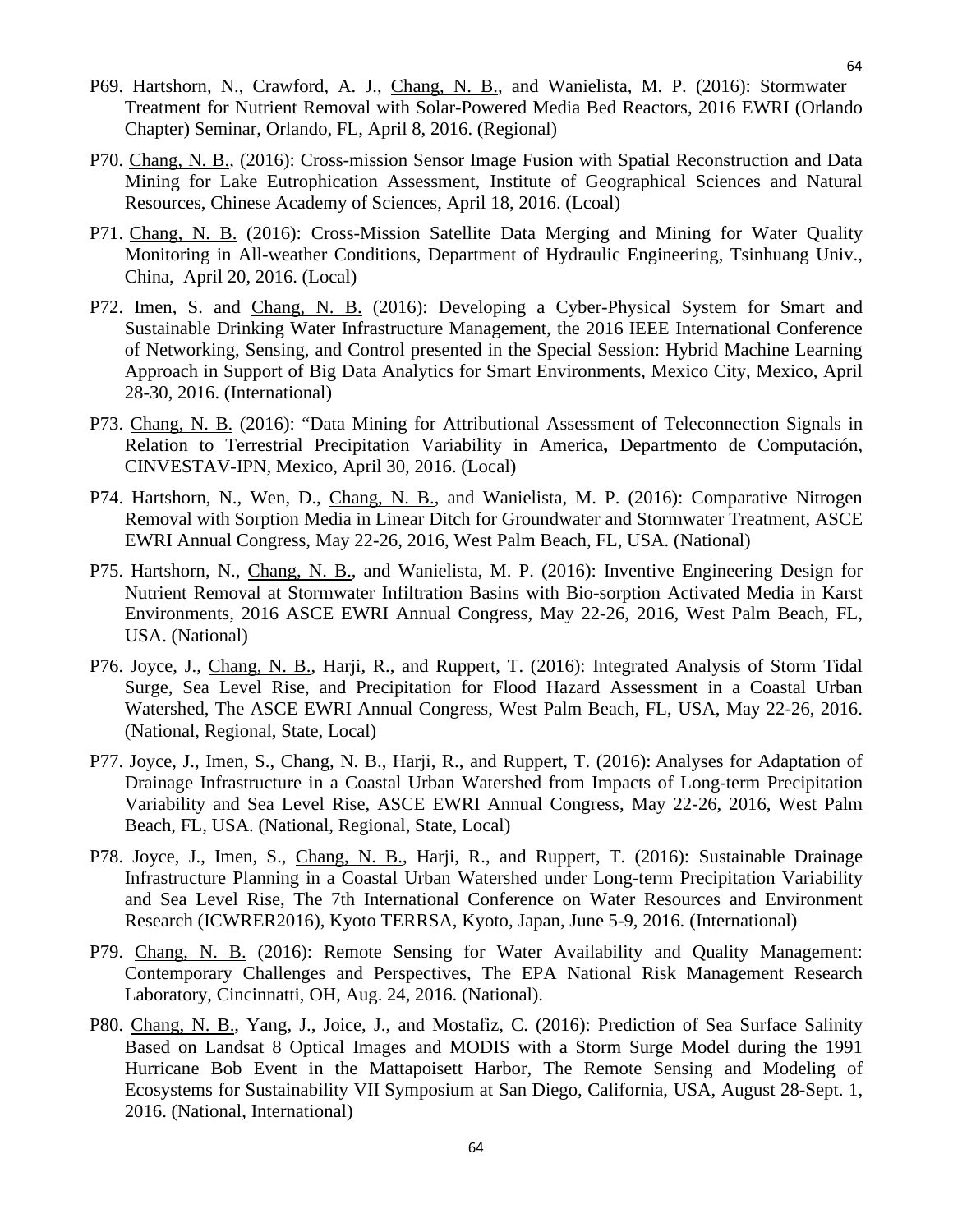- P81. Chang, N. B., Joyce, J., Mostafiz, C., and Yang, J. (2016): Prediction of Sea Surface Salinity Based on Landsat Optical Images and Storm Surge Model in a Small Coastal Bay, The Remote Sensing and Modeling of Ecosystems for Sustainability VII Symposium at San Diego, California, USA, August 28-Sept. 1, 2016. (National, International)
- P82. Joyce, J., Chang, N. B., Harji, R., Ruppert, T., and Singhofen, P. (2016): Exploring Drainage Infrastructure Resilience with LID Technologies for a Coastal Urban Watershed, National Society of Black Engineers Fall Regional Conference-Region III Location: Sheraton Gateway Atlanta Airport, Atlanta, GA, Nov. 4-5, 2016. (Reginal, Local)
- P83. Chang, N. B. (2016): Multi-signals-based Drought Prediction with Both Known and Unknown Teleconnection Signals in the Upper Colorado River Basin, the International Conference of Mechanisms of Drought - Meteorology, Hydrology and Human Agency, Delft University of Technology, Delft, The Netherlands, Nov. 14-15, 2016. (International)
- P84. Chang, N. B. (2016): How Does Artificial Intelligence Work with Remote Sensing Technologies for Multi-scale Environmental Change Detection? The Annual Meeitng of the European Academy of Sciences, Nov. 18, 2016. (Receiving the Balise Pascal Medal from the European Aacdemy of Sciences) (International)
- P85. Chang, N. B. (2016): Intelligent Learning of Environmental Features from Satellite Remote Sensing Images with Cross-Mission Data Merging and Mining, National Aerospace Center, Hsinchu, Taiwan, Dec. 27, 2016. (International)
- P86. Chang, N. B. (2016); Developing Intelligent Multi-sensor Data Merging, Fusion and Feature Extraction for Space-borne Water Quality Monitoring, Research Center for Environmental Changes, Academia Sinica, Taiwan, Dec. 29, 2016. (International)
- P87. Chang, N. B., Developing Floating Media Bed Reactors and Floating Treatment Wetlands for Nutrient Removal in Stormwater Ponds, presented to Department of Environmental Science and Engineering, Fudan University, Shanghai, China, Jan. 9, 2017 (invited speech, international).
- P88. Chang, N. B. (2017): Developing an Intelligent Multi-sensor Decision Support System for Spaceborne Earth Observations, East China Normal University, Shanghai, China, Jan. 9, 2017. (Receiving the Zijiang Scholar Award) (International)
- P89. Chang, N. B. (2017): Developing Floating Media Bed Reactors and Floating Treatment Wetlands for Nutrient Removal in Stormwater Ponds, The Department of Environmental Science and Engineering, Fudan University, Shanghai, China, Jan. 9, 2017. (International)
- P90. Joyce, J. and Chang, N. B. (2017): Using ICPR for Resilience Assessment of Green-Grey Drainage Infrastructures under Climate Change and Sea Level Rise Impact, The 2017 EWRI (Orlando Chapter) Water Resources Seminar, Orlando, FL, April 8, 2017 (Regional, State, Local)
- P91. Chang, N. B. (2017): Contemporary Challenges and Solutions in Satellite Remote Sensing for Water Quality Monitoring, presented to Institute of Environmental Engineering (IfU), Earth Observation and Remote Sensing, ETH Zurich (Swiss Federal Institute of Technology in Zurich), Zurich, Switzerland, May 14, 2017. (International)
- P92. Wen, D., Chang, N. B., and Wanielista, M. P. (2017): Comparative Nitrogen Removal study with Innovative BMPs for Groundwater and Stormwater Treatment, NWFWMD, Florida Media Day, Tallahassee FL, Jan. 20, 2017. (State, Local)
- P93. Lu, J. W., Chang, N. B., Zhu, F., Hai, J., and Liao, L. (2018): Smart and Green Urban Solid Waste Collection System for Differentiated Collection with Integrated Sensor Networks. The 15th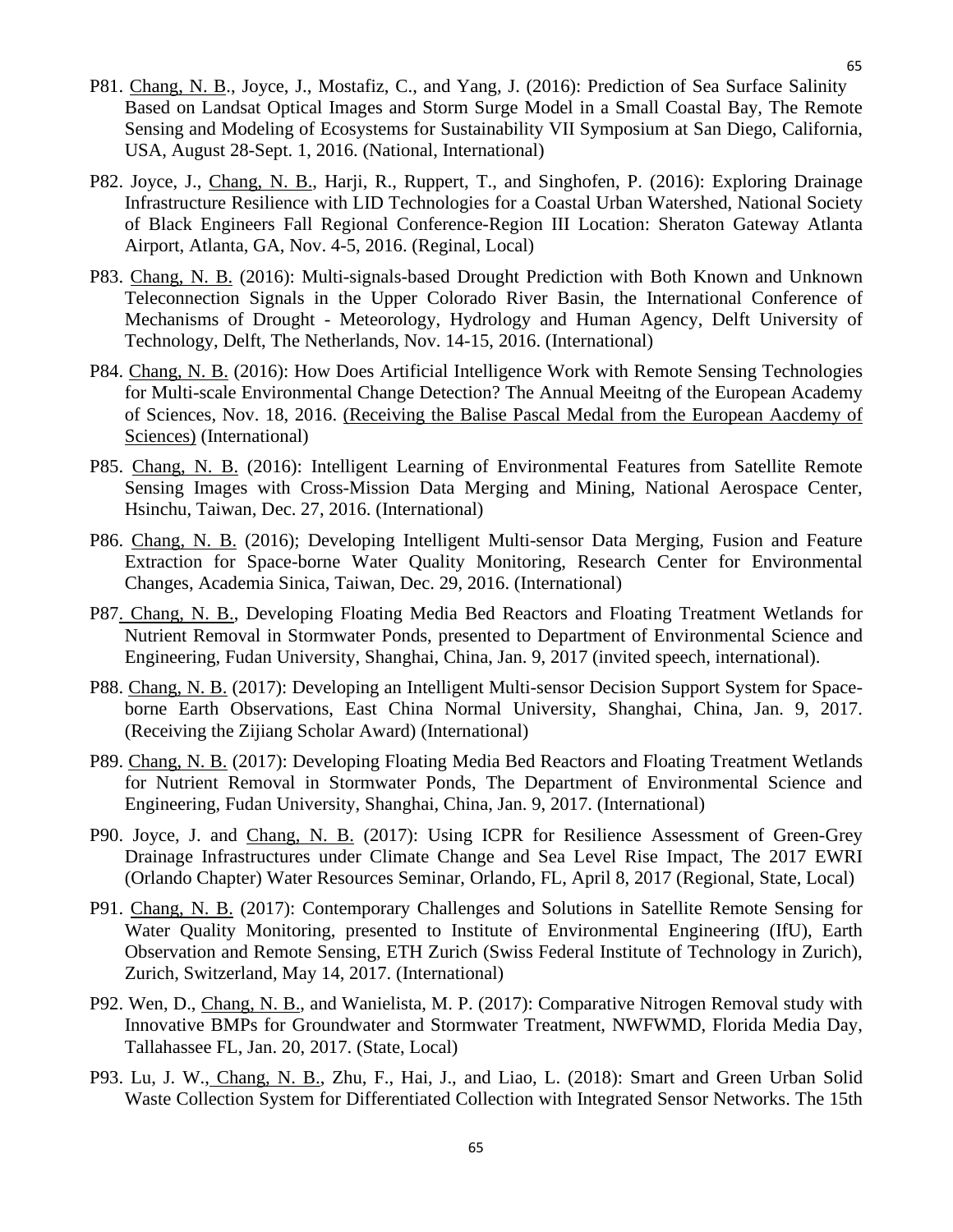P94. Yang, Y. J., Neil, C. W., Chang, N. B., Jun, Y. S., Bierwagen, B. (2018): Multi-scale Systems Analysis for Engineering Optimization in Water Supply Infrastructure Systems. ACS National Meeting & Expo - Nexus of Food, Energy & Water, March 18 - 22, 2018 | New Orleans, LA, USA. (National)

29, 2018. (International)

- P95. Valencia, A., Chang, N. B., Wen, D. (2018): The Use of Green Sorption Media for Polishing Nitrogen Removal in Wastewater Effluents via a Rapid Infiltration Basin, presented at 33rd Annual Water Resources Seminar, East Central EWRI Section, ASCE, Double Tree by Hilton at Sea World, Orlando, FL, USA, April 20, 2018. (Regional, Local)
- P96. Wen, D., Chang, N. B., and Wanielista, M. (2018): Green Sorption Media for Nitrogen Removal in a Linear Ditch for Integrated Groundwater and Stormwater Treatment, presented at 33<sup>rd</sup> Annual Water Resources Seminar, East Central EWRI Section, ASCE, Double Tree by Hilton at Sea World, Orlando, FL, USA, April 20, 2018. (National)
- P97. Chang, N. B., Wanielista, M. P., Wen, D., and Hartshorn, N. (2017): Comparative Nitrogen Removal with Sorption Media in Linear Ditch for Groundwater and Stormwater Treatment, Hilton Orlando Lake Buena Vista, Orlando, Florida, April 28, 2017. (Local)
- P98. Chang, N. B. Sun, Z., Chen, C. F., Mostafiz, C., and Gao, W. (2017): Developing a Prototype Satellite-based Cyber-Physical System for Smart Wastewater Treatment, 2017 IEEE International Conference of Networking, Sensing, and Control, Calabria, Italy, May 16-18, 2017. (International)
- P99. Wanielista, M. P., Chang, N. B., and Rios, A. (2017): Passive On-site Wastewater Treatment for Nutrient Removal, WEFTEC Nutrient Symposium, Fort Lauderdale, Florida., USA, June 12-14, 2017. (National)
- P100.Chang, N. B. (2017): Deep and Fast Learning for Feature Extraction of Merged or Fused Remote Sensing Images to Observe Lake Eutrophication, in the Remote Sensing and Modeling of Ecosystems for Sustainability VII Symposium at San Diego, California, USA, Aug. 8- 10, 2017. (International)
- P101.Chang, N. B. and Ruppert, T. (2017): Coupling Risk and Resilience Assessment for Networked Sustainable Drainage Systems in a Coastal City under Climate Change Impact, Coastal Sustainability Symposium Florida Sea Grant Meeting, Gainesville, FL, USA, Sept. 26, 2017. (Regional)
- P102.Chang, N. B. (2017): Challenges and Perspectives for Urban Stormwater Management: Linking Environmental Engineering and Hydrologic Science with Meteorological Dynamics, China Meteorological Administration (CMA), Beijing, China, Nov. 19, 2017. (International)
- P103.Chang, N. B. (2017): Multi-scale Precipitation Forecasting based on Long-term Teleconnection Signals, Chinese Academy of Meteorological Sciences, Beijing, China, Nov. 20, 2017. (International)
- P104.Chang, N. B. (2017): Periodicity Analysis for Teleconnection Signals Propagation Between Sea Surface Temperature and Forest Greenness across North America, Chinese Academy of Meteorological Sciences, Beijing, China, Nov. 20, 2017. (International)
- P105.Chang, N. B. (2017): How Does Artificial Intelligence Work with Remote Sensing Technologies for Multi-scale Environmental Change Detection? Chinese Academy of Meteorological Sciences, Beijing, China, Nov. 21, 2017. (International)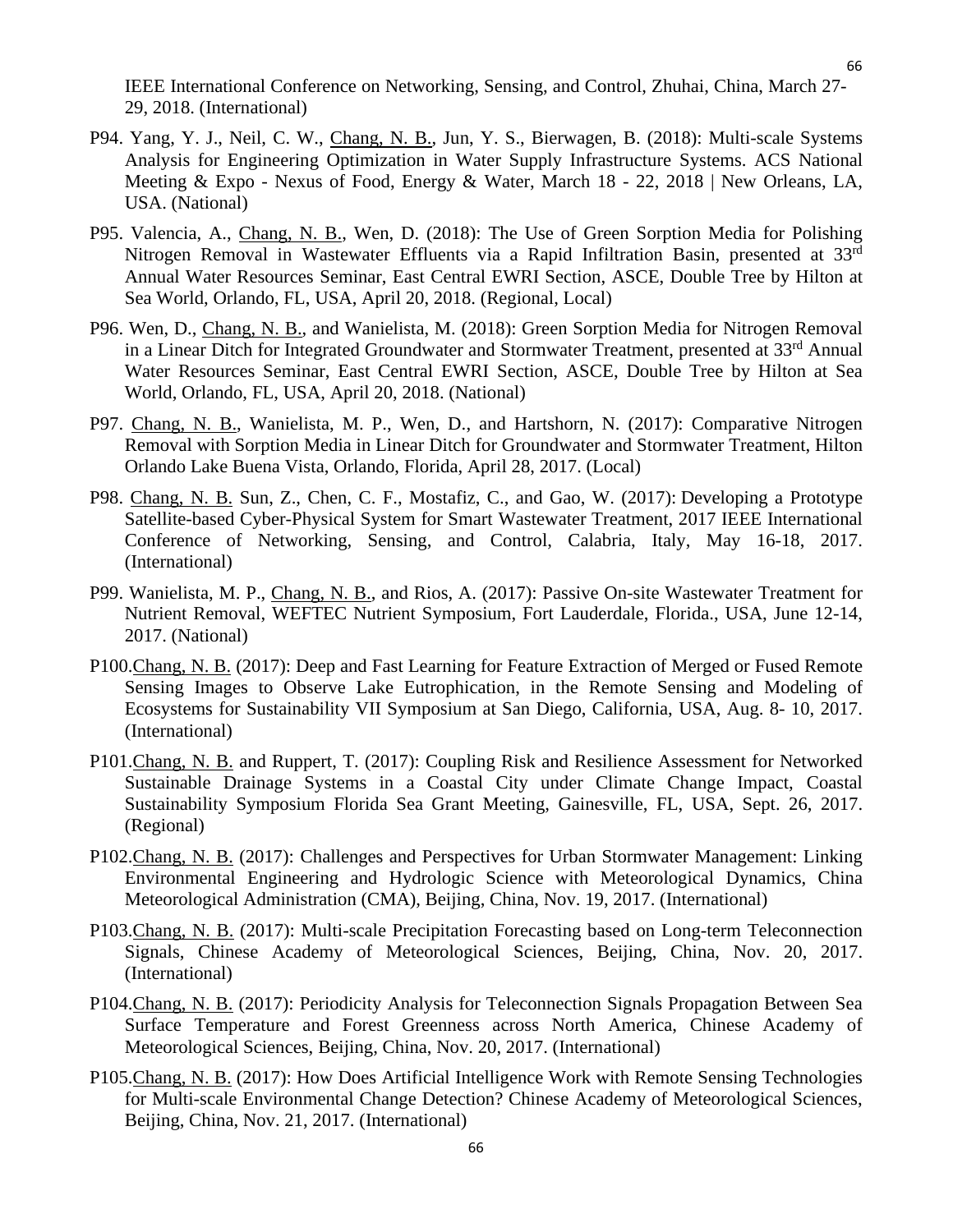- P106.Chang, N. B. (2017): Integrating Multisensor Satellite Data for Better Environmental Quality Monitoring, Chinese Academy of Meteorological Sciences, Beijing, China, Nov. 21, 2017. (International)
- P107.Chang, N. B. (2018): Remote Sensing for Water Sustainability and Climate. Department of Civil Engineering, University of Hong Kong, Hong Kong, March 26, 2018. (International)
- P108.Chang, N. B., Wei, X., Bai, K., and Gao, L. (2018): Developing a Cyber-Physical System for Mobility Service in Smart Cities Based on Multi-sensor Satellite High-Resolution PM2.5 Concentration Map. The 15th IEEE International Conference on Networking, Sensing, and Control, Zhuhai, China, March 27-29, 2018. (International)
- P109.Chang, N. B. (2018): Teleconnection signals can aid in long-term precipitation forecasting: The North America Experience. School of Meteorological Science, Sun-Yet-Sen University, Zhuhai, China, March 29, 2018. (International)
- P110.Wanielista, M. P., Chang, N. B., and Duranceau, S. (2018): Integrated Wastewater and Stormwater Management using BAM for Water Quality Control, 2018 APWA Florida Chapter Conference & Exposition Florida Public Works EXPO, April 16-20, 2018. (Regional, Local)
- P111.Chang, N. B. (2018): Intelligent Feature Extraction from the Fused Satellite Images for Environmental Monitoring with Spatial-Spectral Ensemble Learning, National Taipei University of Technology, Taipei, Taiwan, June 11, 2018. (Local)
- P112.Chang, N. B. (2018): Multisensor Fusion between Hyperspectral and Multispectral Remote Sensing Data for Monitoring Microcystin Distribution, Presented to Xi'an University of Science and Technology, Xian, China, June 17, 2018. (Local)
- P113.Chang, N. B. (2018): Recent Progress in Remote Sensing for Environmental Change Detection in Water Cycle. Invited Keynote Speaker, The Fifth International Workshop on Earth Observation and Remote Sensing Applications (EORSA), Xi'an, China, June 18-20, 2018. (International)
- P114.Chang, N. B. (2018): Coupling Coastal Transportation and Drainage Infrastructure under Climate Change Impact for Urban Sustainability. presented to Department of Urban and Regional Planning University of Florida, Gainesville, Florida, Aug. 17, 2018. (Local)
- P115.Chang, N. B. and Sun, Z. (2018): Ensemble Learning of Satellite Remote Sensing Images via Integrating Deep and Fast Learning Algorithms for Water Quality Monitoring," Proceedings of SPIE, Remote Sensing and Modeling of Ecosystems for Sustainability, San Diego, California, USA, August 21-23, 2018, (Invited presentation).
- P116.Wanielista, M. P., Wen, D., Comier, J., and Chang, N. B., and Duranceau, S. (2018): Bio-Sorption Activated Media for Control of Nutrients and Fecal Coliforms, the 13<sup>th</sup> Annual Regional Stormwater Conference**,** Hilton Head Marriot, SC, Oct. 3-5, 2018. (Regional)
- P117.Chang, N. B. (2018): Multi-sensor Satellite Image Fusion, Data Merging, and Machine Learning for Monitoring Changing Urban Environment, presented to the IEEE Green Energy and Smart Systems Conference at University of California - Long Beach, Oct. 29, 2018 (IEEE Distinguished Lectures, sponsored by the IEEE Systems Council).
- P118.Chang, N. B. (2018): Food-Energy-Water Nexus Analysis for Urban Sustainability: A System Engineering Approach, Yuan Ze University, Zhongli, Taiwan, Nov. 21, 2018. (Local)
- P119.Chang, N. B. (2018): How Does the Integrated Artificial Intelligence and Big Data Analytics Help Remote Sensing for Environmental Change Detection? Yuan Ze University, Zhongli, Taiwan, Nov. 21, 2018. (Local)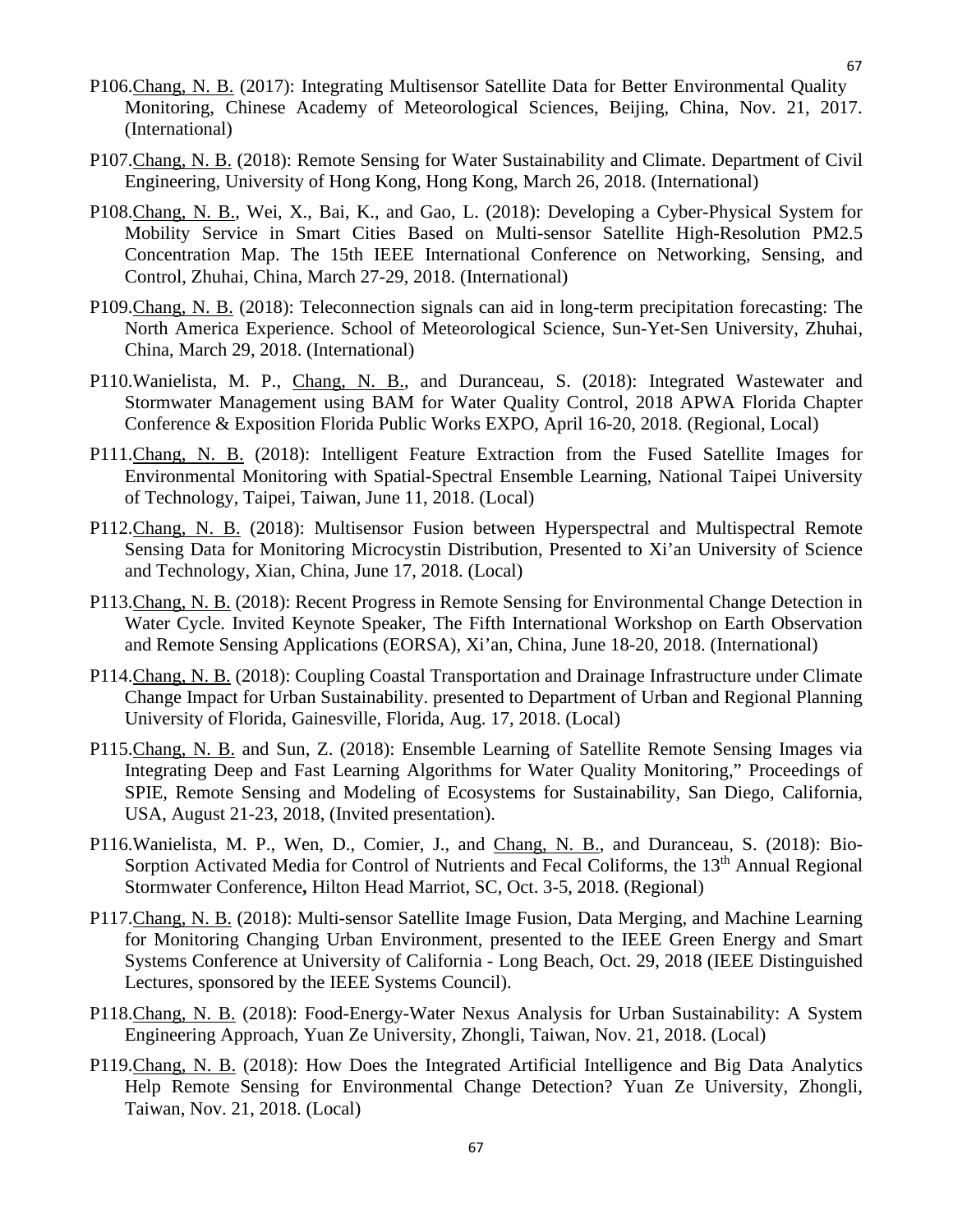- P120.Wen, D., Ordonez, D., Chang, N. B., and Martin Wanielista (2019): Linear Ditch Microbial Ecology within Biosorption Activated Media under Different Field Conditions, ASCE-EWRI 35th Annual Water Resources Seminar, Doubletree Hotel, Orlando, Florida, May 3, 2019. (Regional, Local)
- P121.Chen, M., Chang, N. B., and Chen, Q. (2019): Smart Operations of Municipal Utility Parks A Water, Energy, Waste Nexus Approach,1st International Conference on Smart Tourism, Smart Cities and Enabling Technologies, Rosen College of Hospitality Management, Orlando, Florida, USA, May 1-4, 2019 (Local).
- P122.Lu, J. W., Chang, N. B., Huang, Y., Xie, Y., and Hai, J. (2019): Developing a Cyber-Physical System for promoting Green Engineering of Solid Waste Incineration, the 2019 IEEE International Conference on Networking, Sensing and Control, Banff, Canada, May 09, 2019 - May 11, 2019. (International)
- P123.Chang, N. B. (2019): Technological Advancements in Urban Food-Energy-Water-Waste Nexus: A Breakthrough in Urban Sustainability, Yuan Ze University, Zhong Li, Taiwan, May 8, 2019. (International)
- P124.Chang, N. B. (2019): Frontiers of Engineering Research and Education: Integration between Sustainable Engineering and Industrial Ecology, Yuan Ze University, Zhong Li, Taiwan, May 15, 2019. (International)
- P125.Chang, N. B., Wei, X., Bai, K., and Gao, W. Comparative Analysis of Data Fusion and Merging Algorithms for the Prediction of Aerosol Optical Depth, SPIE conference of Imaging Spectrometry XXIII: Applications, Sensors, and Processing, San Diego, California, United States, August, 11 – 15, 2019 (International).
- P126.Chang, N. B., Wei, X., Bai, K., and Gao, W., Synthesis of Multi-sensor Top of Atmosphere and Ground Level Reflectances to Support High-resolution AOD Estimation with Machine Learning**,**  SPIE conference of Earth Observation Systems, San Diego, California, United States, August 11 – 15, 2019 (International).
- P127.Chang, N. B., Hossain, M. U., Zheng, Q., and Chen, M., Enhancing Urban Resilience via the Food, Energy and Water Nexus through a Municipal Utility Park, the 8th International Conference on Water Resources and Environment Research, (ICWRER 2019), Hohai University, Nanjing, China June 14 - 18, 2019 (International).
- P128.Chang, N. B., Contemporary Challenges in Optical Remote Sensing for Hydroenvironmental Change Detection, Keynote speaker - CUAHSI Hydroinformatics Conference, Provo, UT, July 29 – 31, 2019 (National).
- P129.McKenna, A. M., Chen, H., Wen, D., Ordonez, D., and Chang, N. B., Molecular Characterization of Dissolved Organic Nitrogen Removal in Biosorption Activated Media based on Ultrahigh Resolution Mass Spectrometry, Oral Session: Environmental: Stormwater Treatment & Green Infrastructure: from Research to Practice, ACS Annual Meeting, San Diego, Aug. 25-29, CA, 2019 (National).
- P130.Shokri, M., Gao, Y., Kibler, K. M., Wang, D., and Chang, N. B., Characterizing Near-surface Karst System under Three Stormwater Retention Basins in Silver Springs, Florida. The 16th Sinkhole Conference, April 20-24 2020, Puerto Rico, USA (International).
- P131.Beaudet, S., Kapucu, N., and Chang, N. B., Stakeholder Engagement for Sustainability: U.N. Sustainable Development Goals (SDGs) Implementation Networks Public Administration Research Conference, March 19 - 20, 2020**,** UCF Downtown, Orlando, FL (Local)